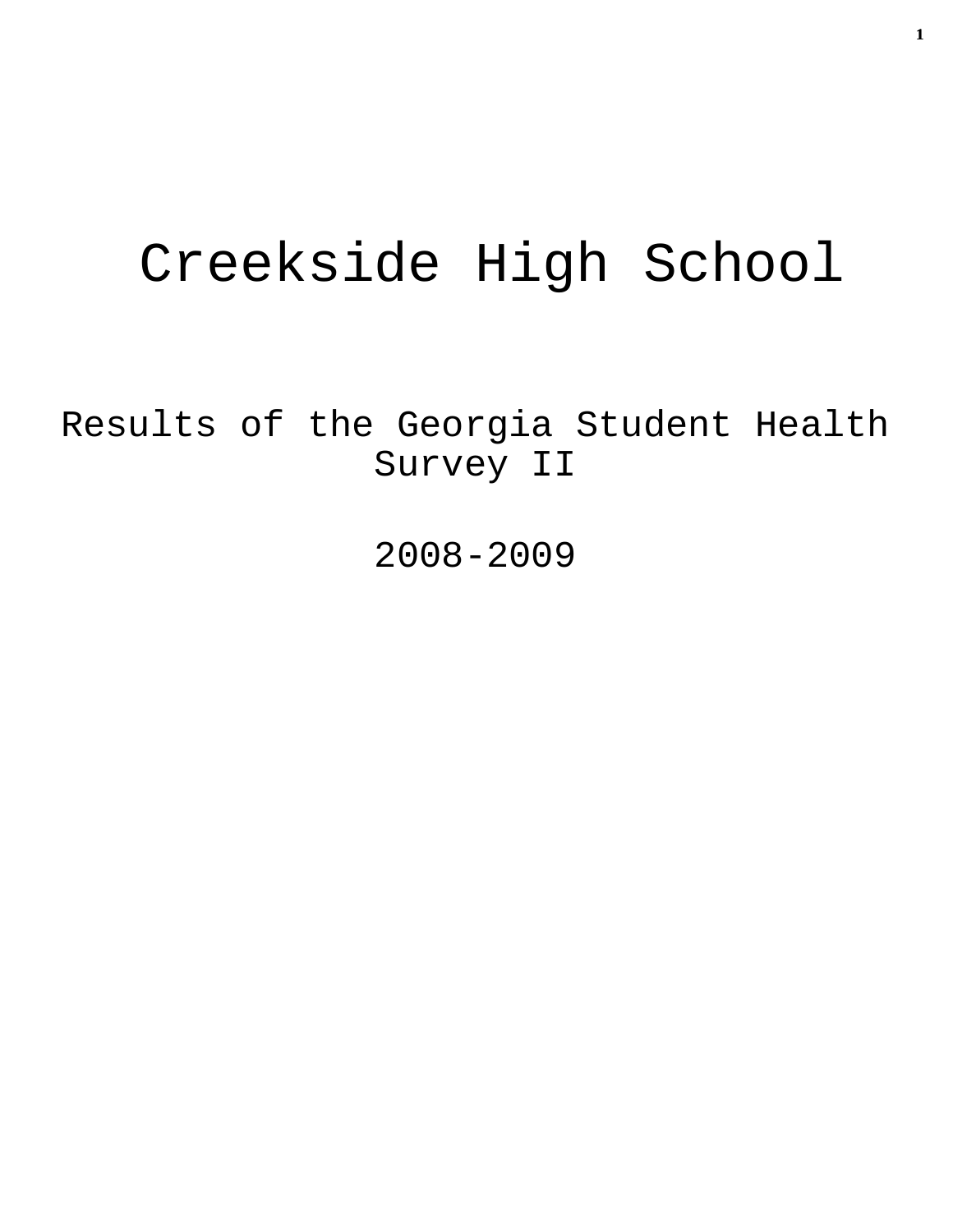# *Demographics* **2**

| Grade                    |     |  |  |  |
|--------------------------|-----|--|--|--|
| <b>Grade   Frequency</b> |     |  |  |  |
| 10                       | 359 |  |  |  |
| 12                       | 244 |  |  |  |

| Frequency      | <b>Table of Gender by Grade</b> |              |              |              |
|----------------|---------------------------------|--------------|--------------|--------------|
| <b>Col Pct</b> |                                 | Grade(Grade) |              |              |
|                | Gender(Gender)                  | 10           | 12           | <b>Total</b> |
|                | <b>Female</b>                   | 196<br>54.60 | 148<br>60.66 | 344          |
|                | <b>Male</b>                     | 163<br>45.40 | 96<br>39.34  | 259          |
|                | <b>Total</b>                    | 359          | 244          | 603          |

| Frequency<br>Col Pct |
|----------------------|
|                      |

| <b>Table of Ethnicity by Grade</b> |              |              |              |  |  |  |
|------------------------------------|--------------|--------------|--------------|--|--|--|
|                                    | Grade(Grade) |              |              |  |  |  |
| <b>Ethnicity</b> (Ethnicity)       | 10           | 12           | <b>Total</b> |  |  |  |
| <b>Black</b>                       | 312<br>86.91 | 200<br>81.97 | 512          |  |  |  |
| <b>Hispanic</b>                    | 20<br>5.57   | 10<br>4.10   | 30           |  |  |  |
| White                              | 10<br>2.79   | 11<br>4.51   | 21           |  |  |  |
| <b>Asian</b>                       | 3<br>0.84    | 1<br>0.41    | 4            |  |  |  |
| <b>Other</b>                       | 14<br>3.90   | 22<br>9.02   | 36           |  |  |  |
| <b>Total</b>                       | 359          | 244          | 603          |  |  |  |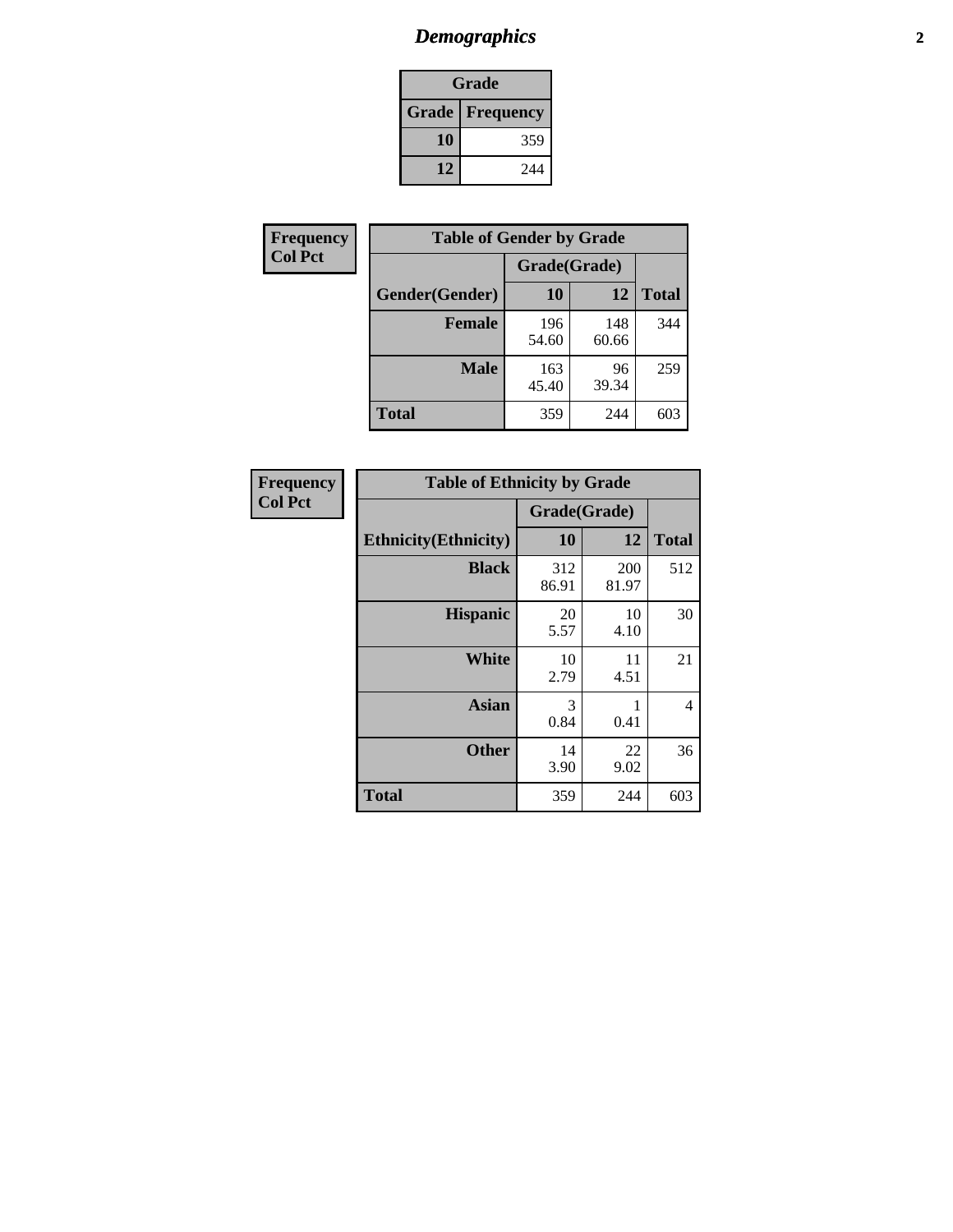#### *Title IV, Part A, Schedule A* **3** *Goal 1: Ensure that all schools are drug-free Baseline Data: Year 2008-2009 Prevalence of Drug Use*

| Frequency<br><b>Col Pct</b> | <b>Table of AlcoholAlt by Grade</b> |              |              |              |  |  |
|-----------------------------|-------------------------------------|--------------|--------------|--------------|--|--|
|                             | AlcoholAlt(Alcohol                  | Grade(Grade) |              |              |  |  |
|                             | use, past 30 days)                  | 10           | 12           | <b>Total</b> |  |  |
|                             | Yes                                 | 88<br>24.51  | 64<br>26.23  | 152          |  |  |
|                             | N <sub>0</sub>                      | 271<br>75.49 | 180<br>73.77 | 451          |  |  |
|                             | <b>Total</b>                        | 359          | 244          | 603          |  |  |

| Frequency<br><b>Col Pct</b> | <b>Table of TobaccoAny by Grade</b> |              |              |              |  |  |
|-----------------------------|-------------------------------------|--------------|--------------|--------------|--|--|
|                             | TobaccoAny(Tobacco                  | Grade(Grade) |              |              |  |  |
|                             | use, past 30 days)                  | 10           | 12           | <b>Total</b> |  |  |
|                             | Yes                                 | 20<br>5.57   | 30<br>12.30  | 50           |  |  |
|                             | N <sub>0</sub>                      | 339<br>94.43 | 214<br>87.70 | 553          |  |  |
|                             | <b>Total</b>                        | 359          | 244          | 603          |  |  |

| Frequency<br><b>Col Pct</b> | <b>Table of MarijuanaAlt by Grade</b> |              |              |              |  |
|-----------------------------|---------------------------------------|--------------|--------------|--------------|--|
|                             | MarijuanaAlt(Marijuana                | Grade(Grade) |              |              |  |
|                             | use, past 30 days)                    | 10           | 12           | <b>Total</b> |  |
|                             | <b>Yes</b>                            | 61<br>16.99  | 47<br>19.26  | 108          |  |
|                             | N <sub>0</sub>                        | 298<br>83.01 | 197<br>80.74 | 495          |  |
|                             | Total                                 | 359          | 244          | 603          |  |

| <b>Frequency</b> | <b>Table of OtherDrugAny by Grade</b>                  |              |              |              |  |  |
|------------------|--------------------------------------------------------|--------------|--------------|--------------|--|--|
| <b>Col Pct</b>   | <b>OtherDrugAny(Other</b><br>Grade(Grade)<br>drug use, |              |              |              |  |  |
|                  | past 30 days)                                          | 10           | 12           | <b>Total</b> |  |  |
|                  | Yes                                                    | 24<br>6.69   | 22<br>9.02   | 46           |  |  |
|                  | N <sub>0</sub>                                         | 335<br>93.31 | 222<br>90.98 | 557          |  |  |
|                  | <b>Total</b>                                           | 359          | 244          | 603          |  |  |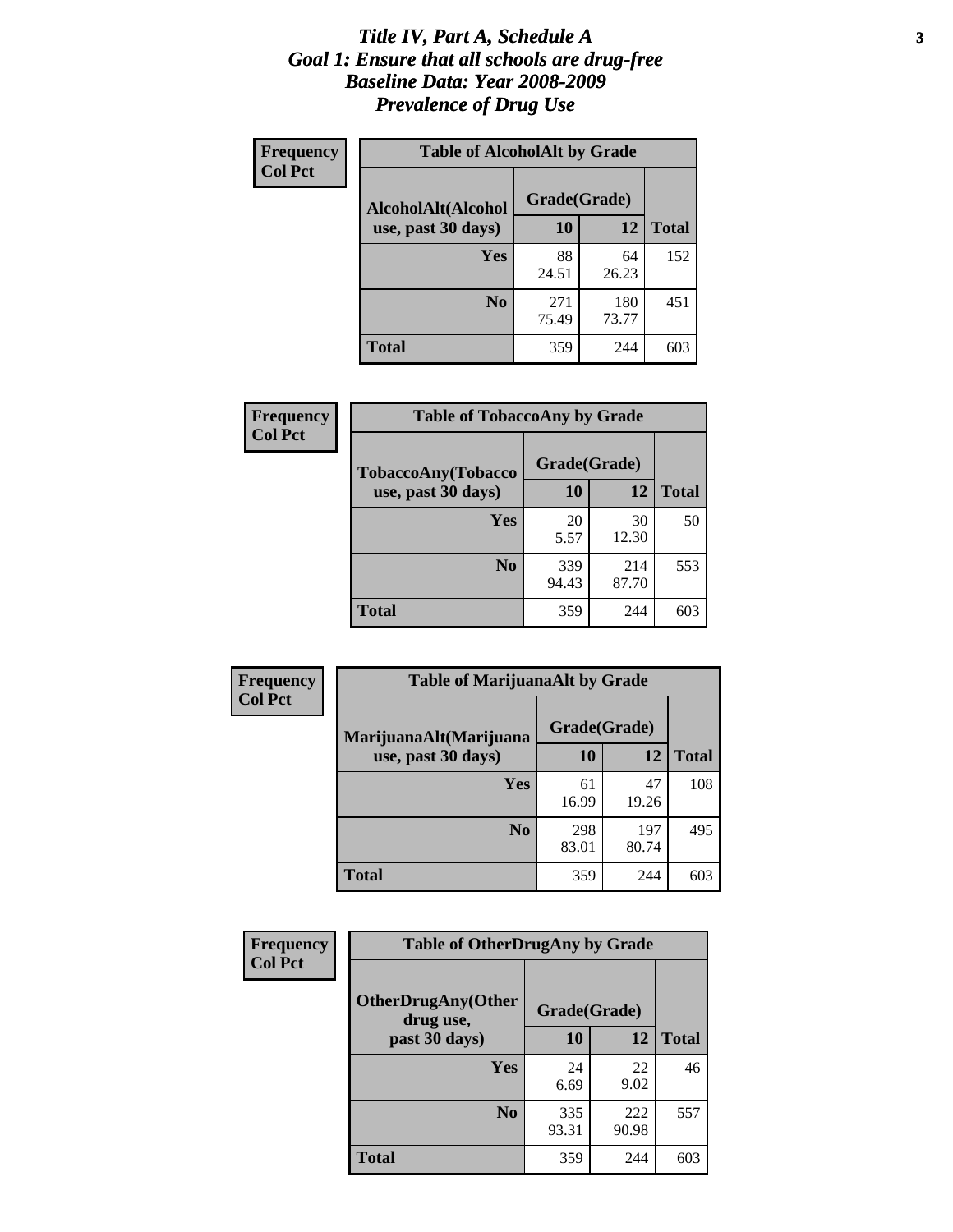#### *Average Age of Onset of Use* **4** *Results for "Average Age of Onset of Use" questions exclude students who said they did not use that substance*

| <b>Variable</b>       | Label                                                              | <b>Mean</b> |
|-----------------------|--------------------------------------------------------------------|-------------|
| Alcoholinit2          | I started using alcohol when I was                                 | 12.98       |
| Cigarettesinit2       | I started smoking tobacco when I was                               | 13.20       |
| Smokelessinit2        | I started chewing tobacco when I was                               | 13.00       |
| Marijuanainit2        | I started using marijuana when I was                               | 13.81       |
| Cocaineinit2          | I started using cocaine when I was                                 | 13.33       |
| Inhalantsinit2        | I started using inhalants when I was                               | 12.18       |
| Steroidsinit2         | I started using steroids when I was                                | 13.50       |
| Ecstasyinit2          | I started using ecstasy when I was                                 | 14.89       |
| Methinit <sub>2</sub> | I started using methamphetamines when I was                        | 11.75       |
| Hallucinogensinit2    | I started using hallucinogens when I was                           | 13.50       |
| Prescriptioninit2     | I started using prescription drugs not prescribed to me when I was | 12.78       |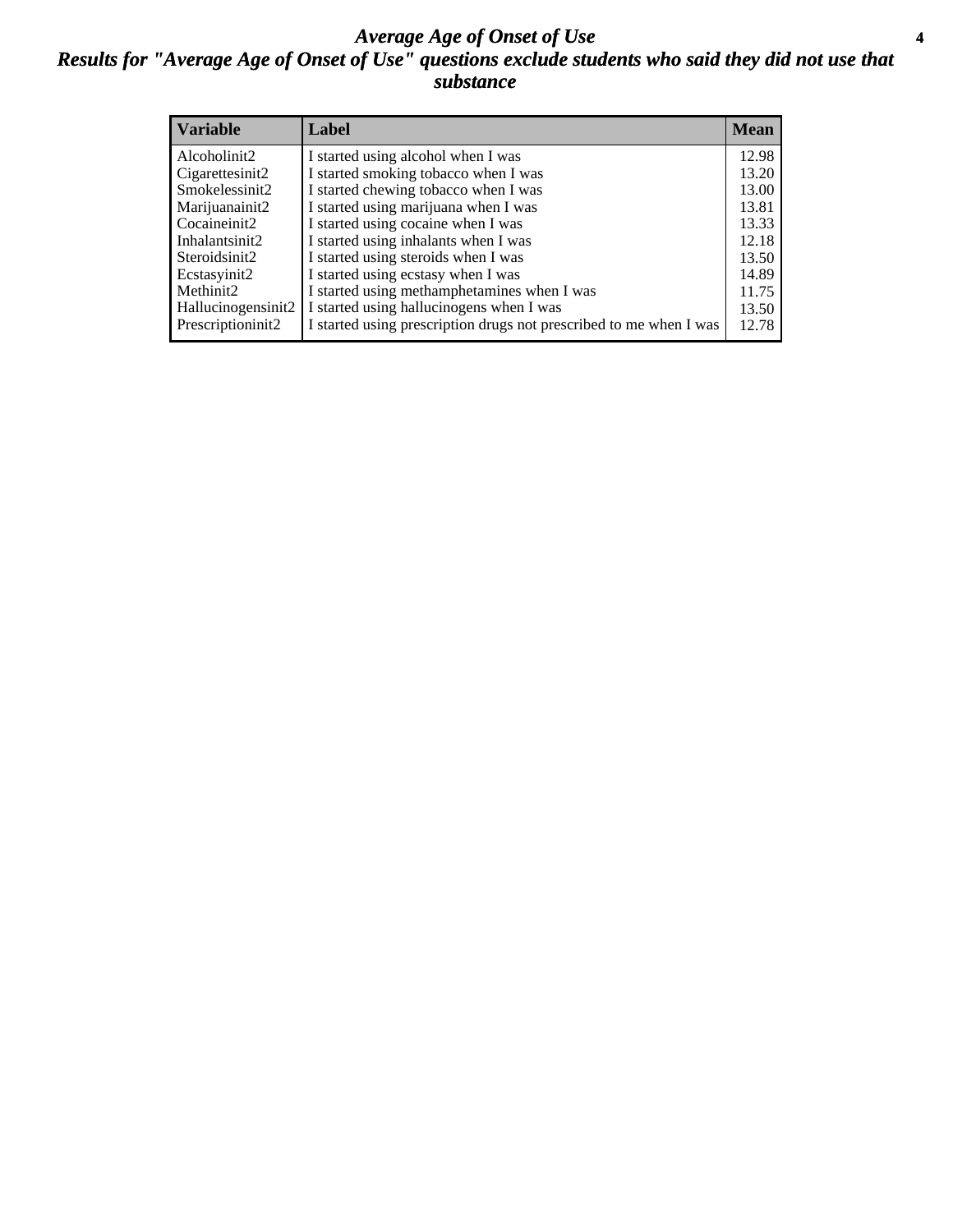# *Perception of Health Risk* **5**

| Frequency      | <b>Table of Alcoholharmdich by Grade</b> |              |              |              |  |
|----------------|------------------------------------------|--------------|--------------|--------------|--|
| <b>Col Pct</b> | Alcoholharmdich(I<br>think alcohol is    | Grade(Grade) |              |              |  |
|                | harmful)                                 | 10           | 12           | <b>Total</b> |  |
|                | Yes                                      | 289<br>80.50 | 207<br>84.84 | 496          |  |
|                | N <sub>0</sub>                           | 70<br>19.50  | 37<br>15.16  | 107          |  |
|                | <b>Total</b>                             | 359          | 244          | 603          |  |

| <b>Frequency</b> | <b>Table of Tobaccoharmdich by Grade</b> |              |              |              |
|------------------|------------------------------------------|--------------|--------------|--------------|
| <b>Col Pct</b>   | Tobaccoharmdich(I<br>think tobacco is    | Grade(Grade) |              |              |
|                  | harmful)                                 | 10           | 12           | <b>Total</b> |
|                  | Yes                                      | 332<br>92.48 | 230<br>94.26 | 562          |
|                  | N <sub>0</sub>                           | 27<br>7.52   | 14<br>5.74   | 41           |
|                  | Total                                    | 359          | 244          | 603          |

| <b>Frequency</b> | <b>Table of Marijuanaharmdich by Grade</b> |              |              |              |  |  |
|------------------|--------------------------------------------|--------------|--------------|--------------|--|--|
| <b>Col Pct</b>   | Marijuanaharmdich(I<br>think marijuana is  | Grade(Grade) |              |              |  |  |
|                  | harmful)                                   | 10           | 12           | <b>Total</b> |  |  |
|                  | Yes                                        | 247<br>68.80 | 169<br>69.26 | 416          |  |  |
|                  | N <sub>0</sub>                             | 112<br>31.20 | 75<br>30.74  | 187          |  |  |
|                  | <b>Total</b>                               | 359          | 244          | 603          |  |  |

| <b>Frequency</b> | <b>Table of Otherdrugharmdich by Grade</b>                   |              |              |              |  |
|------------------|--------------------------------------------------------------|--------------|--------------|--------------|--|
| <b>Col Pct</b>   | Otherdrugharmdich(I<br>Grade(Grade)<br>think other drugs are |              |              |              |  |
|                  | harmful)                                                     | <b>10</b>    | 12           | <b>Total</b> |  |
|                  | <b>Yes</b>                                                   | 333<br>92.76 | 234<br>95.90 | 567          |  |
|                  | N <sub>0</sub>                                               | 26<br>7.24   | 10<br>4.10   | 36           |  |
|                  | <b>Total</b>                                                 | 359          | 244          | 603          |  |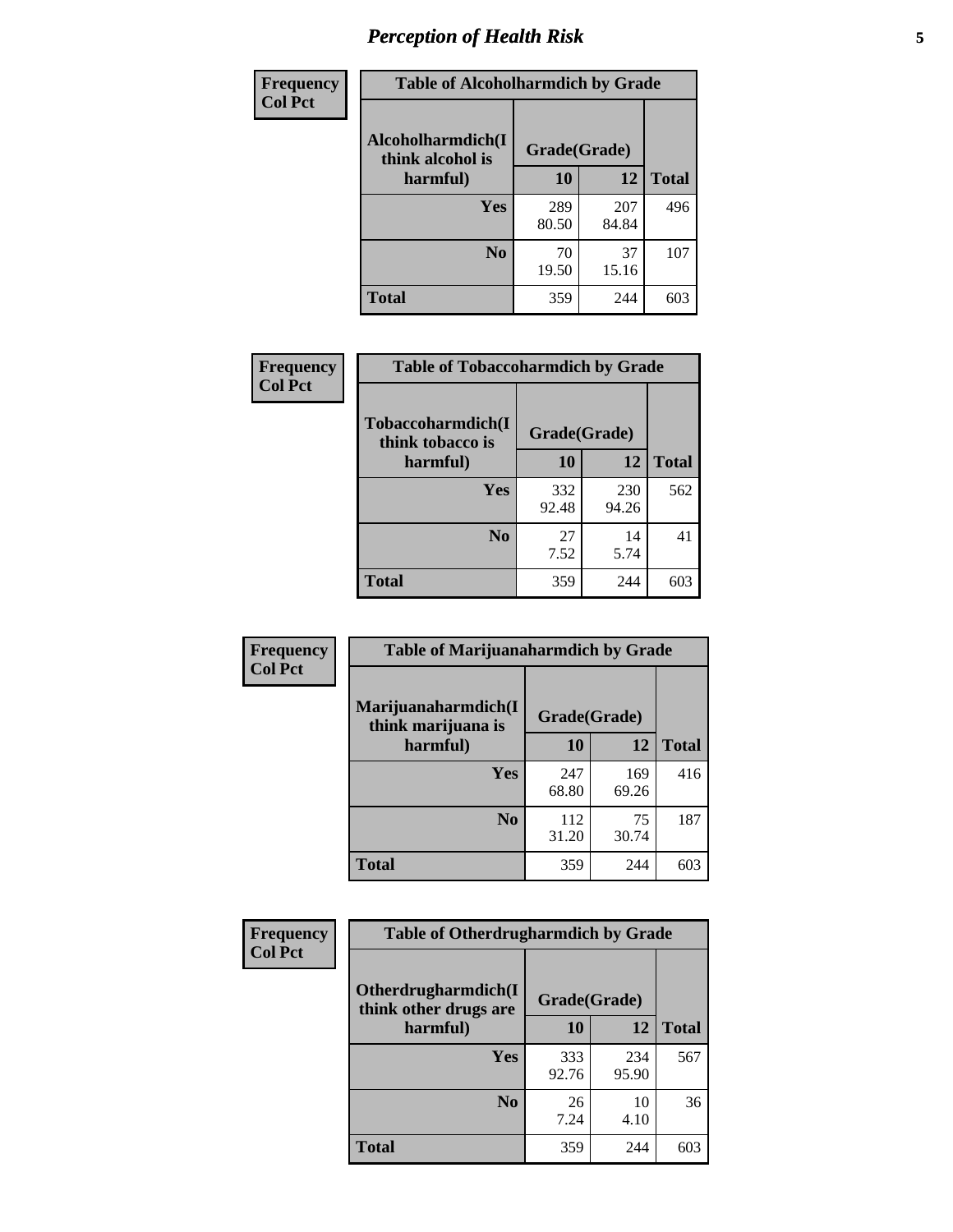# *Social Disapproval* **6**

| <b>Frequency</b> | <b>Table of Alcoholpeerdich by Grade</b>                    |              |              |              |
|------------------|-------------------------------------------------------------|--------------|--------------|--------------|
| <b>Col Pct</b>   | Alcoholpeerdich(My<br>friends would<br>disapprove if I used | Grade(Grade) |              |              |
|                  | alcohol)                                                    | 10           | 12           | <b>Total</b> |
|                  | <b>Yes</b>                                                  | 174<br>48.47 | 96<br>39.34  | 270          |
|                  | N <sub>0</sub>                                              | 185<br>51.53 | 148<br>60.66 | 333          |
|                  | <b>Total</b>                                                | 359          | 244          | 603          |

| <b>Frequency</b> |
|------------------|
| <b>Col Pct</b>   |

| <b>Table of Tobaccopeerdich by Grade</b>                    |              |              |              |  |
|-------------------------------------------------------------|--------------|--------------|--------------|--|
| Tobaccopeerdich(My<br>friends would<br>disapprove if I used | Grade(Grade) |              |              |  |
| tobacco)                                                    | 10           | 12           | <b>Total</b> |  |
| Yes                                                         | 233<br>64.90 | 155<br>63.52 | 388          |  |
| N <sub>0</sub>                                              | 126<br>35.10 | 89<br>36.48  | 215          |  |
| Total                                                       | 359          | 244          |              |  |

| <b>Frequency</b> | <b>Table of Marijuanapeerdich by Grade</b>                    |              |              |              |  |
|------------------|---------------------------------------------------------------|--------------|--------------|--------------|--|
| <b>Col Pct</b>   | Marijuanapeerdich(My<br>friends would<br>disapprove if I used | Grade(Grade) |              |              |  |
|                  | marijuana)                                                    | 10           | 12           | <b>Total</b> |  |
|                  | <b>Yes</b>                                                    | 177<br>49.30 | 114<br>46.72 | 291          |  |
|                  | N <sub>0</sub>                                                | 182<br>50.70 | 130<br>53.28 | 312          |  |
|                  | <b>Total</b>                                                  | 359          | 244          | 603          |  |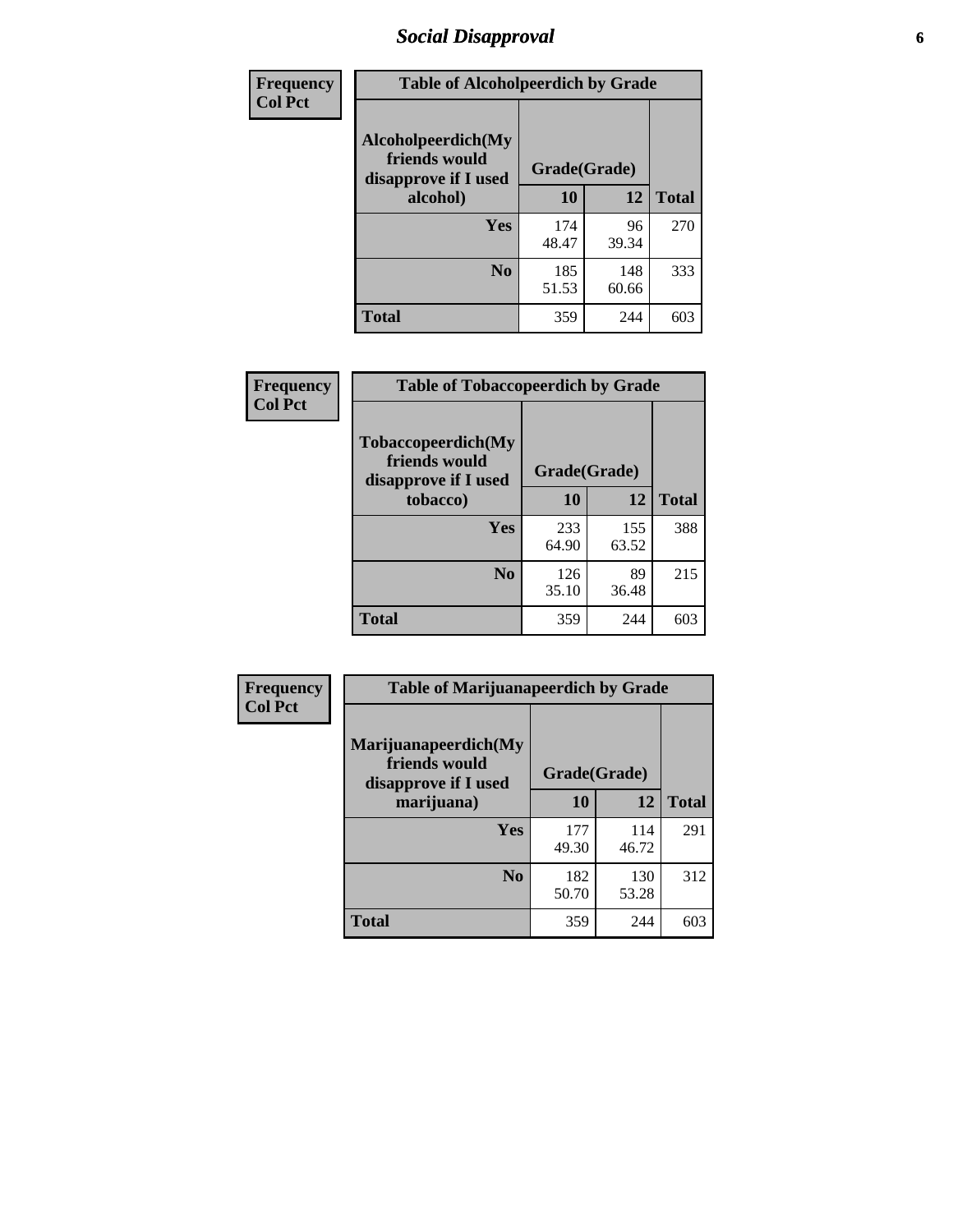# *Social Disapproval* **7**

| Frequency      | <b>Table of Otherdrugpeerdich by Grade</b>                    |              |              |              |  |
|----------------|---------------------------------------------------------------|--------------|--------------|--------------|--|
| <b>Col Pct</b> | Otherdrugpeerdich(My<br>friends would<br>disapprove if I used | Grade(Grade) |              |              |  |
|                | other drugs)                                                  | 10           | 12           | <b>Total</b> |  |
|                | Yes                                                           | 261<br>72.70 | 163<br>66.80 | 424          |  |
|                | N <sub>0</sub>                                                | 98<br>27.30  | 81<br>33.20  | 179          |  |
|                | <b>Total</b>                                                  | 359          | 244          | 603          |  |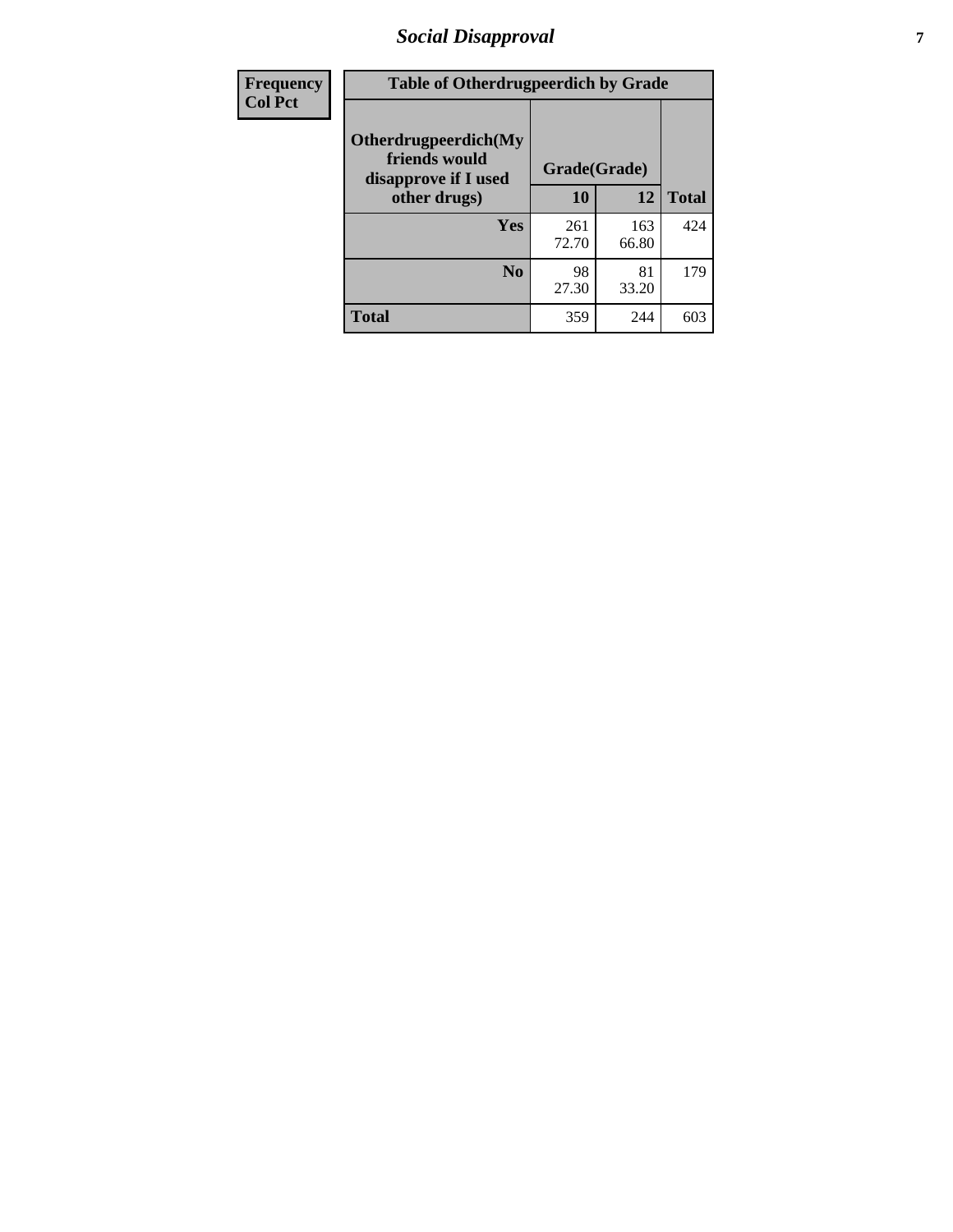#### Title IV, Part A, Schedule A **8** *Goal 2: To help ensure that all schools are safe and disciplined Baseline Data: Year 2008-2009 Student Involvement in Gang Activity*

| Frequency      | <b>Table of Gangself by Grade</b>                                                                 |                    |              |              |
|----------------|---------------------------------------------------------------------------------------------------|--------------------|--------------|--------------|
| <b>Col Pct</b> | Gangself(I<br>have<br>participated<br>in illegal<br>gang<br>activities in<br>the past 30<br>days) | Grade(Grade)<br>10 | 12           | <b>Total</b> |
|                | Yes                                                                                               | 46<br>12.81        | 25<br>10.25  | 71           |
|                | N <sub>0</sub>                                                                                    | 313<br>87.19       | 219<br>89.75 | 532          |
|                | <b>Total</b>                                                                                      | 359                | 244          | 603          |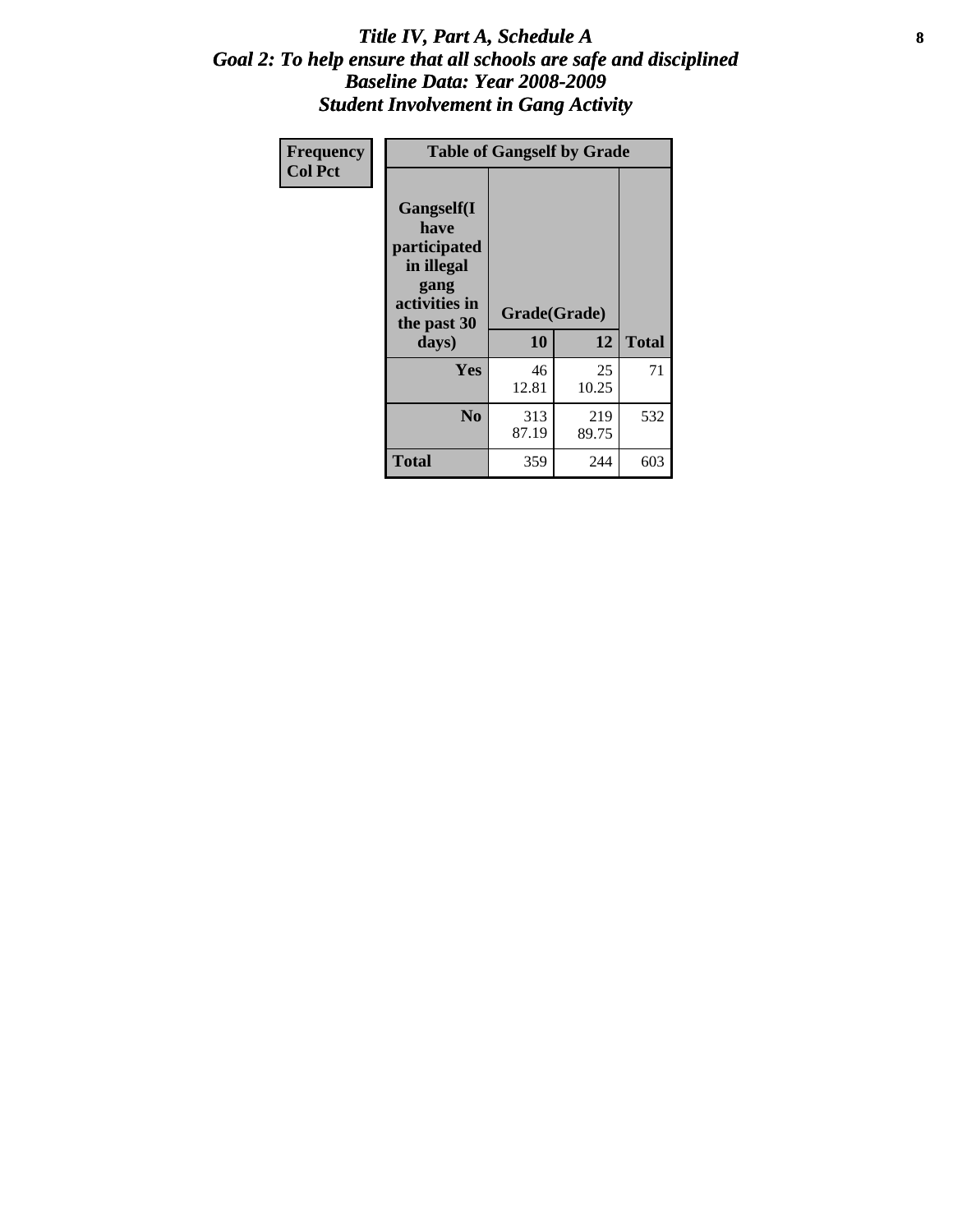# *Student Perception of School Safety* **9**

| <b>Frequency</b><br>Row Pct |
|-----------------------------|
|                             |

| <b>Table of Grade by Safeschool</b> |                                                                                                                                                  |                                                        |             |             |     |  |
|-------------------------------------|--------------------------------------------------------------------------------------------------------------------------------------------------|--------------------------------------------------------|-------------|-------------|-----|--|
|                                     |                                                                                                                                                  | Safeschool (School is a place at which I feel<br>safe) |             |             |     |  |
| Grade(Grade)                        | <b>Somewhat</b><br><b>Somewhat</b><br><b>Strongly</b><br><b>Strongly</b><br><b>Disagree</b><br><b>Disagree</b><br><b>Total</b><br>Agree<br>Agree |                                                        |             |             |     |  |
| 10                                  | 39<br>10.86                                                                                                                                      | 151<br>42.06                                           | 94<br>26.18 | 75<br>20.89 | 359 |  |
| 12                                  | 31<br>12.70                                                                                                                                      | 116<br>47.54                                           | 48<br>19.67 | 49<br>20.08 | 244 |  |
| <b>Total</b>                        | 70                                                                                                                                               | 267                                                    | 142         | 124         | 603 |  |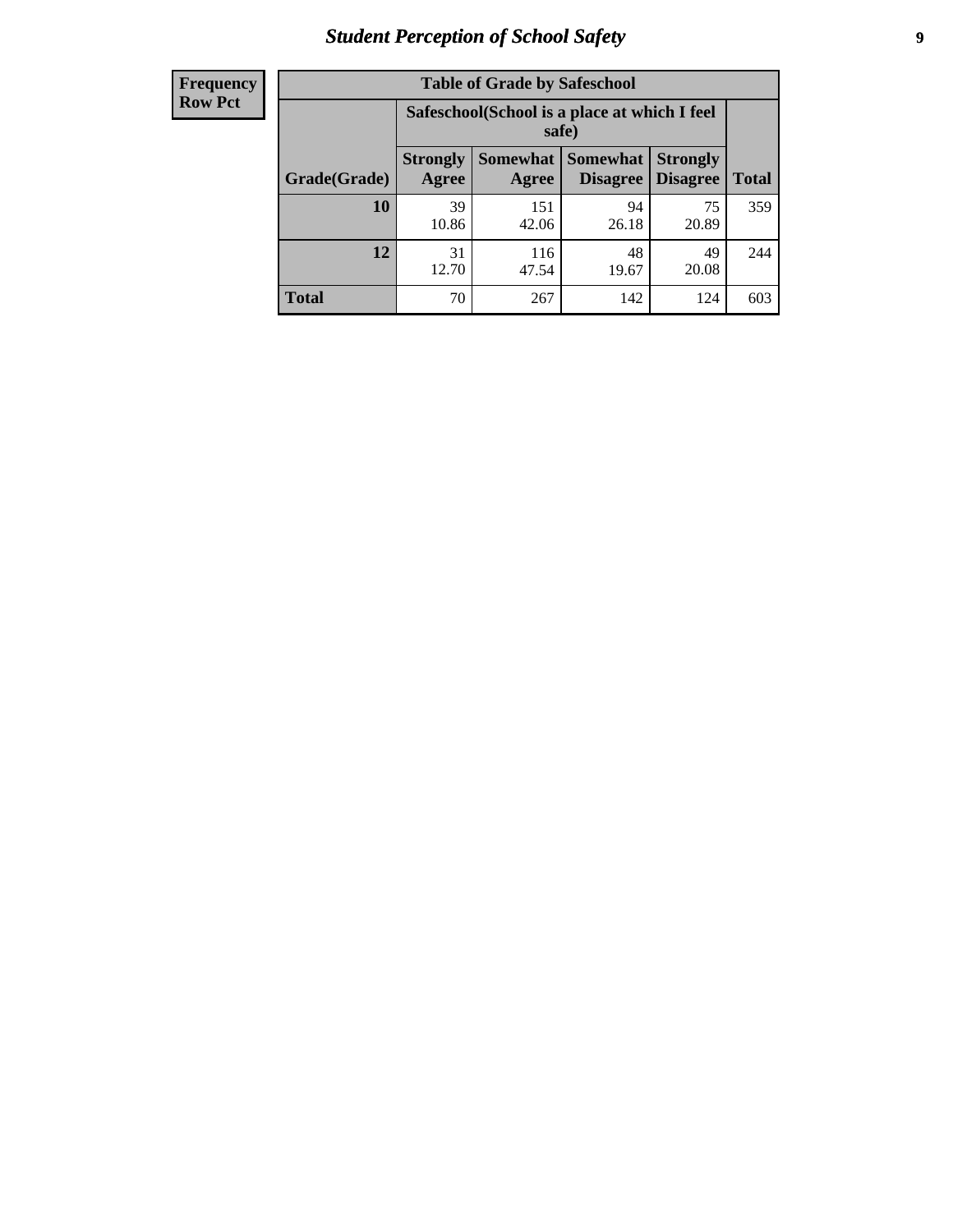### *Students Who Have Been Bullied* **10**

| <b>Frequency</b> | <b>Table of Grade by Bullied</b> |              |                                                                               |                       |                                                             |                        |           |              |
|------------------|----------------------------------|--------------|-------------------------------------------------------------------------------|-----------------------|-------------------------------------------------------------|------------------------|-----------|--------------|
| <b>Row Pct</b>   |                                  |              | <b>Bullied</b> (I have been bullied by other<br>students in the past 30 days) |                       |                                                             |                        |           |              |
|                  |                                  | $\mathbf{0}$ | 1 or<br>2                                                                     | 3 <sub>to</sub><br>5  | 10<br>$\mathbf{t}$ <sup><math>\mathbf{0}</math></sup><br>19 | <b>20</b><br>to<br>29  | All<br>30 |              |
|                  | Grade(Grade)                     | <b>Days</b>  | days                                                                          | days                  | days                                                        | days                   | days      | <b>Total</b> |
|                  | 10                               | 332<br>92.48 | 9<br>2.51                                                                     | 7<br>1.95             | 3<br>0.84                                                   | $\overline{4}$<br>1.11 | 4<br>1.11 | 359          |
|                  | 12                               | 227<br>93.03 | 7<br>2.87                                                                     | $\mathcal{F}$<br>1.23 | 0.41                                                        | 4<br>1.64              | 2<br>0.82 | 244          |
|                  | <b>Total</b>                     | 559          | 16                                                                            | 10                    | 4                                                           | 8                      | 6         | 603          |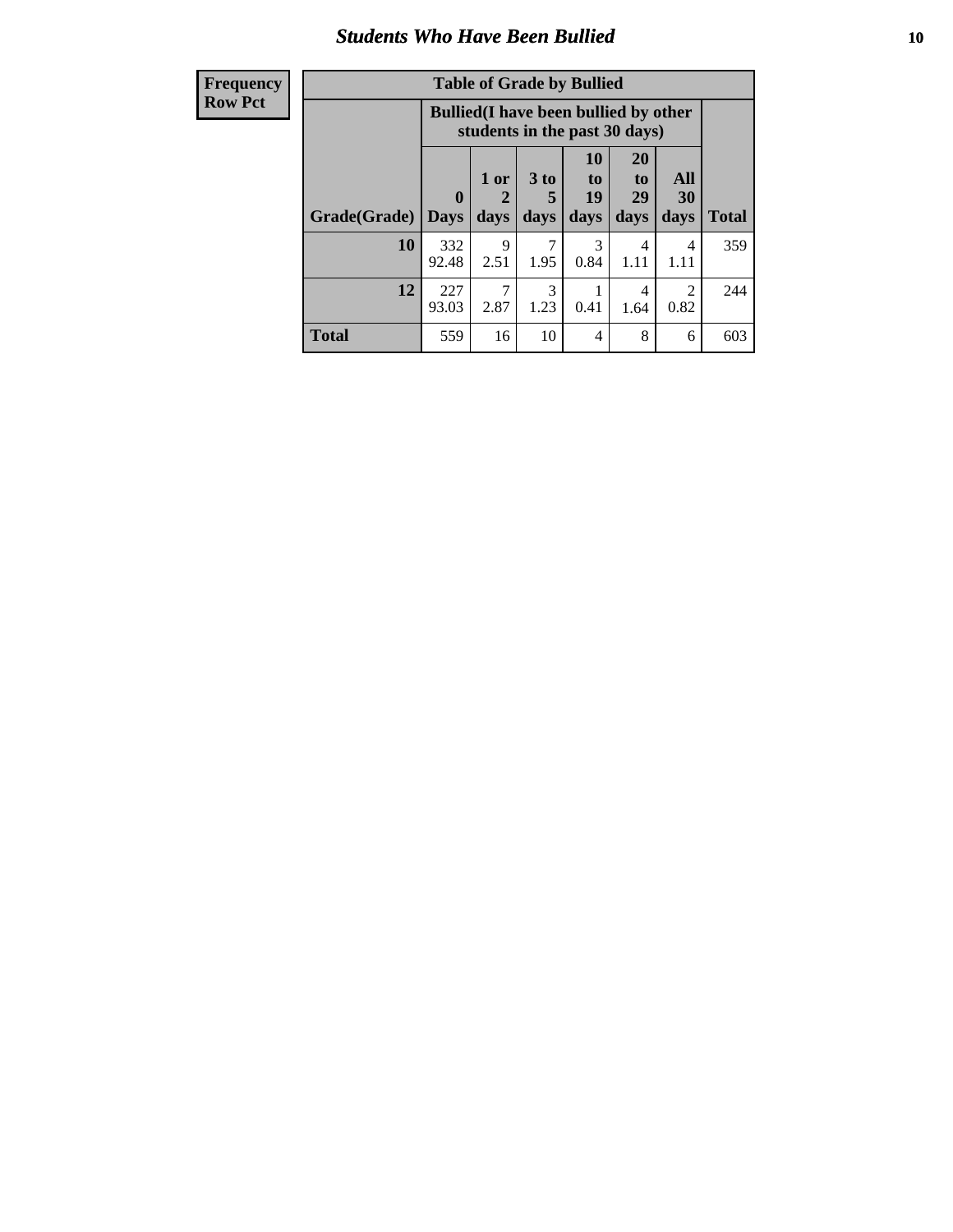### *School Climate* **11**

| <b>Frequency</b> | <b>Table of SchoolClimate1 by Grade</b> |                    |              |              |  |
|------------------|-----------------------------------------|--------------------|--------------|--------------|--|
| <b>Col Pct</b>   | SchoolClimate1(I<br>like school)        | Grade(Grade)<br>10 | 12           | <b>Total</b> |  |
|                  | <b>Strongly Agree</b>                   | 73<br>20.33        | 65<br>26.64  | 138          |  |
|                  | <b>Somewhat Agree</b>                   | 216<br>60.17       | 138<br>56.56 | 354          |  |
|                  | <b>Somewhat Disagree</b>                | 39<br>10.86        | 24<br>9.84   | 63           |  |
|                  | <b>Strongly Disagree</b>                | 31<br>8.64         | 17<br>6.97   | 48           |  |
|                  | <b>Total</b>                            | 359                | 244          | 603          |  |

| Frequency      | <b>Table of SchoolClimate2 by Grade</b>           |                    |              |              |  |  |
|----------------|---------------------------------------------------|--------------------|--------------|--------------|--|--|
| <b>Col Pct</b> | SchoolClimate2(I<br>feel successful at<br>school) | Grade(Grade)<br>10 | 12           | <b>Total</b> |  |  |
|                | <b>Strongly Agree</b>                             | 122<br>33.98       | 110<br>45.08 | 232          |  |  |
|                | <b>Somewhat Agree</b>                             | 207<br>57.66       | 119<br>48.77 | 326          |  |  |
|                | <b>Somewhat Disagree</b>                          | 20<br>5.57         | 8<br>3.28    | 28           |  |  |
|                | <b>Strongly Disagree</b>                          | 10<br>2.79         | 2.87         | 17           |  |  |
|                | <b>Total</b>                                      | 359                | 244          | 603          |  |  |

| Frequency      | <b>Table of SchoolClimate3 by Grade</b>               |              |              |              |
|----------------|-------------------------------------------------------|--------------|--------------|--------------|
| <b>Col Pct</b> | SchoolClimate3(My<br>school has high<br>standards for |              | Grade(Grade) |              |
|                | achievement)                                          | 10           | 12           | <b>Total</b> |
|                | <b>Strongly Agree</b>                                 | 45<br>12.53  | 42<br>17.21  | 87           |
|                | <b>Somewhat Agree</b>                                 | 171<br>47.63 | 111<br>45.49 | 282          |
|                | <b>Somewhat Disagree</b>                              | 95<br>26.46  | 59<br>24.18  | 154          |
|                | <b>Strongly Disagree</b>                              | 48<br>13.37  | 32<br>13.11  | 80           |
|                | Total                                                 | 359          | 244          | 603          |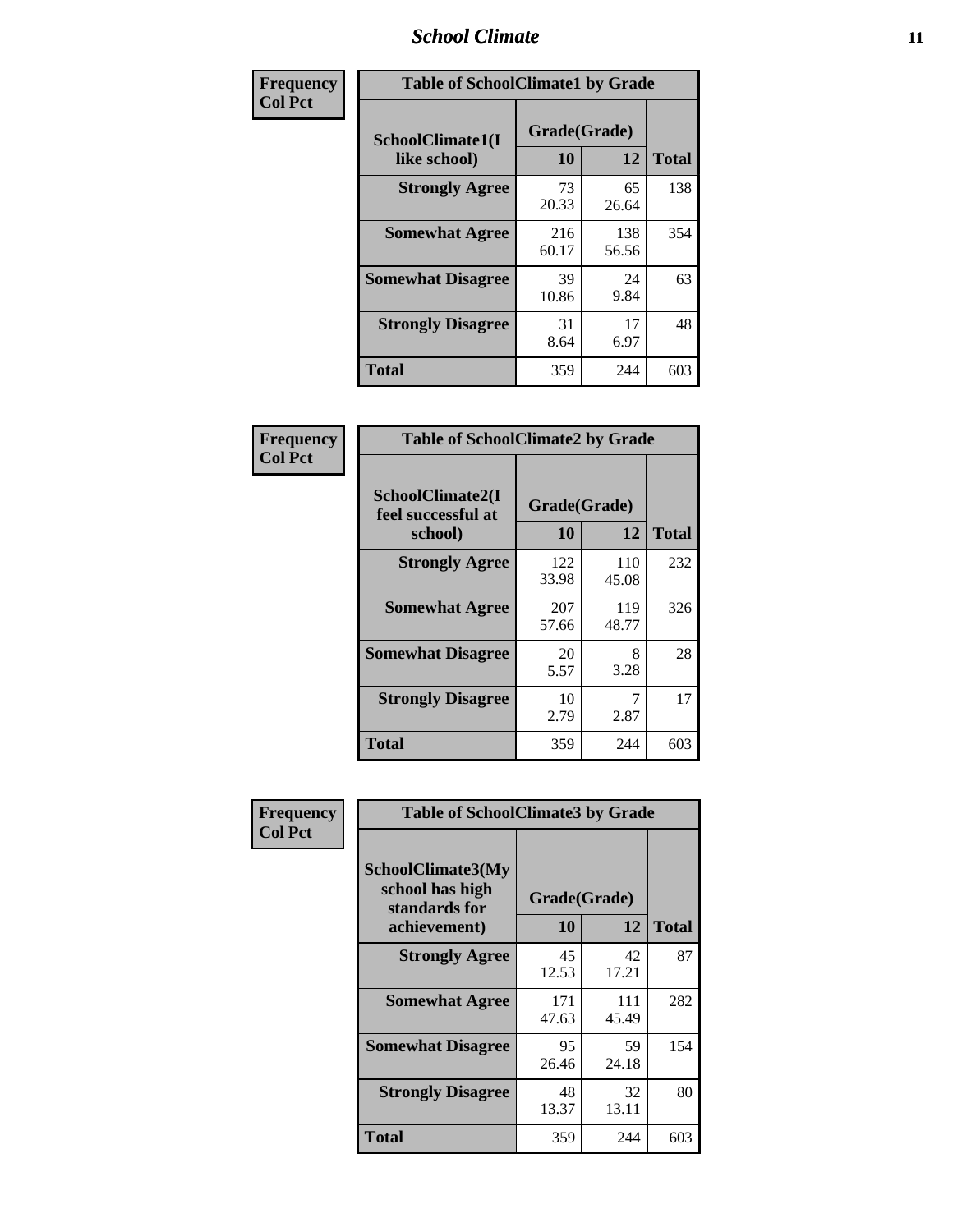### *School Climate* **12**

| Frequency      | <b>Table of SchoolClimate4 by Grade</b>                              |                    |              |              |
|----------------|----------------------------------------------------------------------|--------------------|--------------|--------------|
| <b>Col Pct</b> | <b>SchoolClimate4(My</b><br>school sets clear<br>rules for behavior) | Grade(Grade)<br>10 | 12           | <b>Total</b> |
|                | <b>Strongly Agree</b>                                                | 163<br>45.40       | 118<br>48.36 | 281          |
|                | <b>Somewhat Agree</b>                                                | 134<br>37.33       | 81<br>33.20  | 215          |
|                | <b>Somewhat Disagree</b>                                             | 41<br>11.42        | 23<br>9.43   | 64           |
|                | <b>Strongly Disagree</b>                                             | 21<br>5.85         | 22<br>9.02   | 43           |
|                | <b>Total</b>                                                         | 359                | 244          | 603          |

| <b>Table of SchoolClimate5 by Grade</b>                              |                    |              |     |  |
|----------------------------------------------------------------------|--------------------|--------------|-----|--|
| SchoolClimate5(I<br>know what to do in<br>an emergency at<br>school) | Grade(Grade)<br>10 | <b>Total</b> |     |  |
| <b>Strongly Agree</b>                                                | 222<br>61.84       | 138<br>56.56 | 360 |  |
| <b>Somewhat Agree</b>                                                | 102<br>28.41       | 78<br>31.97  | 180 |  |
| <b>Somewhat Disagree</b>                                             | 22<br>6.13         | 14<br>5.74   | 36  |  |
| <b>Strongly Disagree</b>                                             | 13<br>3.62         | 14<br>5.74   | 27  |  |
| Total                                                                | 359                | 244          | 603 |  |

| Frequency      | <b>Table of SchoolClimate6 by Grade</b>                  |                    |              |              |
|----------------|----------------------------------------------------------|--------------------|--------------|--------------|
| <b>Col Pct</b> | <b>SchoolClimate6(Teachers</b><br>treat me with respect) | Grade(Grade)<br>10 | 12           | <b>Total</b> |
|                | <b>Strongly Agree</b>                                    | 107<br>29.81       | 80<br>32.79  | 187          |
|                | <b>Somewhat Agree</b>                                    | 156<br>43.45       | 112<br>45.90 | 268          |
|                | <b>Somewhat Disagree</b>                                 | 51<br>14.21        | 33<br>13.52  | 84           |
|                | <b>Strongly Disagree</b>                                 | 45<br>12.53        | 19<br>7.79   | 64           |
|                | <b>Total</b>                                             | 359                | 244          | 603          |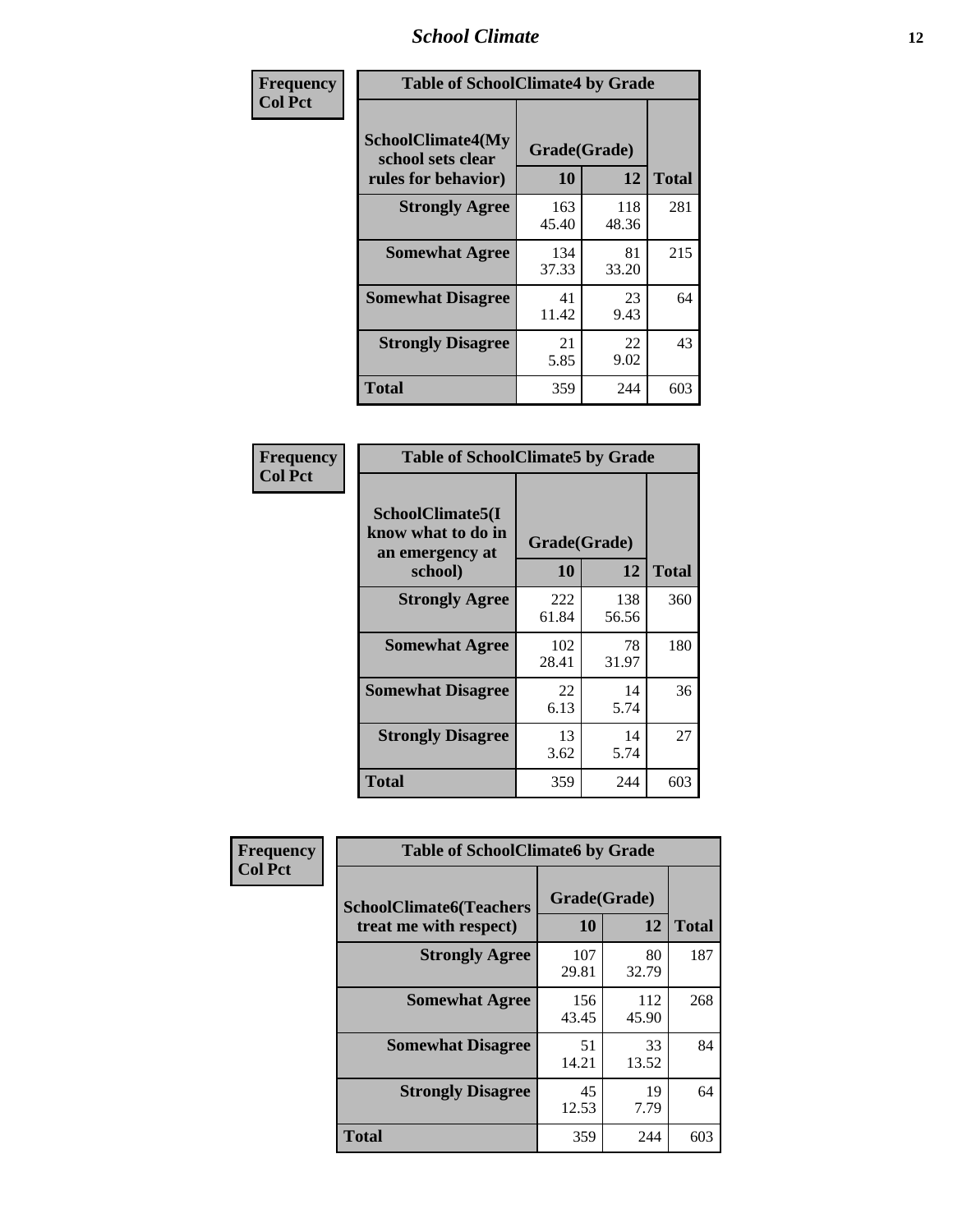### *School Climate* **13**

| Frequency      | <b>Table of SchoolClimate7 by Grade</b>                                       |                    |              |              |
|----------------|-------------------------------------------------------------------------------|--------------------|--------------|--------------|
| <b>Col Pct</b> | <b>SchoolClimate7(Behaviors</b><br>in my class allow the<br>teacher to teach) | Grade(Grade)<br>10 | 12           | <b>Total</b> |
|                | <b>Strongly Agree</b>                                                         | 51<br>14.21        | 56<br>22.95  | 107          |
|                | <b>Somewhat Agree</b>                                                         | 166<br>46.24       | 111<br>45.49 | 277          |
|                | <b>Somewhat Disagree</b>                                                      | 82<br>22.84        | 50<br>20.49  | 132          |
|                | <b>Strongly Disagree</b>                                                      | 60<br>16.71        | 27<br>11.07  | 87           |
|                | <b>Total</b>                                                                  | 359                | 244          | 603          |

| Frequency      | <b>Table of SchoolClimate8 by Grade</b>                                              |                    |             |              |
|----------------|--------------------------------------------------------------------------------------|--------------------|-------------|--------------|
| <b>Col Pct</b> | <b>SchoolClimate8(Students</b><br>are frequently<br>recognized for good<br>behavior) | Grade(Grade)<br>10 | 12          | <b>Total</b> |
|                | <b>Strongly Agree</b>                                                                | 33<br>9.19         | 40<br>16.39 | 73           |
|                | <b>Somewhat Agree</b>                                                                | 124<br>34.54       | 79<br>32.38 | 203          |
|                | <b>Somewhat Disagree</b>                                                             | 110<br>30.64       | 65<br>26.64 | 175          |
|                | <b>Strongly Disagree</b>                                                             | 92<br>25.63        | 60<br>24.59 | 152          |
|                | <b>Total</b>                                                                         | 359                | 244         | 603          |

| Frequency<br><b>Col Pct</b> | <b>Table of SchoolClimate9 by Grade</b>                                                  |                    |              |              |
|-----------------------------|------------------------------------------------------------------------------------------|--------------------|--------------|--------------|
|                             | <b>SchoolClimate9(School</b><br>counselor would be<br>helpful if I needed<br>assistance) | Grade(Grade)<br>10 | 12           | <b>Total</b> |
|                             | <b>Strongly Agree</b>                                                                    | 149<br>41.50       | 161<br>65.98 | 310          |
|                             | <b>Somewhat Agree</b>                                                                    | 136<br>37.88       | 54<br>22.13  | 190          |
|                             | <b>Somewhat Disagree</b>                                                                 | 39<br>10.86        | 13<br>5.33   | 52           |
|                             | <b>Strongly Disagree</b>                                                                 | 35<br>9.75         | 16<br>6.56   | 51           |
|                             | Total                                                                                    | 359                | 244          | 603          |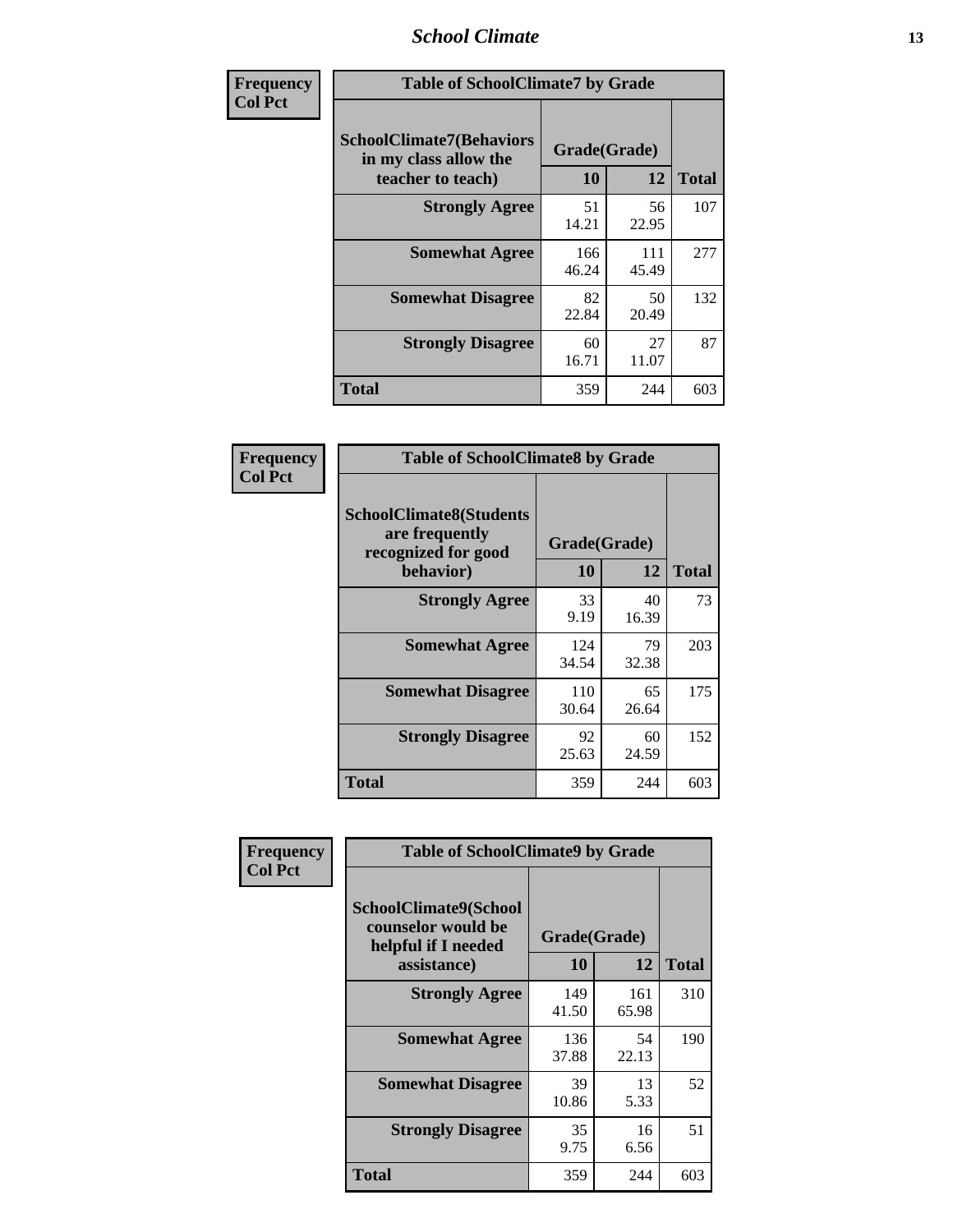### *Reasons for Dropping Out* **14**

| Frequency      | <b>Table of Dropoutreason by Grade</b>                                   |              |                    |              |
|----------------|--------------------------------------------------------------------------|--------------|--------------------|--------------|
| <b>Col Pct</b> | Dropoutreason(If<br>I dropped out the<br>reason would<br>most likely be) | <b>10</b>    | Grade(Grade)<br>12 | <b>Total</b> |
|                | <b>Won't Drop out</b>                                                    | 195<br>54.32 | 139<br>56.97       | 334          |
|                | <b>Bored</b>                                                             | 62<br>17.27  | 37<br>15.16        | 99           |
|                | <b>Family Reasons</b>                                                    | 26<br>7.24   | 16<br>6.56         | 42           |
|                | <b>Being Bullied</b>                                                     | 0.28         | 1<br>0.41          | 2            |
|                | <b>Other</b>                                                             | 75<br>20.89  | 51<br>20.90        | 126          |
|                | <b>Total</b>                                                             | 359          | 244                | 603          |

| Frequency      | <b>Table of Dropout by Grade</b>                                       |                    |              |              |  |
|----------------|------------------------------------------------------------------------|--------------------|--------------|--------------|--|
| <b>Col Pct</b> | Dropout(I<br>have<br>thought<br>about<br>dropping<br>out of<br>school) | Grade(Grade)<br>10 | 12           | <b>Total</b> |  |
|                |                                                                        |                    |              |              |  |
|                | Yes                                                                    | 121<br>33.70       | 85<br>34.84  | 206          |  |
|                | N <sub>0</sub>                                                         | 238<br>66.30       | 159<br>65.16 | 397          |  |
|                | <b>Total</b>                                                           | 359                | 244          | 603          |  |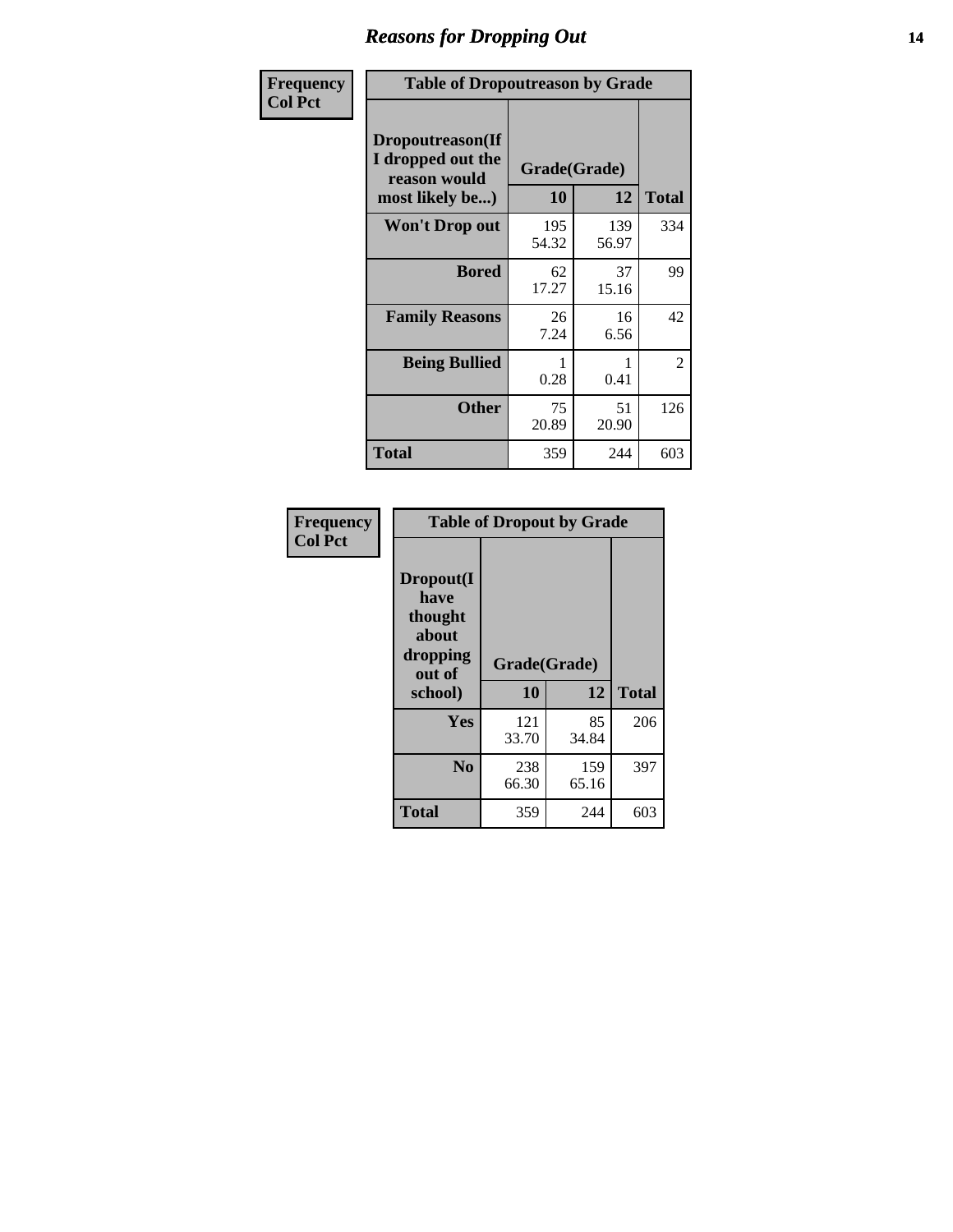*School Safety* **15**

| Frequency      | <b>Table of Gangself by Grade</b>                                                                 |                    |              |              |
|----------------|---------------------------------------------------------------------------------------------------|--------------------|--------------|--------------|
| <b>Col Pct</b> | Gangself(I<br>have<br>participated<br>in illegal<br>gang<br>activities in<br>the past 30<br>days) | Grade(Grade)<br>10 | 12           | <b>Total</b> |
|                | Yes                                                                                               | 46<br>12.81        | 25<br>10.25  | 71           |
|                | N <sub>0</sub>                                                                                    | 313<br>87.19       | 219<br>89.75 | 532          |
|                | <b>Total</b>                                                                                      | 359                | 244          | 603          |

| Frequency<br><b>Col Pct</b> | <b>Table of Gangpeers by Grade</b>                                                                                             |                    |              |              |
|-----------------------------|--------------------------------------------------------------------------------------------------------------------------------|--------------------|--------------|--------------|
|                             | <b>Gangpeers</b> (I<br>have friends<br>who have<br>participated<br>in illegal<br>gang<br>activities in<br>the past 30<br>days) | Grade(Grade)<br>10 | 12           | <b>Total</b> |
|                             | <b>Yes</b>                                                                                                                     | 210<br>58.50       | 127<br>52.05 | 337          |
|                             | N <sub>0</sub>                                                                                                                 | 149<br>41.50       | 117<br>47.95 | 266          |
|                             | <b>Total</b>                                                                                                                   | 359                | 244          | 603          |

| Frequency      | <b>Table of Pickedon by Grade</b>                                  |              |             |              |
|----------------|--------------------------------------------------------------------|--------------|-------------|--------------|
| <b>Col Pct</b> | <b>Pickedon(I have</b><br>been picked on or<br>teased at school in | Grade(Grade) |             |              |
|                | the past 30 days)                                                  | 10           | 12          | <b>Total</b> |
|                | <b>Strongly Agree</b>                                              | 30           | 13          | 43           |
|                |                                                                    | 8.36         | 5.33        |              |
|                | <b>Somewhat Agree</b>                                              | 41           | 21          | 62           |
|                |                                                                    | 11.42        | 8.61        |              |
|                | <b>Somewhat Disagree</b>                                           | 39<br>10.86  | 29<br>11.89 | 68           |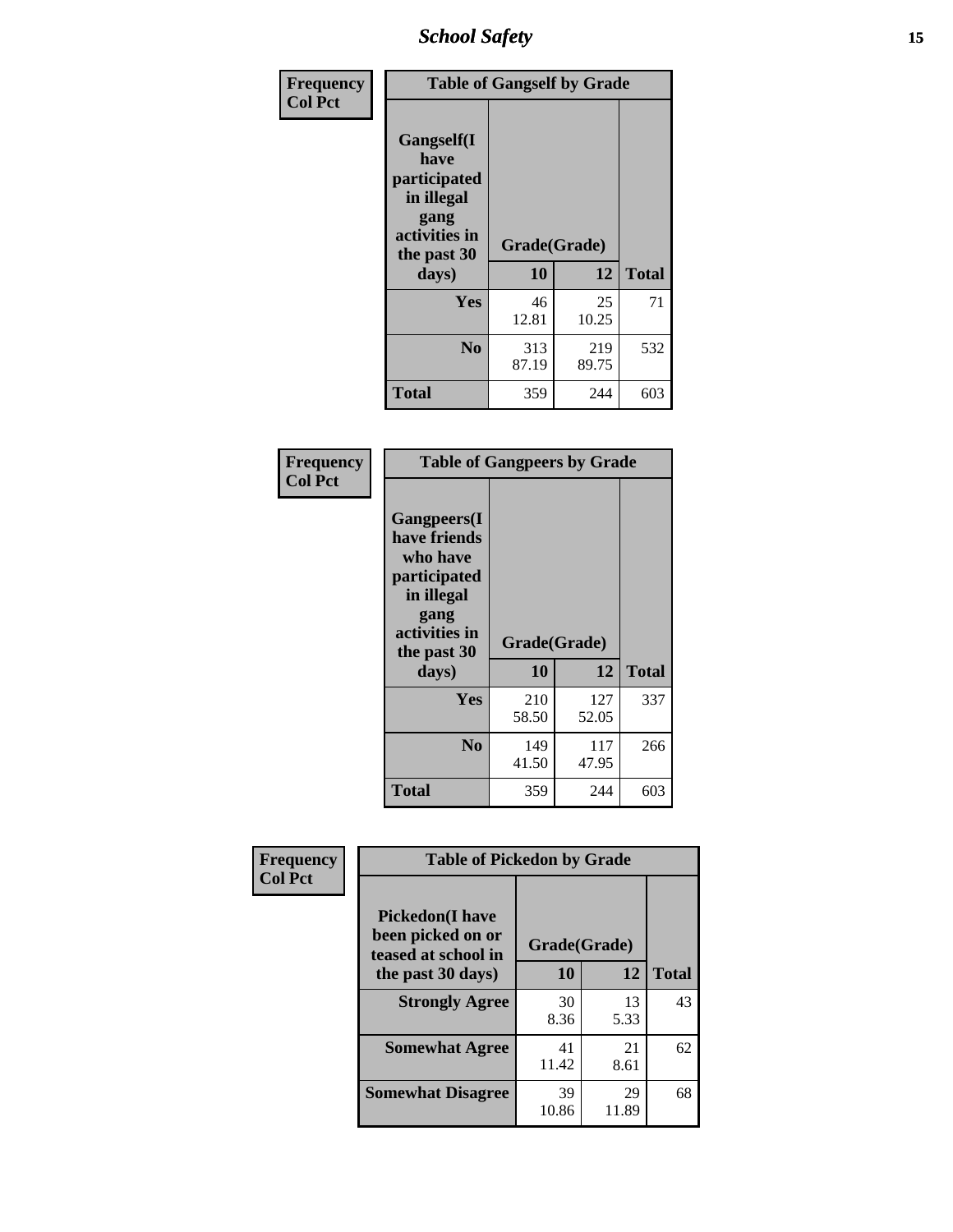# *School Safety* **16**

| <b>Frequency</b> | <b>Table of Pickedon by Grade</b>                                                        |                    |              |              |
|------------------|------------------------------------------------------------------------------------------|--------------------|--------------|--------------|
| <b>Col Pct</b>   | <b>Pickedon</b> (I have<br>been picked on or<br>teased at school in<br>the past 30 days) | Grade(Grade)<br>10 | 12           | <b>Total</b> |
|                  | <b>Strongly Disagree</b>                                                                 | 249<br>69.36       | 181<br>74.18 | 430          |
|                  | Total                                                                                    | 359                | 244          | 60.          |

| Frequency      | <b>Table of Safeschool by Grade</b>                      |                    |              |              |
|----------------|----------------------------------------------------------|--------------------|--------------|--------------|
| <b>Col Pct</b> | Safeschool(School<br>is a place at which I<br>feel safe) | Grade(Grade)<br>10 | 12           | <b>Total</b> |
|                | <b>Strongly Agree</b>                                    | 39<br>10.86        | 31<br>12.70  | 70           |
|                | <b>Somewhat Agree</b>                                    | 151<br>42.06       | 116<br>47.54 | 267          |
|                | <b>Somewhat Disagree</b>                                 | 94<br>26.18        | 48<br>19.67  | 142          |
|                | <b>Strongly Disagree</b>                                 | 75<br>20.89        | 49<br>20.08  | 124          |
|                | <b>Total</b>                                             | 359                | 244          | 603          |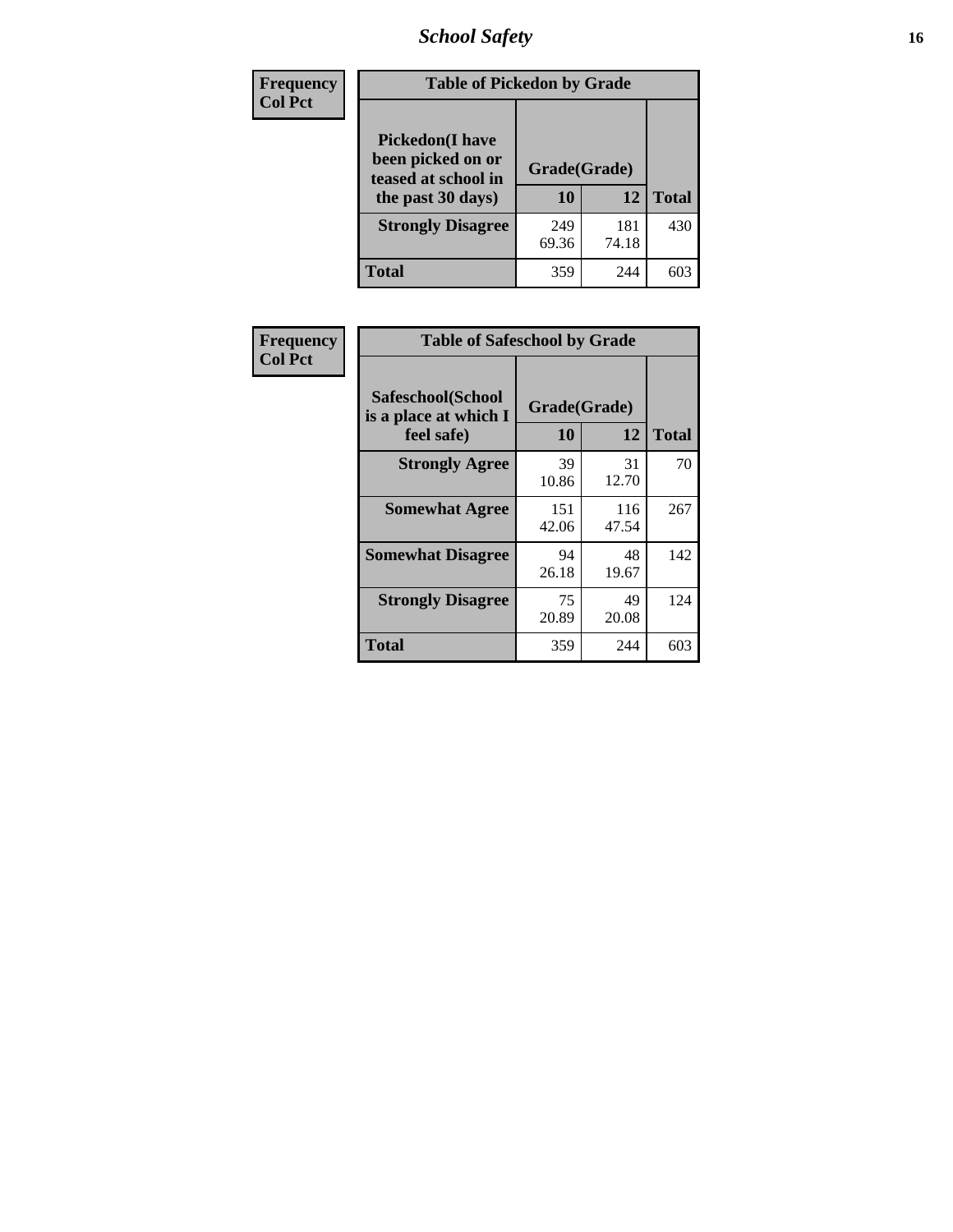*School Safety* **17**

| <b>Frequency</b> |              |                             | <b>Table of Grade by Bullied</b>                                              |                              |                        |                               |                        |              |
|------------------|--------------|-----------------------------|-------------------------------------------------------------------------------|------------------------------|------------------------|-------------------------------|------------------------|--------------|
| <b>Row Pct</b>   |              |                             | <b>Bullied</b> (I have been bullied by other<br>students in the past 30 days) |                              |                        |                               |                        |              |
|                  | Grade(Grade) | $\mathbf 0$<br>$\vert$ Days | 1 or<br>days                                                                  | 3 <sub>to</sub><br>5<br>days | 10<br>to<br>19<br>days | <b>20</b><br>to<br>29<br>days | All<br>30<br>days      | <b>Total</b> |
|                  |              |                             |                                                                               |                              |                        |                               |                        |              |
|                  | 10           | 332<br>92.48                | $\mathbf Q$<br>2.51                                                           | 1.95                         | 3<br>0.84              | 4<br>1.11                     | 4<br>1.11              | 359          |
|                  | 12           | 227<br>93.03                | 7<br>2.87                                                                     | 3<br>1.23                    | 0.41                   | 4<br>1.64                     | $\mathfrak{D}$<br>0.82 | 244          |
|                  | <b>Total</b> | 559                         | 16                                                                            | 10                           | 4                      | 8                             | 6                      | 603          |

| Frequency      | <b>Table of Grade by Bulliedothers</b> |              |            |                                                    |           |                |                |                        |              |
|----------------|----------------------------------------|--------------|------------|----------------------------------------------------|-----------|----------------|----------------|------------------------|--------------|
| <b>Row Pct</b> |                                        |              |            | <b>Bulliedothers</b> (I bullied others in the past | 30 days)  |                |                |                        |              |
|                |                                        | $\mathbf{0}$ | $1$ or     | 3 <sub>to</sub>                                    | 6 to<br>9 | 10<br>to<br>19 | 20<br>to<br>29 | <b>All</b><br>30       |              |
|                | Grade(Grade)   Days                    |              | days       | days                                               | days      | days           | days           | days                   | <b>Total</b> |
|                | 10                                     | 309<br>86.07 | 28<br>7.80 | 8<br>2.23                                          | 2<br>0.56 | 5<br>1.39      | 2<br>0.56      | 5<br>1.39              | 359          |
|                | 12                                     | 212<br>86.89 | 15<br>6.15 | 8<br>3.28                                          | 3<br>1.23 | 0.41           | 3<br>1.23      | $\overline{2}$<br>0.82 | 244          |
|                | <b>Total</b>                           | 521          | 43         | 16                                                 | 5         | 6              | 5              | 7                      | 603          |

| Frequency      | <b>Table of Grade by Weaponschool</b> |              |           |                             |                        |                       |                                     |           |              |
|----------------|---------------------------------------|--------------|-----------|-----------------------------|------------------------|-----------------------|-------------------------------------|-----------|--------------|
| <b>Row Pct</b> |                                       |              |           | school in the past 30 days) |                        |                       | Weaponschool (I brought a weapon to |           |              |
|                |                                       | $\mathbf 0$  | 1 or      | 3 <sub>to</sub>             | <b>6 to</b><br>9       | <b>10</b><br>to<br>19 | <b>20</b><br>to<br>29               | All<br>30 |              |
|                | <b>Grade</b> (Grade)   Days           |              | days      | days                        | days                   | days                  | days                                | days      | <b>Total</b> |
|                | 10                                    | 342<br>95.26 | 5<br>1.39 | $\overline{2}$<br>0.56      | 0.28                   | 0.28                  | 3<br>0.84                           | 5<br>1.39 | 359          |
|                | 12                                    | 231<br>94.67 | 5<br>2.05 | $\overline{2}$<br>0.82      | $\mathfrak{D}$<br>0.82 | 2<br>0.82             | 0.41                                | 0.41      | 244          |
|                | <b>Total</b>                          | 573          | 10        | 4                           | 3                      | $\mathcal{F}$         | 4                                   | 6         | 603          |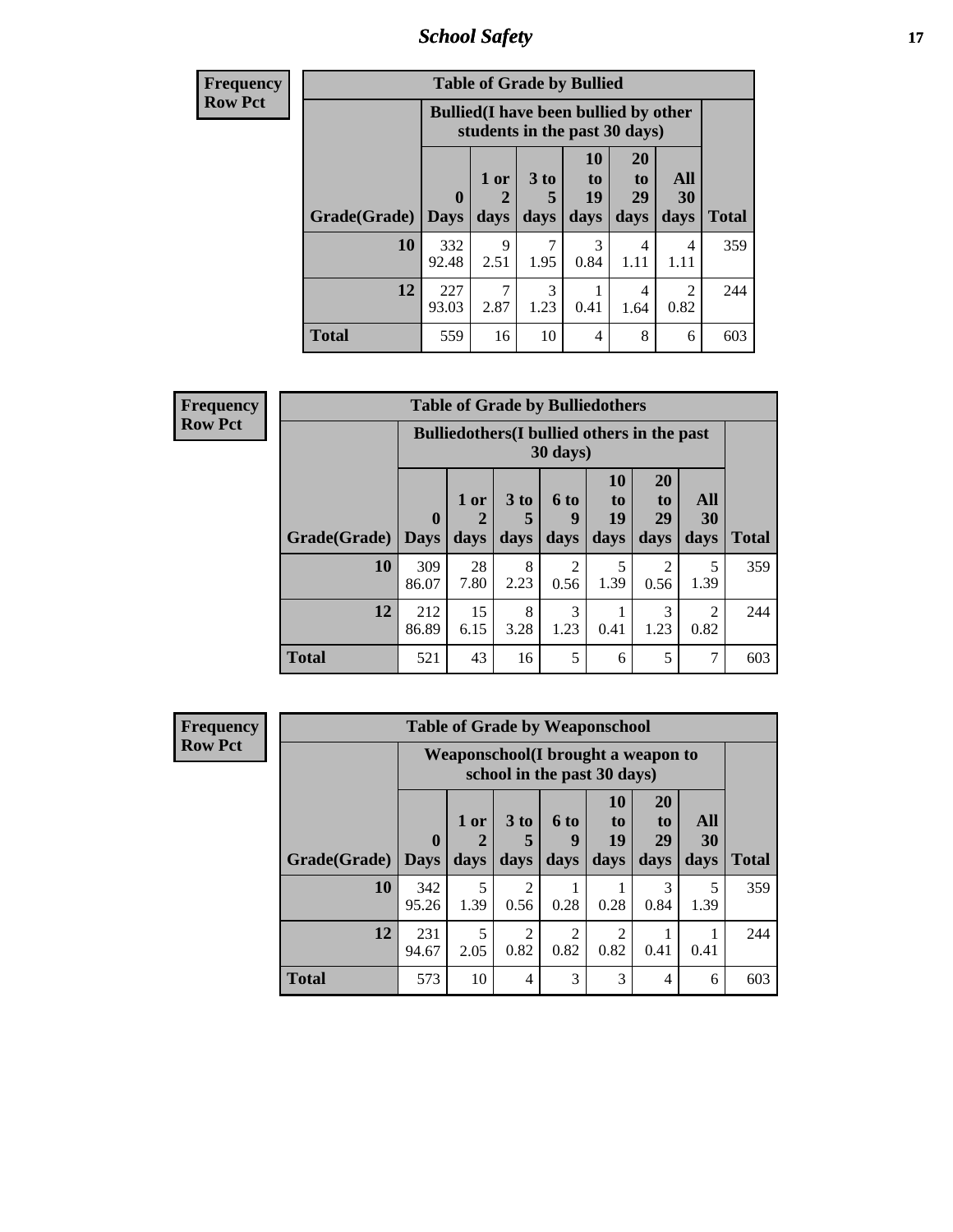*School Safety* **18**

| <b>Frequency</b> |              | <b>Table of Grade by Absentunsafe</b> |           |                                                                                 |                  |                |                        |                        |              |  |
|------------------|--------------|---------------------------------------|-----------|---------------------------------------------------------------------------------|------------------|----------------|------------------------|------------------------|--------------|--|
| <b>Row Pct</b>   |              |                                       |           | Absentunsafe(I have missed school<br>because I felt unsafe in the past 30 days) |                  |                |                        |                        |              |  |
|                  |              | $\mathbf{0}$                          | 1 or<br>2 | 3 <sub>to</sub><br>5                                                            | <b>6 to</b>      | 10<br>to<br>19 | <b>20</b><br>to<br>29  | All<br>30              |              |  |
|                  | Grade(Grade) | <b>Days</b>                           | days      | days                                                                            | days             | days           | days                   | days                   | <b>Total</b> |  |
|                  | <b>10</b>    | 345<br>96.10                          | 5<br>1.39 | $\overline{2}$<br>0.56                                                          | $\Omega$<br>0.00 | 3<br>0.84      | $\overline{2}$<br>0.56 | $\overline{2}$<br>0.56 | 359          |  |
|                  | 12           | 233<br>95.49                          | 4<br>1.64 | 0.41                                                                            | 0.41             | 3<br>1.23      | 0.41                   | 0.41                   | 244          |  |
|                  | <b>Total</b> | 578                                   | 9         | 3                                                                               |                  | 6              | 3                      | 3                      | 603          |  |
|                  |              |                                       |           |                                                                                 |                  |                |                        |                        |              |  |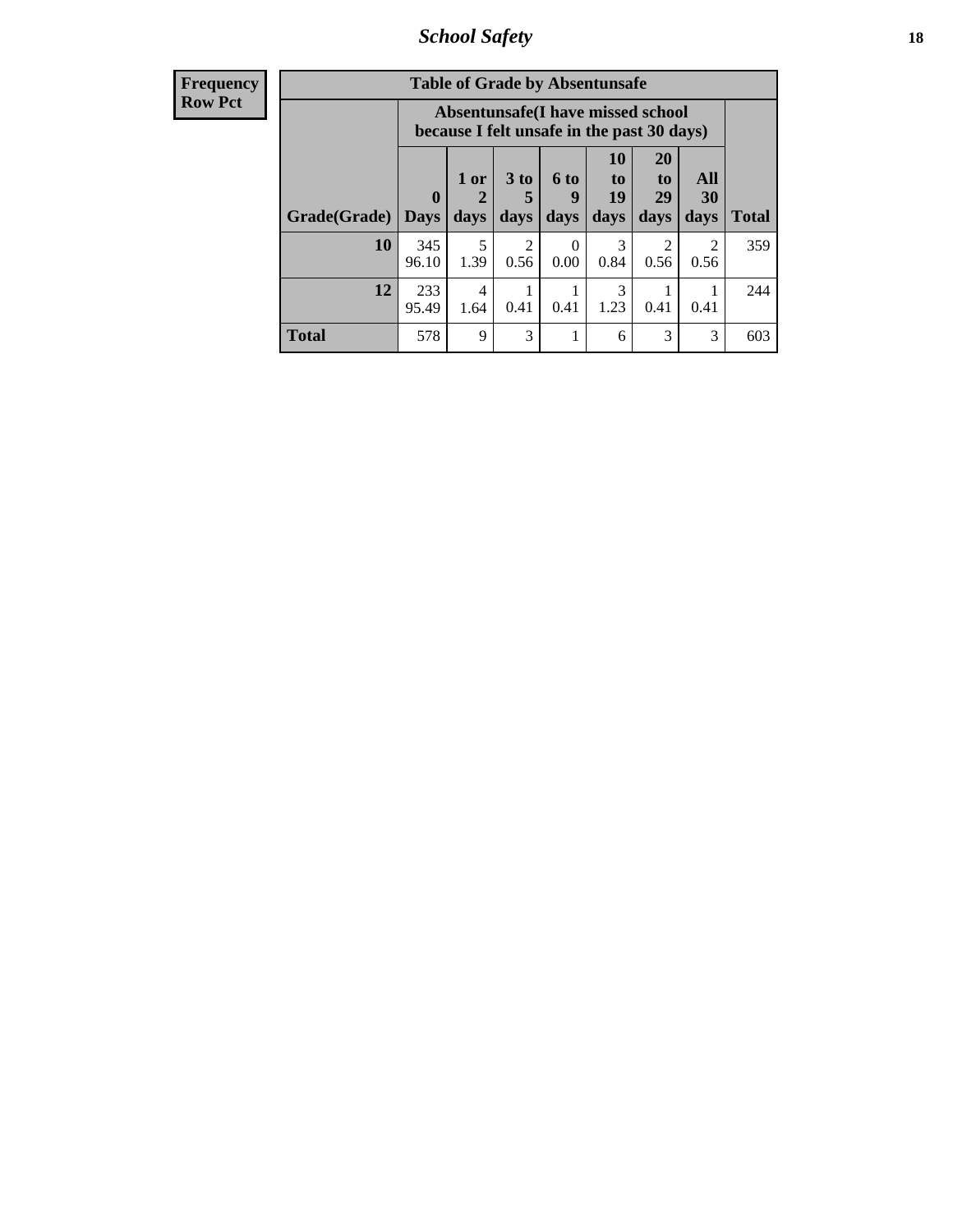# *Drug Use During Last 30 Days* **19**

#### **Frequency Row Pct**

| <b>Table of Grade by Alcohol</b> |                                 |                                     |                 |               |                 |                   |                     |              |  |  |
|----------------------------------|---------------------------------|-------------------------------------|-----------------|---------------|-----------------|-------------------|---------------------|--------------|--|--|
|                                  |                                 | Alcohol (Alcohol use, past 30 days) |                 |               |                 |                   |                     |              |  |  |
| Grade(Grade)                     | <b>Did</b><br>not<br><b>use</b> | $1 - 2$<br>days                     | $3 - 5$<br>days | $6-9$<br>days | $10-19$<br>days | $20 - 29$<br>days | <b>Every</b><br>day | <b>Total</b> |  |  |
| 10                               | 271<br>75.49                    | 33<br>9.19                          | 17<br>4.74      | 9<br>2.51     | 8<br>2.23       | 1.95              | 14<br>3.90          | 359          |  |  |
| 12                               | 180<br>73.77                    | 21<br>8.61                          | 10<br>4.10      | 3<br>1.23     | 11<br>4.51      | 11<br>4.51        | 8<br>3.28           | 244          |  |  |
| <b>Total</b>                     | 451                             | 54                                  | 27              | 12            | 19              | 18                | 22                  | 603          |  |  |

| <b>Table of Grade by Cigarettes</b> |                                 |                                                                                                                  |                  |                        |                |           |           |     |  |  |
|-------------------------------------|---------------------------------|------------------------------------------------------------------------------------------------------------------|------------------|------------------------|----------------|-----------|-----------|-----|--|--|
|                                     |                                 | Cigarettes (Smoking tobacco use,<br>past 30 days)                                                                |                  |                        |                |           |           |     |  |  |
| Grade(Grade)                        | <b>Did</b><br>not<br><b>use</b> | $10-19$<br>$6-9$<br>20-29<br>$3 - 5$<br>$1 - 2$<br>Every<br>days<br>Total<br>days<br>days<br>days<br>day<br>days |                  |                        |                |           |           |     |  |  |
| 10                                  | 339<br>94.43                    | 11<br>3.06                                                                                                       | $\Omega$<br>0.00 | 0.28                   | 0.28           | 0.28      | 6<br>1.67 | 359 |  |  |
| 12                                  | 215<br>88.11                    | 12<br>4.92                                                                                                       | 7<br>2.87        | $\overline{2}$<br>0.82 | 0.41           | 3<br>1.23 | 4<br>1.64 | 244 |  |  |
| <b>Total</b>                        | 554                             | 23                                                                                                               | 7                | 3                      | $\overline{2}$ | 4         | 10        | 603 |  |  |

| Frequency      |              | <b>Table of Grade by Smokeless</b> |                                                         |                           |                        |              |  |  |  |  |
|----------------|--------------|------------------------------------|---------------------------------------------------------|---------------------------|------------------------|--------------|--|--|--|--|
| <b>Row Pct</b> |              |                                    | <b>Smokeless</b> (Chewing<br>tobacco use, past 30 days) |                           |                        |              |  |  |  |  |
|                | Grade(Grade) | Did<br>not<br><b>use</b>           | $1 - 2$<br>days                                         | $6 - 9$<br>days           | Every<br>day           | <b>Total</b> |  |  |  |  |
|                | 10           | 358<br>99.72                       | $\Omega$<br>0.00                                        | $\mathbf{\Omega}$<br>0.00 | 0.28                   | 359          |  |  |  |  |
|                | 12           | 238<br>97.54                       | 3<br>1.23                                               | 0.41                      | $\mathfrak{D}$<br>0.82 | 244          |  |  |  |  |
|                | <b>Total</b> | 596                                | 3                                                       |                           | 3                      | 603          |  |  |  |  |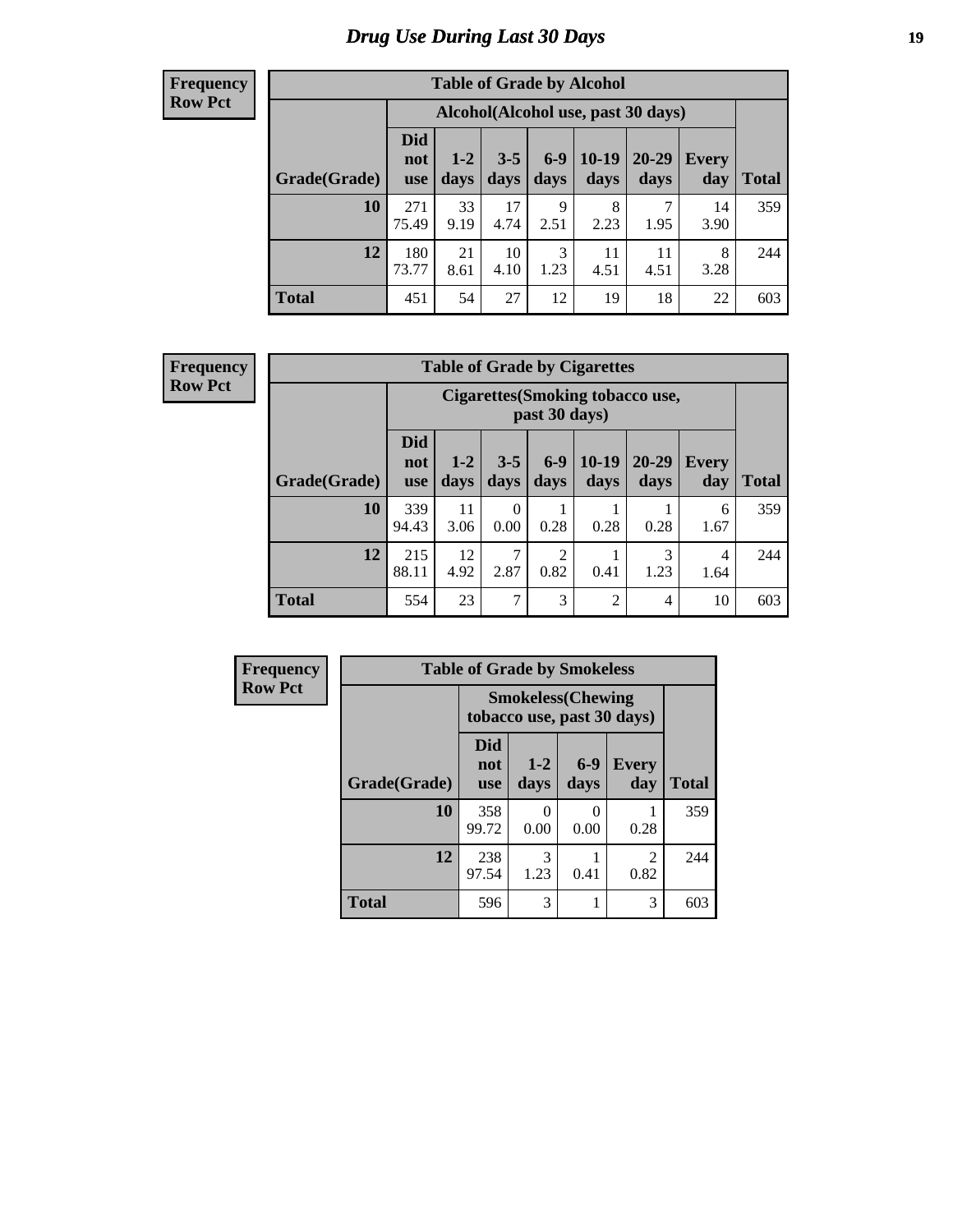| <b>Table of Grade by Marijuana</b> |                                 |                                         |                 |                 |                        |                        |                     |       |  |  |
|------------------------------------|---------------------------------|-----------------------------------------|-----------------|-----------------|------------------------|------------------------|---------------------|-------|--|--|
|                                    |                                 | Marijuana (Marijuana use, past 30 days) |                 |                 |                        |                        |                     |       |  |  |
| Grade(Grade)                       | <b>Did</b><br>not<br><b>use</b> | $1 - 2$<br>days                         | $3 - 5$<br>days | $6 - 9$<br>days | $10 - 19$<br>days      | 20-29<br>days          | <b>Every</b><br>day | Total |  |  |
| 10                                 | 298<br>83.01                    | 17<br>4.74                              | 5<br>1.39       | 9<br>2.51       | 11<br>3.06             | 1.95                   | 12<br>3.34          | 359   |  |  |
| 12                                 | 197<br>80.74                    | 21<br>8.61                              | 6<br>2.46       | 6<br>2.46       | $\overline{4}$<br>1.64 | $\overline{2}$<br>0.82 | 8<br>3.28           | 244   |  |  |
| <b>Total</b>                       | 495                             | 38                                      | 11              | 15              | 15                     | 9                      | 20                  | 603   |  |  |

| <b>Frequency</b> |              | <b>Table of Grade by Cocaine</b> |               |                  |                 |                                     |                |              |  |
|------------------|--------------|----------------------------------|---------------|------------------|-----------------|-------------------------------------|----------------|--------------|--|
| <b>Row Pct</b>   |              |                                  |               |                  |                 | Cocaine (Cocaine use, past 30 days) |                |              |  |
|                  | Grade(Grade) | <b>Did</b><br>not<br><b>use</b>  | $1-2$<br>days | $3 - 5$<br>days  | $6 - 9$<br>days | $20 - 29$<br>days                   | Every<br>day   | <b>Total</b> |  |
|                  | 10           | 352<br>98.05                     | 4<br>1.11     | $\theta$<br>0.00 | 0.28            | 0.28                                | 0.28           | 359          |  |
|                  | 12           | 239<br>97.95                     | 2<br>0.82     | 0.41             | 0<br>0.00       | 0.41                                | 0.41           | 244          |  |
|                  | <b>Total</b> | 591                              | 6             |                  |                 | $\overline{2}$                      | $\overline{2}$ | 603          |  |

| <b>Frequency</b> |
|------------------|
| <b>Row Pct</b>   |

| <b>Table of Grade by Inhalants</b>     |                                 |                        |                 |                 |                 |                   |                |              |  |  |
|----------------------------------------|---------------------------------|------------------------|-----------------|-----------------|-----------------|-------------------|----------------|--------------|--|--|
| Inhalants (Inhalant use, past 30 days) |                                 |                        |                 |                 |                 |                   |                |              |  |  |
| Grade(Grade)                           | <b>Did</b><br>not<br><b>use</b> | $1 - 2$<br>days        | $3 - 5$<br>days | $6 - 9$<br>days | $10-19$<br>days | $20 - 29$<br>days | Every<br>day   | <b>Total</b> |  |  |
| 10                                     | 353<br>98.33                    | 0<br>0.00              | 0.28            | っ<br>0.56       | 0.28            | 0.28              | 0.28           | 359          |  |  |
| 12                                     | 239<br>97.95                    | $\overline{c}$<br>0.82 | 0<br>0.00       | 0.41            | 0.41            | 0<br>0.00         | 0.41           | 244          |  |  |
| <b>Total</b>                           | 592                             | $\overline{2}$         |                 | 3               | $\overline{2}$  |                   | $\overline{2}$ | 603          |  |  |

| <b>Frequency</b> | <b>Table of Grade by Steroids</b> |                          |                  |                                         |                   |                     |              |  |
|------------------|-----------------------------------|--------------------------|------------------|-----------------------------------------|-------------------|---------------------|--------------|--|
| <b>Row Pct</b>   |                                   |                          |                  | Steroids (Steroid use,<br>past 30 days) |                   |                     |              |  |
|                  | Grade(Grade)                      | <b>Did</b><br>not<br>use | $1-2$<br>days    | $10-19$<br>days                         | $20 - 29$<br>days | <b>Every</b><br>day | <b>Total</b> |  |
|                  | 10                                | 355<br>98.89             | $\Omega$<br>0.00 | 0<br>0.00                               | 0.28              | 3<br>0.84           | 359          |  |
|                  | 12                                | 240<br>98.36             | 0.41             | 0.41                                    | 0.41              | 0.41                | 244          |  |
|                  | <b>Total</b>                      | 595                      | 1                |                                         | $\overline{c}$    | 4                   | 603          |  |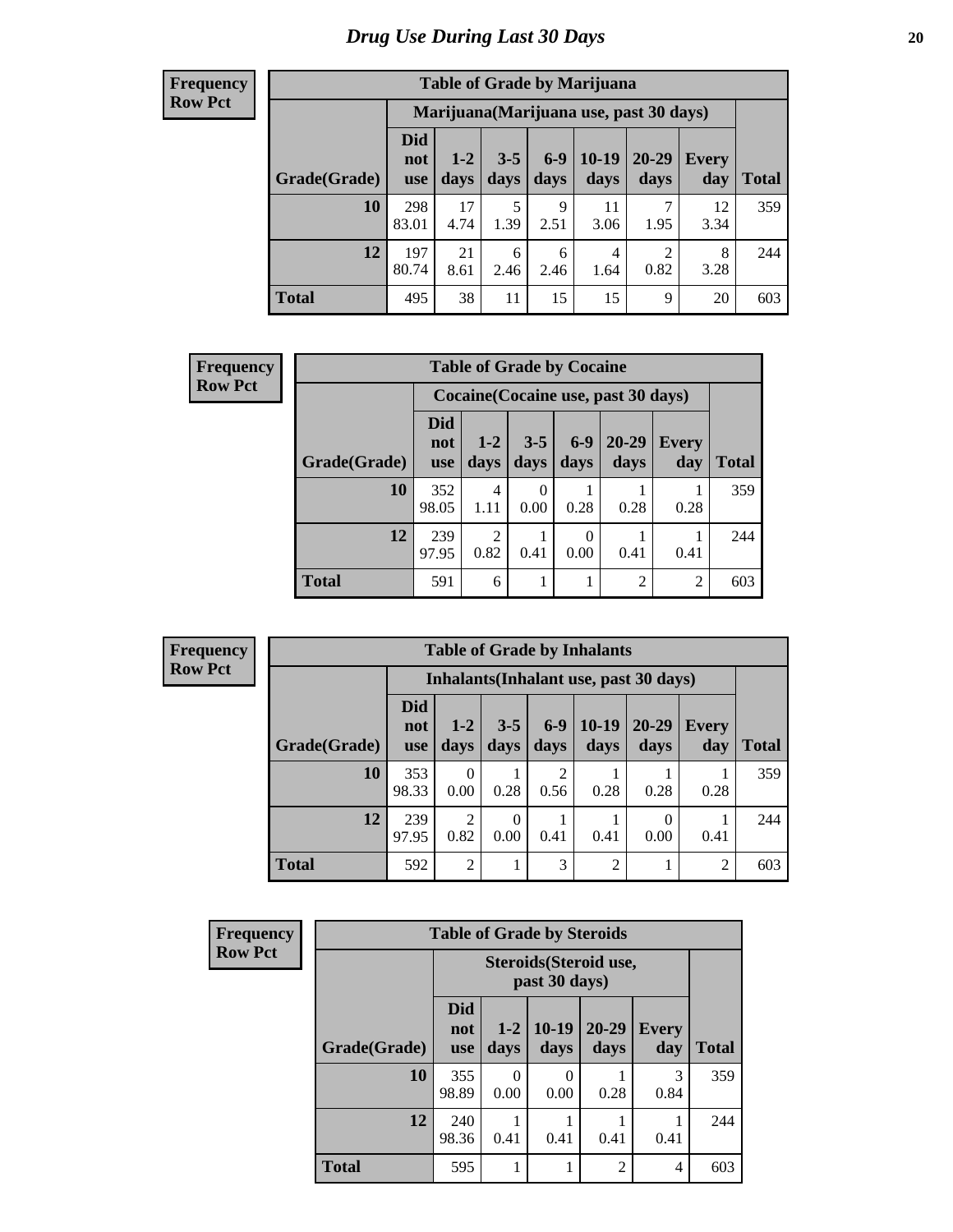| <b>Table of Grade by Ecstasy</b> |                                 |                                     |                  |                |                        |               |              |       |  |  |
|----------------------------------|---------------------------------|-------------------------------------|------------------|----------------|------------------------|---------------|--------------|-------|--|--|
|                                  |                                 | Ecstasy (Ecstasy use, past 30 days) |                  |                |                        |               |              |       |  |  |
| Grade(Grade)                     | <b>Did</b><br>not<br><b>use</b> | $1-2$<br>days                       | $3 - 5$<br>days  | $6-9$<br>days  | $10-19$<br>days        | 20-29<br>days | Every<br>day | Total |  |  |
| 10                               | 352<br>98.05                    | 0.28                                | 0.28             | 0.28           | $\overline{c}$<br>0.56 | 0.28          | 0.28         | 359   |  |  |
| 12                               | 234<br>95.90                    | $\overline{4}$<br>1.64              | $\Omega$<br>0.00 | 0.41           | 3<br>1.23              | 0.41          | 0.41         | 244   |  |  |
| <b>Total</b>                     | 586                             | 5                                   |                  | $\overline{2}$ | 5                      | 2             | 2            | 603   |  |  |

| <b>Frequency</b> | <b>Table of Grade by Meth</b> |                                 |                           |                 |                 |                   |                     |              |
|------------------|-------------------------------|---------------------------------|---------------------------|-----------------|-----------------|-------------------|---------------------|--------------|
| <b>Row Pct</b>   |                               |                                 | Meth(Methamphetamine use, |                 |                 |                   |                     |              |
|                  | Grade(Grade)                  | <b>Did</b><br>not<br><b>use</b> | $1-2$<br>days             | $3 - 5$<br>days | $10-19$<br>days | $20 - 29$<br>days | <b>Every</b><br>day | <b>Total</b> |
|                  | <b>10</b>                     | 356<br>99.16                    | $\Omega$<br>0.00          | 0.28            | 0<br>0.00       | 0.28              | 0.28                | 359          |
|                  | 12                            | 241<br>98.77                    | 0.41                      | 0.00            | 0.41            | 0.00              | 0.41                | 244          |
|                  | <b>Total</b>                  | 597                             |                           |                 | 1               |                   | $\overline{2}$      | 603          |

| <b>Frequency</b> | <b>Table of Grade by Hallucinogens</b> |                                 |                |                                                   |                   |              |              |  |
|------------------|----------------------------------------|---------------------------------|----------------|---------------------------------------------------|-------------------|--------------|--------------|--|
| <b>Row Pct</b>   |                                        |                                 |                | Hallucinogens (Hallucinogen use,<br>past 30 days) |                   |              |              |  |
|                  | Grade(Grade)                           | <b>Did</b><br>not<br><b>use</b> | $1-2$<br>days  | $6-9$<br>days                                     | $20 - 29$<br>days | Every<br>day | <b>Total</b> |  |
|                  | 10                                     | 355<br>98.89                    | 0.28           | 0.28                                              | 0.28              | 0.28         | 359          |  |
|                  | 12                                     | 241<br>98.77                    | 0.41           | 0.41                                              | $\theta$<br>0.00  | 0.41         | 244          |  |
|                  | <b>Total</b>                           | 596                             | $\overline{2}$ | $\overline{c}$                                    |                   | 2            | 603          |  |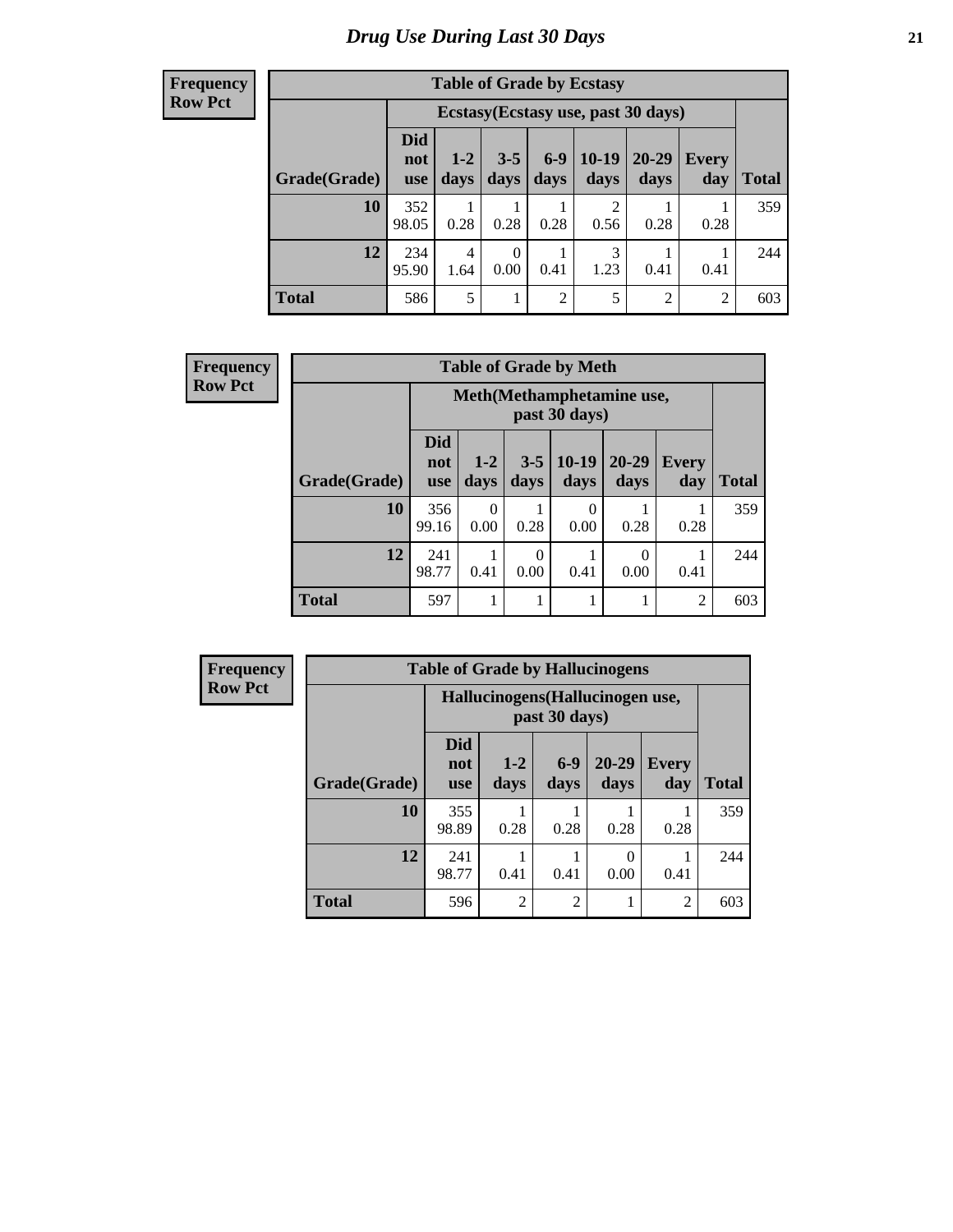| <b>Table of Grade by Prescription</b> |                                                                                                                                              |                                                                                |           |           |           |                |           |              |  |
|---------------------------------------|----------------------------------------------------------------------------------------------------------------------------------------------|--------------------------------------------------------------------------------|-----------|-----------|-----------|----------------|-----------|--------------|--|
|                                       |                                                                                                                                              | <b>Prescription</b> (Prescription drugs not<br>prescribed to me, past 30 days) |           |           |           |                |           |              |  |
| Grade(Grade)                          | <b>Did</b><br>$6 - 9$<br>$10-19$<br>20-29<br>$3 - 5$<br>$1 - 2$<br>Every<br>not<br>days<br>days<br>days<br>day<br>days<br>days<br><b>use</b> |                                                                                |           |           |           |                |           | <b>Total</b> |  |
| 10                                    | 347<br>96.66                                                                                                                                 | $\mathcal{R}$<br>0.84                                                          | 4<br>1.11 | 0<br>0.00 | 2<br>0.56 | 0.28           | 2<br>0.56 | 359          |  |
| 12                                    | 226<br>92.62                                                                                                                                 | 10<br>4.10                                                                     | 3<br>1.23 | 0.41      | 0.41      | 0.41           | 2<br>0.82 | 244          |  |
| <b>Total</b>                          | 573                                                                                                                                          | 13                                                                             | 7         | 1         | 3         | $\mathfrak{D}$ | 4         | 603          |  |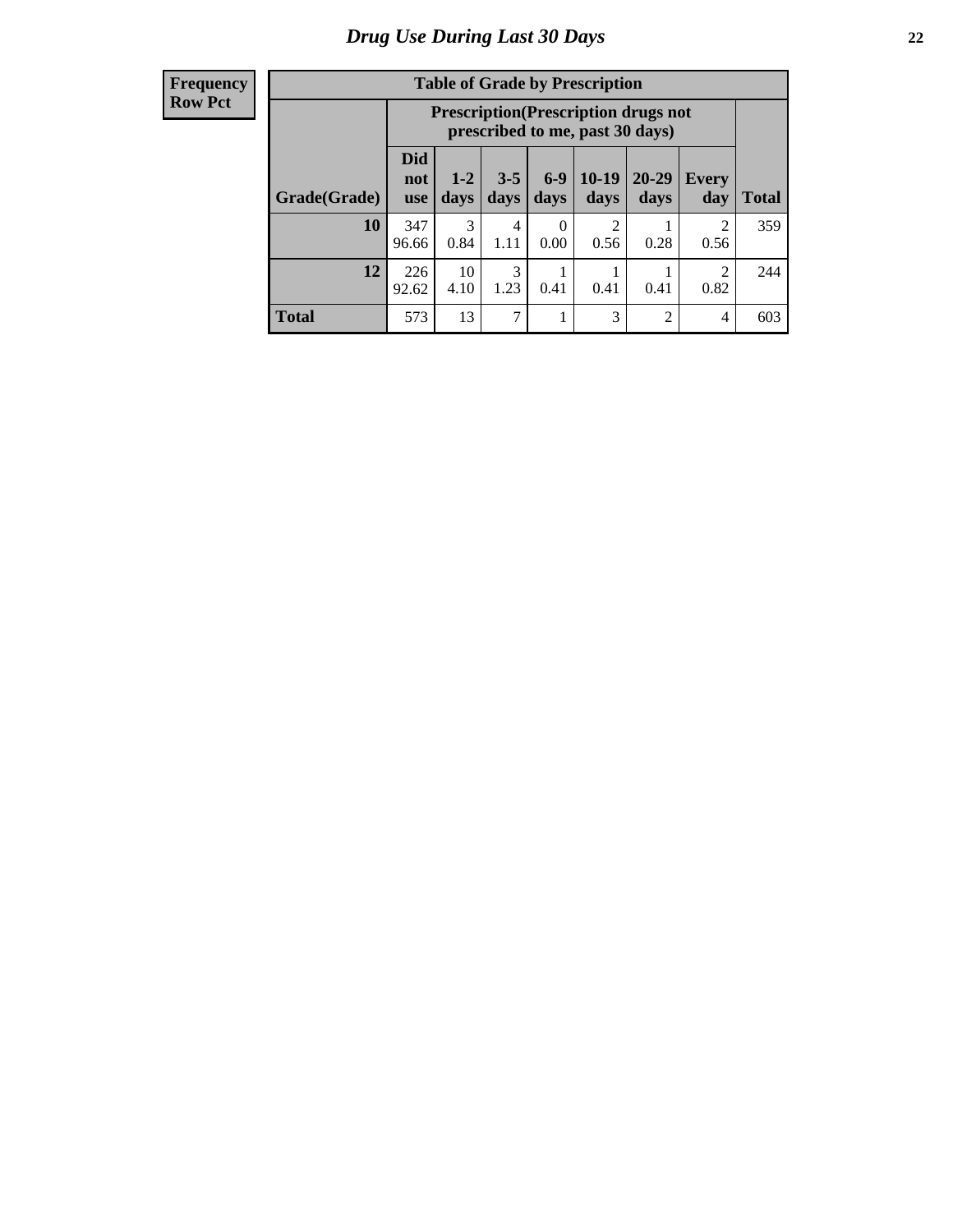| Frequency      | <b>Table of Alcoholease by Grade</b>              |                    |              |     |  |  |  |
|----------------|---------------------------------------------------|--------------------|--------------|-----|--|--|--|
| <b>Col Pct</b> | <b>Alcoholease</b> (It is<br>easy to get alcohol) | Grade(Grade)<br>10 | <b>Total</b> |     |  |  |  |
|                | <b>Strongly Agree</b>                             | 110<br>30.64       | 107<br>43.85 | 217 |  |  |  |
|                | <b>Somewhat Agree</b>                             | 103<br>28.69       | 82<br>33.61  | 185 |  |  |  |
|                | <b>Somewhat Disagree</b>                          | 58<br>16.16        | 23<br>9.43   | 81  |  |  |  |
|                | <b>Strongly Disagree</b>                          | 88<br>24.51        | 32<br>13.11  | 120 |  |  |  |
|                | <b>Total</b>                                      | 359                | 244          | 603 |  |  |  |

| Frequency      | <b>Table of Cigarettesease by Grade</b>                  |                    |              |              |  |  |
|----------------|----------------------------------------------------------|--------------------|--------------|--------------|--|--|
| <b>Col Pct</b> | Cigarettesease (It is<br>easy to get smoking<br>tobacco) | Grade(Grade)<br>10 | 12           | <b>Total</b> |  |  |
|                | <b>Strongly Agree</b>                                    | 118<br>32.87       | 119<br>48.77 | 237          |  |  |
|                | <b>Somewhat Agree</b>                                    | 81<br>22.56        | 55<br>22.54  | 136          |  |  |
|                | <b>Somewhat Disagree</b>                                 | 50<br>13.93        | 16<br>6.56   | 66           |  |  |
|                | <b>Strongly Disagree</b>                                 | 110<br>30.64       | 54<br>22.13  | 164          |  |  |
|                | <b>Total</b>                                             | 359                | 244          | 603          |  |  |

| Frequency      | <b>Table of Smokelessease by Grade</b>                         |              |                    |     |  |  |  |  |
|----------------|----------------------------------------------------------------|--------------|--------------------|-----|--|--|--|--|
| <b>Col Pct</b> | <b>Smokelessease</b> (It is<br>easy to get chewing<br>tobacco) | 10           | Grade(Grade)<br>12 |     |  |  |  |  |
|                | <b>Strongly Agree</b>                                          | 53<br>14.76  | 67<br>27.46        | 120 |  |  |  |  |
|                | <b>Somewhat Agree</b>                                          | 53<br>14.76  | 56<br>22.95        | 109 |  |  |  |  |
|                | <b>Somewhat Disagree</b>                                       | 70<br>19.50  | 34<br>13.93        | 104 |  |  |  |  |
|                | <b>Strongly Disagree</b>                                       | 183<br>50.97 | 87<br>35.66        | 270 |  |  |  |  |
|                | <b>Total</b>                                                   | 359          | 244                | 603 |  |  |  |  |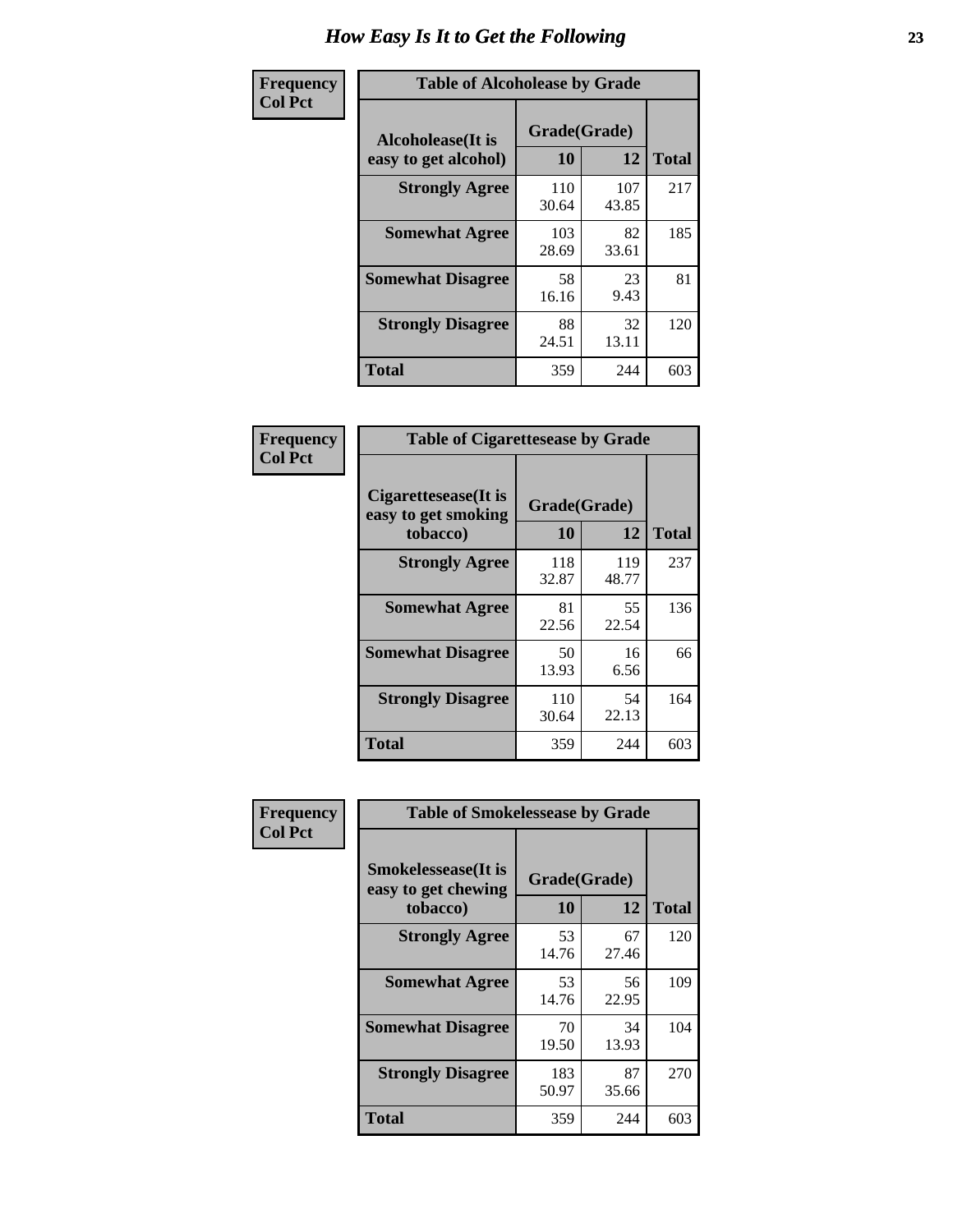| Frequency      | <b>Table of Marijuanaease by Grade</b>           |                    |              |              |  |  |
|----------------|--------------------------------------------------|--------------------|--------------|--------------|--|--|
| <b>Col Pct</b> | Marijuanaease(It is<br>easy to get<br>marijuana) | Grade(Grade)<br>10 | 12           | <b>Total</b> |  |  |
|                | <b>Strongly Agree</b>                            | 176<br>49.03       | 147<br>60.25 | 323          |  |  |
|                | <b>Somewhat Agree</b>                            | 62<br>17.27        | 44<br>18.03  | 106          |  |  |
|                | <b>Somewhat Disagree</b>                         | 34<br>9.47         | 15<br>6.15   | 49           |  |  |
|                | <b>Strongly Disagree</b>                         | 87<br>24.23        | 38<br>15.57  | 125          |  |  |
|                | <b>Total</b>                                     | 359                | 244          | 603          |  |  |

| <b>Table of Cocaineease by Grade</b>              |              |              |     |  |  |  |  |
|---------------------------------------------------|--------------|--------------|-----|--|--|--|--|
| <b>Cocaineease</b> (It is<br>easy to get cocaine) | <b>Total</b> |              |     |  |  |  |  |
| <b>Strongly Agree</b>                             | 53<br>14.76  | 56<br>22.95  | 109 |  |  |  |  |
| <b>Somewhat Agree</b>                             | 62<br>17.27  | 41<br>16.80  | 103 |  |  |  |  |
| <b>Somewhat Disagree</b>                          | 52<br>14.48  | 40<br>16.39  | 92  |  |  |  |  |
| <b>Strongly Disagree</b>                          | 192<br>53.48 | 107<br>43.85 | 299 |  |  |  |  |
| <b>Total</b>                                      | 359          | 244          | 603 |  |  |  |  |

| Frequency      | <b>Table of Inhalantsease by Grade</b>           |                    |             |              |  |  |
|----------------|--------------------------------------------------|--------------------|-------------|--------------|--|--|
| <b>Col Pct</b> | Inhalantsease(It is<br>easy to get<br>inhalants) | Grade(Grade)<br>10 | 12          | <b>Total</b> |  |  |
|                | <b>Strongly Agree</b>                            | 99<br>27.58        | 93<br>38.11 | 192          |  |  |
|                | <b>Somewhat Agree</b>                            | 59<br>16.43        | 38<br>15.57 | 97           |  |  |
|                | <b>Somewhat Disagree</b>                         | 36<br>10.03        | 23<br>9.43  | 59           |  |  |
|                | <b>Strongly Disagree</b>                         | 165<br>45.96       | 90<br>36.89 | 255          |  |  |
|                | <b>Total</b>                                     | 359                | 244         | 603          |  |  |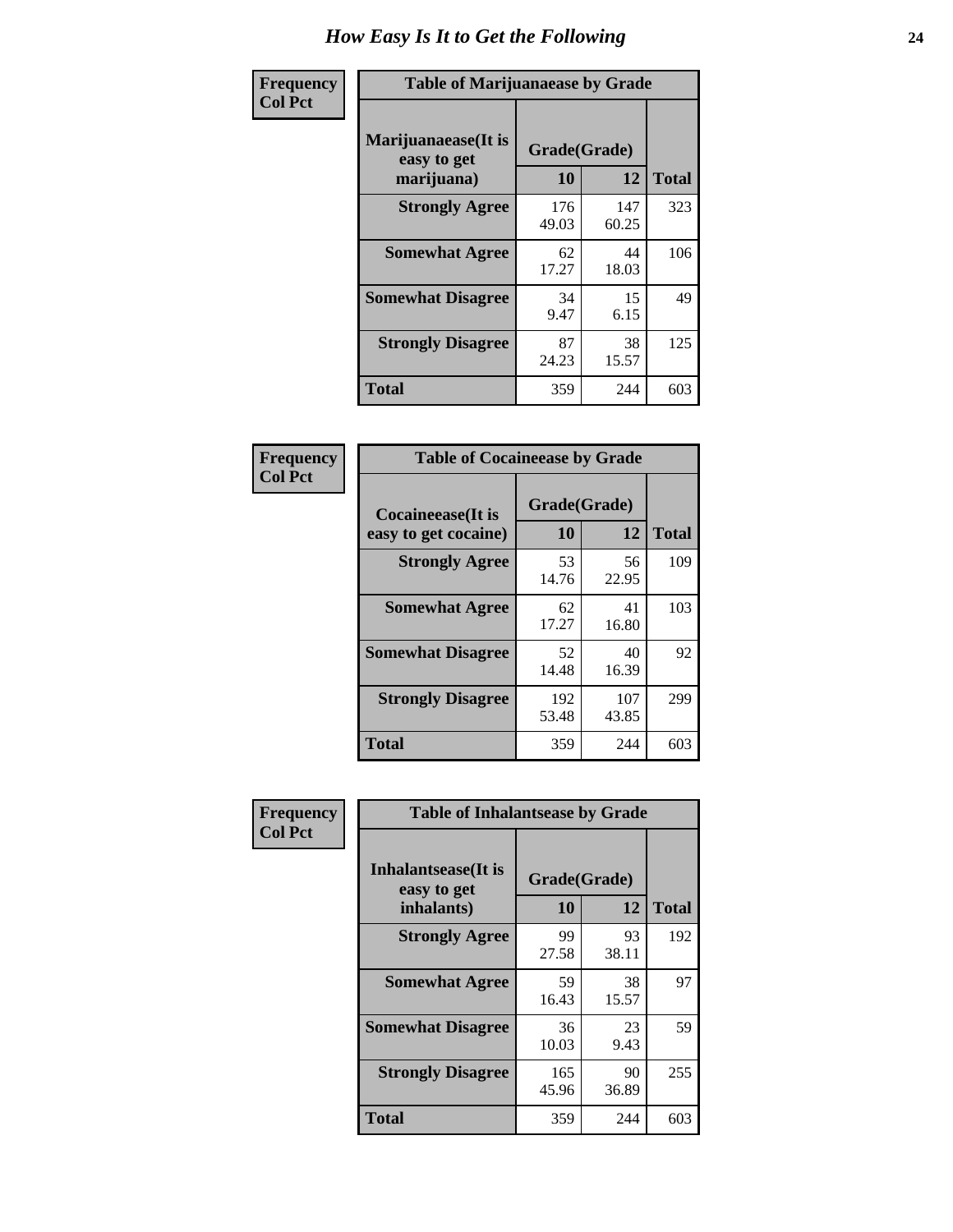| Frequency      |                                                     | <b>Table of Steroidsease by Grade</b> |              |              |  |  |  |  |  |  |
|----------------|-----------------------------------------------------|---------------------------------------|--------------|--------------|--|--|--|--|--|--|
| <b>Col Pct</b> | <b>Steroidsease</b> (It is<br>easy to get steroids) | Grade(Grade)<br>10                    | 12           | <b>Total</b> |  |  |  |  |  |  |
|                | <b>Strongly Agree</b>                               | 44<br>12.26                           | 43<br>17.62  | 87           |  |  |  |  |  |  |
|                | <b>Somewhat Agree</b>                               | 47<br>13.09                           | 35<br>14.34  | 82           |  |  |  |  |  |  |
|                | <b>Somewhat Disagree</b>                            | 53<br>14.76                           | 56<br>22.95  | 109          |  |  |  |  |  |  |
|                | <b>Strongly Disagree</b>                            | 215<br>59.89                          | 110<br>45.08 | 325          |  |  |  |  |  |  |
|                | <b>Total</b>                                        | 359                                   | 244          | 603          |  |  |  |  |  |  |

| Frequency      | <b>Table of Ecstasyease by Grade</b>              |                           |              |              |
|----------------|---------------------------------------------------|---------------------------|--------------|--------------|
| <b>Col Pct</b> | <b>Ecstasyease</b> (It is<br>easy to get ecstasy) | Grade(Grade)<br><b>10</b> | 12           | <b>Total</b> |
|                | <b>Strongly Agree</b>                             | 52<br>14.48               | 61<br>25.00  | 113          |
|                | <b>Somewhat Agree</b>                             | 57<br>15.88               | 40<br>16.39  | 97           |
|                | <b>Somewhat Disagree</b>                          | 44<br>12.26               | 42<br>17.21  | 86           |
|                | <b>Strongly Disagree</b>                          | 206<br>57.38              | 101<br>41.39 | 307          |
|                | Total                                             | 359                       | 244          | 603          |

| Frequency      | <b>Table of Methease by Grade</b>     |              |              |              |
|----------------|---------------------------------------|--------------|--------------|--------------|
| <b>Col Pct</b> | <b>Methease</b> (It is easy<br>to get | Grade(Grade) |              |              |
|                | methamphetamines)                     | 10           | 12           | <b>Total</b> |
|                | <b>Strongly Agree</b>                 | 32<br>8.91   | 50<br>20.49  | 82           |
|                | <b>Somewhat Agree</b>                 | 40<br>11.14  | 27<br>11.07  | 67           |
|                | <b>Somewhat Disagree</b>              | 48<br>13.37  | 48<br>19.67  | 96           |
|                | <b>Strongly Disagree</b>              | 239<br>66.57 | 119<br>48.77 | 358          |
|                | <b>Total</b>                          | 359          | 244          | 603          |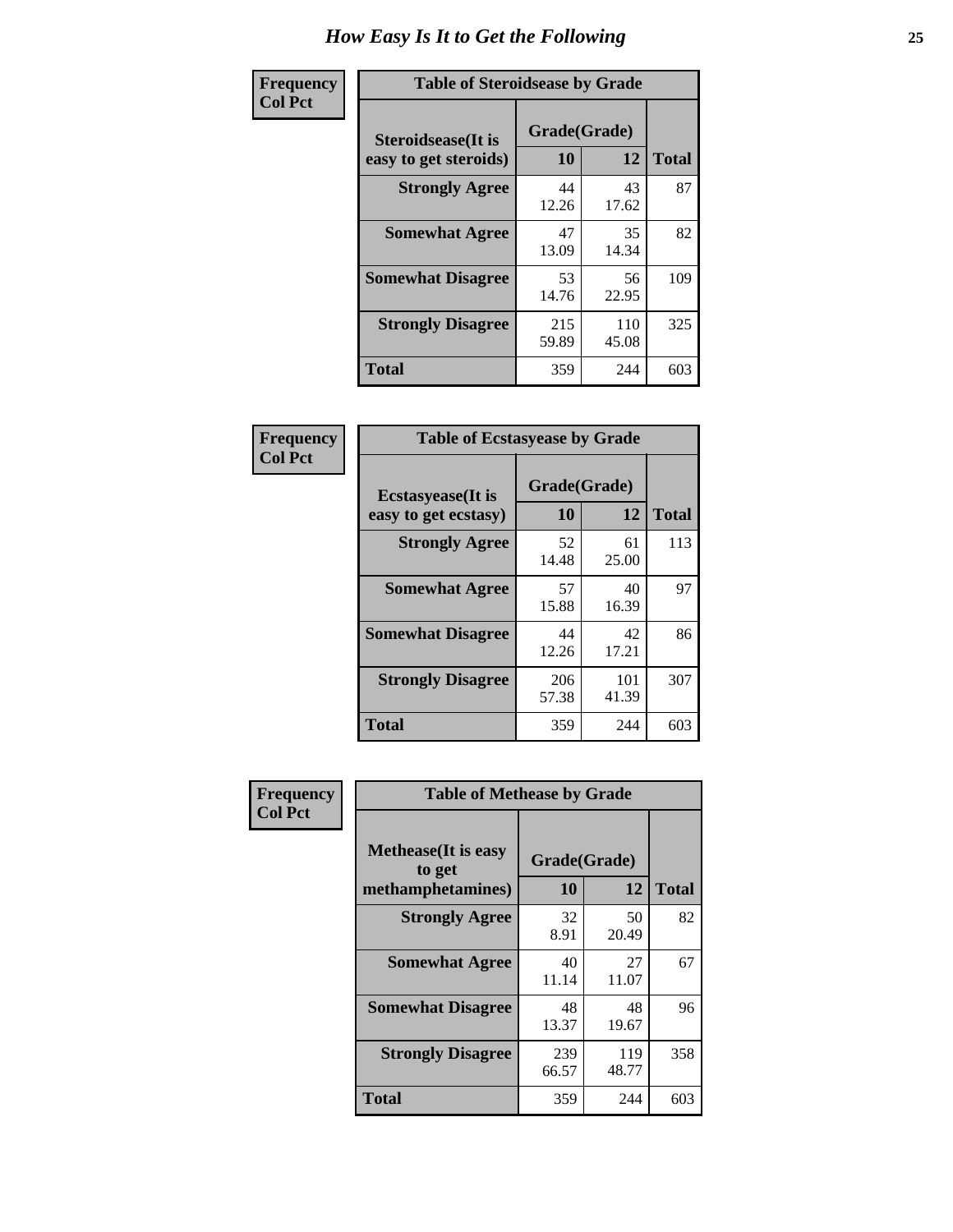| <b>Frequency</b> | <b>Table of Hallucinogensease by Grade</b>               |                    |              |              |  |  |  |  |  |  |  |
|------------------|----------------------------------------------------------|--------------------|--------------|--------------|--|--|--|--|--|--|--|
| <b>Col Pct</b>   | Hallucinogensease(It<br>is easy to get<br>hallucinogens) | Grade(Grade)<br>10 | 12           | <b>Total</b> |  |  |  |  |  |  |  |
|                  | <b>Strongly Agree</b>                                    | 33<br>9.19         | 49<br>20.08  | 82           |  |  |  |  |  |  |  |
|                  | <b>Somewhat Agree</b>                                    | 37<br>10.31        | 24<br>9.84   | 61           |  |  |  |  |  |  |  |
|                  | <b>Somewhat Disagree</b>                                 | 50<br>13.93        | 44<br>18.03  | 94           |  |  |  |  |  |  |  |
|                  | <b>Strongly Disagree</b>                                 | 239<br>66.57       | 127<br>52.05 | 366          |  |  |  |  |  |  |  |
|                  | <b>Total</b>                                             | 359                | 244          | 603          |  |  |  |  |  |  |  |

| Frequency<br>  Col Pct |
|------------------------|
|                        |

| <b>Table of Prescriptionease by Grade</b>                                                |              |             |              |  |  |  |  |  |  |  |  |
|------------------------------------------------------------------------------------------|--------------|-------------|--------------|--|--|--|--|--|--|--|--|
| <b>Prescriptionease</b> (It<br>is easy to get<br>prescription drugs<br>not prescribed to | Grade(Grade) |             |              |  |  |  |  |  |  |  |  |
| me)                                                                                      | 10           | 12          | <b>Total</b> |  |  |  |  |  |  |  |  |
| <b>Strongly Agree</b>                                                                    | 104<br>28.97 | 99<br>40.57 | 203          |  |  |  |  |  |  |  |  |
| <b>Somewhat Agree</b>                                                                    | 52<br>14.48  | 47<br>19.26 | 99           |  |  |  |  |  |  |  |  |
| <b>Somewhat Disagree</b>                                                                 | 38<br>10.58  | 17<br>6.97  | 55           |  |  |  |  |  |  |  |  |
| <b>Strongly Disagree</b>                                                                 | 165<br>45.96 | 81<br>33.20 | 246          |  |  |  |  |  |  |  |  |
| <b>Total</b>                                                                             | 359          | 244         | 603          |  |  |  |  |  |  |  |  |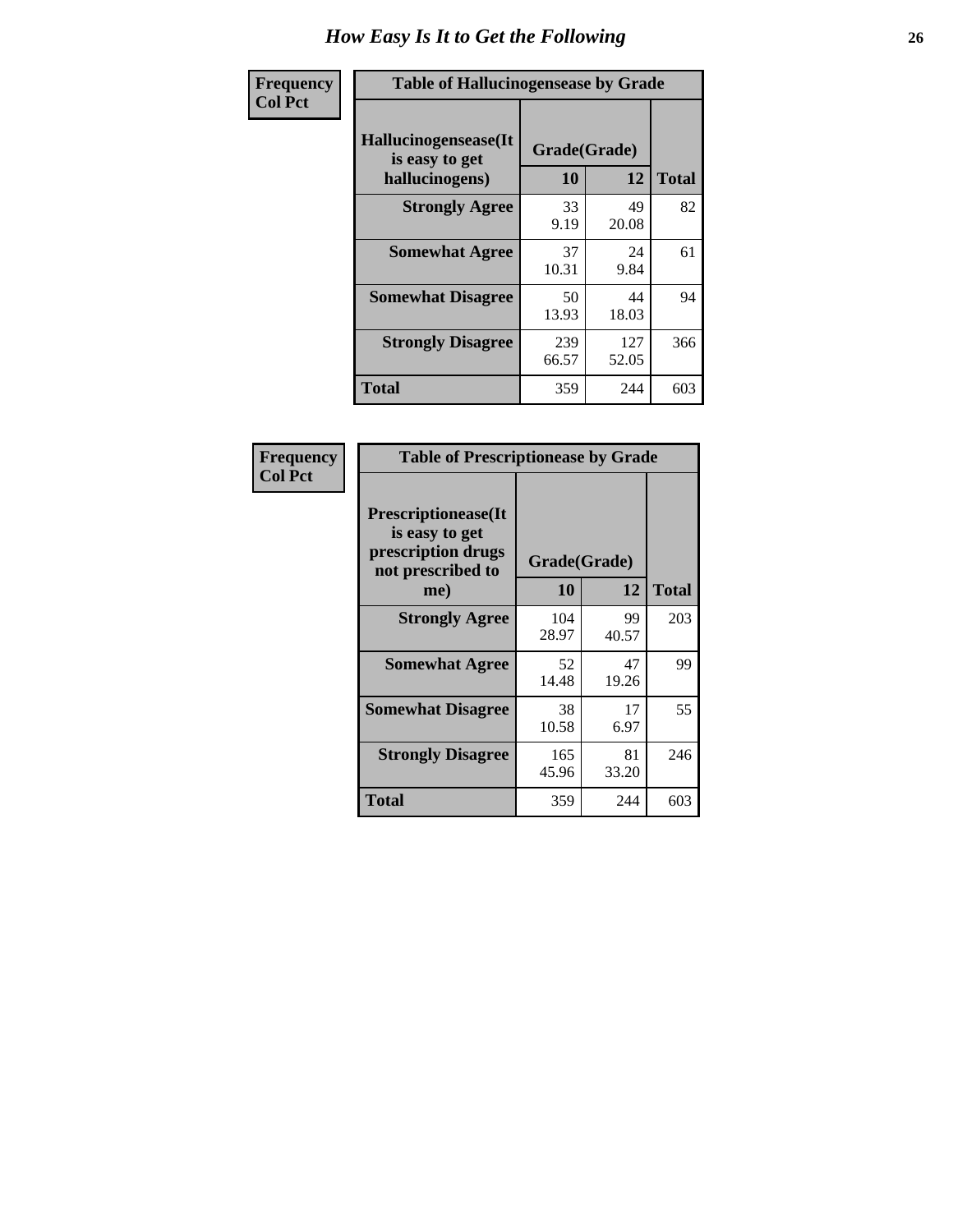*Age at Onset of Use* **27** *Results for "Age at Onset of Use" questions exclude students who said they did not use that substance*

| <b>Frequency</b> |                                                  | <b>Table of Grade by Alcoholinit</b> |           |           |            |             |                           |             |             |                       |           |                       |              |
|------------------|--------------------------------------------------|--------------------------------------|-----------|-----------|------------|-------------|---------------------------|-------------|-------------|-----------------------|-----------|-----------------------|--------------|
| <b>Row Pct</b>   | Alcoholinit (I started using alcohol when I was) |                                      |           |           |            |             |                           |             |             |                       |           |                       |              |
|                  | Grade(Grade)                                     | <b>8 or</b><br>younger               | 9         | 10        | 11         | <b>12</b>   | 13                        | 14          | 15          | 16                    | 17        | <b>18 or</b><br>older | <b>Total</b> |
|                  | 10                                               | 16<br>11.94                          | 3<br>2.24 | 9<br>6.72 | 11<br>8.21 | 17<br>12.69 | 18<br>13.43               | 22<br>16.42 | 26<br>19.40 | $\mathcal{I}$<br>5.22 | 2<br>1.49 | 2.24                  | 134          |
|                  | 12                                               | 11<br>11.70                          | 1.06      | 3<br>3.19 | 5<br>5.32  | 10<br>10.64 | 12<br>12.77               | 15<br>15.96 | 12<br>12.77 | 17<br>18.09           | 6<br>6.38 | 2.13                  | 94           |
|                  | <b>Total</b>                                     | 27                                   | 4         | 12        | 16         | 27          | 30                        | 37          | 38          | 24                    | 8         |                       | 228          |
|                  |                                                  |                                      |           |           |            |             | Frequency Missing $= 375$ |             |             |                       |           |                       |              |

| <b>Frequency</b> | <b>Table of Grade by Cigarettesinit</b> |                 |                |                                                      |                  |                           |           |            |            |                 |           |                       |       |
|------------------|-----------------------------------------|-----------------|----------------|------------------------------------------------------|------------------|---------------------------|-----------|------------|------------|-----------------|-----------|-----------------------|-------|
| <b>Row Pct</b>   |                                         |                 |                | Cigarettesinit(I started smoking tobacco when I was) |                  |                           |           |            |            |                 |           |                       |       |
|                  | Grade(Grade)                            | 8 or<br>younger | 9              | 10                                                   | 11               | 12                        | 13        | 14         | 15         | 16 <sub>l</sub> | 17        | <b>18 or</b><br>older | Total |
|                  | 10                                      | 3<br>7.32       | 2.44           | 12.20                                                | 17.07            | 4.88                      | 4<br>9.76 | 8<br>19.51 | 12.20      | 4<br>9.76       | 2.44      | 2.44                  | 41    |
|                  | 12                                      | 3<br>9.09       | 3.03           | 6.06                                                 | $\Omega$<br>0.00 | 4<br>12.12                | 3<br>9.09 | 3<br>9.09  | 8<br>24.24 | 3<br>9.09       | 3<br>9.09 | 3<br>9.09             | 33    |
|                  | <b>Total</b>                            | 6               | $\overline{c}$ | 7                                                    | $\mathcal{I}$    | 6                         | 7         | 11         | 13         | 7               | 4         | 4                     | 74    |
|                  |                                         |                 |                |                                                      |                  | Frequency Missing $= 529$ |           |            |            |                 |           |                       |       |

|                                          | <b>Table of Grade by Smokelessinit</b> |                                                      |                  |                         |                  |                  |                 |            |           |              |  |  |  |
|------------------------------------------|----------------------------------------|------------------------------------------------------|------------------|-------------------------|------------------|------------------|-----------------|------------|-----------|--------------|--|--|--|
|                                          |                                        | Smokelessinit (I started chewing tobacco when I was) |                  |                         |                  |                  |                 |            |           |              |  |  |  |
| Grade(Grade)                             | 8 or<br>younger                        | 9                                                    | <b>11</b>        | <b>12</b>               | 13               | 14               | 15 <sup>1</sup> | <b>16</b>  | 17        | <b>Total</b> |  |  |  |
| 10                                       | $\Omega$<br>0.00                       | 0.00                                                 | 25.00            | $\overline{2}$<br>50.00 | $\Omega$<br>0.00 | 25.00            | 0<br>0.00       | 0.00       | 0<br>0.00 | 4            |  |  |  |
| 12                                       | 10.00                                  | 10.00                                                | $\theta$<br>0.00 | $\overline{2}$<br>20.00 | 10.00            | $\Omega$<br>0.00 | 2<br>20.00      | ി<br>20.00 | 10.00     | 10           |  |  |  |
| <b>Total</b><br>2<br>↑<br>$\overline{4}$ |                                        |                                                      |                  |                         |                  |                  |                 |            |           |              |  |  |  |
| Frequency Missing $=$ 589                |                                        |                                                      |                  |                         |                  |                  |                 |            |           |              |  |  |  |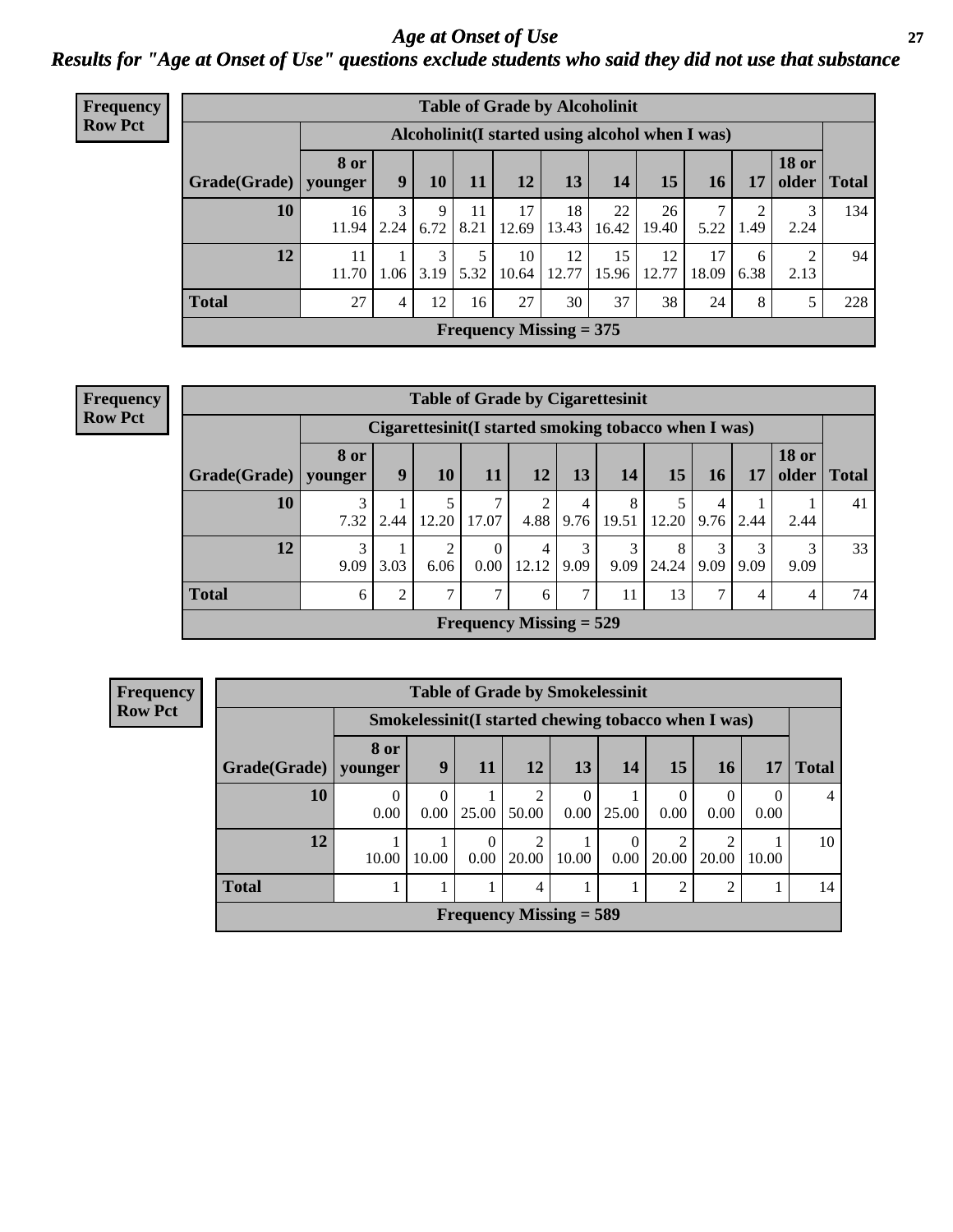#### *Age at Onset of Use* **28**

*Results for "Age at Onset of Use" questions exclude students who said they did not use that substance*

| Frequency      |                                                      | <b>Table of Grade by Marijuanainit</b> |      |           |           |             |                           |             |             |             |            |                       |              |
|----------------|------------------------------------------------------|----------------------------------------|------|-----------|-----------|-------------|---------------------------|-------------|-------------|-------------|------------|-----------------------|--------------|
| <b>Row Pct</b> | Marijuanainit (I started using marijuana when I was) |                                        |      |           |           |             |                           |             |             |             |            |                       |              |
|                | Grade(Grade)                                         | <b>8</b> or<br>younger                 | 9    | 10        | 11        | 12          | 13                        | 14          | 15          | 16          | 17         | <b>18 or</b><br>older | <b>Total</b> |
|                | 10                                                   | 4<br>4.30                              | 3.23 | 2<br>2.15 | 7<br>7.53 | 12<br>12.90 | 20<br>21.51               | 17<br>18.28 | 15<br>16.13 | 5.38        | 2<br>2.15  | 6<br>6.45             | 93           |
|                | 12                                                   | 1.33                                   | 1.33 | 2<br>2.67 | 2<br>2.67 | 9<br>12.00  | 7<br>9.33                 | 17<br>22.67 | 11<br>14.67 | 14<br>18.67 | 8<br>10.67 | 4.00                  | 75           |
|                | <b>Total</b>                                         | $\mathfrak{H}$                         | 4    | 4         | 9         | 21          | 27                        | 34          | 26          | 19          | 10         | 9                     | 168          |
|                |                                                      |                                        |      |           |           |             | Frequency Missing $= 435$ |             |             |             |            |                       |              |

| <b>Frequency</b> |                        |                                                  | <b>Table of Grade by Cocaineinit</b> |                  |            |       |                 |       |              |
|------------------|------------------------|--------------------------------------------------|--------------------------------------|------------------|------------|-------|-----------------|-------|--------------|
| <b>Row Pct</b>   |                        | Cocaineinit (I started using cocaine when I was) |                                      |                  |            |       |                 |       |              |
|                  | Grade(Grade)   younger | 8 or                                             | <b>11</b>                            | 13               | <b>14</b>  | 15    | 16 <sup>1</sup> | 17    | <b>Total</b> |
|                  | <b>10</b>              | 0<br>0.00                                        | 14.29                                | 14.29            | 2<br>28.57 | 42.86 | 0.00            | 0.00  |              |
|                  | 12                     | $\mathfrak{D}$<br>40.00                          | $\Omega$<br>$0.00^{\circ}$           | $\theta$<br>0.00 | 20.00      | 0.00  | 20.00           | 20.00 | 5.           |
|                  | <b>Total</b>           | $\overline{2}$                                   |                                      |                  | 3          | 3     |                 |       | 12           |
|                  |                        |                                                  | <b>Frequency Missing = 591</b>       |                  |            |       |                 |       |              |

| Frequency      |              |                         |                                                         |                  | <b>Table of Grade by Inhalantsinit</b> |                         |           |                       |                |  |  |  |  |  |
|----------------|--------------|-------------------------|---------------------------------------------------------|------------------|----------------------------------------|-------------------------|-----------|-----------------------|----------------|--|--|--|--|--|
| <b>Row Pct</b> |              |                         | Inhalantsinit (I started using inhalants when I<br>was) |                  |                                        |                         |           |                       |                |  |  |  |  |  |
|                | Grade(Grade) | 8 or<br>younger         | <b>10</b>                                               | <b>11</b>        | 13                                     | <b>14</b>               | <b>15</b> | <b>18 or</b><br>older | <b>Total</b>   |  |  |  |  |  |
|                | 10           | 14.29                   | 14.29                                                   | 14.29            | 14.29                                  | $\mathfrak{D}$<br>28.57 | 14.29     | $\theta$<br>0.00      |                |  |  |  |  |  |
|                | 12           | $\mathfrak{D}$<br>50.00 | $\Omega$<br>0.00                                        | $\Omega$<br>0.00 | $\Omega$<br>0.00                       | $\Omega$<br>0.00        | 25.00     | 25.00                 | $\overline{4}$ |  |  |  |  |  |
|                | <b>Total</b> | 3                       | $\mathfrak{D}$<br>$\overline{2}$                        |                  |                                        |                         |           |                       |                |  |  |  |  |  |
|                |              |                         |                                                         |                  | Frequency Missing $= 592$              |                         |           |                       |                |  |  |  |  |  |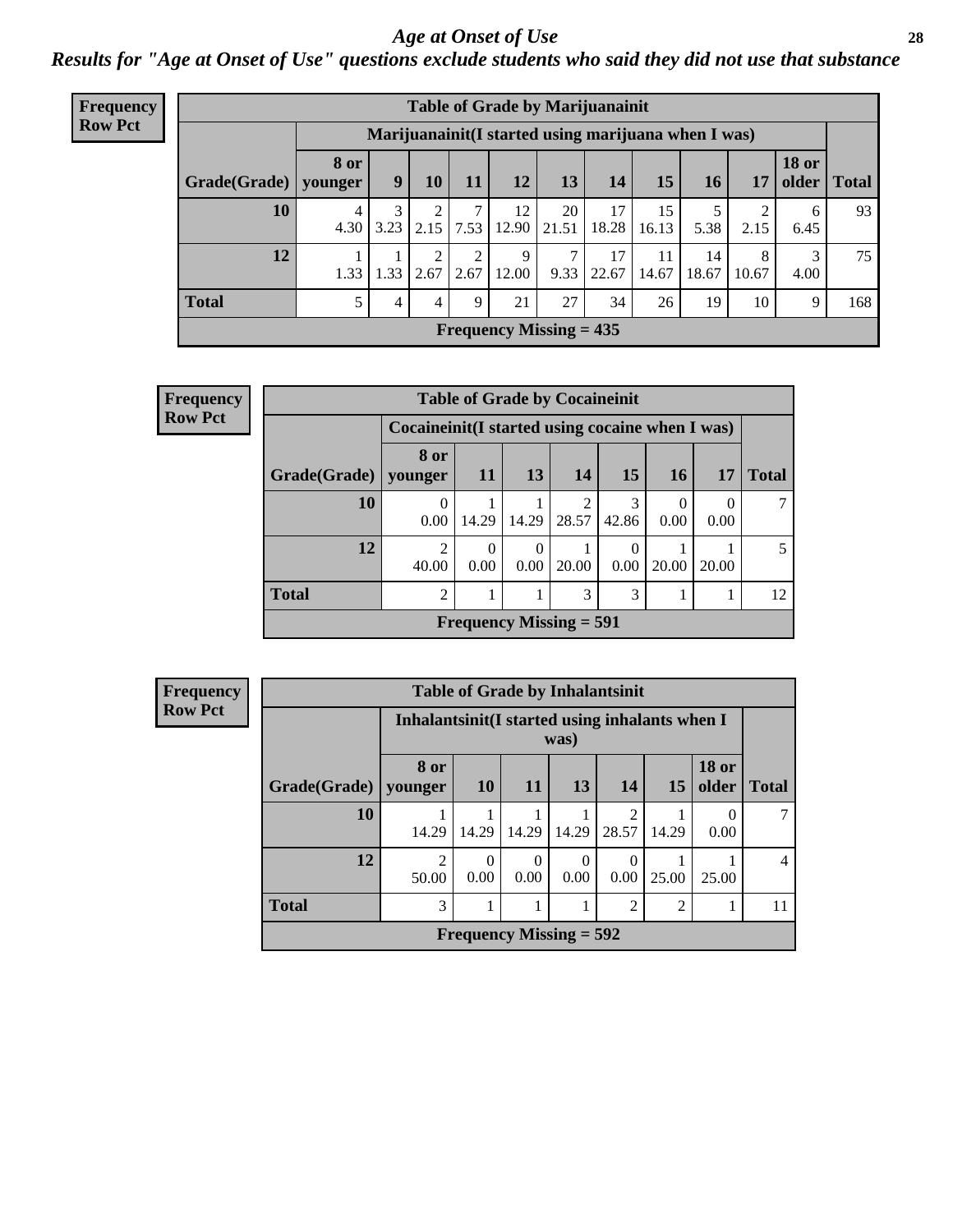#### *Age at Onset of Use* **29**

*Results for "Age at Onset of Use" questions exclude students who said they did not use that substance*

| Frequency      | <b>Table of Grade by Steroidsinit</b> |                                                             |           |           |                         |       |              |
|----------------|---------------------------------------|-------------------------------------------------------------|-----------|-----------|-------------------------|-------|--------------|
| <b>Row Pct</b> |                                       | <b>Steroidsinit(I started using</b><br>steroids when I was) |           |           |                         |       |              |
|                | Grade(Grade)                          | 8 or<br>younger                                             | <b>12</b> | 14        | 15                      | 17    | <b>Total</b> |
|                | 10                                    | 0.00                                                        | 0<br>0.00 | 33.33     | $\mathfrak{D}$<br>66.67 | 0.00  | 3            |
|                | 12                                    | 33.33                                                       | 33.33     | 0<br>0.00 | 0.00                    | 33.33 | 3            |
|                | <b>Total</b>                          |                                                             | 6         |           |                         |       |              |
|                |                                       | Frequency Missing $=$ 597                                   |           |           |                         |       |              |

| <b>Frequency</b> | <b>Table of Grade by Ecstasyinit</b> |                  |                  |                           |                  |                  |                  |                                                  |                       |              |
|------------------|--------------------------------------|------------------|------------------|---------------------------|------------------|------------------|------------------|--------------------------------------------------|-----------------------|--------------|
| <b>Row Pct</b>   |                                      |                  |                  |                           |                  |                  |                  | Ecstasyinit (I started using ecstasy when I was) |                       |              |
|                  | Grade(Grade)   younger               | 8 or             | <b>11</b>        | <b>12</b>                 | 13               | 14               | <b>15</b>        | <b>16</b>                                        | <b>18 or</b><br>older | <b>Total</b> |
|                  | 10                                   | 11.11            | 11.11            | 0<br>0.00                 | $\theta$<br>0.00 | 11.11            | 4<br>44.44       | 2<br>22.22                                       | 0.00                  | 9            |
|                  | 12                                   | $\theta$<br>0.00 | $\Omega$<br>0.00 | 11.11                     | 11.11            | $\Omega$<br>0.00 | $\theta$<br>0.00 | 4<br>44.44                                       | 33.33                 | 9            |
|                  | <b>Total</b>                         |                  |                  |                           |                  |                  | $\overline{4}$   | 6                                                | 3                     | 18           |
|                  |                                      |                  |                  | Frequency Missing $= 585$ |                  |                  |                  |                                                  |                       |              |

| Frequency      | <b>Table of Grade by Methinit</b> |                           |                                                                       |           |              |  |  |
|----------------|-----------------------------------|---------------------------|-----------------------------------------------------------------------|-----------|--------------|--|--|
| <b>Row Pct</b> |                                   |                           | <b>Methinit(I started</b><br>using<br>methamphetamines<br>when I was) |           |              |  |  |
|                | Grade(Grade)                      | <b>10</b>                 | 11                                                                    | 15        | <b>Total</b> |  |  |
|                | 10                                | 0<br>0.00                 | $\mathfrak{D}$<br>66.67                                               | 33.33     | 3            |  |  |
|                | 12                                | 100.00                    | 0.00                                                                  | 0<br>0.00 |              |  |  |
|                | <b>Total</b>                      |                           | 2                                                                     |           |              |  |  |
|                |                                   | Frequency Missing $=$ 599 |                                                                       |           |              |  |  |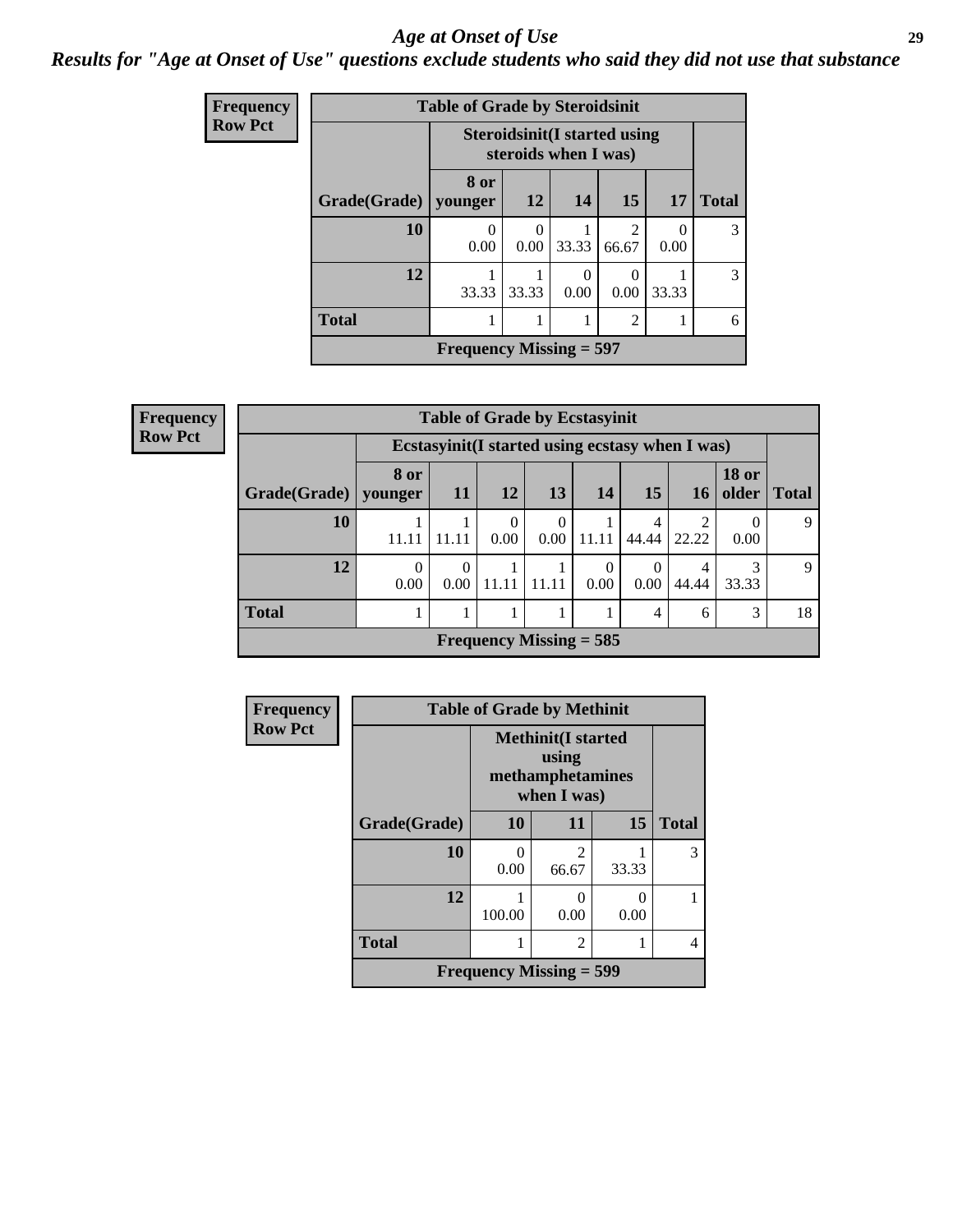#### Age at Onset of Use **30**

*Results for "Age at Onset of Use" questions exclude students who said they did not use that substance*

| Frequency      |              | <b>Table of Grade by Hallucinogensinit</b> |                                                                      |                           |                |  |
|----------------|--------------|--------------------------------------------|----------------------------------------------------------------------|---------------------------|----------------|--|
| <b>Row Pct</b> |              |                                            | Hallucinogensinit(I<br>started using<br>hallucinogens when I<br>was) |                           |                |  |
|                | Grade(Grade) | 11                                         | 14                                                                   | 15                        | <b>Total</b>   |  |
|                | 10           | 0.00                                       | 50.00                                                                | 50.00                     | $\overline{2}$ |  |
|                | 12           | 50.00                                      | 50.00                                                                | $\mathbf{\Omega}$<br>0.00 | $\mathfrak{D}$ |  |
|                | <b>Total</b> |                                            | 2                                                                    |                           | 4              |  |
|                |              | Frequency Missing $=$ 599                  |                                                                      |                           |                |  |

| <b>Frequency</b> |              | <b>Table of Grade by Prescriptioninit</b>                              |                  |                |                                |            |             |      |            |                        |                         |                       |              |
|------------------|--------------|------------------------------------------------------------------------|------------------|----------------|--------------------------------|------------|-------------|------|------------|------------------------|-------------------------|-----------------------|--------------|
| <b>Row Pct</b>   |              | Prescription in the Islam at a prescription drugs not prescribed to me |                  |                |                                |            | when I was) |      |            |                        |                         |                       |              |
|                  | Grade(Grade) | <b>8</b> or<br>younger                                                 | 9                | 10             | 11                             | 12         | 13          | 14   | 15         | 16                     | 17                      | <b>18 or</b><br>older | <b>Total</b> |
|                  | 10           | 3<br>12.00                                                             | 4.00             | 2<br>8.00      | 3<br>12.00                     | 3<br>12.00 | 4<br>16.00  | 8.00 | 28.00      | $\Omega$<br>0.00       | $\Omega$<br>0.00        | $\Omega$<br>0.00      | 25           |
|                  | 12           | 13.33                                                                  | $\Omega$<br>0.00 | 2<br>13.33     | $\theta$<br>0.00               | 6.67       | 6.67        | 6.67 | 3<br>20.00 | $\mathcal{D}$<br>13.33 | $\overline{2}$<br>13.33 | 6.67                  | 15           |
|                  | <b>Total</b> | 5                                                                      |                  | $\overline{4}$ | 3                              | 4          | 5           | 3    | 10         | $\overline{2}$         | 2                       |                       | 40           |
|                  |              |                                                                        |                  |                | <b>Frequency Missing = 563</b> |            |             |      |            |                        |                         |                       |              |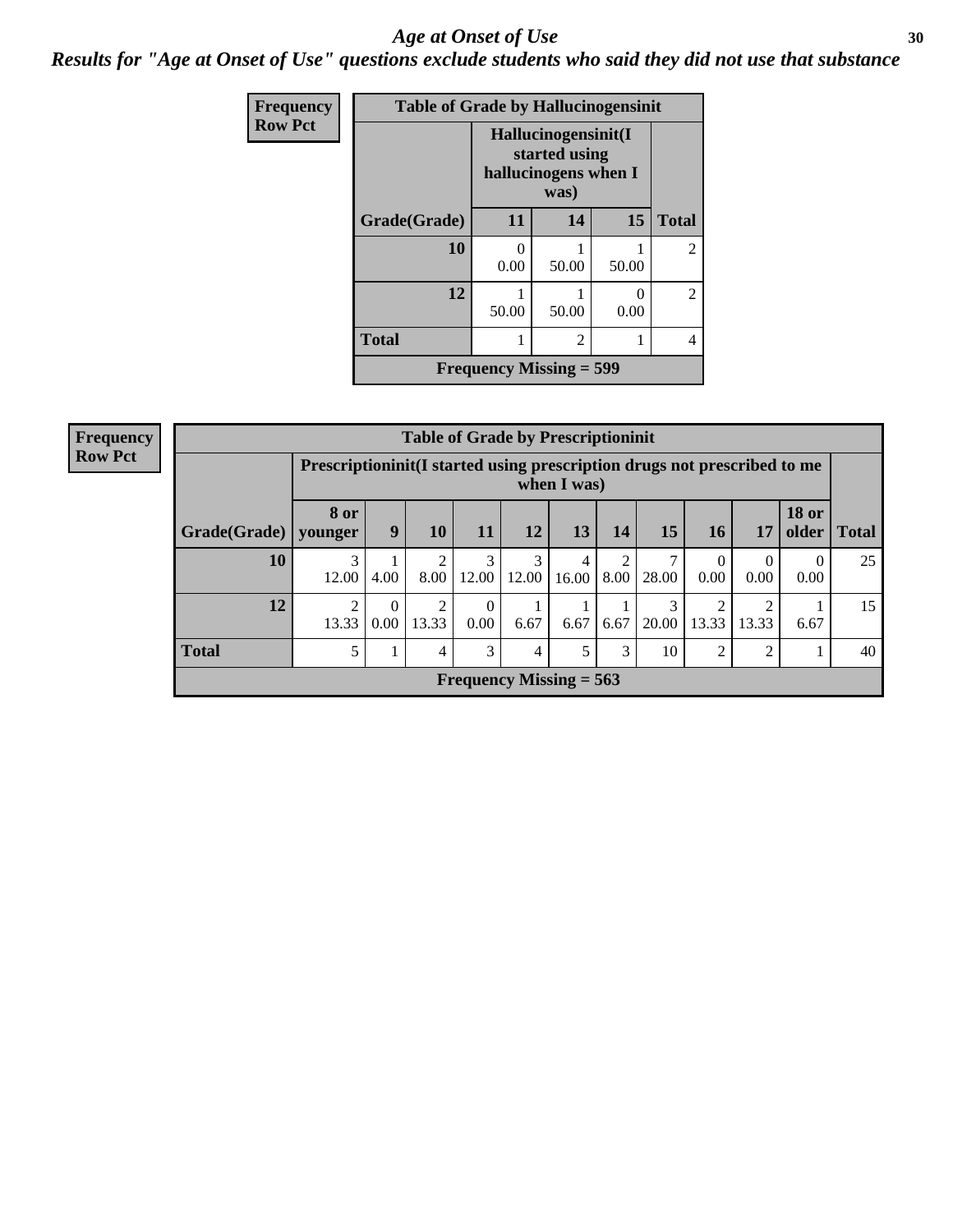| Frequency      | <b>Table of Alcoholharm by Grade</b>          |                    |              |              |  |  |
|----------------|-----------------------------------------------|--------------------|--------------|--------------|--|--|
| <b>Col Pct</b> | Alcoholharm(I<br>think alcohol is<br>harmful) | Grade(Grade)<br>10 | 12           | <b>Total</b> |  |  |
|                | <b>Strongly Agree</b>                         | 209<br>58.22       | 153<br>62.70 | 362          |  |  |
|                | <b>Somewhat Agree</b>                         | 80<br>22.28        | 54<br>22.13  | 134          |  |  |
|                | <b>Somewhat Disagree</b>                      | 32<br>8.91         | 19<br>7.79   | 51           |  |  |
|                | <b>Strongly Disagree</b>                      | 38<br>10.58        | 18<br>7.38   | 56           |  |  |
|                | <b>Total</b>                                  | 359                | 244          | 603          |  |  |

|                                                          | <b>Table of Cigarettesharm by Grade</b> |                        |              |  |  |  |  |  |
|----------------------------------------------------------|-----------------------------------------|------------------------|--------------|--|--|--|--|--|
| Cigarettesharm(I<br>think smoking<br>tobacco is harmful) | Grade(Grade)<br>10                      | 12                     | <b>Total</b> |  |  |  |  |  |
| <b>Strongly Agree</b>                                    | 300<br>83.57                            | 211<br>86.48           | 511          |  |  |  |  |  |
| <b>Somewhat Agree</b>                                    | 24<br>6.69                              | 16<br>6.56             | 40           |  |  |  |  |  |
| <b>Somewhat Disagree</b>                                 | 8<br>2.23                               | $\mathfrak{D}$<br>0.82 | 10           |  |  |  |  |  |
| <b>Strongly Disagree</b>                                 | 27<br>7.52                              | 15<br>6.15             | 42           |  |  |  |  |  |
| <b>Total</b>                                             | 359                                     | 244                    | 603          |  |  |  |  |  |

| Frequency      | <b>Table of Smokelessharm by Grade</b>                  |                           |              |              |  |
|----------------|---------------------------------------------------------|---------------------------|--------------|--------------|--|
| <b>Col Pct</b> | Smokelessharm(I<br>think chewing<br>tobacco is harmful) | Grade(Grade)<br><b>10</b> | 12           | <b>Total</b> |  |
|                | <b>Strongly Agree</b>                                   | 310<br>86.35              | 213<br>87.30 | 523          |  |
|                | <b>Somewhat Agree</b>                                   | 17<br>4.74                | 17<br>6.97   | 34           |  |
|                | <b>Somewhat Disagree</b>                                | 4<br>1.11                 | 3<br>1.23    | 7            |  |
|                | <b>Strongly Disagree</b>                                | 28<br>7.80                | 11<br>4.51   | 39           |  |
|                | Total                                                   | 359                       | 244          | 603          |  |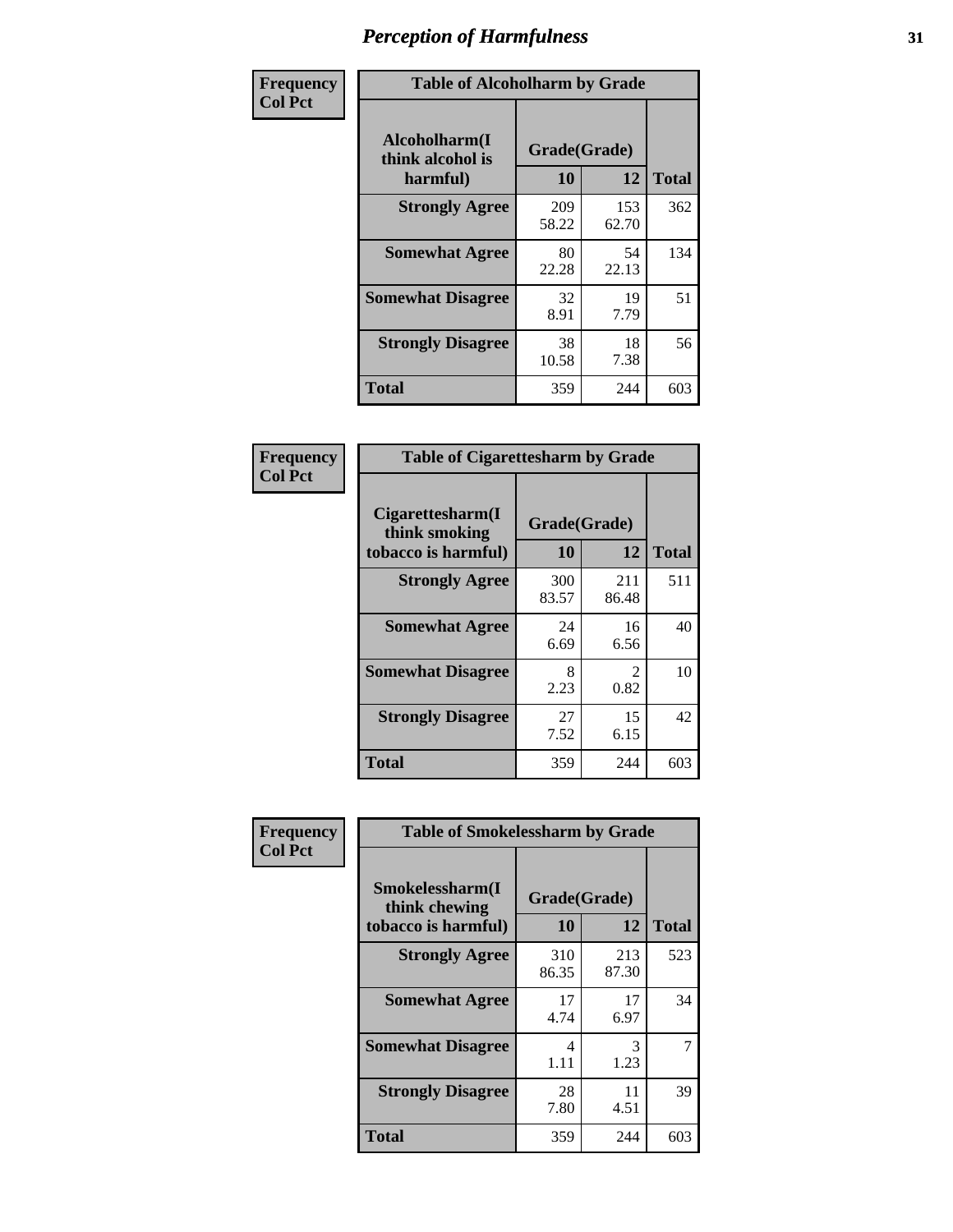| Frequency      | <b>Table of Marijuanaharm by Grade</b>            |                    |              |              |  |  |
|----------------|---------------------------------------------------|--------------------|--------------|--------------|--|--|
| <b>Col Pct</b> | Marijuanaharm(I<br>think marijuana is<br>harmful) | Grade(Grade)<br>10 | 12           | <b>Total</b> |  |  |
|                | <b>Strongly Agree</b>                             | 205<br>57.10       | 137<br>56.15 | 342          |  |  |
|                | <b>Somewhat Agree</b>                             | 42<br>11.70        | 32<br>13.11  | 74           |  |  |
|                | <b>Somewhat Disagree</b>                          | 35<br>9.75         | 31<br>12.70  | 66           |  |  |
|                | <b>Strongly Disagree</b>                          | 77<br>21.45        | 44<br>18.03  | 121          |  |  |
|                | <b>Total</b>                                      | 359                | 244          | 603          |  |  |

|                                               | <b>Table of Cocaineharm by Grade</b> |              |              |  |  |  |  |
|-----------------------------------------------|--------------------------------------|--------------|--------------|--|--|--|--|
| Cocaineharm(I<br>think cocaine is<br>harmful) | Grade(Grade)<br>10                   | 12           | <b>Total</b> |  |  |  |  |
| <b>Strongly Agree</b>                         | 319<br>88.86                         | 223<br>91.39 | 542          |  |  |  |  |
| <b>Somewhat Agree</b>                         | 8<br>2.23                            | 7<br>2.87    | 15           |  |  |  |  |
| <b>Somewhat Disagree</b>                      | 3<br>0.84                            | 3<br>1.23    | 6            |  |  |  |  |
| <b>Strongly Disagree</b>                      | 29<br>8.08                           | 11<br>4.51   | 40           |  |  |  |  |
| <b>Total</b>                                  | 359                                  | 244          | 603          |  |  |  |  |

| Frequency      | <b>Table of Inhalantsharm by Grade</b>              |                    |              |              |
|----------------|-----------------------------------------------------|--------------------|--------------|--------------|
| <b>Col Pct</b> | Inhalantsharm(I)<br>think inhalants are<br>harmful) | Grade(Grade)<br>10 | 12           | <b>Total</b> |
|                | <b>Strongly Agree</b>                               | 311<br>86.63       | 218<br>89.34 | 529          |
|                | <b>Somewhat Agree</b>                               | 13<br>3.62         | 13<br>5.33   | 26           |
|                | <b>Somewhat Disagree</b>                            | 9<br>2.51          | 0.41         | 10           |
|                | <b>Strongly Disagree</b>                            | 26<br>7.24         | 12<br>4.92   | 38           |
|                | <b>Total</b>                                        | 359                | 244          | 603          |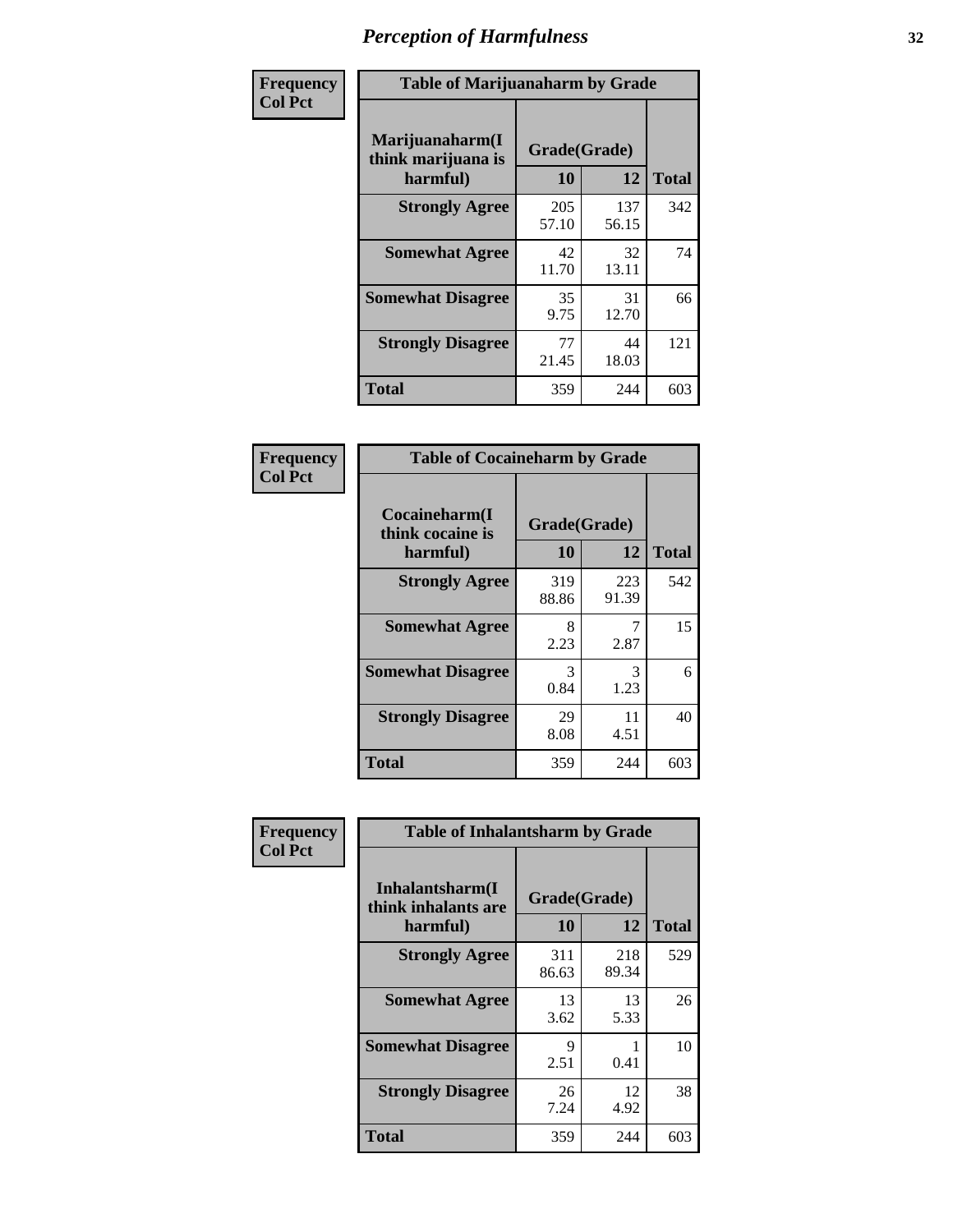| Frequency      | <b>Table of Steroidsharm by Grade</b>            |                    |              |              |  |  |
|----------------|--------------------------------------------------|--------------------|--------------|--------------|--|--|
| <b>Col Pct</b> | Steroidsharm(I<br>think steroids are<br>harmful) | Grade(Grade)<br>10 | 12           | <b>Total</b> |  |  |
|                | <b>Strongly Agree</b>                            | 301<br>83.84       | 201<br>82.38 | 502          |  |  |
|                | <b>Somewhat Agree</b>                            | 18<br>5.01         | 22<br>9.02   | 40           |  |  |
|                | <b>Somewhat Disagree</b>                         | 13<br>3.62         | 6<br>2.46    | 19           |  |  |
|                | <b>Strongly Disagree</b>                         | 27<br>7.52         | 15<br>6.15   | 42           |  |  |
|                | <b>Total</b>                                     | 359                | 244          | 603          |  |  |

| <b>Table of Ecstasyharm by Grade</b>          |                    |              |              |  |  |
|-----------------------------------------------|--------------------|--------------|--------------|--|--|
| Ecstasyharm(I<br>think ecstasy is<br>harmful) | Grade(Grade)<br>10 | 12           | <b>Total</b> |  |  |
| <b>Strongly Agree</b>                         | 310<br>86.35       | 211<br>86.48 | 521          |  |  |
| <b>Somewhat Agree</b>                         | 14<br>3.90         | 12<br>4.92   | 26           |  |  |
| <b>Somewhat Disagree</b>                      | 7<br>1.95          | 7<br>2.87    | 14           |  |  |
| <b>Strongly Disagree</b>                      | 28<br>7.80         | 14<br>5.74   | 42           |  |  |
| <b>Total</b>                                  | 359                | 244          | 603          |  |  |

| Frequency      | <b>Table of Methharm by Grade</b>                            |                    |              |              |
|----------------|--------------------------------------------------------------|--------------------|--------------|--------------|
| <b>Col Pct</b> | <b>Methharm</b> (I think<br>methamphetamines<br>are harmful) | Grade(Grade)<br>10 | 12           | <b>Total</b> |
|                | <b>Strongly Agree</b>                                        | 324<br>90.25       | 219<br>89.75 | 543          |
|                | <b>Somewhat Agree</b>                                        | 4<br>1.11          | 8<br>3.28    | 12           |
|                | <b>Somewhat Disagree</b>                                     | 2<br>0.56          | 3<br>1.23    | 5            |
|                | <b>Strongly Disagree</b>                                     | 29<br>8.08         | 14<br>5.74   | 43           |
|                | <b>Total</b>                                                 | 359                | 244          | 603          |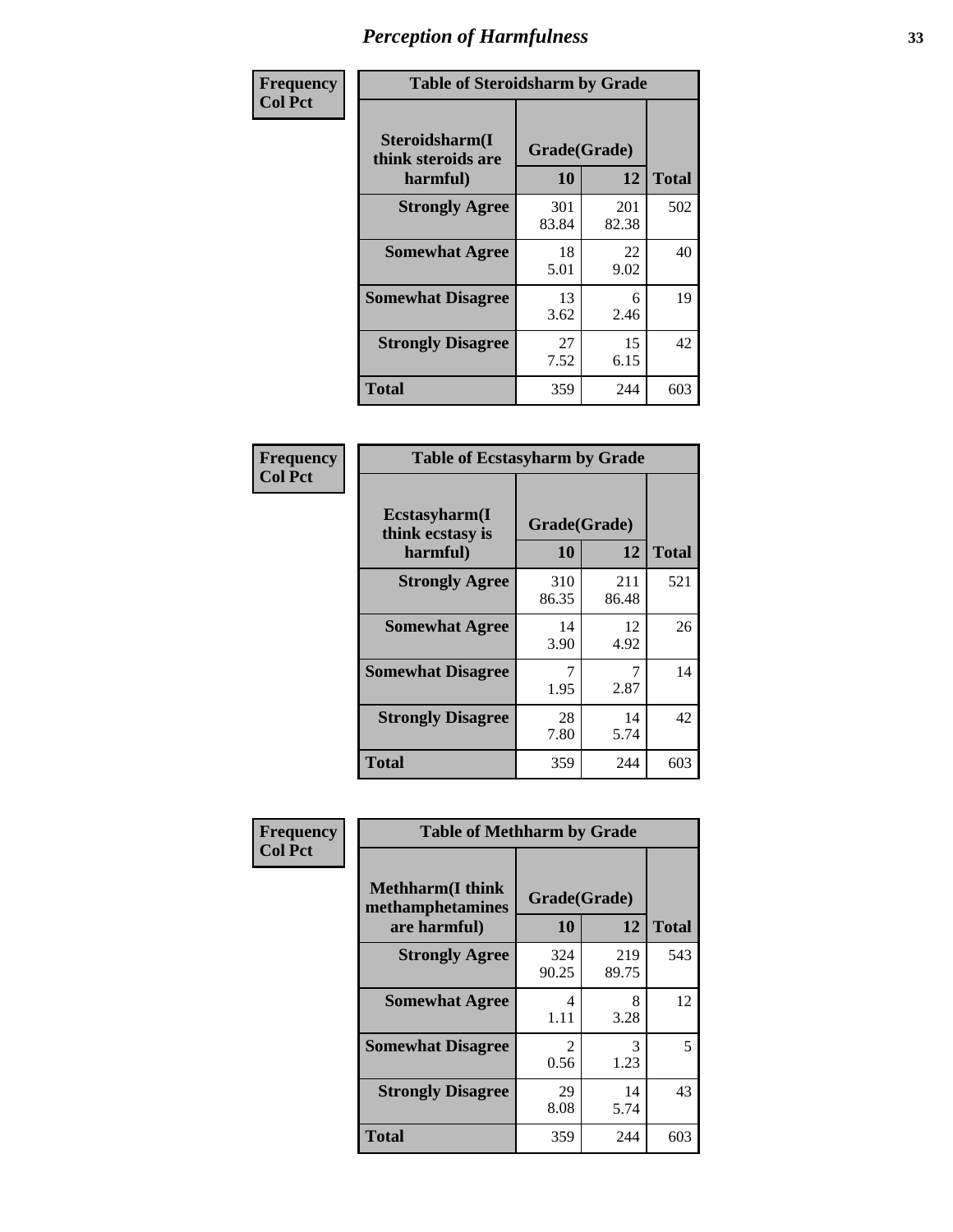| Frequency      | <b>Table of Hallucinogensharm by Grade</b>                 |                    |              |              |
|----------------|------------------------------------------------------------|--------------------|--------------|--------------|
| <b>Col Pct</b> | Hallucinogensharm(I<br>think hallucinogens<br>are harmful) | Grade(Grade)<br>10 | 12           | <b>Total</b> |
|                | <b>Strongly Agree</b>                                      | 322<br>89.69       | 217<br>88.93 | 539          |
|                | <b>Somewhat Agree</b>                                      | 6<br>1.67          | 11<br>4.51   | 17           |
|                | <b>Somewhat Disagree</b>                                   | 3<br>0.84          | 3<br>1.23    | 6            |
|                | <b>Strongly Disagree</b>                                   | 28<br>7.80         | 13<br>5.33   | 41           |
|                | <b>Total</b>                                               | 359                | 244          | 603          |

| <b>Table of Prescriptionharm by Grade</b>                                         |              |              |              |  |
|-----------------------------------------------------------------------------------|--------------|--------------|--------------|--|
| <b>Prescriptionharm</b> (I<br>think prescription<br>drugs not<br>prescribed to me | Grade(Grade) |              |              |  |
| are harmful)                                                                      | 10           | 12           | <b>Total</b> |  |
| <b>Strongly Agree</b>                                                             | 275<br>76.60 | 198<br>81.15 | 473          |  |
| <b>Somewhat Agree</b>                                                             | 32<br>8.91   | 22<br>9.02   | 54           |  |
| <b>Somewhat Disagree</b>                                                          | 21<br>5.85   | 2.87         | 28           |  |
| <b>Strongly Disagree</b>                                                          | 31<br>8.64   | 17<br>6.97   | 48           |  |
| <b>Total</b>                                                                      | 359          | 244          | 603          |  |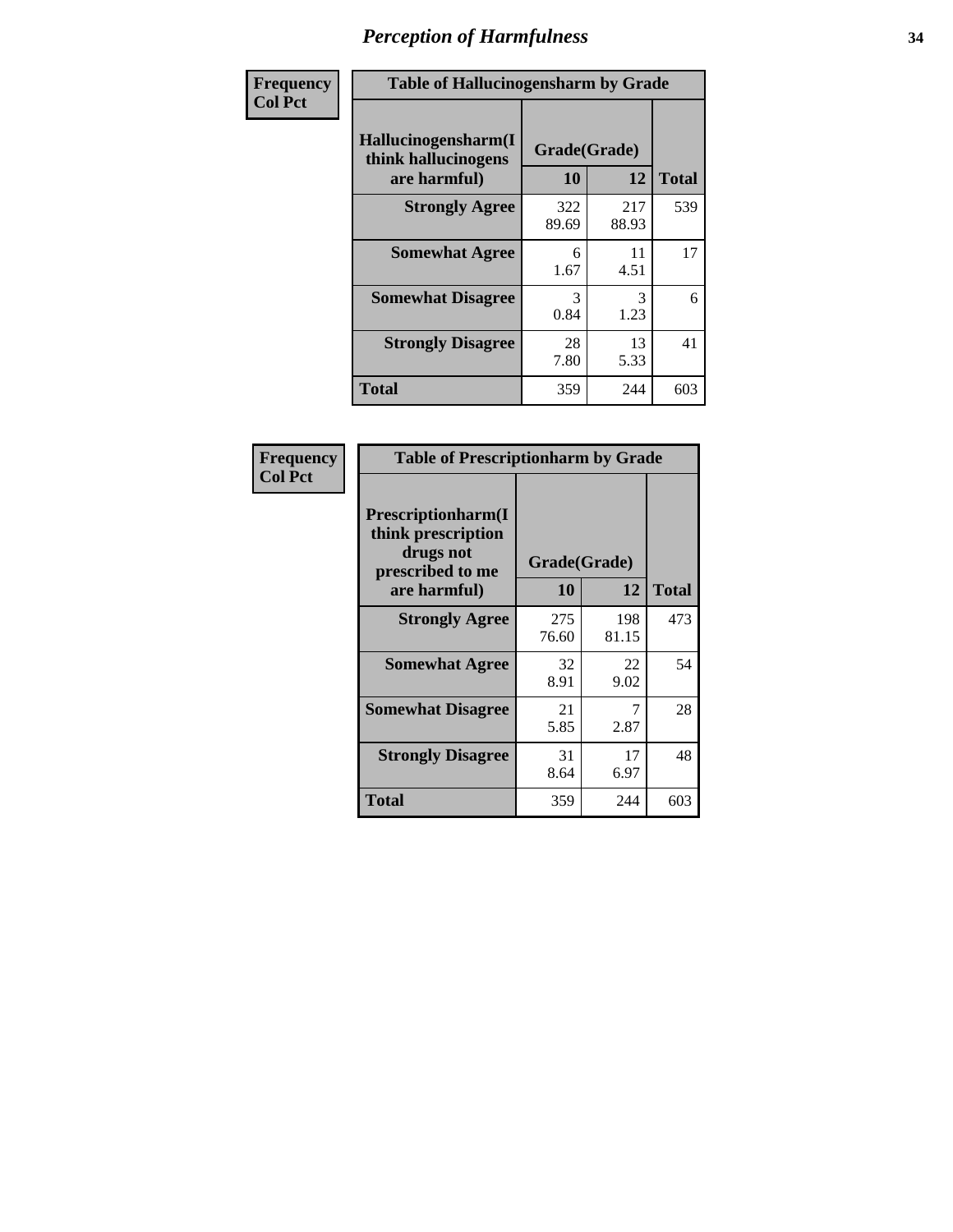# *Disapproval by Adults* **35**

| Frequency      | <b>Table of Alcoholadult by Grade</b>                         |                    |              |              |
|----------------|---------------------------------------------------------------|--------------------|--------------|--------------|
| <b>Col Pct</b> | Alcoholadult(Adults<br>would disapprove if<br>I used alcohol) | Grade(Grade)<br>10 | 12           | <b>Total</b> |
|                | <b>Strongly Agree</b>                                         | 211<br>58.77       | 136<br>55.74 | 347          |
|                | <b>Somewhat Agree</b>                                         | 67<br>18.66        | 39<br>15.98  | 106          |
|                | <b>Somewhat Disagree</b>                                      | 50<br>13.93        | 39<br>15.98  | 89           |
|                | <b>Strongly Disagree</b>                                      | 31<br>8.64         | 30<br>12.30  | 61           |
|                | <b>Total</b>                                                  | 359                | 244          | 603          |

| <b>Table of Tobaccoadult by Grade</b>                                 |                    |              |              |  |  |
|-----------------------------------------------------------------------|--------------------|--------------|--------------|--|--|
| <b>Tobaccoadult</b> (Adults<br>would disapprove if<br>I used tobacco) | Grade(Grade)<br>10 | 12           | <b>Total</b> |  |  |
| <b>Strongly Agree</b>                                                 | 295<br>82.17       | 188<br>77.05 | 483          |  |  |
| <b>Somewhat Agree</b>                                                 | 22<br>6.13         | 23<br>9.43   | 45           |  |  |
| <b>Somewhat Disagree</b>                                              | 11<br>3.06         | 12<br>4.92   | 23           |  |  |
| <b>Strongly Disagree</b>                                              | 31<br>8.64         | 21<br>8.61   | 52           |  |  |
| Total                                                                 | 359                | 244          | 603          |  |  |

| Frequency<br><b>Col Pct</b> | <b>Table of Marijuanaadult by Grade</b>                           |                    |              |              |
|-----------------------------|-------------------------------------------------------------------|--------------------|--------------|--------------|
|                             | Marijuanaadult(Adults<br>would disapprove if I<br>used marijuana) | Grade(Grade)<br>10 | 12           | <b>Total</b> |
|                             | <b>Strongly Agree</b>                                             | 260<br>72.42       | 179<br>73.36 | 439          |
|                             | <b>Somewhat Agree</b>                                             | 44<br>12.26        | 24<br>9.84   | 68           |
|                             | <b>Somewhat Disagree</b>                                          | 21<br>5.85         | 15<br>6.15   | 36           |
|                             | <b>Strongly Disagree</b>                                          | 34<br>9.47         | 26<br>10.66  | 60           |
|                             | <b>Total</b>                                                      | 359                | 244          | 603          |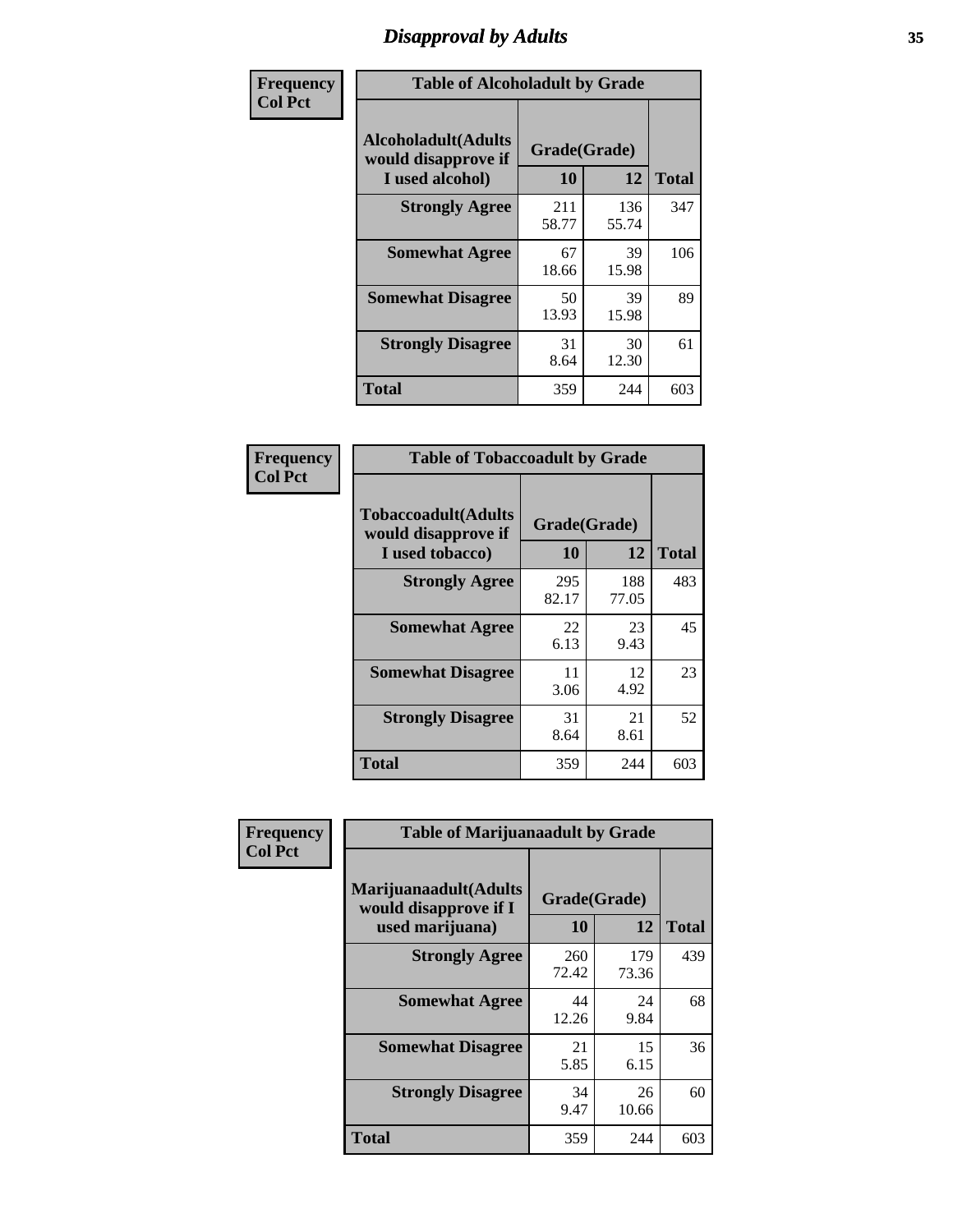# *Disapproval by Adults* **36**

| Frequency      | <b>Table of Otherdrugadult by Grade</b>                                     |                                     |              |              |
|----------------|-----------------------------------------------------------------------------|-------------------------------------|--------------|--------------|
| <b>Col Pct</b> | <b>Otherdrugadult</b> (Adults<br>would disapprove if I<br>used other drugs) | Grade(Grade)<br>10                  | 12           | <b>Total</b> |
|                | <b>Strongly Agree</b>                                                       | 310<br>86.35                        | 210<br>86.07 | 520          |
|                | <b>Somewhat Agree</b>                                                       | 9<br>2.51                           | 9<br>3.69    | 18           |
|                | <b>Somewhat Disagree</b>                                                    | $\mathcal{D}_{\mathcal{L}}$<br>0.56 | 5<br>2.05    | 7            |
|                | <b>Strongly Disagree</b>                                                    | 38<br>10.58                         | 20<br>8.20   | 58           |
|                | <b>Total</b>                                                                | 359                                 | 244          | 603          |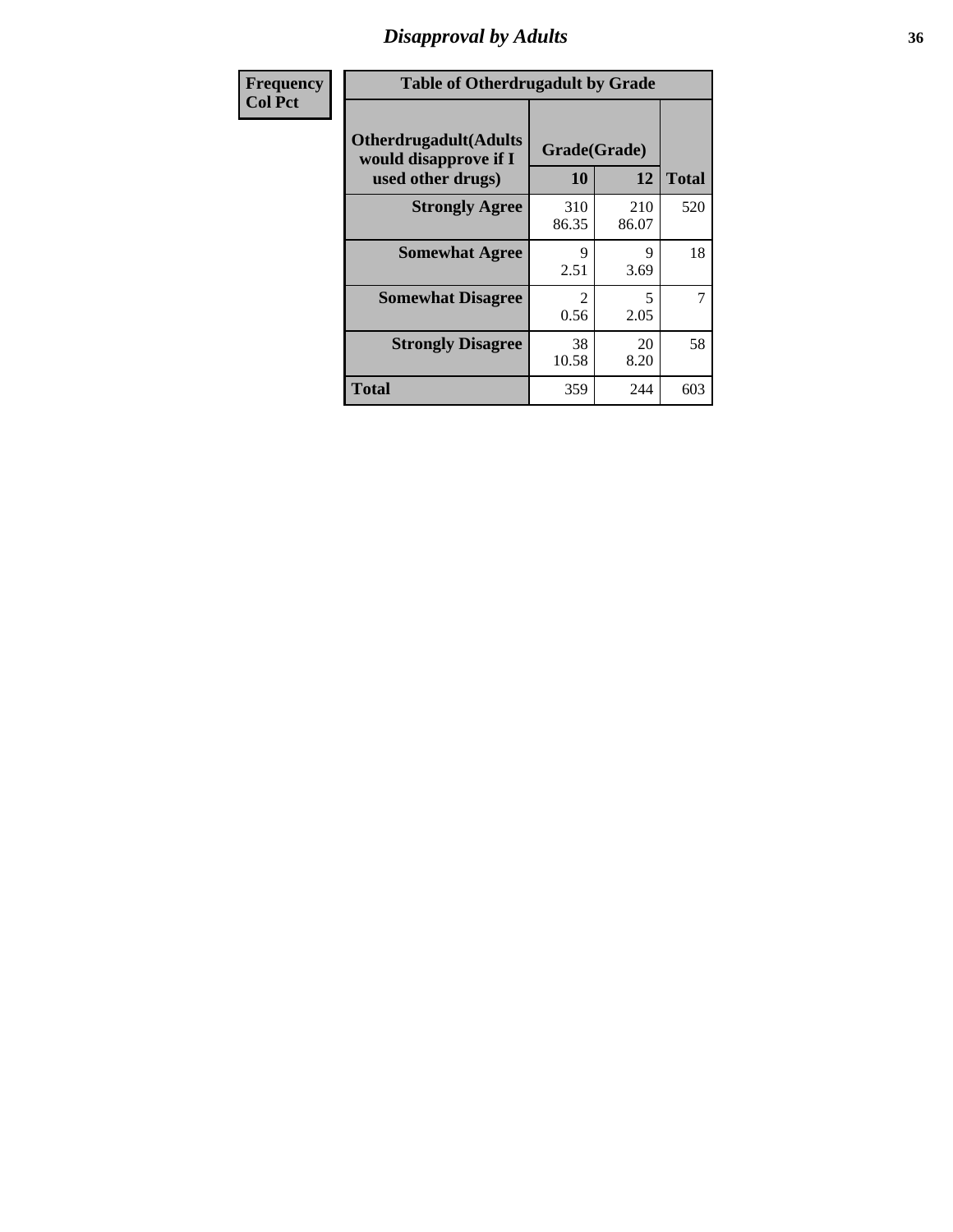# *Disapproval by Peers* **37**

| Frequency      | <b>Table of Alcoholpeer by Grade</b>                    |              |             |              |
|----------------|---------------------------------------------------------|--------------|-------------|--------------|
| <b>Col Pct</b> | Alcoholpeer(My<br>friends would<br>disapprove if I used | Grade(Grade) |             |              |
|                | alcohol)                                                | 10           | 12          | <b>Total</b> |
|                | <b>Strongly Agree</b>                                   | 91<br>25.35  | 56<br>22.95 | 147          |
|                | <b>Somewhat Agree</b>                                   | 83<br>23.12  | 40<br>16.39 | 123          |
|                | <b>Somewhat Disagree</b>                                | 68<br>18.94  | 65<br>26.64 | 133          |
|                | <b>Strongly Disagree</b>                                | 117<br>32.59 | 83<br>34.02 | 200          |
|                | Total                                                   | 359          | 244         | 603          |

| Frequency      | <b>Table of Tobaccopeer by Grade</b>                    |              |              |              |  |
|----------------|---------------------------------------------------------|--------------|--------------|--------------|--|
| <b>Col Pct</b> | Tobaccopeer(My<br>friends would<br>disapprove if I used | Grade(Grade) |              |              |  |
|                | tobacco)                                                | 10           | 12           | <b>Total</b> |  |
|                | <b>Strongly Agree</b>                                   | 173<br>48.19 | 109<br>44.67 | 282          |  |
|                | <b>Somewhat Agree</b>                                   | 60<br>16.71  | 46<br>18.85  | 106          |  |
|                | <b>Somewhat Disagree</b>                                | 38<br>10.58  | 26<br>10.66  | 64           |  |
|                | <b>Strongly Disagree</b>                                | 88<br>24.51  | 63<br>25.82  | 151          |  |
|                | Total                                                   | 359          | 244          | 603          |  |

| Frequency      | <b>Table of Marijuanapeer by Grade</b>                    |              |             |              |
|----------------|-----------------------------------------------------------|--------------|-------------|--------------|
| <b>Col Pct</b> | Marijuanapeer(My<br>friends would<br>disapprove if I used | Grade(Grade) |             |              |
|                | marijuana)                                                | 10           | 12          | <b>Total</b> |
|                | <b>Strongly Agree</b>                                     | 114<br>31.75 | 66<br>27.05 | 180          |
|                | <b>Somewhat Agree</b>                                     | 63<br>17.55  | 48<br>19.67 | 111          |
|                | <b>Somewhat Disagree</b>                                  | 55<br>15.32  | 44<br>18.03 | 99           |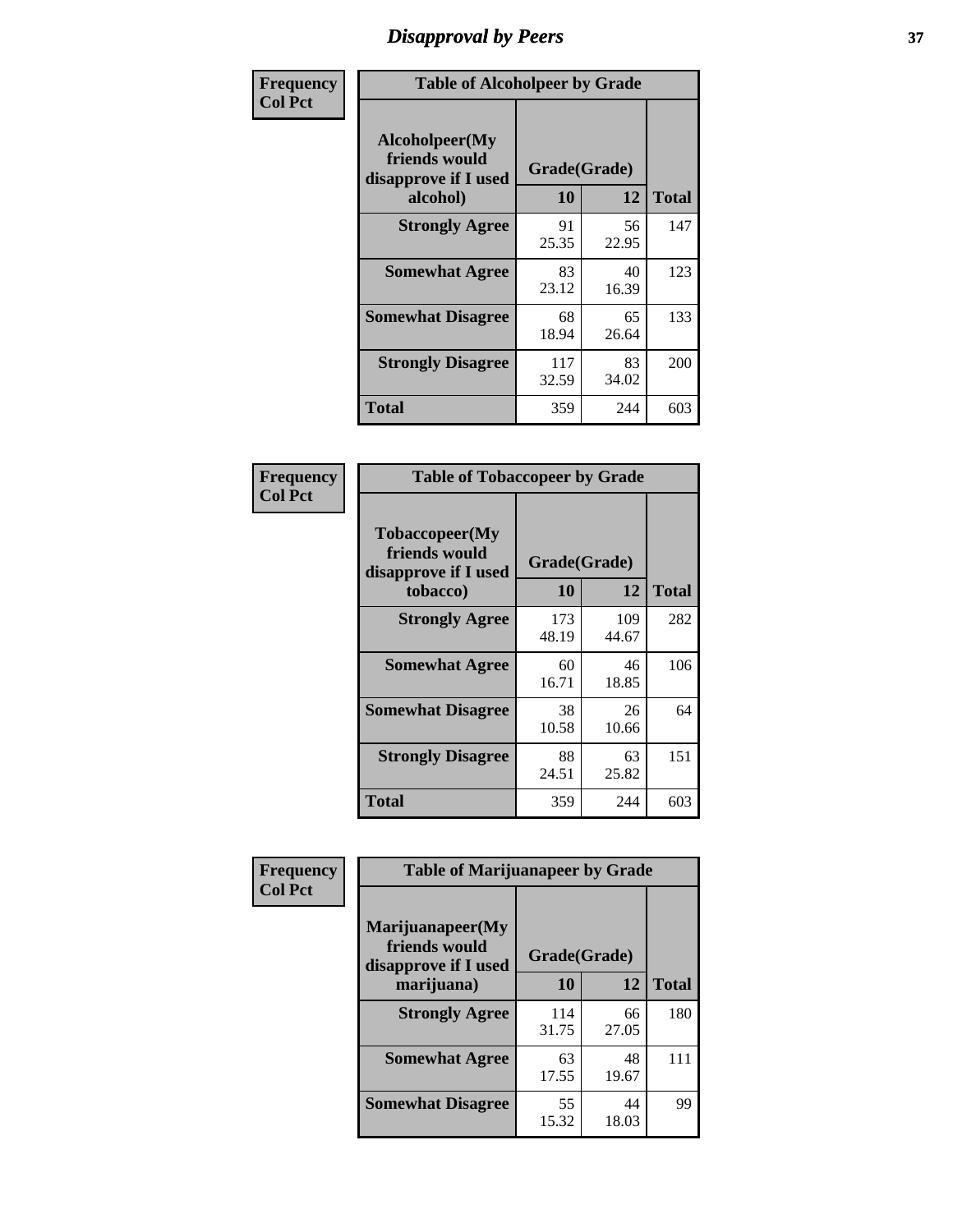# *Disapproval by Peers* **38**

| <b>Frequency</b> | <b>Table of Marijuanapeer by Grade</b>                                  |                           |             |              |  |
|------------------|-------------------------------------------------------------------------|---------------------------|-------------|--------------|--|
| <b>Col Pct</b>   | Marijuanapeer(My<br>friends would<br>disapprove if I used<br>marijuana) | Grade(Grade)<br><b>10</b> | 12          | <b>Total</b> |  |
|                  | <b>Strongly Disagree</b>                                                | 127<br>35.38              | 86<br>35.25 | 213          |  |
|                  | <b>Total</b>                                                            | 359                       | 244         | 603          |  |

| <b>Frequency</b> | <b>Table of Otherdrugpeer by Grade</b>                                    |                    |              |              |
|------------------|---------------------------------------------------------------------------|--------------------|--------------|--------------|
| <b>Col Pct</b>   | Otherdrugpeer(My<br>friends would<br>disapprove if I used<br>other drugs) | Grade(Grade)<br>10 | 12           | <b>Total</b> |
|                  | <b>Strongly Agree</b>                                                     | 204<br>56.82       | 125<br>51.23 | 329          |
|                  | <b>Somewhat Agree</b>                                                     | 57<br>15.88        | 38<br>15.57  | 95           |
|                  | <b>Somewhat Disagree</b>                                                  | 30<br>8.36         | 27<br>11.07  | 57           |
|                  | <b>Strongly Disagree</b>                                                  | 68<br>18.94        | 54<br>22.13  | 122          |
|                  | Total                                                                     | 359                | 244          | 603          |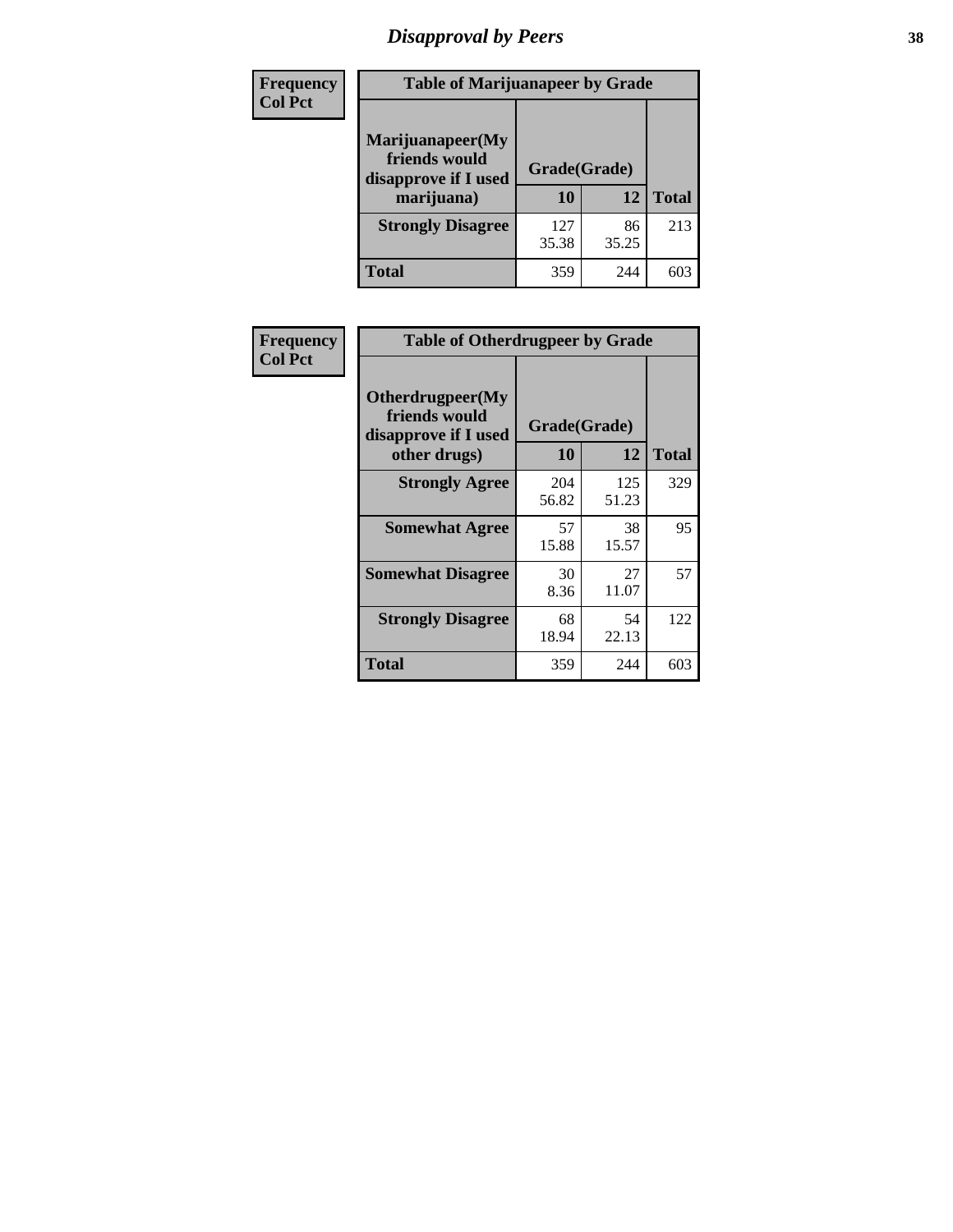| Frequency      | <b>Table of Alcohollocation1 by Grade</b> |              |              |              |
|----------------|-------------------------------------------|--------------|--------------|--------------|
| <b>Col Pct</b> | <b>Alcohollocation1(Places</b>            | Grade(Grade) |              |              |
|                | <b>Friends Use Alcohol)</b>               | 10           | 12           | <b>Total</b> |
|                |                                           | 223<br>62.12 | 167<br>68.44 | 390          |
|                | Do Not Use                                | 136<br>37.88 | 77<br>31.56  | 213          |
|                | <b>Total</b>                              | 359          | 244          | 603          |

| Frequency      | <b>Table of Alcohollocation2 by Grade</b>                     |                    |              |              |
|----------------|---------------------------------------------------------------|--------------------|--------------|--------------|
| <b>Col Pct</b> | <b>Alcohollocation2(Places</b><br><b>Friends Use Alcohol)</b> | Grade(Grade)<br>10 | 12           | <b>Total</b> |
|                |                                                               | 180<br>50.14       | 114<br>46.72 | 294          |
|                | Home                                                          | 179<br>49.86       | 130<br>53.28 | 309          |
|                | Total                                                         | 359                | 244          | 603          |

| Frequency      | <b>Table of Alcohollocation 3 by Grade</b> |                    |              |              |
|----------------|--------------------------------------------|--------------------|--------------|--------------|
| <b>Col Pct</b> | <b>Alcohollocation3(Places</b>             | Grade(Grade)<br>10 |              |              |
|                | <b>Friends Use Alcohol)</b>                |                    | 12           | <b>Total</b> |
|                |                                            | 312<br>86.91       | 203<br>83.20 | 515          |
|                | <b>School</b>                              | 47<br>13.09        | 41<br>16.80  | 88           |
|                | <b>Total</b>                               | 359                | 244          | 603          |

| <b>Frequency</b> | <b>Table of Alcohollocation4 by Grade</b> |              |              |              |  |
|------------------|-------------------------------------------|--------------|--------------|--------------|--|
| <b>Col Pct</b>   | <b>Alcohollocation4(Places</b>            | Grade(Grade) |              |              |  |
|                  | <b>Friends Use Alcohol)</b>               | 10           | 12           | <b>Total</b> |  |
|                  |                                           | 299<br>83.29 | 195<br>79.92 | 494          |  |
|                  | Car                                       | 60<br>16.71  | 49<br>20.08  | 109          |  |
|                  | <b>Total</b>                              | 359          | 244          | 603          |  |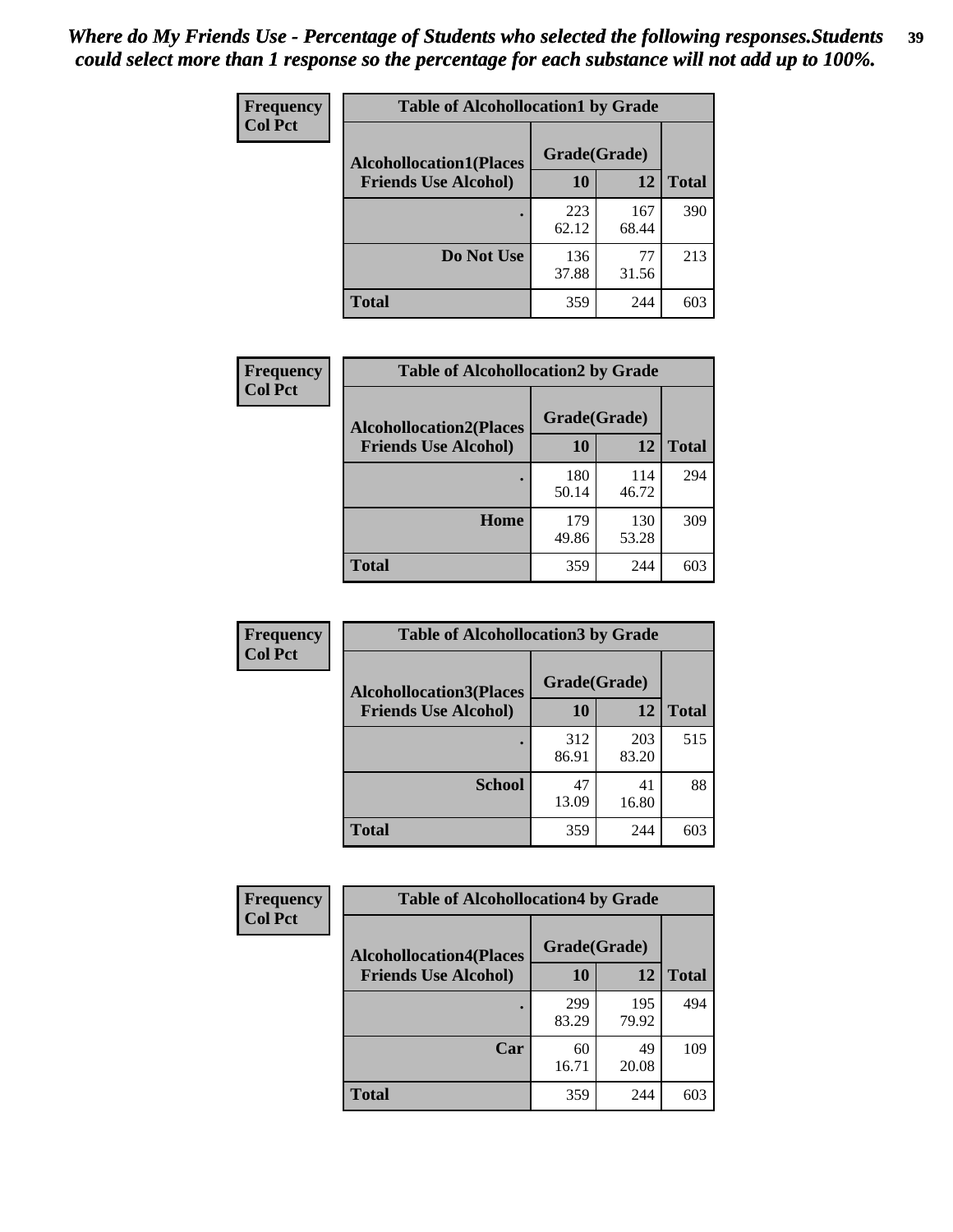| Frequency<br><b>Col Pct</b> | <b>Table of Alcohollocation5 by Grade</b>      |              |              |              |  |
|-----------------------------|------------------------------------------------|--------------|--------------|--------------|--|
|                             | Grade(Grade)<br><b>Alcohollocation5(Places</b> |              |              |              |  |
|                             | <b>Friends Use Alcohol)</b>                    | 10           | 12           | <b>Total</b> |  |
|                             |                                                | 209<br>58.22 | 122<br>50.00 | 331          |  |
|                             | <b>Friend's House</b>                          | 150<br>41.78 | 122<br>50.00 | 272          |  |
|                             | <b>Total</b>                                   | 359          | 244          | 603          |  |

| <b>Frequency</b> | <b>Table of Alcohollocation6 by Grade</b> |              |              |              |  |
|------------------|-------------------------------------------|--------------|--------------|--------------|--|
| <b>Col Pct</b>   | <b>Alcohollocation6(Places</b>            | Grade(Grade) |              |              |  |
|                  | <b>Friends Use Alcohol)</b>               | 10           | 12           | <b>Total</b> |  |
|                  |                                           | 251<br>69.92 | 157<br>64.34 | 408          |  |
|                  | <b>Other</b>                              | 108<br>30.08 | 87<br>35.66  | 195          |  |
|                  | <b>Total</b>                              | 359          | 244          | 603          |  |

| <b>Frequency</b> | <b>Table of Tobaccolocation1 by Grade</b> |              |              |              |
|------------------|-------------------------------------------|--------------|--------------|--------------|
| <b>Col Pct</b>   | <b>Tobaccolocation1(Places</b>            | Grade(Grade) |              |              |
|                  | <b>Friends Use Tobacco)</b>               | 10           | 12           | <b>Total</b> |
|                  |                                           | 113<br>31.48 | 91<br>37.30  | 204          |
|                  | Do Not Use                                | 246<br>68.52 | 153<br>62.70 | 399          |
|                  | <b>Total</b>                              | 359          | 244          | 603          |

| <b>Frequency</b> | <b>Table of Tobaccolocation2 by Grade</b> |              |              |              |  |
|------------------|-------------------------------------------|--------------|--------------|--------------|--|
| <b>Col Pct</b>   | <b>Tobaccolocation2(Places</b>            | Grade(Grade) |              |              |  |
|                  | <b>Friends Use Tobacco)</b>               | 10           | 12           | <b>Total</b> |  |
|                  |                                           | 274<br>76.32 | 172<br>70.49 | 446          |  |
|                  | Home                                      | 85<br>23.68  | 72<br>29.51  | 157          |  |
|                  | <b>Total</b>                              | 359          | 244          | 603          |  |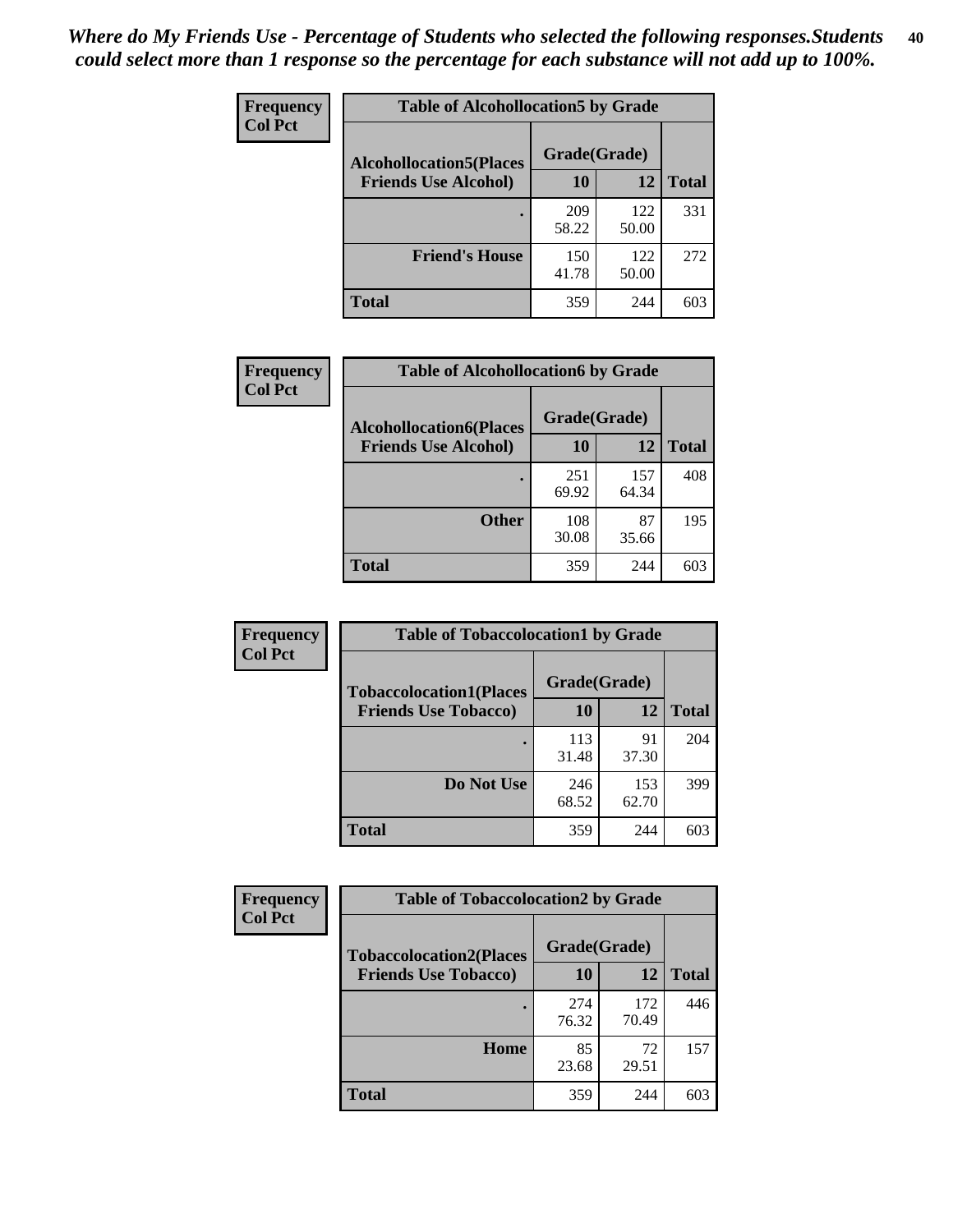| Frequency      | <b>Table of Tobaccolocation 3 by Grade</b> |              |              |              |
|----------------|--------------------------------------------|--------------|--------------|--------------|
| <b>Col Pct</b> | <b>Tobaccolocation3(Places</b>             | Grade(Grade) |              |              |
|                | <b>Friends Use Tobacco)</b>                | 10           | <b>12</b>    | <b>Total</b> |
|                |                                            | 315<br>87.74 | 208<br>85.25 | 523          |
|                | <b>School</b>                              | 44<br>12.26  | 36<br>14.75  | 80           |
|                | <b>Total</b>                               | 359          | 244          | 603          |

| Frequency<br><b>Col Pct</b> | <b>Table of Tobaccolocation4 by Grade</b> |              |              |              |
|-----------------------------|-------------------------------------------|--------------|--------------|--------------|
|                             | <b>Tobaccolocation4(Places</b>            | Grade(Grade) |              |              |
|                             | <b>Friends Use Tobacco)</b>               | 10           | 12           | <b>Total</b> |
|                             |                                           | 310<br>86.35 | 194<br>79.51 | 504          |
|                             | Car                                       | 49<br>13.65  | 50<br>20.49  | 99           |
|                             | <b>Total</b>                              | 359          | 244          | 603          |

| Frequency<br><b>Col Pct</b> | <b>Table of Tobaccolocation5 by Grade</b> |              |              |              |
|-----------------------------|-------------------------------------------|--------------|--------------|--------------|
|                             | <b>Tobaccolocation5(Places</b>            | Grade(Grade) |              |              |
|                             | <b>Friends Use Tobacco)</b>               | 10           | <b>12</b>    | <b>Total</b> |
|                             |                                           | 287<br>79.94 | 180<br>73.77 | 467          |
|                             | <b>Friend's House</b>                     | 72<br>20.06  | 64<br>26.23  | 136          |
|                             | <b>Total</b>                              | 359          | 244          | 603          |

| <b>Frequency</b> | <b>Table of Tobaccolocation6 by Grade</b> |              |              |              |
|------------------|-------------------------------------------|--------------|--------------|--------------|
| <b>Col Pct</b>   | <b>Tobaccolocation6(Places</b>            | Grade(Grade) |              |              |
|                  | <b>Friends Use Tobacco)</b>               | 10           | 12           | <b>Total</b> |
|                  |                                           | 296<br>82.45 | 189<br>77.46 | 485          |
|                  | <b>Other</b>                              | 63<br>17.55  | 55<br>22.54  | 118          |
|                  | <b>Total</b>                              | 359          | 244          | 603          |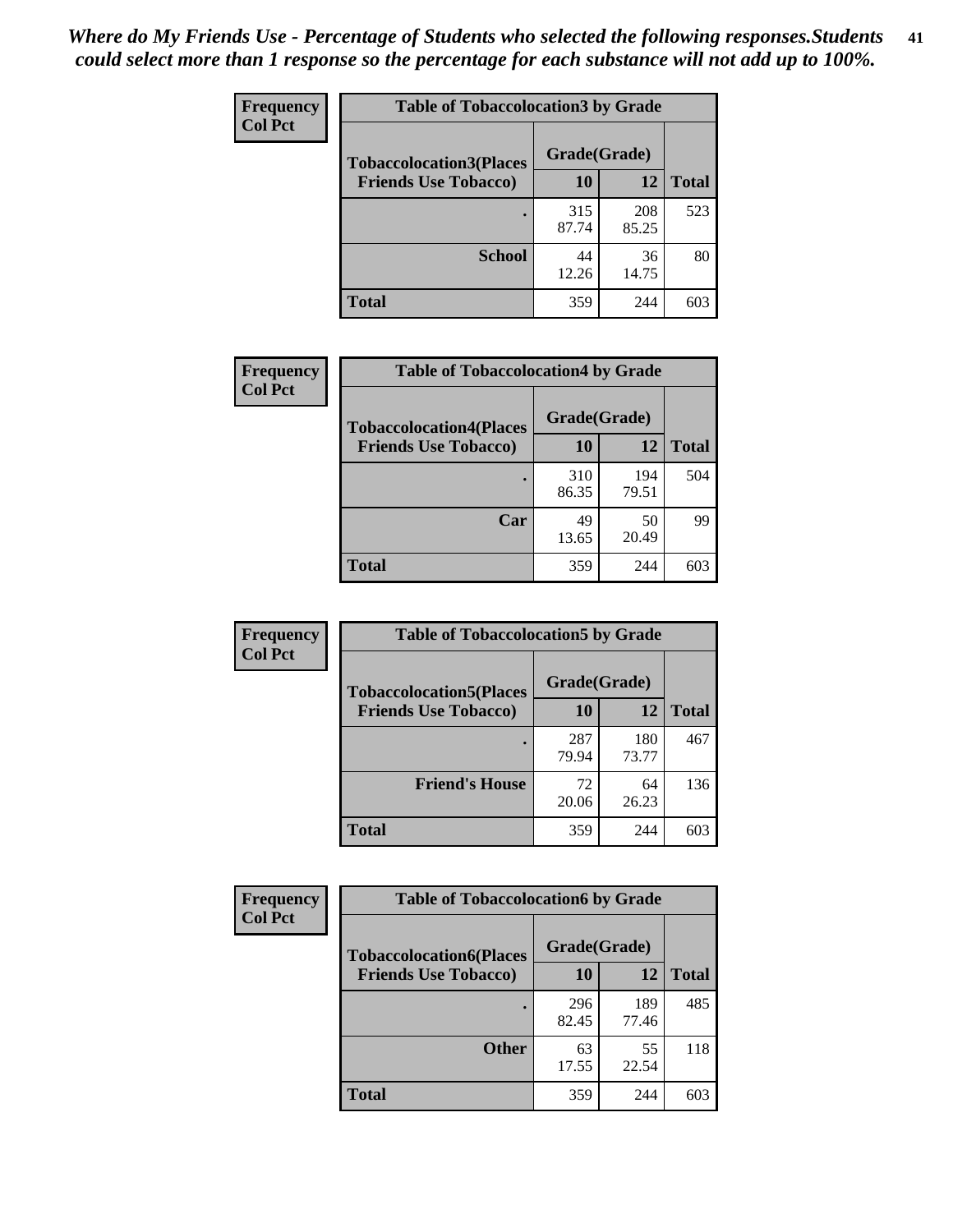| <b>Frequency</b> | <b>Table of Marijuanalocation1 by Grade</b> |              |              |              |
|------------------|---------------------------------------------|--------------|--------------|--------------|
| <b>Col Pct</b>   | <b>Marijuanalocation1(Places</b>            | Grade(Grade) |              |              |
|                  | <b>Friends Use Marijuana</b> )              | 10           | 12           | <b>Total</b> |
|                  |                                             | 223<br>62.12 | 168<br>68.85 | 391          |
|                  | Do Not Use                                  | 136<br>37.88 | 76<br>31.15  | 212          |
|                  | <b>Total</b>                                | 359          | 244          | 603          |

| <b>Frequency</b> | <b>Table of Marijuanalocation2 by Grade</b>                        |                    |              |              |
|------------------|--------------------------------------------------------------------|--------------------|--------------|--------------|
| <b>Col Pct</b>   | <b>Marijuanalocation2(Places</b><br><b>Friends Use Marijuana</b> ) | Grade(Grade)<br>10 | 12           | <b>Total</b> |
|                  |                                                                    | 182<br>50.70       | 107<br>43.85 | 289          |
|                  | Home                                                               | 177<br>49.30       | 137<br>56.15 | 314          |
|                  | <b>Total</b>                                                       | 359                | 244          | 603          |

| Frequency<br><b>Col Pct</b> | <b>Table of Marijuanalocation3 by Grade</b> |              |              |              |
|-----------------------------|---------------------------------------------|--------------|--------------|--------------|
|                             | <b>Marijuanalocation3</b> (Places           | Grade(Grade) |              |              |
|                             | <b>Friends Use Marijuana</b> )              | 10           | 12           | <b>Total</b> |
|                             |                                             | 247<br>68.80 | 163<br>66.80 | 410          |
|                             | <b>School</b>                               | 112<br>31.20 | 81<br>33.20  | 193          |
|                             | <b>Total</b>                                | 359          | 244          | 603          |

| <b>Frequency</b> | <b>Table of Marijuanalocation4 by Grade</b> |              |              |              |  |
|------------------|---------------------------------------------|--------------|--------------|--------------|--|
| <b>Col Pct</b>   | <b>Marijuanalocation4(Places</b>            | Grade(Grade) |              |              |  |
|                  | <b>Friends Use Marijuana</b> )              | <b>10</b>    | 12           | <b>Total</b> |  |
|                  |                                             | 234<br>65.18 | 143<br>58.61 | 377          |  |
|                  | Car                                         | 125<br>34.82 | 101<br>41.39 | 226          |  |
|                  | <b>Total</b>                                | 359          | 244          | 603          |  |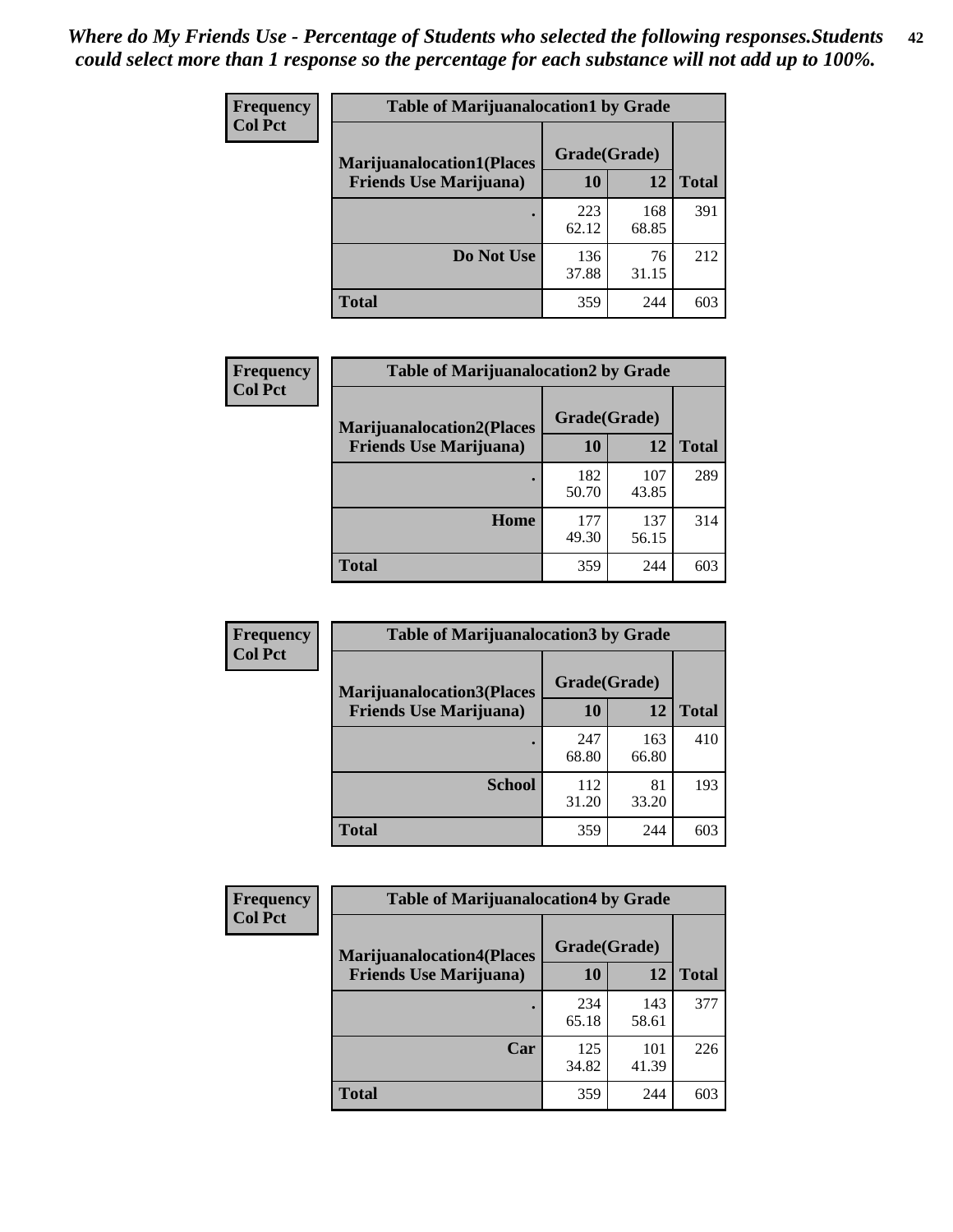| <b>Frequency</b> | <b>Table of Marijuanalocation5 by Grade</b> |              |              |              |  |  |
|------------------|---------------------------------------------|--------------|--------------|--------------|--|--|
| <b>Col Pct</b>   | <b>Marijuanalocation5(Places</b>            | Grade(Grade) |              |              |  |  |
|                  | <b>Friends Use Marijuana</b> )              | 10           | 12           | <b>Total</b> |  |  |
|                  |                                             | 196<br>54.60 | 118<br>48.36 | 314          |  |  |
|                  | <b>Friend's House</b>                       | 163<br>45.40 | 126<br>51.64 | 289          |  |  |
|                  | Total                                       | 359          | 244          | 603          |  |  |

| <b>Frequency</b> | <b>Table of Marijuanalocation6 by Grade</b>                        |                    |              |              |
|------------------|--------------------------------------------------------------------|--------------------|--------------|--------------|
| <b>Col Pct</b>   | <b>Marijuanalocation6(Places</b><br><b>Friends Use Marijuana</b> ) | Grade(Grade)<br>10 | 12           | <b>Total</b> |
|                  |                                                                    | 221<br>61.56       | 148<br>60.66 | 369          |
|                  | <b>Other</b>                                                       | 138<br>38.44       | 96<br>39.34  | 234          |
|                  | <b>Total</b>                                                       | 359                | 244          | 603          |

| <b>Frequency</b> | <b>Table of Otherdruglocation1 by Grade</b>                          |              |              |              |
|------------------|----------------------------------------------------------------------|--------------|--------------|--------------|
| <b>Col Pct</b>   | <b>Otherdruglocation1(Places</b><br><b>Friends Use Other Illegal</b> | Grade(Grade) |              |              |
|                  | Drugs)                                                               | 10           | 12           | <b>Total</b> |
|                  |                                                                      | 86<br>23.96  | 71<br>29.10  | 157          |
|                  | Do Not Use                                                           | 273<br>76.04 | 173<br>70.90 | 446          |
|                  | <b>Total</b>                                                         | 359          | 244          | 603          |

| Frequency                                                                              | <b>Table of Otherdruglocation2 by Grade</b> |              |              |              |
|----------------------------------------------------------------------------------------|---------------------------------------------|--------------|--------------|--------------|
| <b>Col Pct</b><br><b>Otherdruglocation2(Places</b><br><b>Friends Use Other Illegal</b> |                                             | Grade(Grade) |              |              |
|                                                                                        | Drugs)                                      | 10           | 12           | <b>Total</b> |
|                                                                                        |                                             | 299<br>83.29 | 194<br>79.51 | 493          |
|                                                                                        | Home                                        | 60<br>16.71  | 50<br>20.49  | 110          |
|                                                                                        | Total                                       | 359          | 244          | 603          |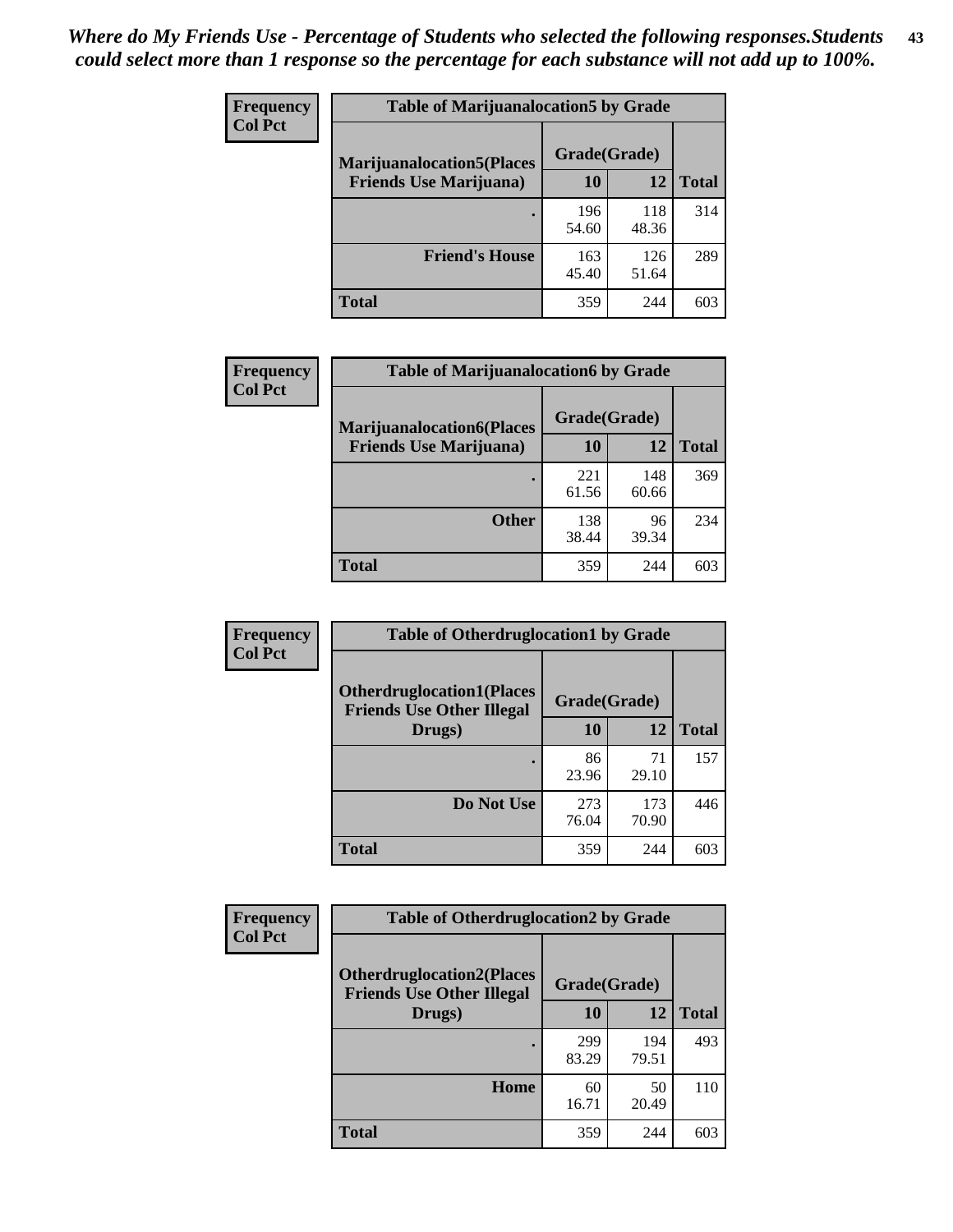| <b>Frequency</b> | <b>Table of Otherdruglocation 3 by Grade</b> |              |              |              |  |
|------------------|----------------------------------------------|--------------|--------------|--------------|--|
| <b>Col Pct</b>   | <b>Otherdruglocation3(Places</b>             | Grade(Grade) |              |              |  |
|                  | <b>Friends Use Other Illegal</b><br>Drugs)   | 10           | 12           | <b>Total</b> |  |
|                  |                                              | 315<br>87.74 | 218<br>89.34 | 533          |  |
|                  | <b>School</b>                                | 44<br>12.26  | 26<br>10.66  | 70           |  |
|                  | <b>Total</b>                                 | 359          | 244          | 603          |  |

| <b>Frequency</b> | <b>Table of Otherdruglocation4 by Grade</b>                          |              |              |              |
|------------------|----------------------------------------------------------------------|--------------|--------------|--------------|
| <b>Col Pct</b>   | <b>Otherdruglocation4(Places</b><br><b>Friends Use Other Illegal</b> | Grade(Grade) |              |              |
|                  | Drugs)                                                               | 10           | 12           | <b>Total</b> |
|                  |                                                                      | 315<br>87.74 | 219<br>89.75 | 534          |
|                  | Car                                                                  | 44<br>12.26  | 25<br>10.25  | 69           |
|                  | <b>Total</b>                                                         | 359          | 244          | 603          |

| Frequency<br><b>Col Pct</b> | <b>Table of Otherdruglocation5 by Grade</b>                          |              |              |              |
|-----------------------------|----------------------------------------------------------------------|--------------|--------------|--------------|
|                             | <b>Otherdruglocation5(Places</b><br><b>Friends Use Other Illegal</b> | Grade(Grade) |              |              |
|                             | Drugs)                                                               | 10           | 12           | <b>Total</b> |
|                             |                                                                      | 304<br>84.68 | 202<br>82.79 | 506          |
|                             | <b>Friend's House</b>                                                | 55<br>15.32  | 42<br>17.21  | 97           |
|                             | <b>Total</b>                                                         | 359          | 244          | 603          |

| <b>Frequency</b> | <b>Table of Otherdruglocation6 by Grade</b> |                                                  |              |              |  |
|------------------|---------------------------------------------|--------------------------------------------------|--------------|--------------|--|
| <b>Col Pct</b>   | <b>Otherdruglocation6(Places</b>            | Grade(Grade)<br><b>Friends Use Other Illegal</b> |              |              |  |
|                  | Drugs)                                      | 10                                               | 12           | <b>Total</b> |  |
|                  |                                             | 297<br>82.73                                     | 203<br>83.20 | 500          |  |
|                  | <b>Other</b>                                | 62<br>17.27                                      | 41<br>16.80  | 103          |  |
|                  | <b>Total</b>                                | 359                                              | 244          | 603          |  |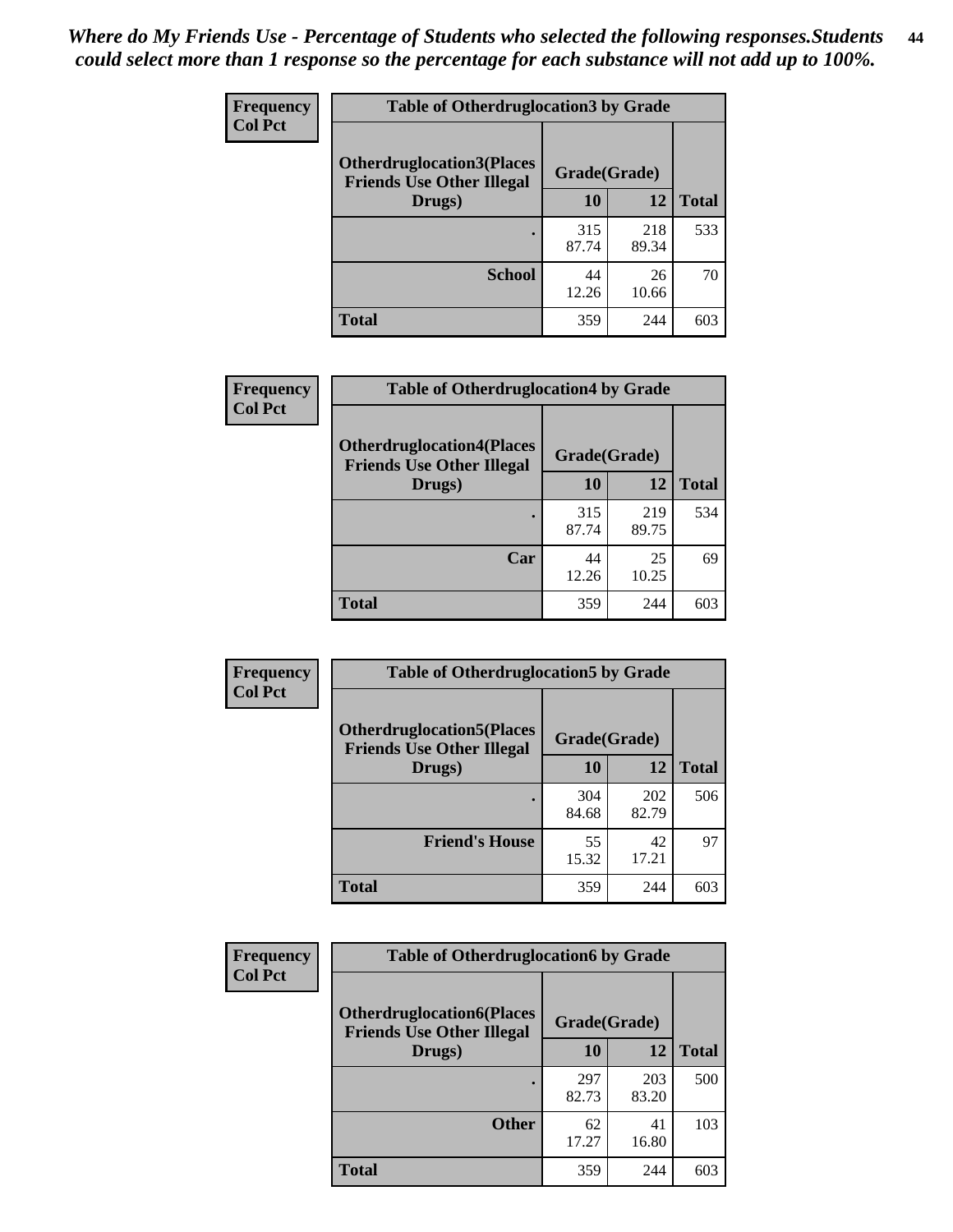| Frequency      | <b>Table of Alcoholtime1 by Grade</b>           |              |              |              |
|----------------|-------------------------------------------------|--------------|--------------|--------------|
| <b>Col Pct</b> | <b>Alcoholtime1(Times</b><br><b>Friends Use</b> | Grade(Grade) |              |              |
|                | Alcohol)                                        | 10           | 12           | <b>Total</b> |
|                |                                                 | 213<br>59.33 | 173<br>70.90 | 386          |
|                | Do Not Use                                      | 146<br>40.67 | 71<br>29.10  | 217          |
|                | <b>Total</b>                                    | 359          | 244          | 603          |

| Frequency<br><b>Col Pct</b> | <b>Table of Alcoholtime2 by Grade</b>           |              |              |              |
|-----------------------------|-------------------------------------------------|--------------|--------------|--------------|
|                             | <b>Alcoholtime2(Times</b><br><b>Friends Use</b> | Grade(Grade) |              |              |
|                             | Alcohol)                                        | 10           | 12           | <b>Total</b> |
|                             |                                                 | 297<br>82.73 | 197<br>80.74 | 494          |
|                             | <b>On Way to School</b>                         | 62<br>17.27  | 47<br>19.26  | 109          |
|                             | <b>Total</b>                                    | 359          | 244          | 603          |

| Frequency<br><b>Col Pct</b> | <b>Table of Alcoholtime3 by Grade</b>                    |              |              |              |
|-----------------------------|----------------------------------------------------------|--------------|--------------|--------------|
|                             | Alcoholtime3(Times<br>Grade(Grade)<br><b>Friends Use</b> |              |              |              |
|                             | Alcohol)                                                 | 10           | 12           | <b>Total</b> |
|                             |                                                          | 314<br>87.47 | 204<br>83.61 | 518          |
|                             | <b>During School</b>                                     | 45<br>12.53  | 40<br>16.39  | 85           |
|                             | <b>Total</b>                                             | 359          | 244          | 603          |

| <b>Frequency</b> | <b>Table of Alcoholtime4 by Grade</b> |              |              |              |
|------------------|---------------------------------------|--------------|--------------|--------------|
| <b>Col Pct</b>   | <b>Alcoholtime4(Times</b>             | Grade(Grade) |              |              |
|                  | <b>Friends Use Alcohol)</b>           | 10           | 12           | <b>Total</b> |
|                  |                                       | 296<br>82.45 | 198<br>81.15 | 494          |
|                  | <b>On Way Home From School</b>        | 63<br>17.55  | 46<br>18.85  | 109          |
|                  | <b>Total</b>                          | 359          | 244          | 603          |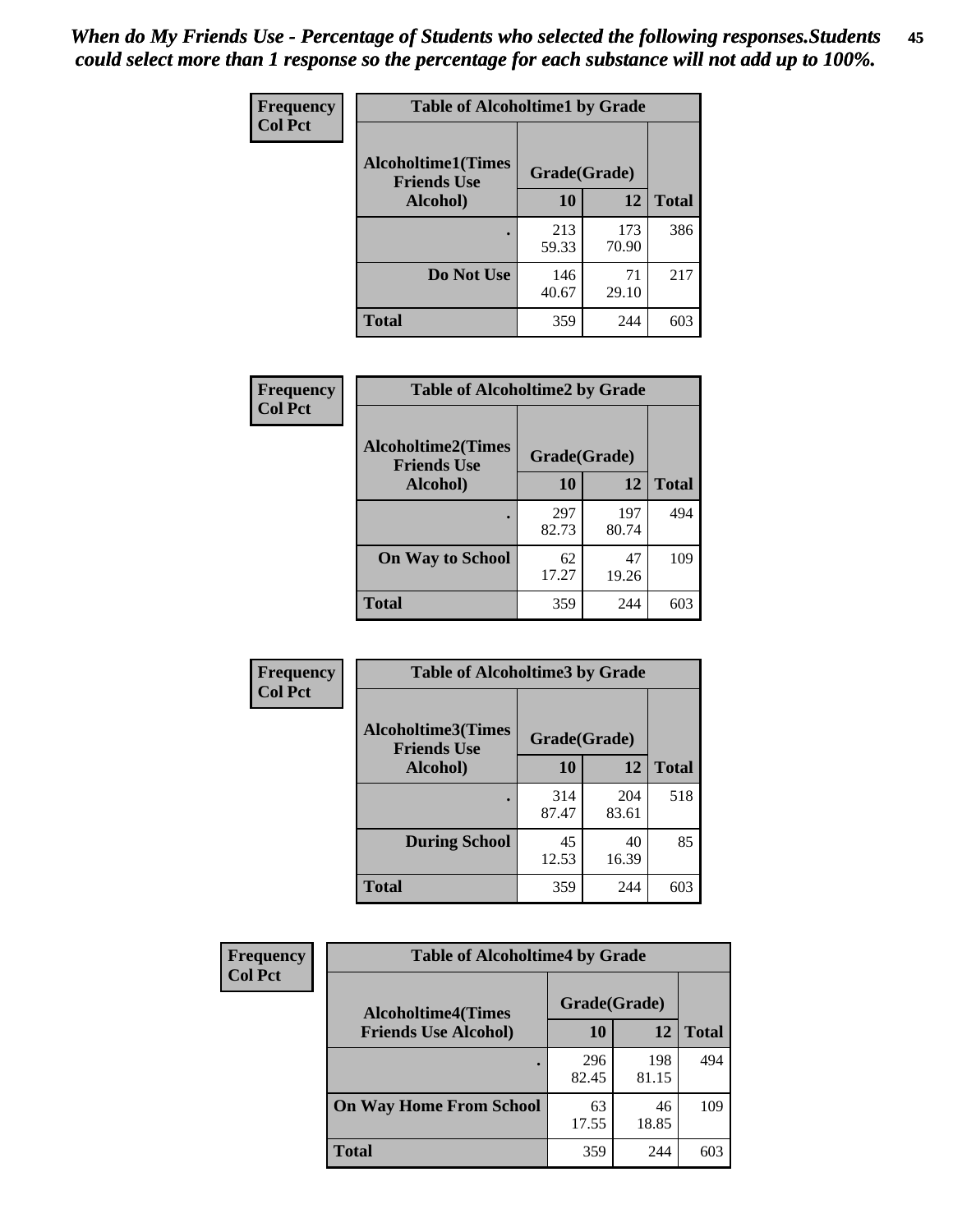*When do My Friends Use - Percentage of Students who selected the following responses.Students could select more than 1 response so the percentage for each substance will not add up to 100%.* **46**

| Frequency      | <b>Table of Alcoholtime5 by Grade</b>           |              |              |              |
|----------------|-------------------------------------------------|--------------|--------------|--------------|
| <b>Col Pct</b> | <b>Alcoholtime5(Times</b><br><b>Friends Use</b> | Grade(Grade) |              |              |
|                | Alcohol)                                        | 10           | 12           | <b>Total</b> |
|                |                                                 | 230<br>64.07 | 167<br>68.44 | 397          |
|                | Weeknights                                      | 129<br>35.93 | 77<br>31.56  | 206          |
|                | <b>Total</b>                                    | 359          | 244          | 603          |

| <b>Frequency</b> |                                                 | <b>Table of Alcoholtime6 by Grade</b> |              |              |  |  |
|------------------|-------------------------------------------------|---------------------------------------|--------------|--------------|--|--|
| <b>Col Pct</b>   | <b>Alcoholtime6(Times</b><br><b>Friends Use</b> | Grade(Grade)                          |              |              |  |  |
|                  | Alcohol)                                        | 10                                    | 12           | <b>Total</b> |  |  |
|                  |                                                 | 147<br>40.95                          | 73<br>29.92  | 220          |  |  |
|                  | Weekends                                        | 212<br>59.05                          | 171<br>70.08 | 383          |  |  |
|                  | <b>Total</b>                                    | 359                                   | 244          | 603          |  |  |

| Frequency      | <b>Table of Tobaccotime1 by Grade</b>           |              |              |              |
|----------------|-------------------------------------------------|--------------|--------------|--------------|
| <b>Col Pct</b> | <b>Tobaccotime1(Times</b><br><b>Friends Use</b> | Grade(Grade) |              |              |
|                | <b>Tobacco</b> )                                | 10           | 12           | <b>Total</b> |
|                |                                                 | 112<br>31.20 | 89<br>36.48  | 201          |
|                | Do Not Use                                      | 247<br>68.80 | 155<br>63.52 | 402          |
|                | <b>Total</b>                                    | 359          | 244          | 603          |

| <b>Frequency</b> | <b>Table of Tobaccotime2 by Grade</b>           |              |              |              |
|------------------|-------------------------------------------------|--------------|--------------|--------------|
| <b>Col Pct</b>   | <b>Tobaccotime2(Times</b><br><b>Friends Use</b> | Grade(Grade) |              |              |
|                  | <b>Tobacco</b> )                                | <b>10</b>    | 12           | <b>Total</b> |
|                  |                                                 | 295<br>82.17 | 202<br>82.79 | 497          |
|                  | <b>On Way to School</b>                         | 64<br>17.83  | 42<br>17.21  | 106          |
|                  | <b>Total</b>                                    | 359          | 244          | 603          |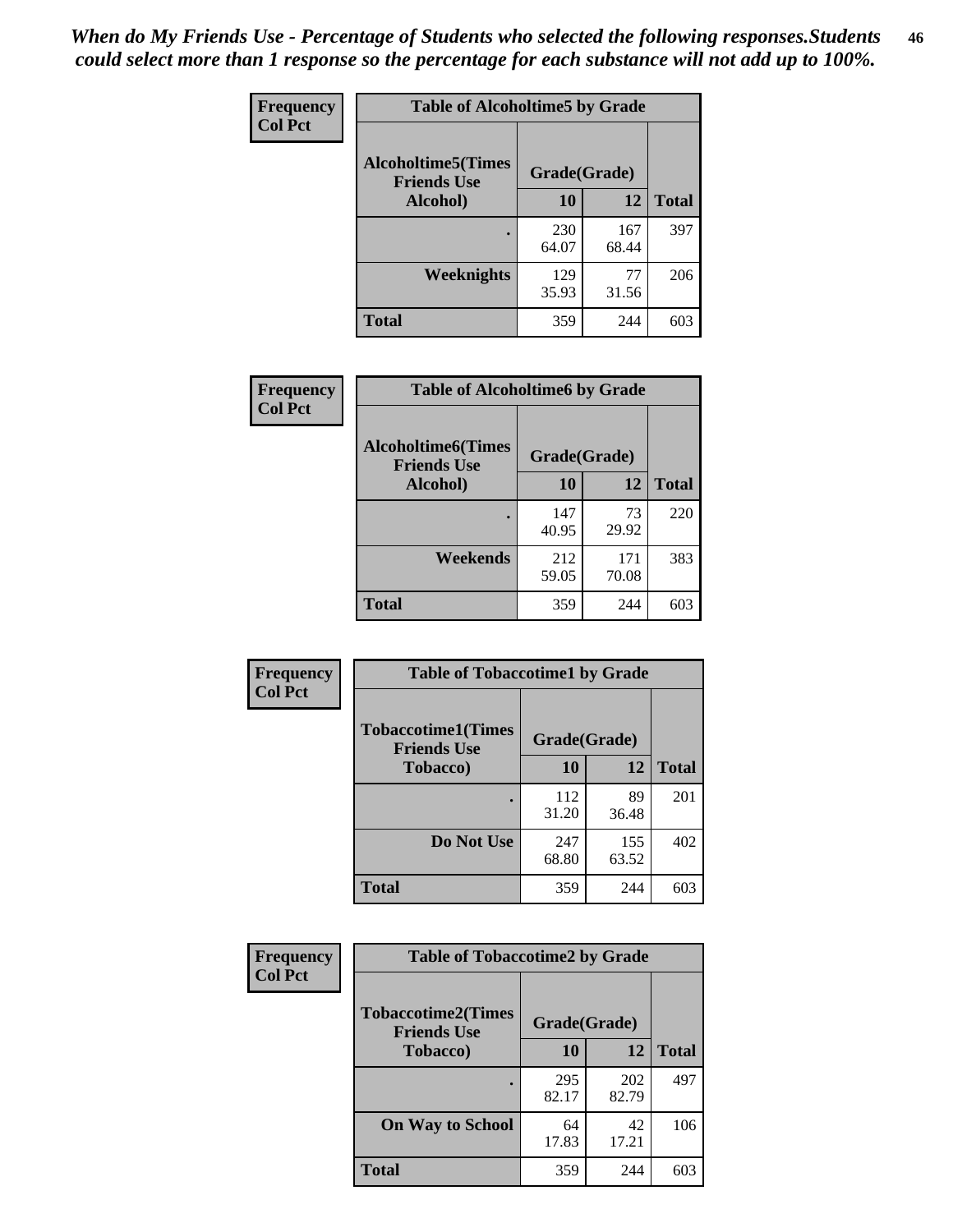*When do My Friends Use - Percentage of Students who selected the following responses.Students could select more than 1 response so the percentage for each substance will not add up to 100%.* **47**

| <b>Frequency</b> | <b>Table of Tobaccotime3 by Grade</b>           |              |              |              |  |
|------------------|-------------------------------------------------|--------------|--------------|--------------|--|
| <b>Col Pct</b>   | <b>Tobaccotime3(Times</b><br><b>Friends Use</b> | Grade(Grade) |              |              |  |
|                  | <b>Tobacco</b> )                                | 10           | 12           | <b>Total</b> |  |
|                  |                                                 | 315<br>87.74 | 207<br>84.84 | 522          |  |
|                  | <b>During School</b>                            | 44<br>12.26  | 37<br>15.16  | 81           |  |
|                  | <b>Total</b>                                    | 359          | 244          | 603          |  |

| <b>Frequency</b> | <b>Table of Tobaccotime4 by Grade</b> |              |              |              |
|------------------|---------------------------------------|--------------|--------------|--------------|
| <b>Col Pct</b>   | <b>Tobaccotime4(Times</b>             | Grade(Grade) |              |              |
|                  | <b>Friends Use Tobacco)</b>           | 10           | 12           | <b>Total</b> |
|                  |                                       | 296<br>82.45 | 198<br>81.15 | 494          |
|                  | <b>On Way Home From School</b>        | 63<br>17.55  | 46<br>18.85  | 109          |
|                  | <b>Total</b>                          | 359          | 244          | 603          |

| Frequency      | <b>Table of Tobaccotime5 by Grade</b>            |              |              |              |
|----------------|--------------------------------------------------|--------------|--------------|--------------|
| <b>Col Pct</b> | <b>Tobaccotime5</b> (Times<br><b>Friends Use</b> | Grade(Grade) |              |              |
|                | <b>Tobacco</b> )                                 | 10           | 12           | <b>Total</b> |
|                |                                                  | 269<br>74.93 | 176<br>72.13 | 445          |
|                | Weeknights                                       | 90<br>25.07  | 68<br>27.87  | 158          |
|                | <b>Total</b>                                     | 359          | 244          | 603          |

| Frequency      | <b>Table of Tobaccotime6 by Grade</b>           |              |              |              |
|----------------|-------------------------------------------------|--------------|--------------|--------------|
| <b>Col Pct</b> | <b>Tobaccotime6(Times</b><br><b>Friends Use</b> | Grade(Grade) |              |              |
|                | <b>Tobacco</b> )                                | 10           | 12           | <b>Total</b> |
|                | ٠                                               | 257<br>71.59 | 167<br>68.44 | 424          |
|                | Weekends                                        | 102<br>28.41 | 77<br>31.56  | 179          |
|                | <b>Total</b>                                    | 359          | 244          | 603          |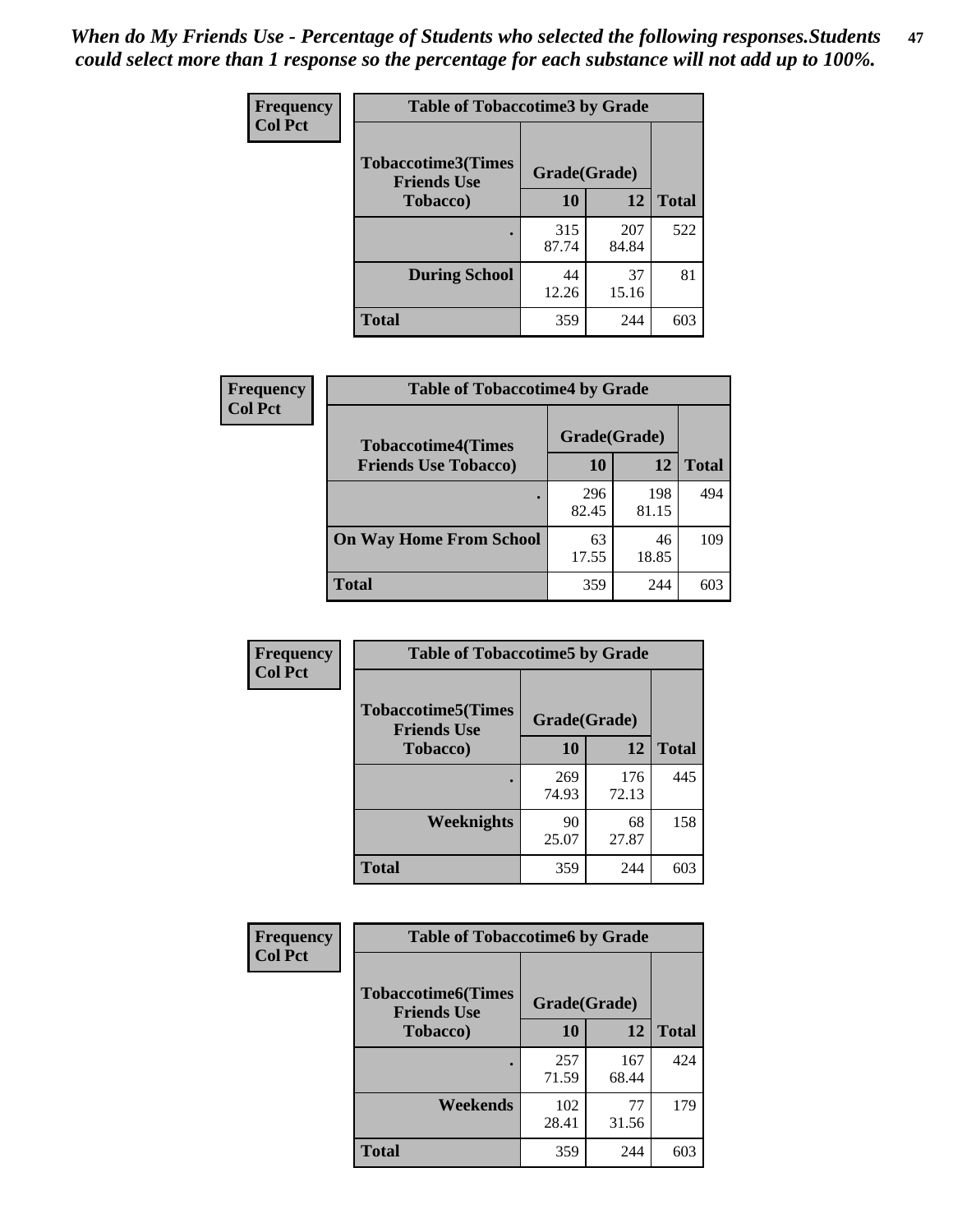| Frequency      | <b>Table of Marijuanatime1 by Grade</b>           |              |              |              |
|----------------|---------------------------------------------------|--------------|--------------|--------------|
| <b>Col Pct</b> | <b>Marijuanatime1(Times</b><br><b>Friends Use</b> | Grade(Grade) |              |              |
|                | Marijuana)                                        | 10           | 12           | <b>Total</b> |
|                |                                                   | 224<br>62.40 | 162<br>66.39 | 386          |
|                |                                                   |              |              |              |
|                | Do Not Use                                        | 135<br>37.60 | 82<br>33.61  | 217          |
|                | <b>Total</b>                                      | 359          | 244          | 603          |

| Frequency      | <b>Table of Marijuanatime2 by Grade</b>           |              |              |              |
|----------------|---------------------------------------------------|--------------|--------------|--------------|
| <b>Col Pct</b> | <b>Marijuanatime2(Times</b><br><b>Friends Use</b> | Grade(Grade) |              |              |
|                | Marijuana)                                        | 10           | 12           | <b>Total</b> |
|                | ٠                                                 | 206<br>57.38 | 159<br>65.16 | 365          |
|                | <b>On Way to School</b>                           | 153<br>42.62 | 85<br>34.84  | 238          |
|                | <b>Total</b>                                      | 359          | 244          | 603          |

| Frequency      | <b>Table of Marijuanatime3 by Grade</b>    |              |              |              |
|----------------|--------------------------------------------|--------------|--------------|--------------|
| <b>Col Pct</b> | Marijuanatime3(Times<br><b>Friends Use</b> | Grade(Grade) |              |              |
|                | Marijuana)                                 | 10           | 12           | <b>Total</b> |
|                |                                            | 232<br>64.62 | 166<br>68.03 | 398          |
|                | <b>During School</b>                       | 127<br>35.38 | 78<br>31.97  | 205          |
|                | Total                                      | 359          | 244          | 603          |

| <b>Frequency</b><br><b>Col Pct</b> | <b>Table of Marijuanatime4 by Grade</b> |              |              |              |
|------------------------------------|-----------------------------------------|--------------|--------------|--------------|
|                                    | <b>Marijuanatime4</b> (Times            | Grade(Grade) |              |              |
|                                    | <b>Friends Use Marijuana</b> )          | 10           | 12           | <b>Total</b> |
|                                    |                                         | 212<br>59.05 | 158<br>64.75 | 370          |
|                                    | <b>On Way Home From School</b>          | 147<br>40.95 | 86<br>35.25  | 233          |
|                                    | <b>Total</b>                            | 359          | 244          | 603          |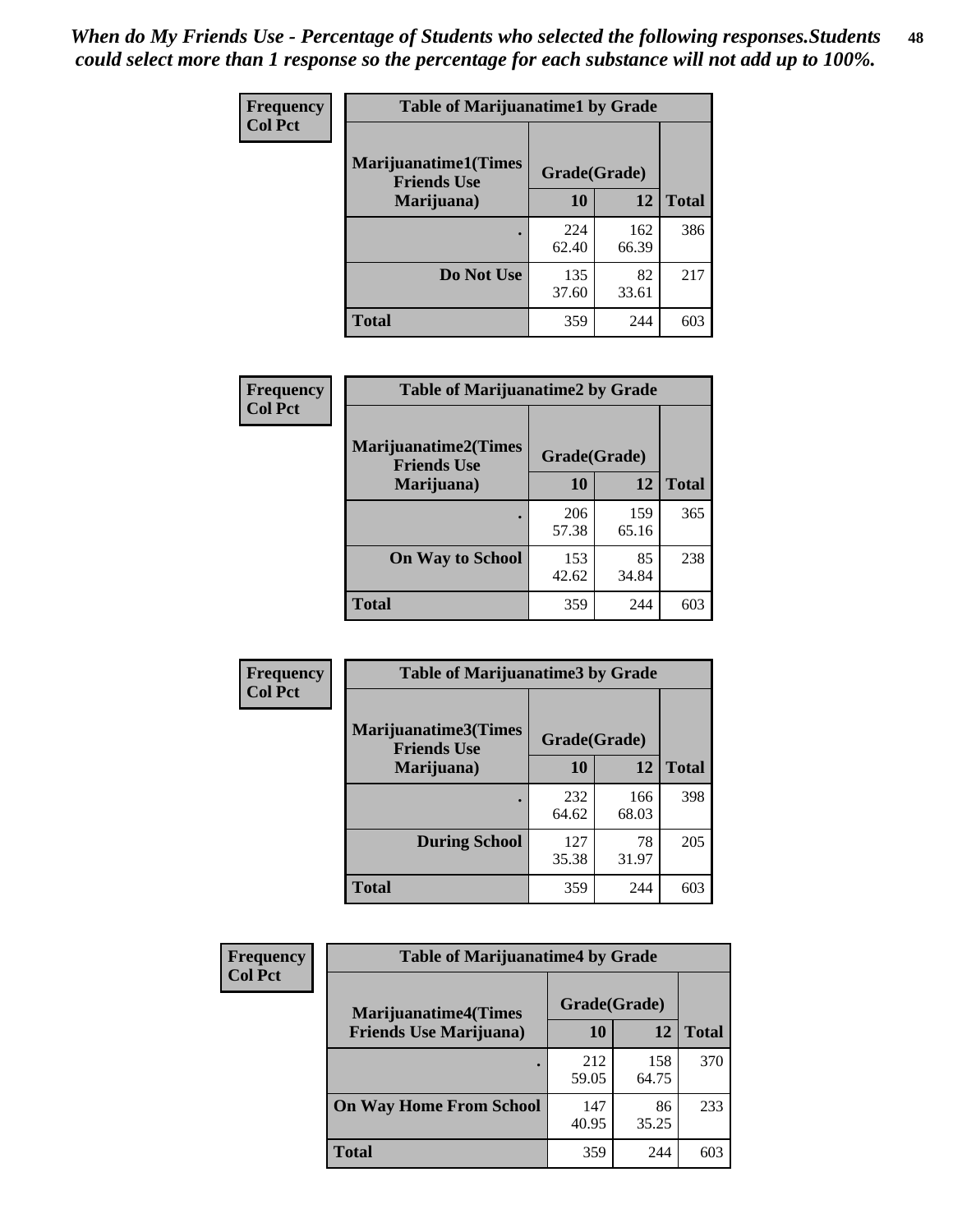| Frequency      | <b>Table of Marijuanatime5 by Grade</b>            |              |              |              |
|----------------|----------------------------------------------------|--------------|--------------|--------------|
| <b>Col Pct</b> | <b>Marijuanatime5</b> (Times<br><b>Friends Use</b> | Grade(Grade) |              |              |
|                | Marijuana)                                         | 10           | 12           | <b>Total</b> |
|                |                                                    | 182<br>50.70 | 122<br>50.00 | 304          |
|                | Weeknights                                         | 177<br>49.30 | 122<br>50.00 | 299          |
|                | <b>Total</b>                                       | 359          | 244          | 603          |

| <b>Frequency</b><br><b>Col Pct</b> | <b>Table of Marijuanatime6 by Grade</b>            |              |              |              |
|------------------------------------|----------------------------------------------------|--------------|--------------|--------------|
|                                    | <b>Marijuanatime6</b> (Times<br><b>Friends Use</b> | Grade(Grade) |              |              |
|                                    | Marijuana)                                         | 10           | 12           | <b>Total</b> |
|                                    |                                                    | 153<br>42.62 | 90<br>36.89  | 243          |
|                                    | Weekends                                           | 206<br>57.38 | 154<br>63.11 | 360          |
|                                    | <b>Total</b>                                       | 359          | 244          | 603          |

| Frequency      | <b>Table of Otherdrugtime1 by Grade</b>                 |              |              |              |
|----------------|---------------------------------------------------------|--------------|--------------|--------------|
| <b>Col Pct</b> | <b>Otherdrugtime1(Times</b><br><b>Friends Use Other</b> | Grade(Grade) |              |              |
|                | <b>Illegal Drugs</b> )                                  | 10           | 12           | <b>Total</b> |
|                |                                                         | 72<br>20.06  | 64<br>26.23  | 136          |
|                | Do Not Use                                              | 287<br>79.94 | 180<br>73.77 | 467          |
|                | <b>Total</b>                                            | 359          | 244          | 603          |

| Frequency      | <b>Table of Otherdrugtime2 by Grade</b>                 |              |              |              |
|----------------|---------------------------------------------------------|--------------|--------------|--------------|
| <b>Col Pct</b> | <b>Otherdrugtime2(Times</b><br><b>Friends Use Other</b> | Grade(Grade) |              |              |
|                | <b>Illegal Drugs</b> )                                  | 10           | 12           | <b>Total</b> |
|                |                                                         | 318<br>88.58 | 216<br>88.52 | 534          |
|                | <b>On Way to School</b>                                 | 41<br>11.42  | 28<br>11.48  | 69           |
|                | Total                                                   | 359          | 244          | 603          |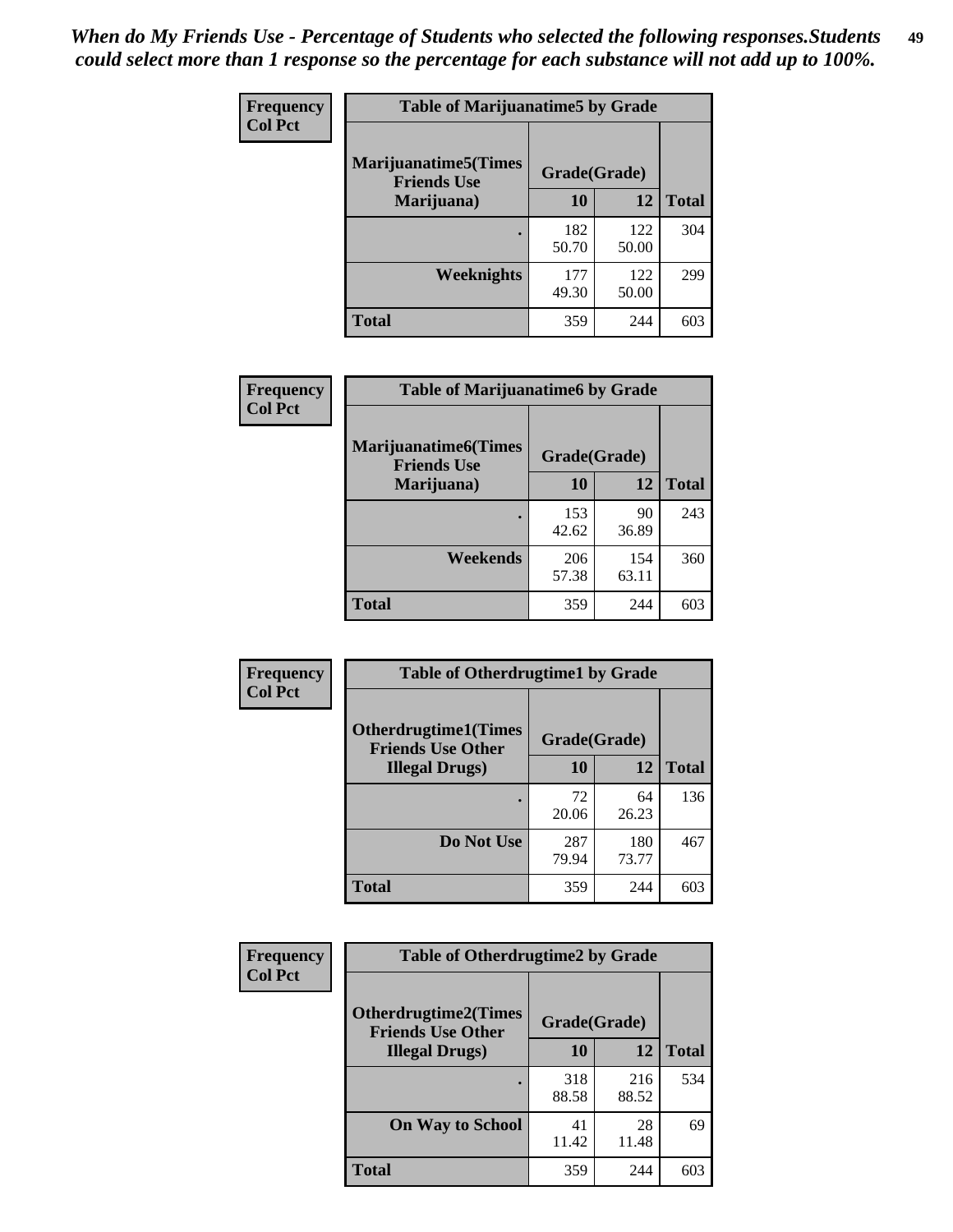| <b>Frequency</b> | <b>Table of Otherdrugtime3 by Grade</b>          |              |              |              |  |
|------------------|--------------------------------------------------|--------------|--------------|--------------|--|
| <b>Col Pct</b>   | Otherdrugtime3(Times<br><b>Friends Use Other</b> | Grade(Grade) |              |              |  |
|                  | <b>Illegal Drugs</b> )                           | 10           | 12           | <b>Total</b> |  |
|                  |                                                  | 322<br>89.69 | 216<br>88.52 | 538          |  |
|                  | <b>During School</b>                             | 37<br>10.31  | 28<br>11.48  | 65           |  |
|                  | Total                                            | 359          | 244          | 603          |  |

| Frequency      | <b>Table of Otherdrugtime4 by Grade</b>                         |              |              |              |  |
|----------------|-----------------------------------------------------------------|--------------|--------------|--------------|--|
| <b>Col Pct</b> | <b>Otherdrugtime4(Times</b><br><b>Friends Use Other Illegal</b> | Grade(Grade) |              |              |  |
|                | Drugs)                                                          | 10           | 12           | <b>Total</b> |  |
|                | $\bullet$                                                       | 316<br>88.02 | 217<br>88.93 | 533          |  |
|                | <b>On Way Home From School</b>                                  | 43<br>11.98  | 27<br>11.07  | 70           |  |
|                | Total                                                           | 359          | 244          | 603          |  |

| <b>Frequency</b> | <b>Table of Otherdrugtime5 by Grade</b>                  |              |              |              |
|------------------|----------------------------------------------------------|--------------|--------------|--------------|
| <b>Col Pct</b>   | <b>Otherdrugtime5</b> (Times<br><b>Friends Use Other</b> | Grade(Grade) |              |              |
|                  | <b>Illegal Drugs</b> )                                   | 10           | 12           | <b>Total</b> |
|                  |                                                          | 302<br>84.12 | 199<br>81.56 | 501          |
|                  | Weeknights                                               | 57<br>15.88  | 45<br>18.44  | 102          |
|                  | Total                                                    | 359          | 244          | 603          |

| Frequency      | <b>Table of Otherdrugtime6 by Grade</b>                 |              |              |              |
|----------------|---------------------------------------------------------|--------------|--------------|--------------|
| <b>Col Pct</b> | <b>Otherdrugtime6(Times</b><br><b>Friends Use Other</b> | Grade(Grade) |              |              |
|                | <b>Illegal Drugs</b> )                                  | 10           | 12           | <b>Total</b> |
|                |                                                         | 282<br>78.55 | 183<br>75.00 | 465          |
|                | Weekends                                                | 77<br>21.45  | 61<br>25.00  | 138          |
|                | <b>Total</b>                                            | 359          | 244          | 603          |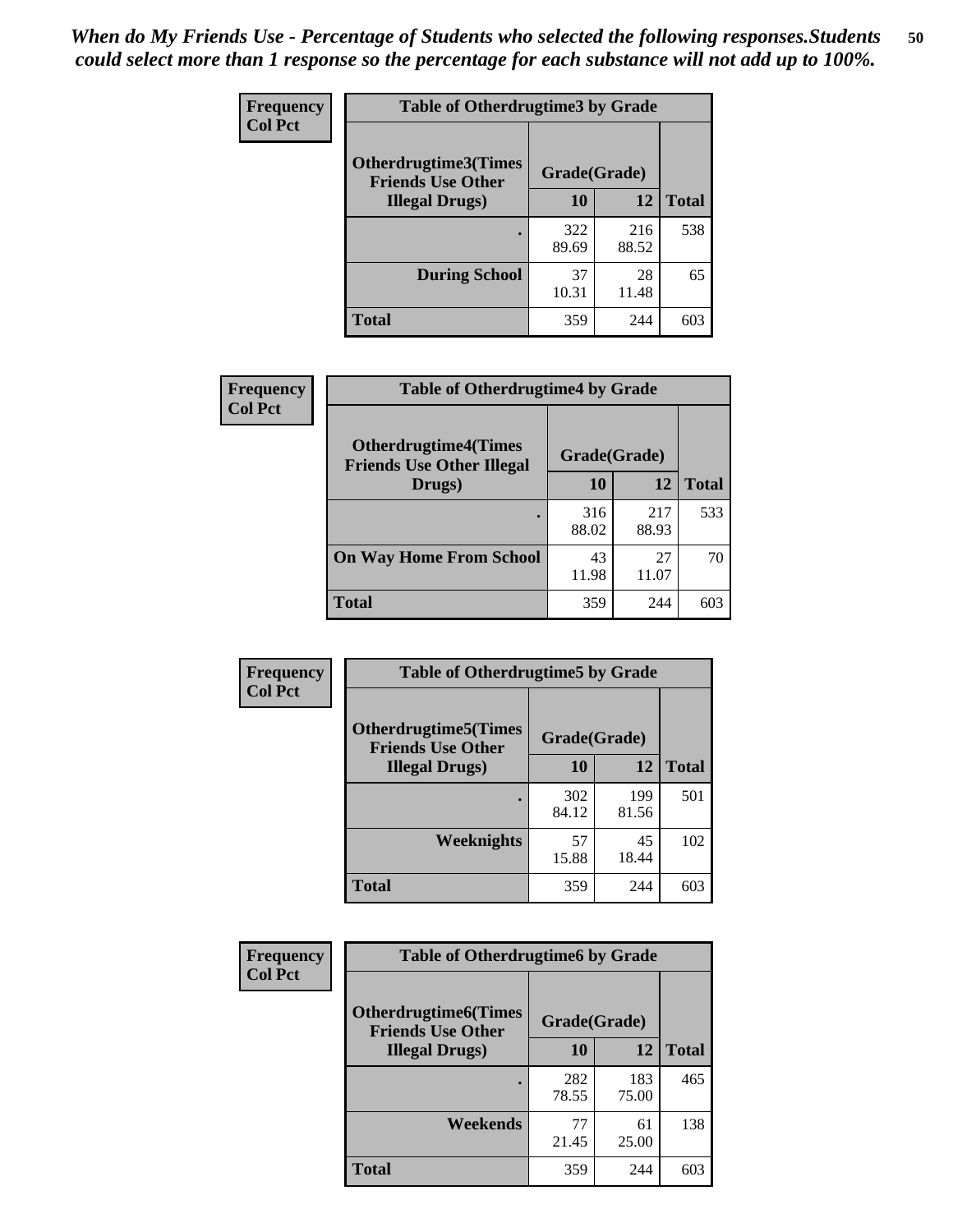| Frequency      | <b>Table of Educationalcohol by Grade</b>                                                                  |              |              |              |
|----------------|------------------------------------------------------------------------------------------------------------|--------------|--------------|--------------|
| <b>Col Pct</b> | Educationalcohol(I<br>have been taught<br>about alcohol,<br>tobacco,<br>and other drugs<br>within the last | Grade(Grade) |              |              |
|                | year at school)                                                                                            | 10           | 12           | <b>Total</b> |
|                | <b>Yes</b>                                                                                                 | 304<br>84.68 | 153<br>62.70 | 457          |
|                | N <sub>0</sub>                                                                                             | 55<br>15.32  | 91<br>37.30  | 146          |
|                | <b>Total</b>                                                                                               | 359          | 244          | 603          |

| Frequency      | <b>Table of Eversmoked by Grade</b> |              |              |              |  |
|----------------|-------------------------------------|--------------|--------------|--------------|--|
| <b>Col Pct</b> | Eversmoked(I<br>have smoked         | Grade(Grade) |              |              |  |
|                | a cigarette)                        | 10           | 12           | <b>Total</b> |  |
|                | Yes                                 | 89<br>24.79  | 78<br>31.97  | 167          |  |
|                | N <sub>0</sub>                      | 270<br>75.21 | 166<br>68.03 | 436          |  |
|                | <b>Total</b>                        | 359          | 244          | 603          |  |

| Frequency      | <b>Table of Drovedrinking by Grade</b>                                                                              |                    |              |              |
|----------------|---------------------------------------------------------------------------------------------------------------------|--------------------|--------------|--------------|
| <b>Col Pct</b> | Drovedrinking(In<br>the past 30 days I<br>have driven a car<br>or other vehicle<br>while I was<br>drinking alcohol) | Grade(Grade)<br>10 | 12           | <b>Total</b> |
|                | <b>Yes</b>                                                                                                          | 13<br>3.62         | 10<br>4.10   | 23           |
|                | N <sub>0</sub>                                                                                                      | 346<br>96.38       | 234<br>95.90 | 580          |
|                | <b>Total</b>                                                                                                        | 359                | 244          | 603          |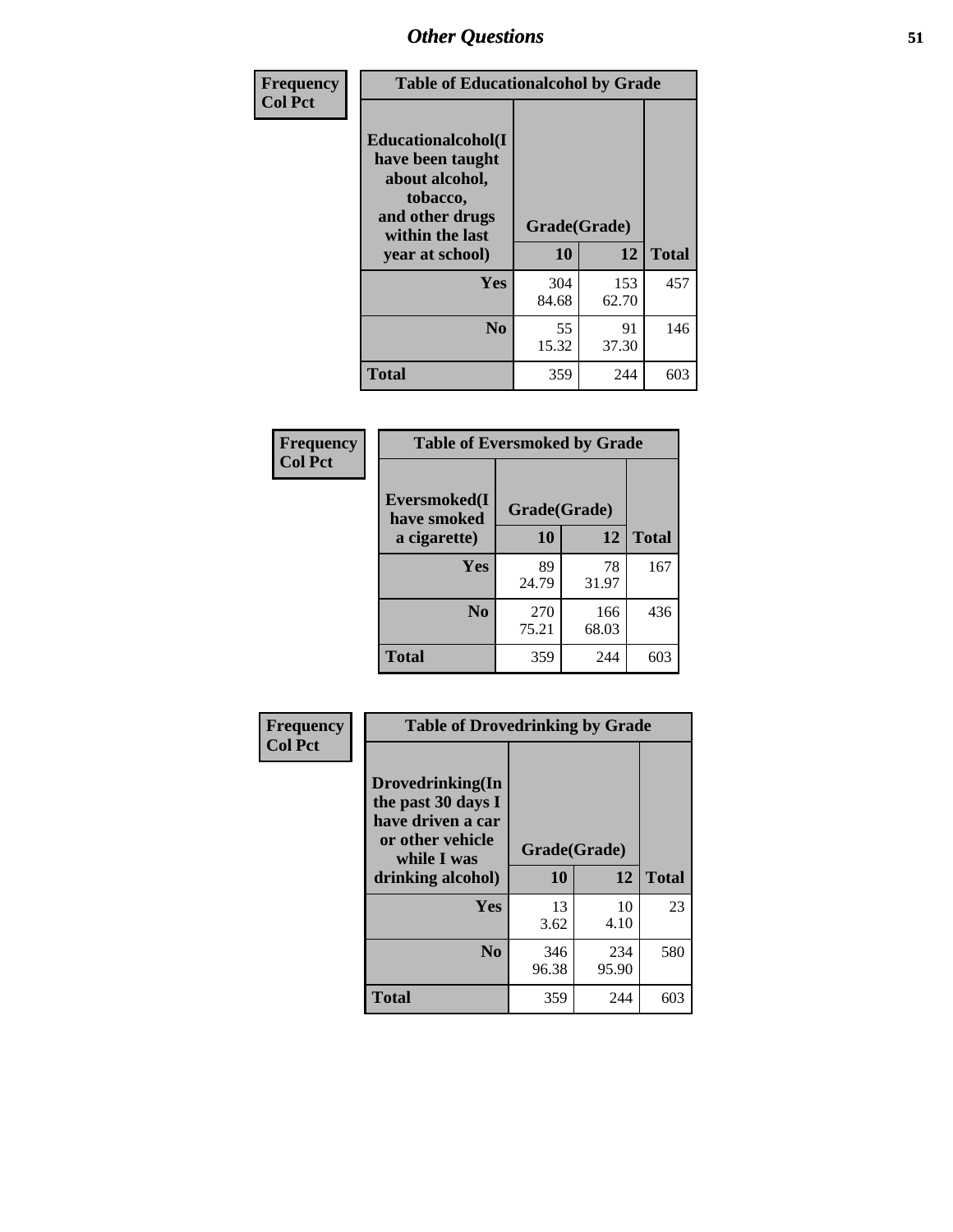| Frequency<br><b>Col Pct</b> | <b>Table of Rodedrinking by Grade</b>                                                                                  |                          |              |              |
|-----------------------------|------------------------------------------------------------------------------------------------------------------------|--------------------------|--------------|--------------|
|                             | Rodedrinking(In<br>the past 30 days<br>I have ridden in<br>a car with a<br>driver who had<br>been drinking<br>alcohol) | Grade(Grade)<br>10<br>12 |              | <b>Total</b> |
|                             | <b>Yes</b>                                                                                                             | 70<br>19.50              | 44<br>18.03  | 114          |
|                             | N <sub>0</sub>                                                                                                         | 289<br>80.50             | 200<br>81.97 | 489          |
|                             | <b>Total</b>                                                                                                           | 359                      | 244          | 603          |

#### **Frequency Col Pct**

| <b>Table of Drugsschool by Grade</b>                                                                                      |              |              |              |  |
|---------------------------------------------------------------------------------------------------------------------------|--------------|--------------|--------------|--|
| <b>Drugsschool</b> (During<br>the past 12 months,<br>I have been offered,<br>sold,<br>or given illegal<br>drugs on school | Grade(Grade) |              |              |  |
| property)                                                                                                                 | 10           | 12           | <b>Total</b> |  |
| Yes                                                                                                                       | 119<br>33.15 | 72<br>29.51  | 191          |  |
| N <sub>0</sub>                                                                                                            | 240<br>66.85 | 172<br>70.49 | 412          |  |
| <b>Total</b>                                                                                                              | 359          | 244          | 603          |  |

| Frequency      | <b>Table of Helpbullied by Grade</b>                 |              |             |              |  |
|----------------|------------------------------------------------------|--------------|-------------|--------------|--|
| <b>Col Pct</b> |                                                      |              |             |              |  |
|                | $Helpb$ ullied $(I$<br>would help<br>someone who was | Grade(Grade) |             |              |  |
|                | being bullied)                                       | 10           | 12          | <b>Total</b> |  |
|                | <b>Strongly Agree</b>                                | 124<br>34.54 | 99<br>40.57 | 223          |  |
|                | <b>Somewhat Agree</b>                                | 162<br>45.13 | 97<br>39.75 | 259          |  |
|                | <b>Somewhat Disagree</b>                             | 44<br>12.26  | 26<br>10.66 | 70           |  |
|                | <b>Strongly Disagree</b>                             | 29<br>8.08   | 22<br>9.02  | 51           |  |
|                | <b>Total</b>                                         | 359          | 244         | 603          |  |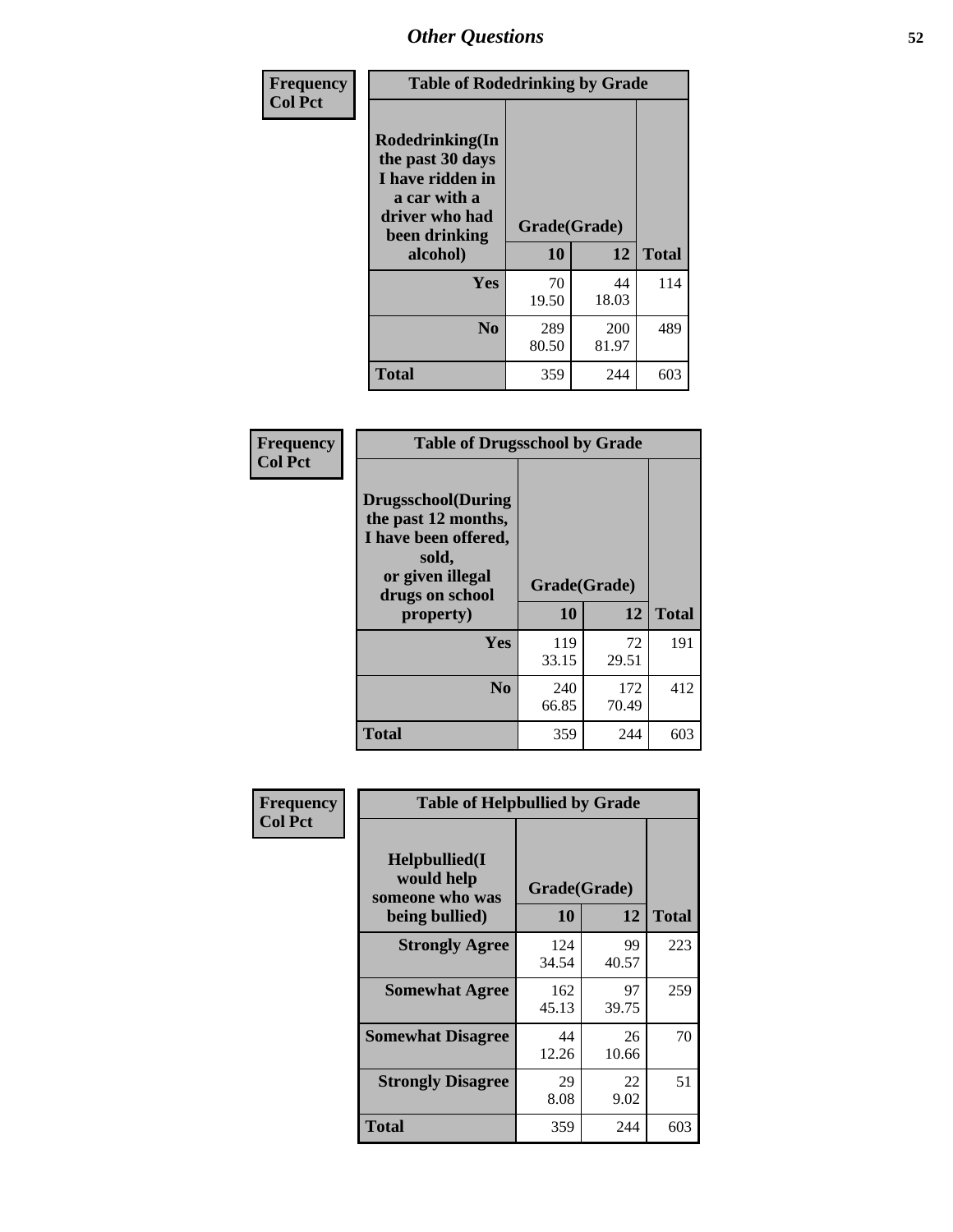| Frequency      |  | <b>Table of Grad</b>                    |  |
|----------------|--|-----------------------------------------|--|
| <b>Row Pct</b> |  | <b>Bingedrinking</b><br>drinks of alco. |  |
|                |  |                                         |  |

| <b>Table of Grade by Bingedrinking</b> |                             |                                                                                                         |                              |                          |                                  |                        |                   |       |  |
|----------------------------------------|-----------------------------|---------------------------------------------------------------------------------------------------------|------------------------------|--------------------------|----------------------------------|------------------------|-------------------|-------|--|
|                                        |                             | Bingedrinking(I have drunk five or more<br>drinks of alcohol at one sitting during the<br>last 30 days) |                              |                          |                                  |                        |                   |       |  |
| Grade(Grade)                           | $\mathbf{0}$<br><b>Days</b> | 1 or<br>2<br>days                                                                                       | 3 <sub>to</sub><br>5<br>days | <b>6 to</b><br>9<br>days | 10<br>to<br>19<br>days           | 20<br>to<br>29<br>days | All<br>30<br>days | Total |  |
| 10                                     | 328<br>91.36                | 6<br>1.67                                                                                               | $\mathfrak{D}$<br>0.56       | 9<br>2.51                | 4<br>1.11                        | 5<br>1.39              | 5<br>1.39         | 359   |  |
| 12                                     | 219<br>89.75                | 6<br>2.46                                                                                               | 5<br>2.05                    | 0.41                     | $\overline{\phantom{0}}$<br>2.05 | 5<br>2.05              | 3<br>1.23         | 244   |  |
| Total                                  | 547                         | 12                                                                                                      | 7                            | 10                       | 9                                | 10                     | 8                 | 603   |  |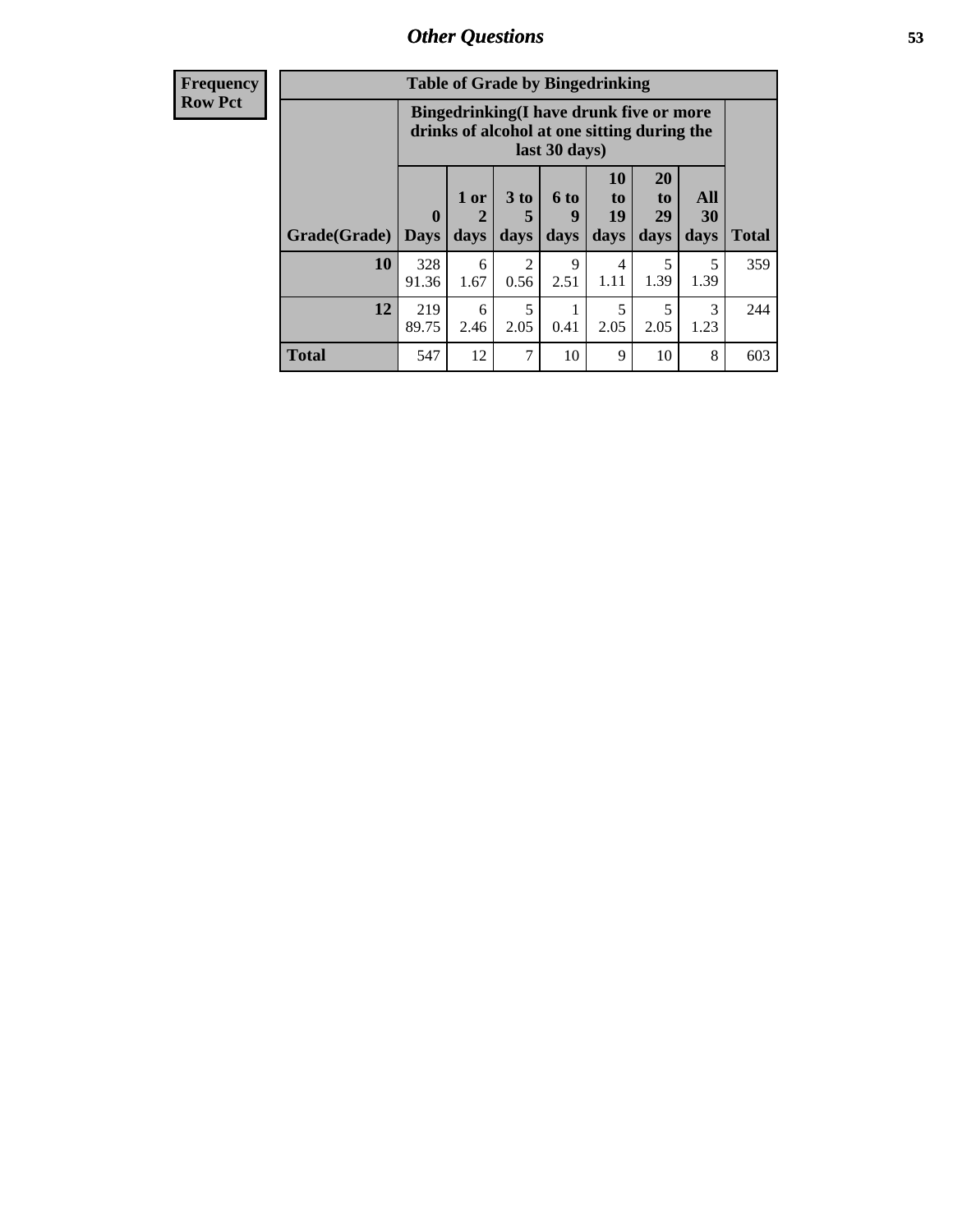### *Nutrition* **54**

| <b>Frequency</b> |
|------------------|
| <b>Row Pct</b>   |

| <b>Table of Grade by Dairy</b> |                          |                                                                 |                                    |                                    |              |  |  |  |
|--------------------------------|--------------------------|-----------------------------------------------------------------|------------------------------------|------------------------------------|--------------|--|--|--|
|                                |                          | Dairy (I eat at least 3 servings of dairy<br>products each day) |                                    |                                    |              |  |  |  |
| Grade(Grade)                   | <b>Strongly</b><br>Agree | <b>Somewhat</b><br>Agree                                        | <b>Somewhat</b><br><b>Disagree</b> | <b>Strongly</b><br><b>Disagree</b> | <b>Total</b> |  |  |  |
| 10                             | 115<br>32.03             | 134<br>37.33                                                    | 56<br>15.60                        | 54<br>15.04                        | 359          |  |  |  |
| 12                             | 66<br>27.05              | 91<br>37.30                                                     | 42<br>17.21                        | 45<br>18.44                        | 244          |  |  |  |
| <b>Total</b>                   | 181                      | 225                                                             | 98                                 | 99                                 | 603          |  |  |  |

| <b>Frequency</b> |  |
|------------------|--|
| <b>Row Pct</b>   |  |

| <b>Table of Grade by Fruitveg</b>                                        |                          |              |                               |                                    |              |  |  |
|--------------------------------------------------------------------------|--------------------------|--------------|-------------------------------|------------------------------------|--------------|--|--|
| Fruitveg(I eat at least 5 servings of fruits<br>and vegetables each day) |                          |              |                               |                                    |              |  |  |
| Grade(Grade)                                                             | <b>Strongly</b><br>Agree | Agree        | Somewhat Somewhat<br>Disagree | <b>Strongly</b><br><b>Disagree</b> | <b>Total</b> |  |  |
| 10                                                                       | 63<br>17.55              | 116<br>32.31 | 103<br>28.69                  | 77<br>21.45                        | 359          |  |  |
| 12                                                                       | 43<br>17.62              | 72<br>29.51  | 70<br>28.69                   | 59<br>24.18                        | 244          |  |  |
| <b>Total</b>                                                             | 106                      | 188          | 173                           | 136                                | 603          |  |  |

| Frequency      | <b>Table of Grade by Cafeteriahealthy</b> |                                                                       |             |                                   |                                    |              |  |  |
|----------------|-------------------------------------------|-----------------------------------------------------------------------|-------------|-----------------------------------|------------------------------------|--------------|--|--|
| <b>Row Pct</b> |                                           | Cafeteriahealthy (School meals in my<br>school cafeteria are healthy) |             |                                   |                                    |              |  |  |
|                | Grade(Grade)                              | <b>Strongly</b><br>Agree                                              | Agree       | Somewhat   Somewhat  <br>Disagree | <b>Strongly</b><br><b>Disagree</b> | <b>Total</b> |  |  |
|                | 10                                        | 24<br>6.69                                                            | 98<br>27.30 | 89<br>24.79                       | 148<br>41.23                       | 359          |  |  |
|                | 12                                        | 24<br>9.84                                                            | 62<br>25.41 | 48<br>19.67                       | 110<br>45.08                       | 244          |  |  |
|                | <b>Total</b>                              | 48                                                                    | 160         | 137                               | 258                                | 603          |  |  |

| <b>Frequency</b> |
|------------------|
| <b>Row Pct</b>   |

| <b>Table of Grade by Cafeterianutrition</b>                                               |                          |                   |                      |                                    |              |  |
|-------------------------------------------------------------------------------------------|--------------------------|-------------------|----------------------|------------------------------------|--------------|--|
| <b>Cafeterianutrition</b> (Facts about nutrition<br>are available in my school cafeteria) |                          |                   |                      |                                    |              |  |
| Grade(Grade)                                                                              | <b>Strongly</b><br>Agree | Somewhat<br>Agree | Somewhat<br>Disagree | <b>Strongly</b><br><b>Disagree</b> | <b>Total</b> |  |
| 10                                                                                        | 74<br>20.61              | 110<br>30.64      | 70<br>19.50          | 105<br>29.25                       | 359          |  |
| 12                                                                                        | 42<br>17.21              | 83<br>34.02       | 44<br>18.03          | 75<br>30.74                        | 244          |  |
| <b>Total</b>                                                                              | 116                      | 193               | 114                  | 180                                | 603          |  |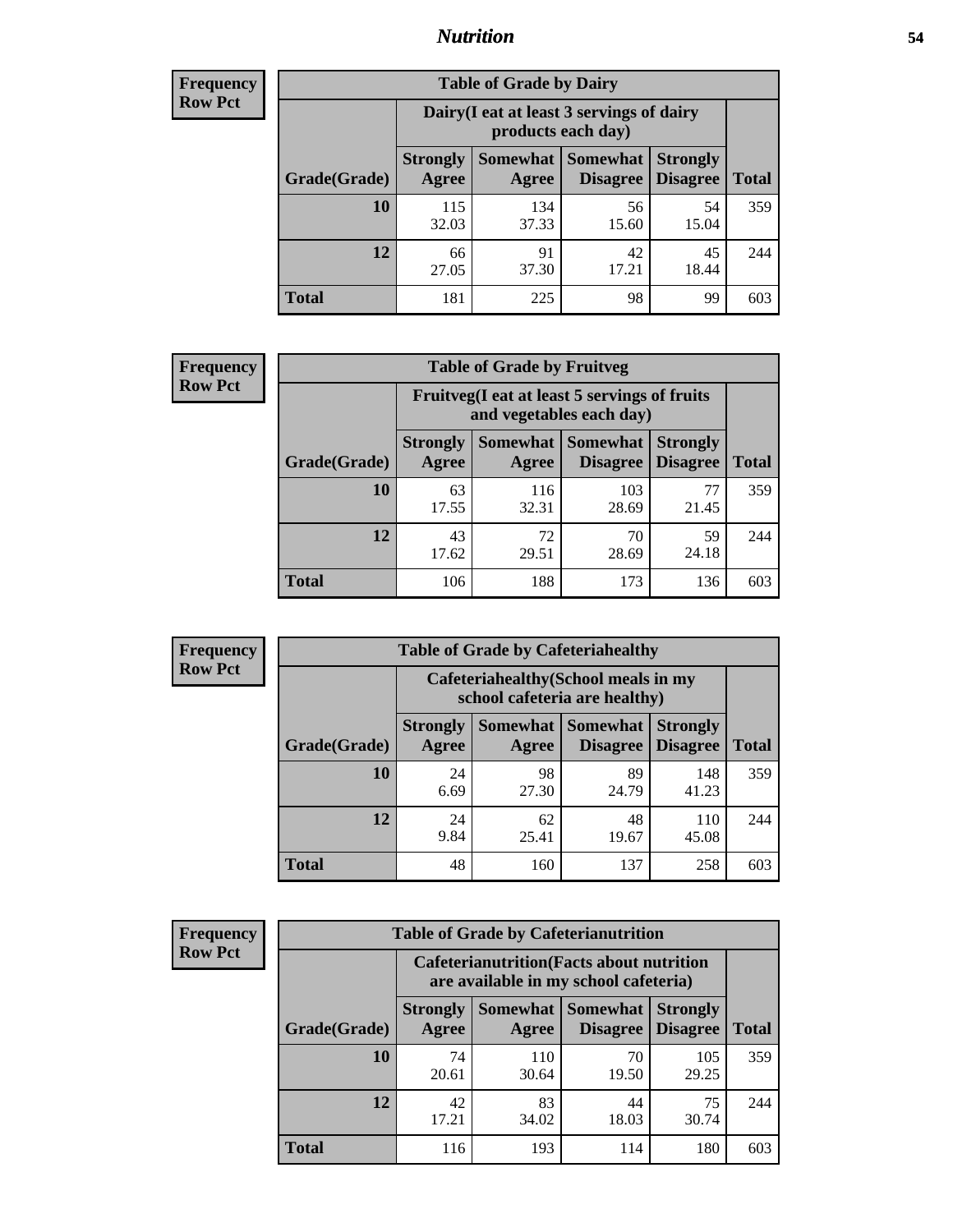### *Nutrition* **55**

| Frequency      |
|----------------|
| <b>Row Pct</b> |

| <b>Table of Grade by Schoollunch</b> |                          |                                                                 |                             |                                    |       |  |  |  |
|--------------------------------------|--------------------------|-----------------------------------------------------------------|-----------------------------|------------------------------------|-------|--|--|--|
|                                      |                          | Schoollunch(I eat school lunch three or<br>more times per week) |                             |                                    |       |  |  |  |
| Grade(Grade)                         | <b>Strongly</b><br>Agree | Somewhat  <br>Agree                                             | <b>Somewhat</b><br>Disagree | <b>Strongly</b><br><b>Disagree</b> | Total |  |  |  |
| 10                                   | 147<br>40.95             | 78<br>21.73                                                     | 26<br>7.24                  | 108<br>30.08                       | 359   |  |  |  |
| 12                                   | 77<br>31.56              | 48<br>19.67                                                     | 30<br>12.30                 | 89<br>36.48                        | 244   |  |  |  |
| <b>Total</b>                         | 224                      | 126                                                             | 56                          | 197                                | 603   |  |  |  |

| <b>Frequency</b> |  |
|------------------|--|
| <b>Row Pct</b>   |  |

| <b>Table of Grade by Foodchoices</b>                                       |                          |              |                     |                                        |              |  |  |
|----------------------------------------------------------------------------|--------------------------|--------------|---------------------|----------------------------------------|--------------|--|--|
| <b>Foodchoices</b> (I make healthy food choices in<br>my school cafeteria) |                          |              |                     |                                        |              |  |  |
| Grade(Grade)                                                               | <b>Strongly</b><br>Agree | Agree        | Somewhat   Somewhat | <b>Strongly</b><br>Disagree   Disagree | <b>Total</b> |  |  |
| 10                                                                         | 64<br>17.83              | 118<br>32.87 | 65<br>18.11         | 112<br>31.20                           | 359          |  |  |
| 12                                                                         | 50<br>20.49              | 61<br>25.00  | 40<br>16.39         | 93<br>38.11                            | 244          |  |  |
| <b>Total</b>                                                               | 114                      | 179          | 105                 | 205                                    | 603          |  |  |

| <b>Frequency</b> |
|------------------|
| Row Pct          |

| <b>Table of Grade by Wholewheat</b> |                          |                                                                                                             |                                          |                                    |              |  |
|-------------------------------------|--------------------------|-------------------------------------------------------------------------------------------------------------|------------------------------------------|------------------------------------|--------------|--|
|                                     |                          | Wholewheat (There are whole wheat and<br>multigrain breads and cereals available in<br>my school cafeteria) |                                          |                                    |              |  |
| Grade(Grade)                        | <b>Strongly</b><br>Agree | Agree                                                                                                       | Somewhat   Somewhat  <br><b>Disagree</b> | <b>Strongly</b><br><b>Disagree</b> | <b>Total</b> |  |
| 10                                  | 63<br>17.55              | 116<br>32.31                                                                                                | 71<br>19.78                              | 109<br>30.36                       | 359          |  |
| 12                                  | 47<br>19.26              | 86<br>35.25                                                                                                 | 34<br>13.93                              | 77<br>31.56                        | 244          |  |
| <b>Total</b>                        | 110                      | 202                                                                                                         | 105                                      | 186                                | 603          |  |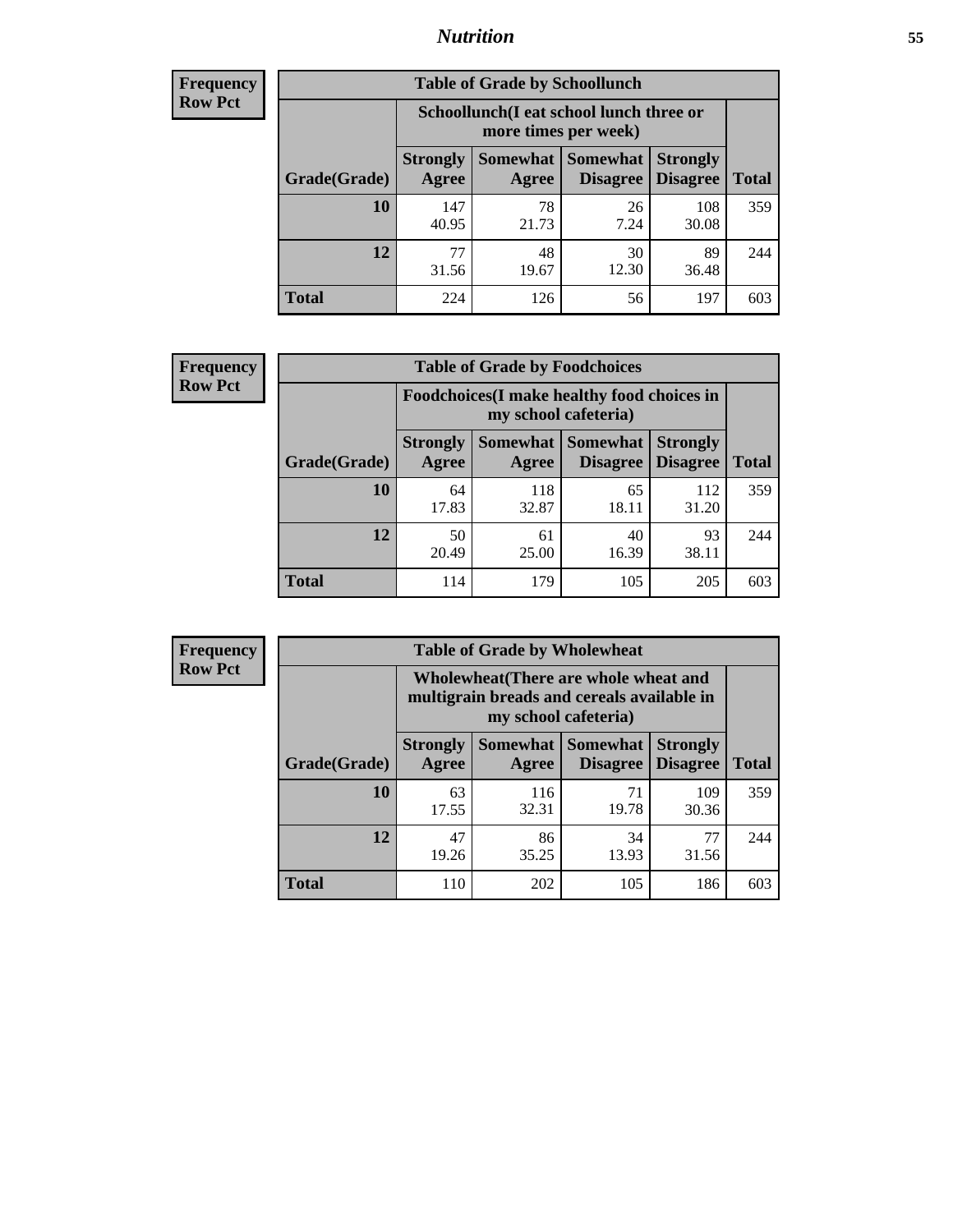### *Nutrition* **56**

**Frequency Row Pct**

| <b>Table of Grade by Healthyvending</b> |                                                                                                                                               |                          |                                    |                                    |              |  |
|-----------------------------------------|-----------------------------------------------------------------------------------------------------------------------------------------------|--------------------------|------------------------------------|------------------------------------|--------------|--|
|                                         | Healthyvending (If only healthy snacks and<br>beverages were available in the vending<br>machines during the school day,<br>I would buy them) |                          |                                    |                                    |              |  |
| Grade(Grade)                            | <b>Strongly</b><br>Agree                                                                                                                      | <b>Somewhat</b><br>Agree | <b>Somewhat</b><br><b>Disagree</b> | <b>Strongly</b><br><b>Disagree</b> | <b>Total</b> |  |
| 10                                      | 102<br>28.41                                                                                                                                  | 104<br>28.97             | 49<br>13.65                        | 104<br>28.97                       | 359          |  |
| 12                                      | 52<br>21.31                                                                                                                                   | 65<br>26.64              | 40<br>16.39                        | 87<br>35.66                        | 244          |  |
| <b>Total</b>                            | 154                                                                                                                                           | 169                      | 89                                 | 191                                | 603          |  |

**Frequency Row Pct**

| <b>Table of Grade by Schoolbreakfast</b> |                                                                                                                                         |              |                                               |                                    |              |  |
|------------------------------------------|-----------------------------------------------------------------------------------------------------------------------------------------|--------------|-----------------------------------------------|------------------------------------|--------------|--|
|                                          | Schoolbreakfast (If breakfast were<br>available at school,<br>but outside the cafeteria,<br>I would eat breakfast at school more often) |              |                                               |                                    |              |  |
| Grade(Grade)                             | <b>Strongly</b><br>Agree                                                                                                                | Agree        | <b>Somewhat   Somewhat</b><br><b>Disagree</b> | <b>Strongly</b><br><b>Disagree</b> | <b>Total</b> |  |
| 10                                       | 150<br>41.78                                                                                                                            | 121<br>33.70 | 31<br>8.64                                    | 57<br>15.88                        | 359          |  |
| 12                                       | 94<br>38.52                                                                                                                             | 88<br>36.07  | 21<br>8.61                                    | 41<br>16.80                        | 244          |  |
| <b>Total</b>                             | 244                                                                                                                                     | 209          | 52                                            | 98                                 | 603          |  |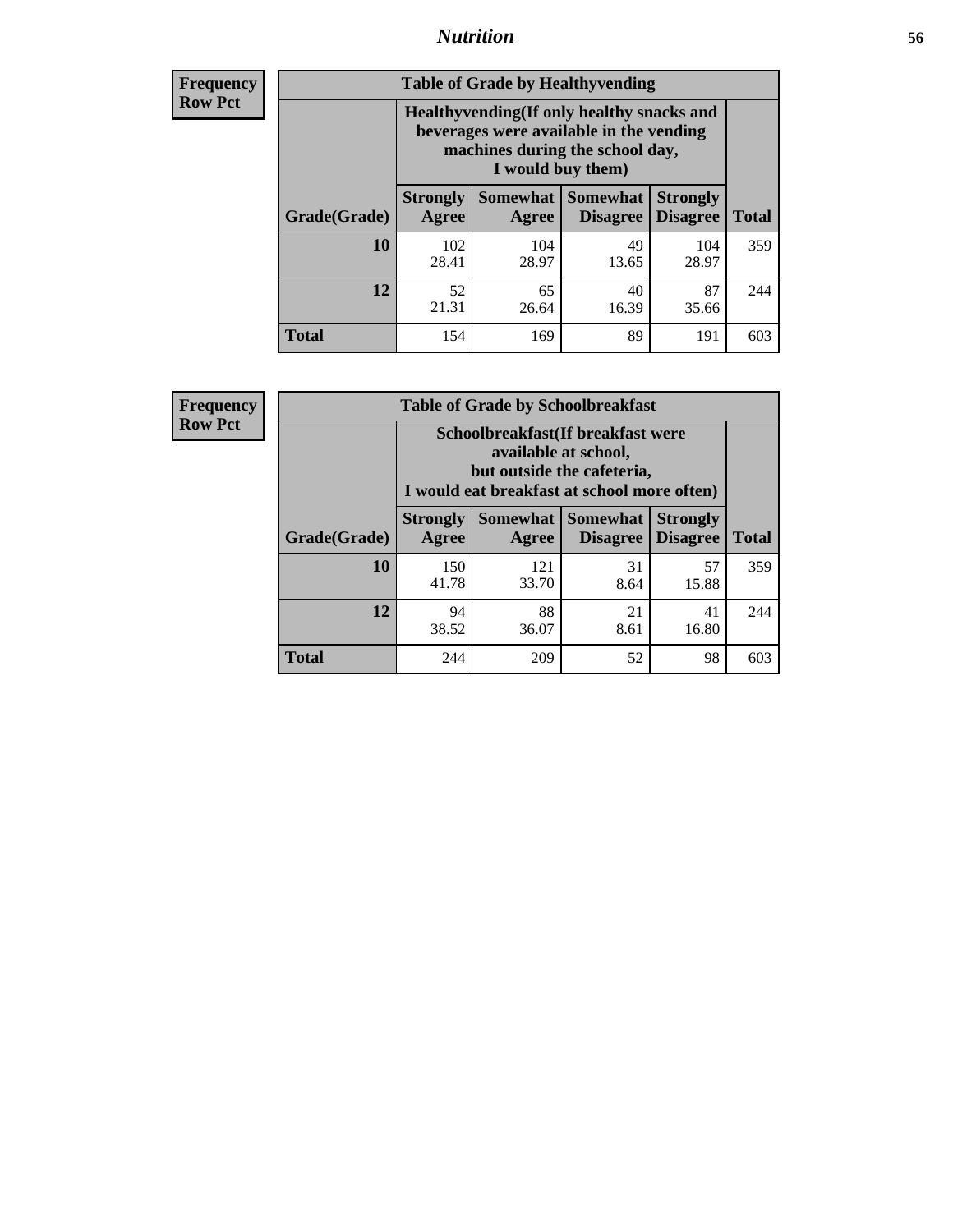| Frequency<br><b>Col Pct</b> | <b>Table of Educationaids by Grade</b>                                                                    |                    |              |              |
|-----------------------------|-----------------------------------------------------------------------------------------------------------|--------------------|--------------|--------------|
|                             | <b>Educationaids</b> (I<br>have been<br>taught about<br><b>HIV/AIDS</b> at<br>school in the<br>past year) | Grade(Grade)<br>10 | 12           | <b>Total</b> |
|                             | Yes                                                                                                       | 322<br>89.69       | 177<br>72.54 | 499          |
|                             | N <sub>0</sub>                                                                                            | 37<br>10.31        | 67<br>27.46  | 104          |
|                             | <b>Total</b>                                                                                              | 359                | 244          | 603          |

| <b>Frequency</b> | <b>Table of Educationcharacter by Grade</b>                                          |              |              |              |
|------------------|--------------------------------------------------------------------------------------|--------------|--------------|--------------|
| <b>Col Pct</b>   | Educationcharacter(I<br>have been taught<br>about character<br>education in the past | Grade(Grade) |              |              |
|                  | year at school)                                                                      | 10           | 12           | <b>Total</b> |
|                  | Yes                                                                                  | 283<br>78.83 | 163<br>66.80 | 446          |
|                  | N <sub>0</sub>                                                                       | 76<br>21.17  | 81<br>33.20  | 157          |
|                  | <b>Total</b>                                                                         | 359          | 244          | 603          |

| Frequency      | <b>Table of Gradcoach1 by Grade</b>              |              |              |              |
|----------------|--------------------------------------------------|--------------|--------------|--------------|
| <b>Col Pct</b> | Gradcoach1(I<br>know who my<br><b>Graduation</b> | Grade(Grade) |              |              |
|                | Coach is)                                        | 10           | 12           | <b>Total</b> |
|                | <b>Yes</b>                                       | 50<br>13.93  | 104<br>42.62 | 154          |
|                | N <sub>0</sub>                                   | 309<br>86.07 | 140<br>57.38 | 449          |
|                | <b>Total</b>                                     | 359          | 244          | 603          |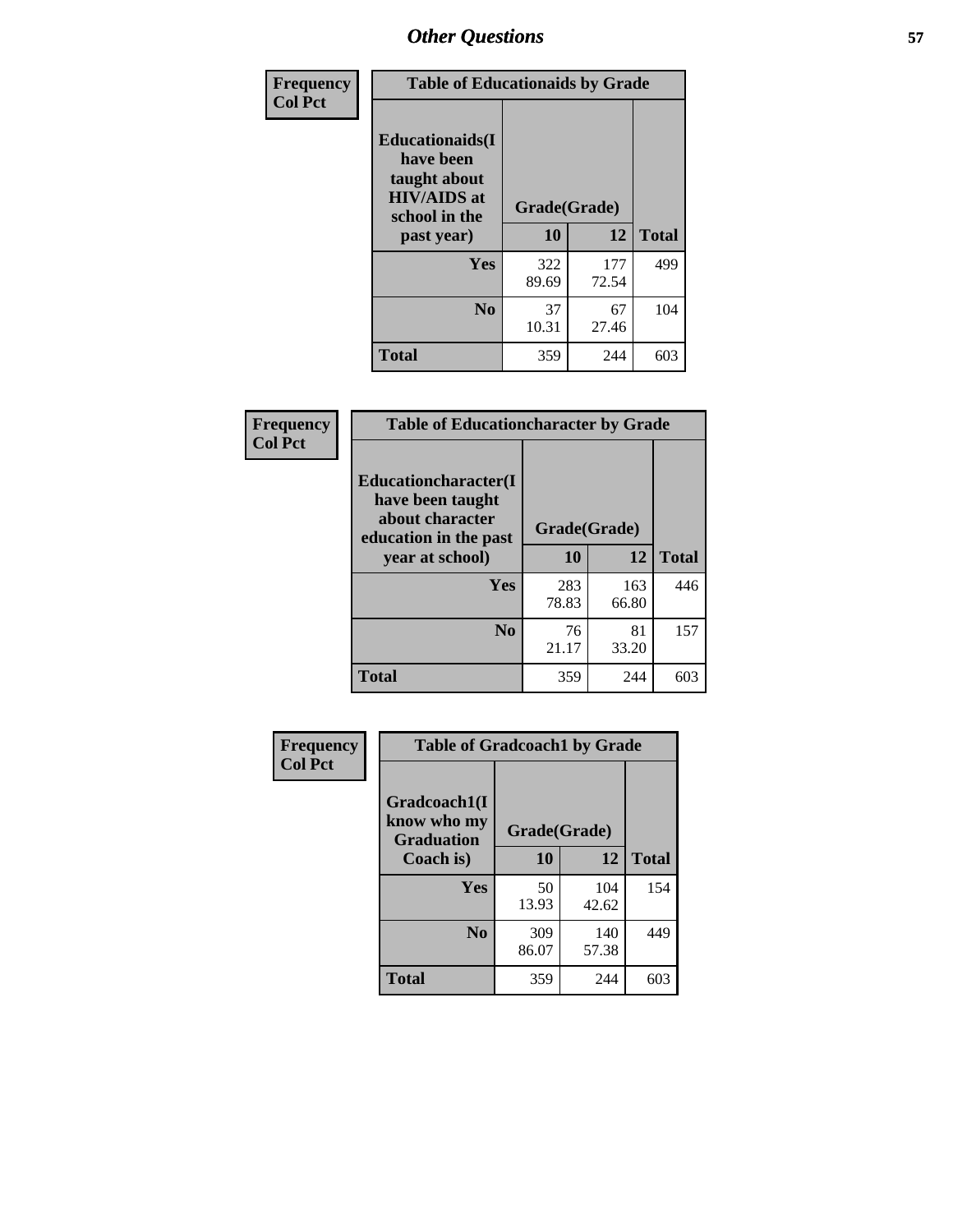| Frequency      | <b>Table of Gradcoach2 by Grade</b> |              |              |              |
|----------------|-------------------------------------|--------------|--------------|--------------|
| <b>Col Pct</b> | Gradcoach2(I<br>have                |              |              |              |
|                | contacted my<br><b>Graduation</b>   | Grade(Grade) |              |              |
|                | Coach)                              | 10           | 12           | <b>Total</b> |
|                | Yes                                 | 30<br>8.36   | 62<br>25.41  | 92           |
|                | N <sub>0</sub>                      | 329<br>91.64 | 182<br>74.59 | 511          |
|                | <b>Total</b>                        | 359          | 244          | 603          |

| <b>Frequency</b><br><b>Col Pct</b> | <b>Table of Gradcoach3 by Grade</b>                                         |              |              |              |
|------------------------------------|-----------------------------------------------------------------------------|--------------|--------------|--------------|
|                                    | Gradcoach3(I<br>have received<br>assistance<br>from my<br><b>Graduation</b> | Grade(Grade) |              |              |
|                                    | Coach)                                                                      | 10           | 12           | <b>Total</b> |
|                                    | Yes                                                                         | 27<br>7.52   | 46<br>18.85  | 73           |
|                                    | N <sub>0</sub>                                                              | 95<br>26.46  | 64<br>26.23  | 159          |
|                                    | Don't know                                                                  | 237<br>66.02 | 134<br>54.92 | 371          |
|                                    | <b>Total</b>                                                                | 359          | 244          | 603          |

| Frequency      | <b>Table of Selfharm by Grade</b>                                                                                                                                                      |                    |              |              |
|----------------|----------------------------------------------------------------------------------------------------------------------------------------------------------------------------------------|--------------------|--------------|--------------|
| <b>Col Pct</b> | <b>Selfharm</b> (During<br>the past 12<br>months,<br>I harmed myself<br>on purpose<br><b>Suicideconsider</b><br>During the past<br>12 months,<br>I seriously<br>considered<br>suicide) | Grade(Grade)<br>10 | 12           | <b>Total</b> |
|                | Yes                                                                                                                                                                                    | 29<br>8.08         | 18<br>7.38   | 47           |
|                | N <sub>0</sub>                                                                                                                                                                         | 330<br>91.92       | 226<br>92.62 | 556          |
|                | <b>Total</b>                                                                                                                                                                           | 359                | 244          | 603          |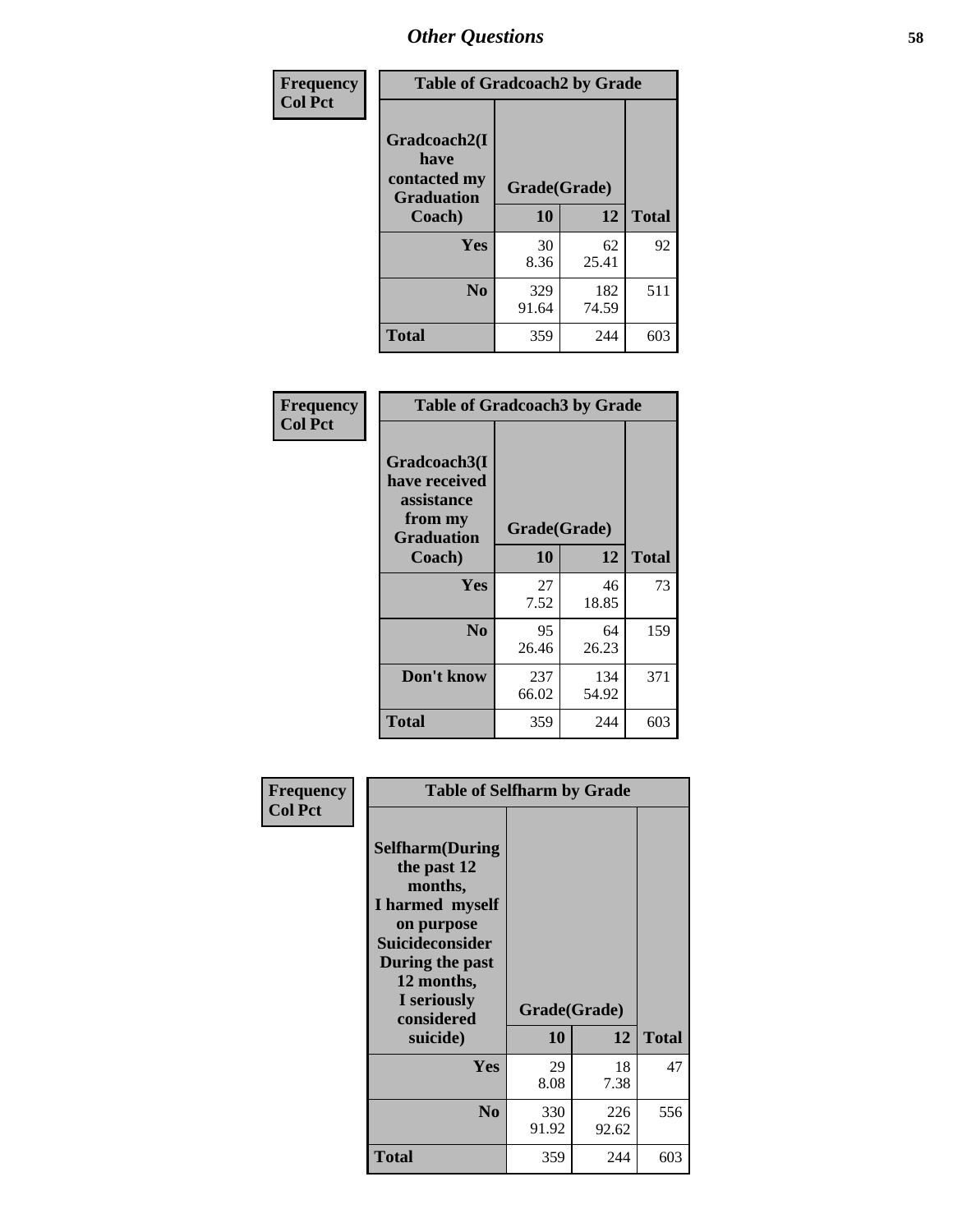| <b>Frequency</b> | <b>Table of Suicideconsider by Grade</b> |              |              |              |  |
|------------------|------------------------------------------|--------------|--------------|--------------|--|
| <b>Col Pct</b>   | Grade(Grade)                             |              |              |              |  |
|                  | Suicideconsider                          | <b>10</b>    | 12           | <b>Total</b> |  |
|                  | Yes                                      | 30<br>8.36   | 24<br>9.84   | 54           |  |
|                  | N <sub>0</sub>                           | 329<br>91.64 | 220<br>90.16 | 549          |  |
|                  | Total                                    | 359          | 244          | 603          |  |

| Frequency      | <b>Table of Suicideattempt by Grade</b>              |              |              |              |
|----------------|------------------------------------------------------|--------------|--------------|--------------|
| <b>Col Pct</b> | Suicideattempt(I<br>have attempted<br>suicide in the | Grade(Grade) |              |              |
|                | last year)                                           | 10           | 12           | <b>Total</b> |
|                | Yes                                                  | 24<br>6.69   | 14<br>5.74   | 38           |
|                | N <sub>0</sub>                                       | 335<br>93.31 | 230<br>94.26 | 565          |
|                | <b>Total</b>                                         | 359          | 244          | 603          |

| Frequency      | <b>Table of Instantmessaged by Grade</b>               |              |              |              |
|----------------|--------------------------------------------------------|--------------|--------------|--------------|
| <b>Col Pct</b> | Instantmessaged(I<br>have instant<br>messaged people I | Grade(Grade) |              |              |
|                | do not even know)                                      | 10           | 12           | <b>Total</b> |
|                | Yes                                                    | 107<br>29.81 | 75<br>30.74  | 182          |
|                | N <sub>0</sub>                                         | 252<br>70.19 | 169<br>69.26 | 421          |
|                | <b>Total</b>                                           | 359          | 244          | 603          |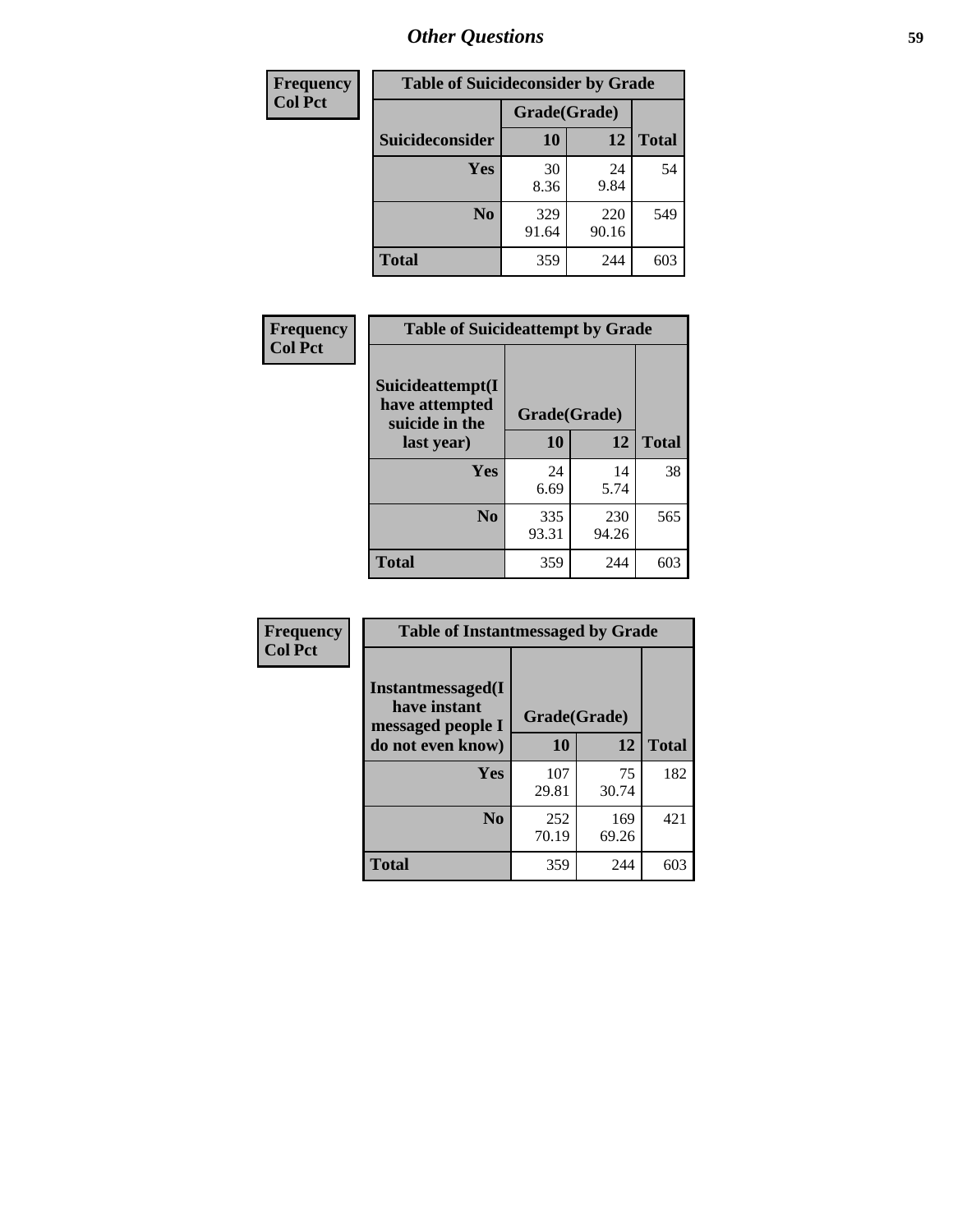| Frequency      | <b>Table of Getsalong by Grade</b>                                                                 |              |              |              |  |  |  |  |
|----------------|----------------------------------------------------------------------------------------------------|--------------|--------------|--------------|--|--|--|--|
| <b>Col Pct</b> | <b>Getsalong</b> (I get<br>along with other<br>Grade(Grade)<br>students and<br>10<br>12<br>adults) |              |              |              |  |  |  |  |
|                |                                                                                                    |              |              | <b>Total</b> |  |  |  |  |
|                | <b>Strongly Agree</b>                                                                              | 170<br>47.35 | 138<br>56.56 | 308          |  |  |  |  |
|                | <b>Somewhat Agree</b>                                                                              | 152<br>42.34 | 80<br>32.79  | 232          |  |  |  |  |
|                | <b>Somewhat Disagree</b>                                                                           | 28<br>7.80   | 17<br>6.97   | 45           |  |  |  |  |
|                | <b>Strongly Disagree</b>                                                                           | 9<br>2.51    | 9<br>3.69    | 18           |  |  |  |  |
|                | Total                                                                                              | 359          | 244          | 603          |  |  |  |  |

| Frequency      | <b>Table of Safehome by Grade</b> |                    |              |     |  |  |  |  |
|----------------|-----------------------------------|--------------------|--------------|-----|--|--|--|--|
| <b>Col Pct</b> | Safehome(I feel<br>safe at home)  | Grade(Grade)<br>10 | <b>Total</b> |     |  |  |  |  |
|                | <b>Strongly Agree</b>             | 224<br>62.40       | 181<br>74.18 | 405 |  |  |  |  |
|                | <b>Somewhat Agree</b>             | 107<br>29.81       | 41<br>16.80  | 148 |  |  |  |  |
|                | <b>Somewhat Disagree</b>          | 14<br>3.90         | 11<br>4.51   | 25  |  |  |  |  |
|                | <b>Strongly Disagree</b>          | 14<br>3.90         | 11<br>4.51   | 25  |  |  |  |  |
|                | <b>Total</b>                      | 359                | 244          | 603 |  |  |  |  |

| Frequency      | <b>Table of Adulttalk by Grade</b>                                                  |              |              |              |  |  |  |  |  |
|----------------|-------------------------------------------------------------------------------------|--------------|--------------|--------------|--|--|--|--|--|
| <b>Col Pct</b> | <b>Adulttalk(I</b><br>know an<br>adult at<br>school that<br>I can talk<br>with if I | Grade(Grade) |              |              |  |  |  |  |  |
|                | need help)                                                                          | 10           | 12           | <b>Total</b> |  |  |  |  |  |
|                | <b>Yes</b>                                                                          | 236<br>65.74 | 181<br>74.18 | 417          |  |  |  |  |  |
|                | N <sub>0</sub>                                                                      | 123<br>34.26 | 63<br>25.82  | 186          |  |  |  |  |  |
|                | <b>Total</b>                                                                        | 359          | 244          | 603          |  |  |  |  |  |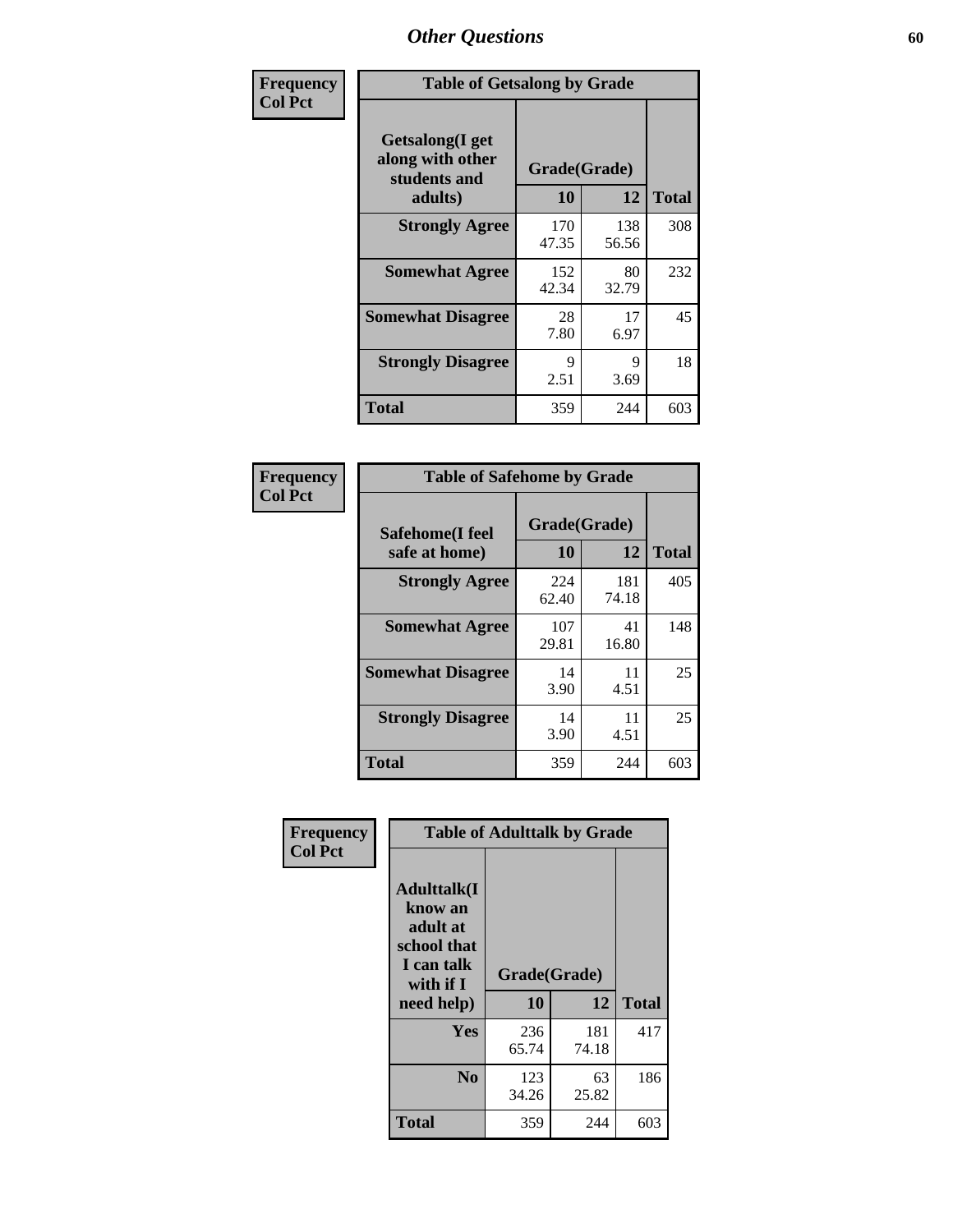**Frequency Row Pct**

| <b>Table of Grade by Tvtime</b> |             |                                                                                         |            |             |             |             |              |  |  |  |  |
|---------------------------------|-------------|-----------------------------------------------------------------------------------------|------------|-------------|-------------|-------------|--------------|--|--|--|--|
|                                 |             | Tytime (On an average school day,<br>how much unsupervised time do I spend watching TV) |            |             |             |             |              |  |  |  |  |
|                                 |             | <b>Less that</b>                                                                        |            | $2 - 3$     | $4 - 5$     | $6+$        |              |  |  |  |  |
| Grade(Grade)                    | None        | hour/day                                                                                | hour/day   | hours/day   | hours/day   | hours/day   | <b>Total</b> |  |  |  |  |
| 10                              | 37<br>10.31 | 42<br>11.70                                                                             | 23<br>6.41 | 96<br>26.74 | 73<br>20.33 | 88<br>24.51 | 359          |  |  |  |  |
| 12                              | 26<br>10.66 | 24<br>9.84                                                                              | 20<br>8.20 | 67<br>27.46 | 55<br>22.54 | 52<br>21.31 | 244          |  |  |  |  |
| <b>Total</b>                    | 63          | 66                                                                                      | 43         | 163         | 128         | 140         | 603          |  |  |  |  |

**Frequency Row Pct**

| <b>Table of Grade by Computertime</b> |             |                                                                                                                              |             |             |             |             |     |  |  |  |
|---------------------------------------|-------------|------------------------------------------------------------------------------------------------------------------------------|-------------|-------------|-------------|-------------|-----|--|--|--|
|                                       |             | Computertime (On an average school day,<br>how much unsupervised time do I spend on the computer)                            |             |             |             |             |     |  |  |  |
| Grade(Grade)                          | None $ $    | <b>Less that</b><br>$4 - 5$<br>$2 - 3$<br>$6+$<br>hours/day<br>hour/day   hour/day<br>hours/day<br>hours/day<br><b>Total</b> |             |             |             |             |     |  |  |  |
| 10                                    | 51<br>14.21 | 62<br>17.27                                                                                                                  | 46<br>12.81 | 98<br>27.30 | 38<br>10.58 | 64<br>17.83 | 359 |  |  |  |
| 12                                    | 40<br>16.39 | 38<br>15.57                                                                                                                  | 25<br>10.25 | 68<br>27.87 | 33<br>13.52 | 40<br>16.39 | 244 |  |  |  |
| <b>Total</b>                          | 91          | 100                                                                                                                          | 71          | 166         | 71          | 104         | 603 |  |  |  |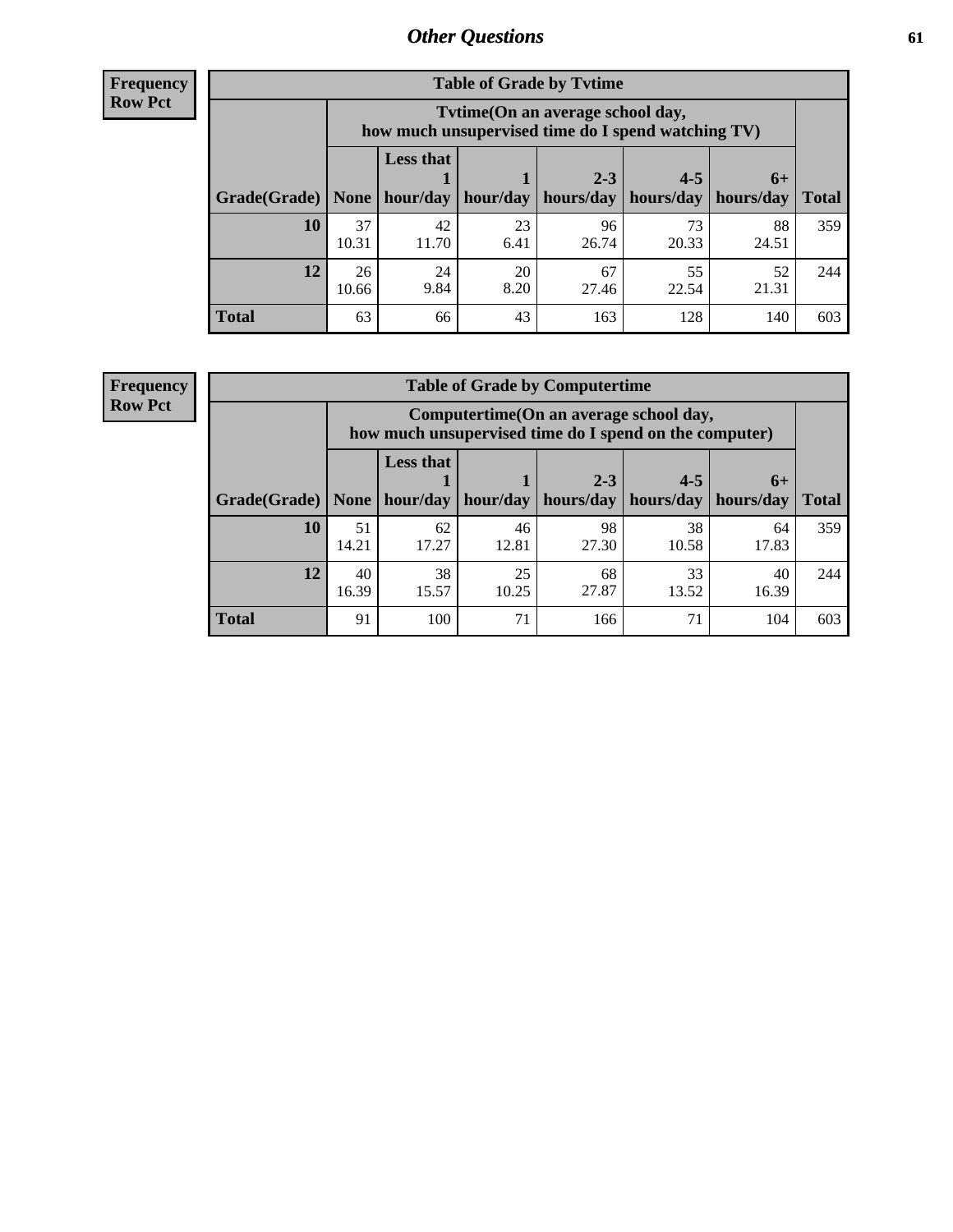#### *Questions about Driving Laws* **62** *Driving Questions were asked only of high school students.*

| <b>Frequency</b> |
|------------------|
| <b>Row Pct</b>   |

| <b>Table of Grade by License1</b> |                                                                      |                                                                                                                                           |            |             |             |     |  |  |  |  |  |
|-----------------------------------|----------------------------------------------------------------------|-------------------------------------------------------------------------------------------------------------------------------------------|------------|-------------|-------------|-----|--|--|--|--|--|
|                                   |                                                                      | License1(During the first 6 months of driving<br>with a provisional license,<br>the only passengers who can ride with the<br>driver are:) |            |             |             |     |  |  |  |  |  |
| Grade(Grade)                      | <b>Parent or</b>                                                     | Don't<br><b>Family</b><br><b>Guardian</b>   Members<br><b>Friends</b><br><b>Total</b><br>Know<br>Anyone                                   |            |             |             |     |  |  |  |  |  |
| 10                                | 153<br>42.62                                                         | 89<br>24.79                                                                                                                               | 10<br>2.79 | 43<br>11.98 | 64<br>17.83 | 359 |  |  |  |  |  |
| 12                                | 98<br>86<br>ℸ<br>32<br>21<br>2.87<br>13.11<br>8.61<br>40.16<br>35.25 |                                                                                                                                           |            |             |             |     |  |  |  |  |  |
| Total                             | 251                                                                  | 175                                                                                                                                       | 17         | 64          | 96          | 603 |  |  |  |  |  |

| <b>Frequency</b> | <b>Table of Grade by License2</b> |                                                                                                          |                  |                              |                                                      |               |              |  |  |
|------------------|-----------------------------------|----------------------------------------------------------------------------------------------------------|------------------|------------------------------|------------------------------------------------------|---------------|--------------|--|--|
| <b>Row Pct</b>   |                                   | License2(17 yr old drivers with a<br>provisional driver's license cannot<br>drive between the hours of:) |                  |                              |                                                      |               |              |  |  |
|                  | Grade(Grade)                      | <b>Midnight</b><br>to 6am                                                                                | 1am<br>to<br>5am | 1am<br>t <sub>0</sub><br>6am | N <sub>0</sub><br>curfew<br>for $17$<br>vear<br>olds | Don't<br>Know | <b>Total</b> |  |  |
|                  | 10                                | 176<br>49.03                                                                                             | 29<br>8.08       | 28<br>7.80                   | 13<br>3.62                                           | 113<br>31.48  | 359          |  |  |
|                  | 12                                | 144<br>59.02                                                                                             | 20<br>8.20       | 21<br>8.61                   | 13<br>5.33                                           | 46<br>18.85   | 244          |  |  |
|                  | <b>Total</b>                      | 320                                                                                                      | 49               | 49                           | 26                                                   | 159           | 603          |  |  |

| <b>Frequency</b> | <b>Table of Grade by License3</b> |                                                                                        |             |             |             |             |               |              |  |
|------------------|-----------------------------------|----------------------------------------------------------------------------------------|-------------|-------------|-------------|-------------|---------------|--------------|--|
| <b>Row Pct</b>   |                                   | License3(For drivers under the age of 21,<br>what level of alcohol is considered DUI?) |             |             |             |             |               |              |  |
|                  | Grade(Grade)                      | Any<br><b>Amount</b>                                                                   | 0.02        | 0.04        | 0.06        | 0.08        | Don't<br>know | <b>Total</b> |  |
|                  | 10                                | 56<br>15.60                                                                            | 93<br>25.91 | 27<br>7.52  | 26<br>7.24  | 46<br>12.81 | 111<br>30.92  | 359          |  |
|                  | 12                                | 44<br>18.03                                                                            | 33<br>13.52 | 40<br>16.39 | 25<br>10.25 | 32<br>13.11 | 70<br>28.69   | 244          |  |
|                  | Total                             | 100                                                                                    | 126         | 67          | 51          | 78          | 181           | 603          |  |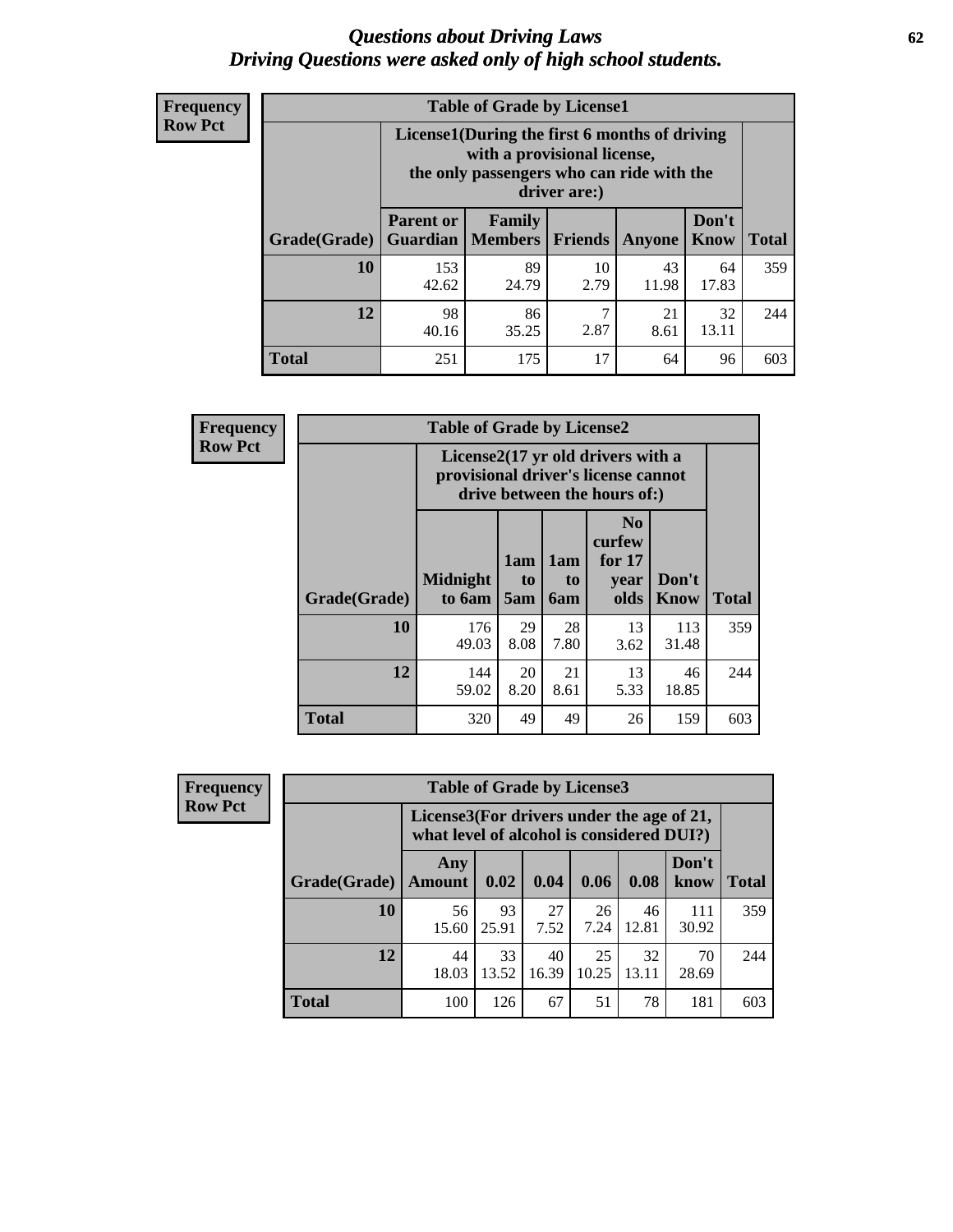#### *Questions about Driving Laws* **63** *Driving Questions were asked only of high school students.*

**Frequency Row Pct**

| <b>Table of Grade by License4</b> |              |                                                                                                                                               |             |             |            |              |     |  |  |  |
|-----------------------------------|--------------|-----------------------------------------------------------------------------------------------------------------------------------------------|-------------|-------------|------------|--------------|-----|--|--|--|
|                                   |              | License4(A driver under 21 automatically<br>loses his/her license if caught exceeding the<br>posted speet limit by:)                          |             |             |            |              |     |  |  |  |
| Grade(Grade)                      | $15+$<br>mph | Can't<br>lose<br><b>Depends</b><br>license<br>$25+$<br>$35+$<br>Don't<br>for<br>on<br>speeding<br><b>Total</b><br>mph<br>know<br>mph<br>judge |             |             |            |              |     |  |  |  |
| 10                                | 60<br>16.71  | 31<br>8.64                                                                                                                                    | 44<br>12.26 | 39<br>10.86 | 25<br>6.96 | 160<br>44.57 | 359 |  |  |  |
| 12                                | 41<br>16.80  | 33<br>13.52                                                                                                                                   | 40<br>16.39 | 27<br>11.07 | 22<br>9.02 | 81<br>33.20  | 244 |  |  |  |
| <b>Total</b>                      | 101          | 64                                                                                                                                            | 84          | 66          | 47         | 241          | 603 |  |  |  |

| Frequency      | <b>Table of Grade by License5</b> |             |                                                                                                                                                             |               |              |
|----------------|-----------------------------------|-------------|-------------------------------------------------------------------------------------------------------------------------------------------------------------|---------------|--------------|
| <b>Row Pct</b> |                                   |             | License5(A)<br>Georgia teenager<br>with family<br>connections or a<br>good lawyer can<br>break a teen<br>driving law and<br>keep their driver's<br>license) |               |              |
|                | Grade(Grade)                      | <b>Yes</b>  | N <sub>0</sub>                                                                                                                                              | Don't<br>know | <b>Total</b> |
|                | 10                                | 34<br>9.47  | 172<br>47.91                                                                                                                                                | 153<br>42.62  | 359          |
|                | 12                                | 33<br>13.52 | 135<br>55.33                                                                                                                                                | 76<br>31.15   | 244          |
|                | <b>Total</b>                      | 67          | 307                                                                                                                                                         | 229           | 603          |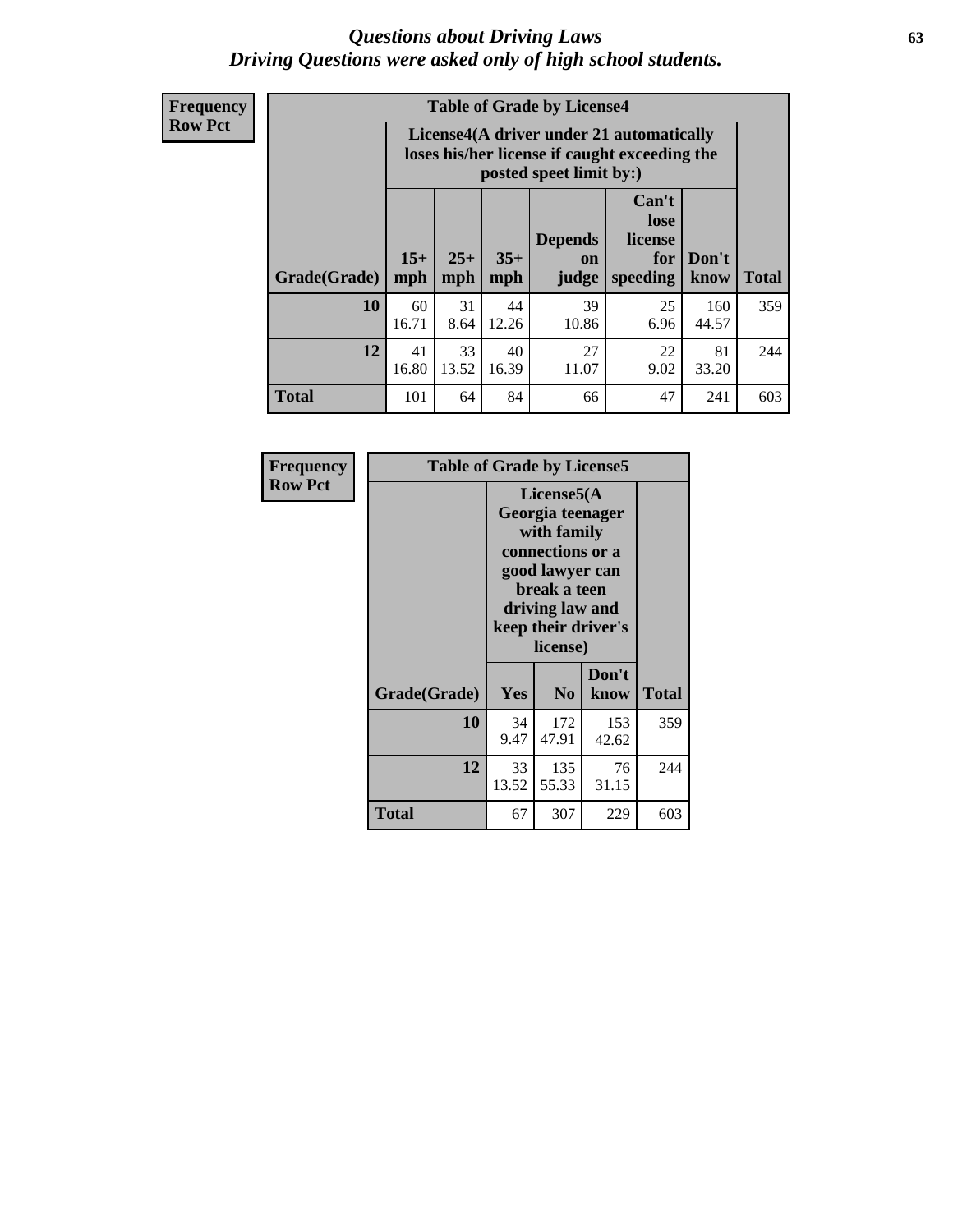#### *Questions about Driving Laws* **64** *Driving Questions were asked only of high school students.*

| <b>Frequency</b> | <b>Table of Grade by License6</b> |                                                                                                                                                 |                |               |              |
|------------------|-----------------------------------|-------------------------------------------------------------------------------------------------------------------------------------------------|----------------|---------------|--------------|
| <b>Row Pct</b>   |                                   | License <sub>6</sub> (I know a<br>friend or<br>classmate that<br>broke a teen<br>driving law,<br>but was allowed to<br>keep his/her<br>license) |                |               |              |
|                  | Grade(Grade)                      | <b>Yes</b>                                                                                                                                      | N <sub>0</sub> | Don't<br>know | <b>Total</b> |
|                  | 10                                | 75<br>20.89                                                                                                                                     | 170<br>47.35   | 114<br>31.75  | 359          |
|                  | 12                                | 62<br>25.41                                                                                                                                     | 109<br>44.67   | 73<br>29.92   | 244          |
|                  | <b>Total</b>                      | 137                                                                                                                                             | 279            | 187           | 603          |

| <b>Frequency</b> |              |                                                                             | <b>Table of Grade by License7</b>                                                             |                                                   |                        |              |  |
|------------------|--------------|-----------------------------------------------------------------------------|-----------------------------------------------------------------------------------------------|---------------------------------------------------|------------------------|--------------|--|
| <b>Row Pct</b>   |              |                                                                             | License7(A student under the age of 18 cam loser<br>his/her driving privileges if he or she:) |                                                   |                        |              |  |
|                  | Grade(Grade) | <b>Have</b><br>more than<br>10<br>unexcused<br>absences<br>per school<br>yr | Drop out<br>without  <br>graduating                                                           | <b>Bring</b><br>alcohol/drugs/weapon<br>to school | All of<br>the<br>above | <b>Total</b> |  |
|                  | 10           | 52<br>14.48                                                                 | 22<br>6.13                                                                                    | 20<br>5.57                                        | 265<br>73.82           | 359          |  |
|                  | 12           | 36<br>14.75                                                                 | 27<br>11.07                                                                                   | 14<br>5.74                                        | 167<br>68.44           | 244          |  |
|                  | <b>Total</b> | 88                                                                          | 49                                                                                            | 34                                                | 432                    | 603          |  |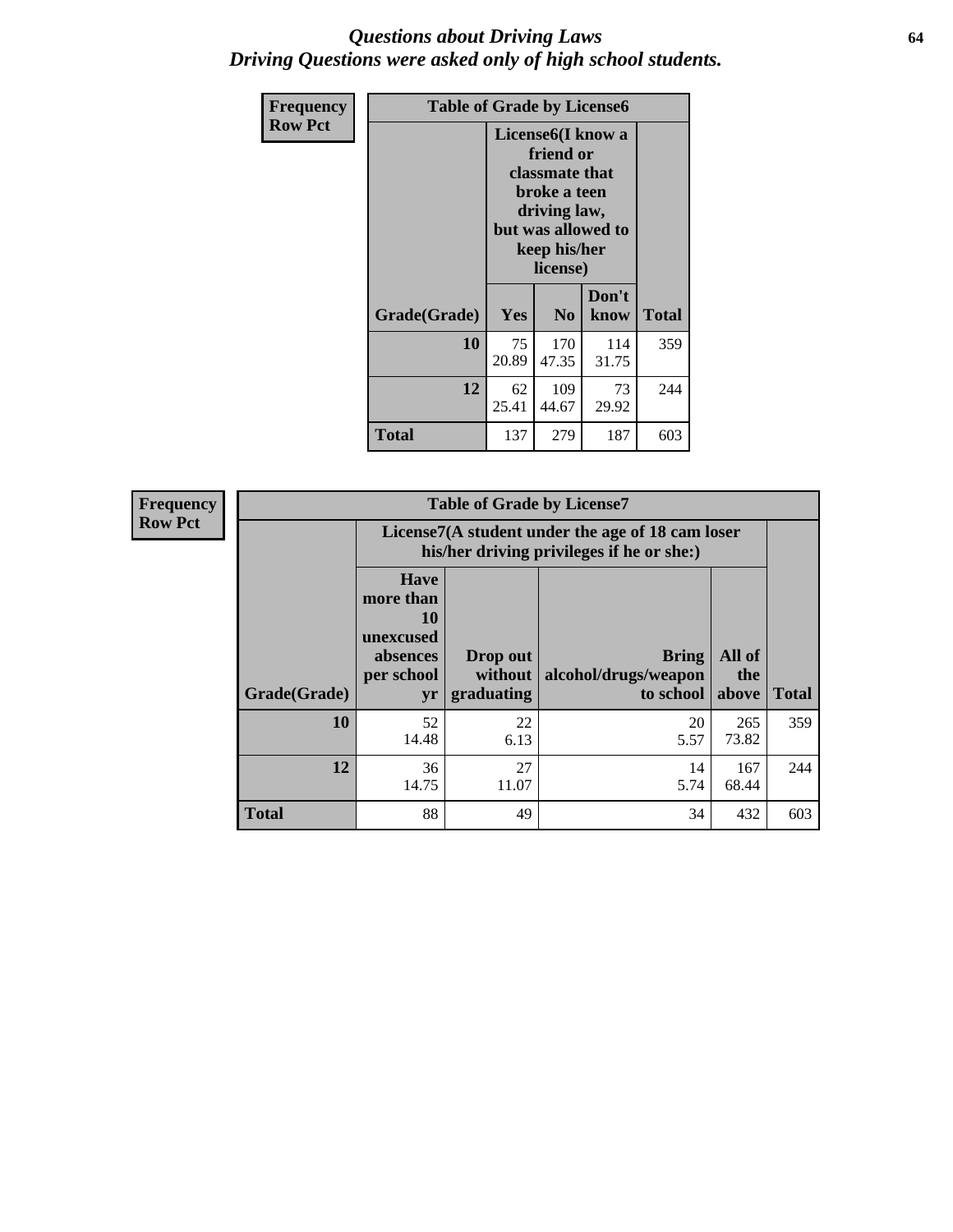# *Select Results by Gender* **65**

| Frequency      | <b>Table of SchoolClimate2 by Gender</b>          |                                 |              |              |
|----------------|---------------------------------------------------|---------------------------------|--------------|--------------|
| <b>Col Pct</b> | SchoolClimate2(I<br>feel successful at<br>school) | Gender(Gender)<br><b>Female</b> | <b>Male</b>  | <b>Total</b> |
|                | <b>Strongly Agree</b>                             | 130<br>37.79                    | 102<br>39.38 | 232          |
|                | <b>Somewhat Agree</b>                             | 192<br>55.81                    | 134<br>51.74 | 326          |
|                | <b>Somewhat Disagree</b>                          | 15<br>4.36                      | 13<br>5.02   | 28           |
|                | <b>Strongly Disagree</b>                          | 7<br>2.03                       | 10<br>3.86   | 17           |
|                | <b>Total</b>                                      | 344                             | 259          | 603          |

| Frequency      | <b>Table of SchoolClimate6 by Gender</b>                 |                                 |              |              |  |  |
|----------------|----------------------------------------------------------|---------------------------------|--------------|--------------|--|--|
| <b>Col Pct</b> | <b>SchoolClimate6(Teachers</b><br>treat me with respect) | Gender(Gender)<br><b>Female</b> | <b>Male</b>  | <b>Total</b> |  |  |
|                | <b>Strongly Agree</b>                                    | 112<br>32.56                    | 75<br>28.96  | 187          |  |  |
|                | <b>Somewhat Agree</b>                                    | 155<br>45.06                    | 113<br>43.63 | 268          |  |  |
|                | <b>Somewhat Disagree</b>                                 | 48<br>13.95                     | 36<br>13.90  | 84           |  |  |
|                | <b>Strongly Disagree</b>                                 | 29<br>8.43                      | 35<br>13.51  | 64           |  |  |
|                | Total                                                    | 344                             | 259          | 603          |  |  |

| Frequency      | <b>Table of SchoolClimate8 by Gender</b>                                             |                                 |                      |              |  |
|----------------|--------------------------------------------------------------------------------------|---------------------------------|----------------------|--------------|--|
| <b>Col Pct</b> | <b>SchoolClimate8(Students</b><br>are frequently<br>recognized for good<br>behavior) | Gender(Gender)<br><b>Female</b> | <b>Male</b>          | <b>Total</b> |  |
|                | <b>Strongly Agree</b>                                                                | 38<br>11.05                     | 35                   | 73           |  |
|                | <b>Somewhat Agree</b>                                                                | 123<br>35.76                    | 13.51<br>80<br>30.89 | 203          |  |
|                | <b>Somewhat Disagree</b>                                                             | 106<br>30.81                    | 69<br>26.64          | 175          |  |
|                | <b>Strongly Disagree</b>                                                             | 77<br>22.38                     | 75<br>28.96          | 152          |  |
|                | <b>Total</b>                                                                         | 344                             | 259                  | 603          |  |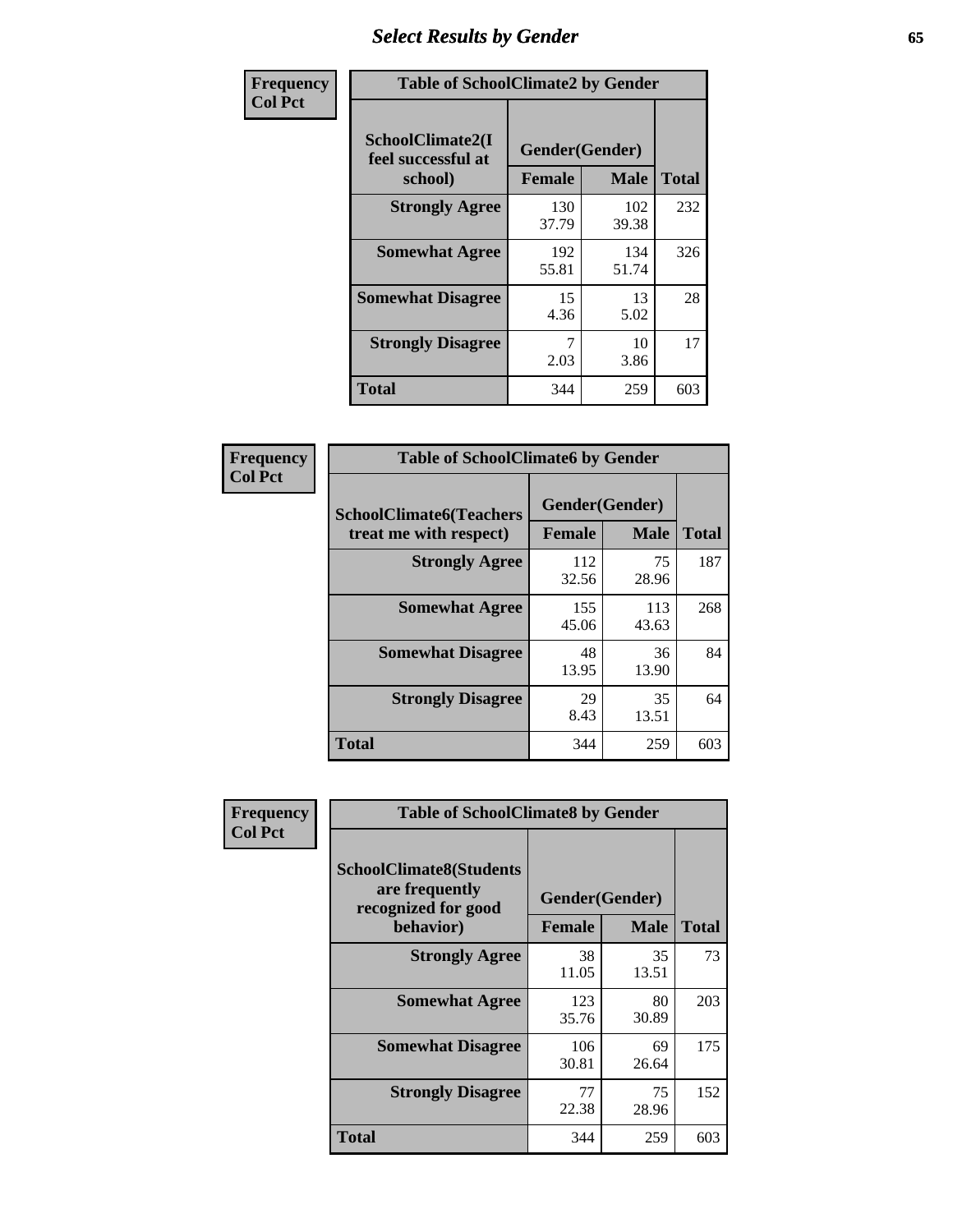# *Select Results by Gender* **66**

| Frequency      | <b>Table of Gender by Dropout</b> |                                                                        |                |              |
|----------------|-----------------------------------|------------------------------------------------------------------------|----------------|--------------|
| <b>Row Pct</b> |                                   | Dropout(I<br>have<br>thought<br>about<br>dropping<br>out of<br>school) |                |              |
|                | Gender(Gender)                    | Yes                                                                    | N <sub>0</sub> | <b>Total</b> |
|                | <b>Female</b>                     | 110<br>31.98                                                           | 234<br>68.02   | 344          |
|                | <b>Male</b>                       | 96<br>37.07                                                            | 163<br>62.93   | 259          |
|                | <b>Total</b>                      | 206                                                                    | 397            | 603          |

| <b>Frequency</b> | <b>Table of Gender by Dropoutreason</b> |                                                                    |              |                          |                                |              |              |
|------------------|-----------------------------------------|--------------------------------------------------------------------|--------------|--------------------------|--------------------------------|--------------|--------------|
| <b>Row Pct</b>   |                                         | Dropoutreason(If I dropped out the<br>reason would most likely be) |              |                          |                                |              |              |
|                  | Gender(Gender)                          | Won't<br><b>Drop</b><br>out                                        | <b>Bored</b> | Family<br><b>Reasons</b> | <b>Being</b><br><b>Bullied</b> | <b>Other</b> | <b>Total</b> |
|                  | <b>Female</b>                           | 201<br>58.43                                                       | 48<br>13.95  | 20<br>5.81               | 0.29                           | 74<br>21.51  | 344          |
|                  | <b>Male</b>                             | 133<br>51.35                                                       | 51<br>19.69  | 22<br>8.49               | 0.39                           | 52<br>20.08  | 259          |
|                  | <b>Total</b>                            | 334                                                                | 99           | 42                       | $\overline{2}$                 | 126          | 603          |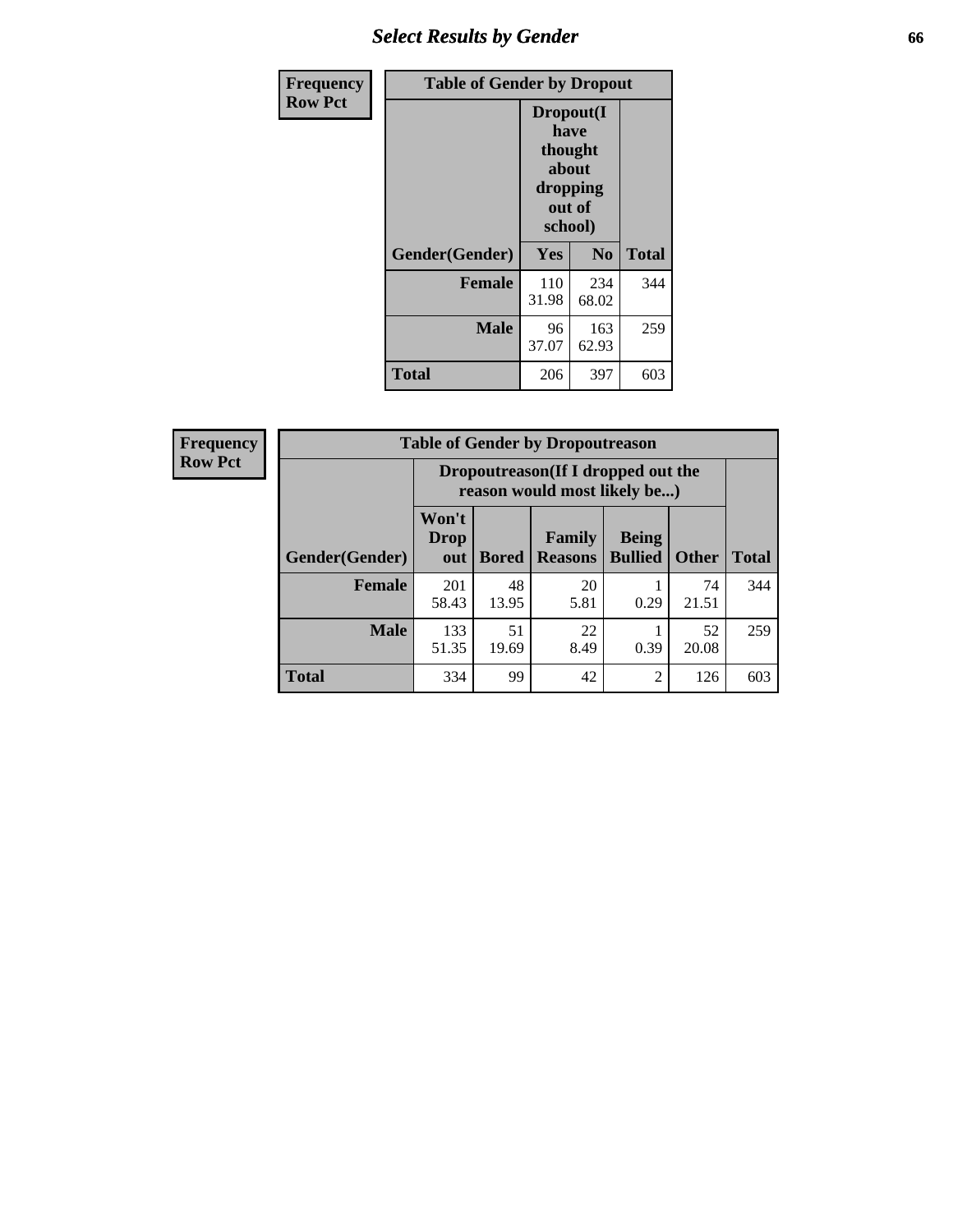*School Safety* **67**

| Frequency      | <b>Table of Gender by Bullied2</b> |                 |                |              |  |
|----------------|------------------------------------|-----------------|----------------|--------------|--|
| <b>Row Pct</b> |                                    | <b>Bullied2</b> |                |              |  |
|                | Gender(Gender)                     | Yes             | N <sub>0</sub> | <b>Total</b> |  |
|                | <b>Female</b>                      | 27<br>7.85      | 317<br>92.15   | 344          |  |
|                | <b>Male</b>                        | 17<br>6.56      | 242<br>93.44   | 259          |  |
|                | <b>Total</b>                       | 44              | 559            | 603          |  |

| <b>Frequency</b> | <b>Table of Gender by Bulliedothers2</b> |                       |                |              |  |
|------------------|------------------------------------------|-----------------------|----------------|--------------|--|
| <b>Row Pct</b>   |                                          | <b>Bulliedothers2</b> |                |              |  |
|                  | Gender(Gender)                           | Yes                   | N <sub>0</sub> | <b>Total</b> |  |
|                  | <b>Female</b>                            | 58<br>16.86           | 286<br>83.14   | 344          |  |
|                  | Male                                     | 24<br>9.27            | 235<br>90.73   | 259          |  |
|                  | <b>Total</b>                             | 82                    | 521            | 603          |  |

| Frequency      | <b>Table of Gender by Weaponschool2</b> |                      |                |              |  |
|----------------|-----------------------------------------|----------------------|----------------|--------------|--|
| <b>Row Pct</b> |                                         | <b>Weaponschool2</b> |                |              |  |
|                | Gender(Gender)                          | <b>Yes</b>           | N <sub>0</sub> | <b>Total</b> |  |
|                | Female                                  | 19<br>5.52           | 325<br>94.48   | 344          |  |
|                | <b>Male</b>                             | 11<br>4.25           | 248<br>95.75   | 259          |  |
|                | <b>Total</b>                            | 30                   | 573            | 603          |  |

| Frequency      | <b>Table of Gender by Absentunsafe2</b> |               |                |              |  |
|----------------|-----------------------------------------|---------------|----------------|--------------|--|
| <b>Row Pct</b> |                                         | Absentunsafe2 |                |              |  |
|                | Gender(Gender)                          | Yes           | N <sub>0</sub> | <b>Total</b> |  |
|                | <b>Female</b>                           | 12<br>3.49    | 332<br>96.51   | 344          |  |
|                | <b>Male</b>                             | 13<br>5.02    | 246<br>94.98   | 259          |  |
|                | <b>Total</b>                            | 25            | 578            | 603          |  |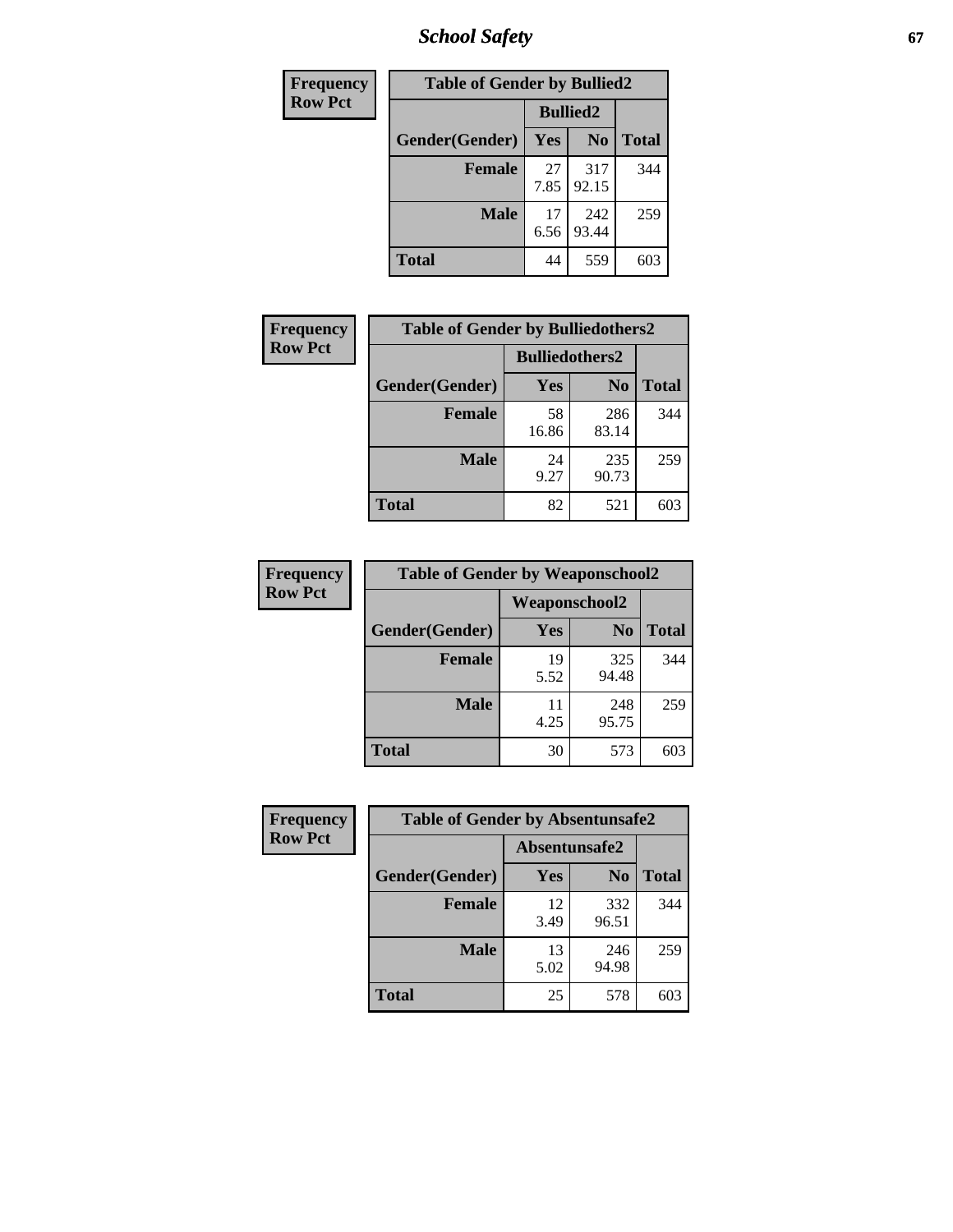*School Safety* **68**

| Frequency      | <b>Table of Gender by Gangself</b> |                                                                                                        |                |              |  |
|----------------|------------------------------------|--------------------------------------------------------------------------------------------------------|----------------|--------------|--|
| <b>Row Pct</b> |                                    | <b>Gangself</b> (I<br>have<br>participated<br>in illegal gang<br>activities in<br>the past 30<br>days) |                |              |  |
|                | Gender(Gender)                     | Yes                                                                                                    | N <sub>0</sub> | <b>Total</b> |  |
|                | <b>Female</b>                      | 30<br>8.72                                                                                             | 314<br>91.28   | 344          |  |
|                | <b>Male</b>                        | 41<br>15.83                                                                                            | 218<br>84.17   | 259          |  |
|                | <b>Total</b>                       | 71                                                                                                     | 532            | 603          |  |

| Frequency      | <b>Table of Gender by Gangpeers</b> |                                                                                                                             |                |              |
|----------------|-------------------------------------|-----------------------------------------------------------------------------------------------------------------------------|----------------|--------------|
| <b>Row Pct</b> |                                     | <b>Gangpeers</b> (I<br>have friends<br>who have<br>participated<br>in illegal gang<br>activities in<br>the past 30<br>days) |                |              |
|                | Gender(Gender)                      | Yes                                                                                                                         | N <sub>0</sub> | <b>Total</b> |
|                | <b>Female</b>                       | 181<br>52.62                                                                                                                | 163<br>47.38   | 344          |
|                | <b>Male</b>                         | 156<br>60.23                                                                                                                | 103<br>39.77   | 259          |
|                | <b>Total</b>                        | 337                                                                                                                         | 266            | 603          |

| Frequency      | <b>Table of Gender by Pickedon2</b> |             |                |              |
|----------------|-------------------------------------|-------------|----------------|--------------|
| <b>Row Pct</b> |                                     | Pickedon2   |                |              |
|                | Gender(Gender)                      | Yes         | N <sub>0</sub> | <b>Total</b> |
|                | <b>Female</b>                       | 62<br>18.02 | 282<br>81.98   | 344          |
|                | <b>Male</b>                         | 43<br>16.60 | 216<br>83.40   | 259          |
|                | <b>Total</b>                        | 105         | 498            | 603          |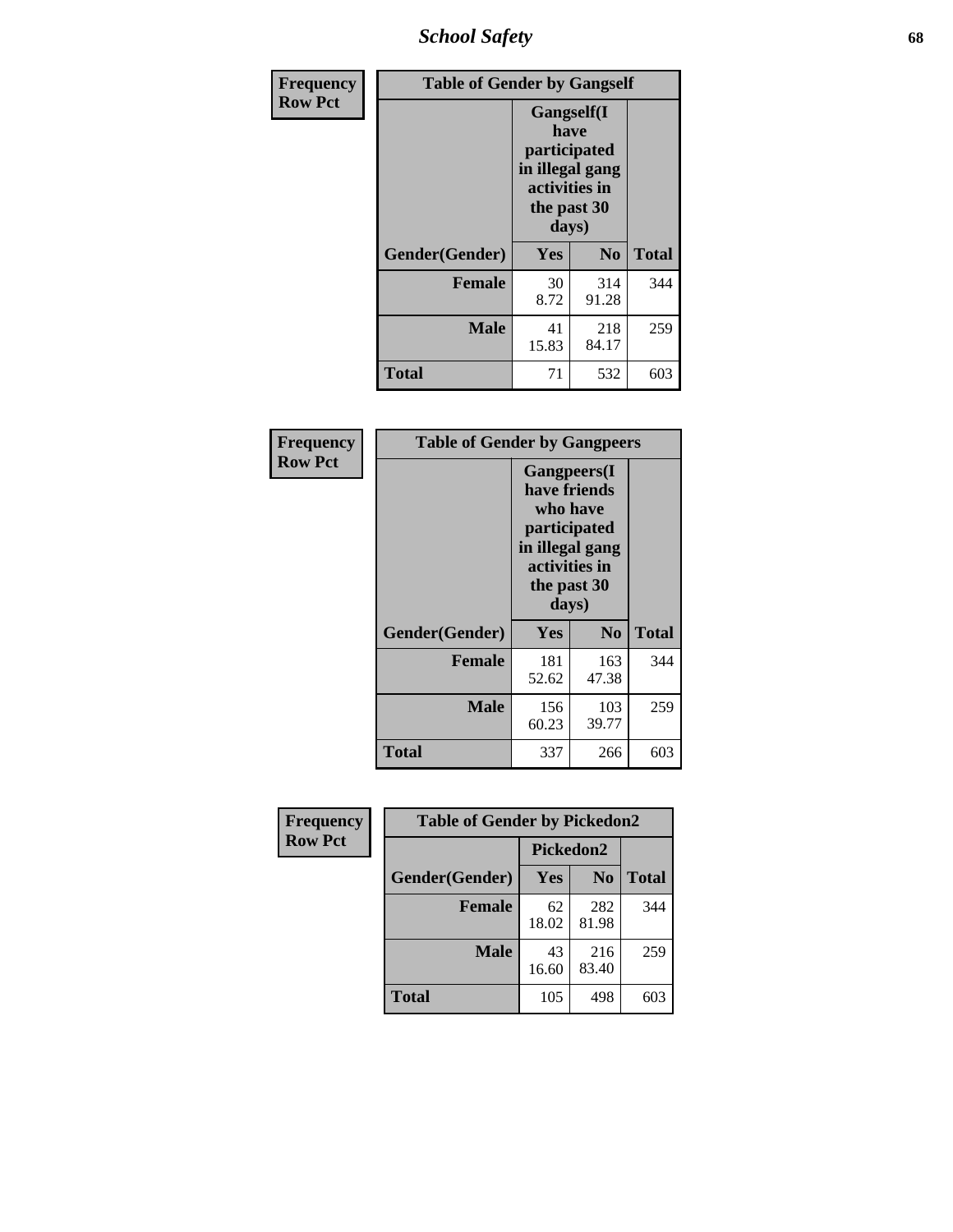*School Safety* **69**

| Frequency      | <b>Table of Gender by Safeschool2</b> |              |                |              |
|----------------|---------------------------------------|--------------|----------------|--------------|
| <b>Row Pct</b> |                                       | Safeschool2  |                |              |
|                | Gender(Gender)                        | <b>Yes</b>   | N <sub>0</sub> | <b>Total</b> |
|                | <b>Female</b>                         | 190<br>55.23 | 154<br>44.77   | 344          |
|                | <b>Male</b>                           | 147<br>56.76 | 112<br>43.24   | 259          |
|                | <b>Total</b>                          | 337          | 266            | 603          |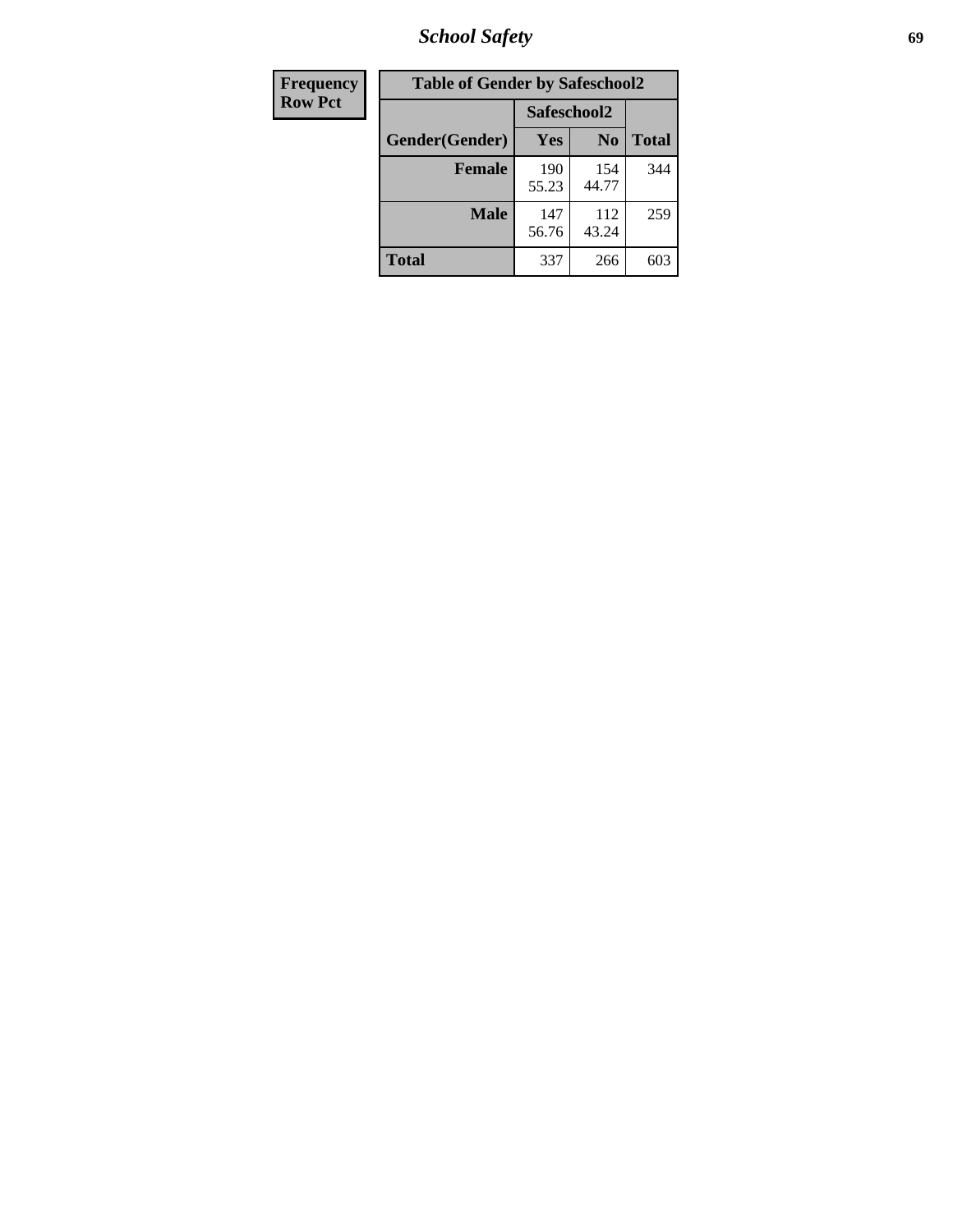# *Incidence of Drug Use* **70**

| <b>Frequency</b> | <b>Table of Gender by AlcoholAlt</b> |                                          |                |              |  |
|------------------|--------------------------------------|------------------------------------------|----------------|--------------|--|
| <b>Row Pct</b>   |                                      | AlcoholAlt(Alcohol<br>use, past 30 days) |                |              |  |
|                  | Gender(Gender)                       | <b>Yes</b>                               | N <sub>0</sub> | <b>Total</b> |  |
|                  | <b>Female</b>                        | 90<br>26.16                              | 254<br>73.84   | 344          |  |
|                  | <b>Male</b>                          | 62<br>23.94                              | 197<br>76.06   | 259          |  |
|                  | <b>Total</b>                         | 152                                      | 451            | 603          |  |

| Frequency      | <b>Table of Gender by TobaccoAny</b> |                                          |                |              |
|----------------|--------------------------------------|------------------------------------------|----------------|--------------|
| <b>Row Pct</b> |                                      | TobaccoAny(Tobacco<br>use, past 30 days) |                |              |
|                | Gender(Gender)                       | Yes                                      | N <sub>0</sub> | <b>Total</b> |
|                | <b>Female</b>                        | 20<br>5.81                               | 324<br>94.19   | 344          |
|                | <b>Male</b>                          | 30<br>11.58                              | 229<br>88.42   | 259          |
|                | Total                                | 50                                       | 553            | 603          |

| <b>Frequency</b> | <b>Table of Gender by MarijuanaAlt</b> |             |                                              |              |
|------------------|----------------------------------------|-------------|----------------------------------------------|--------------|
| <b>Row Pct</b>   |                                        |             | MarijuanaAlt(Marijuana<br>use, past 30 days) |              |
|                  | Gender(Gender)                         | <b>Yes</b>  | N <sub>0</sub>                               | <b>Total</b> |
|                  | <b>Female</b>                          | 43<br>12.50 | 301<br>87.50                                 | 344          |
|                  | <b>Male</b>                            | 65<br>25.10 | 194<br>74.90                                 | 259          |
|                  | <b>Total</b>                           | 108         | 495                                          | 603          |

| <b>Frequency</b> | <b>Table of Gender by OtherDrugAny</b> |                                               |                |              |  |
|------------------|----------------------------------------|-----------------------------------------------|----------------|--------------|--|
| <b>Row Pct</b>   |                                        | OtherDrugAny(Other<br>drug use, past 30 days) |                |              |  |
|                  | Gender(Gender)                         | <b>Yes</b>                                    | N <sub>0</sub> | <b>Total</b> |  |
|                  | <b>Female</b>                          | 27<br>7.85                                    | 317<br>92.15   | 344          |  |
|                  | <b>Male</b>                            | 19<br>7.34                                    | 240<br>92.66   | 259          |  |
|                  | <b>Total</b>                           | 46                                            | 557            | 603          |  |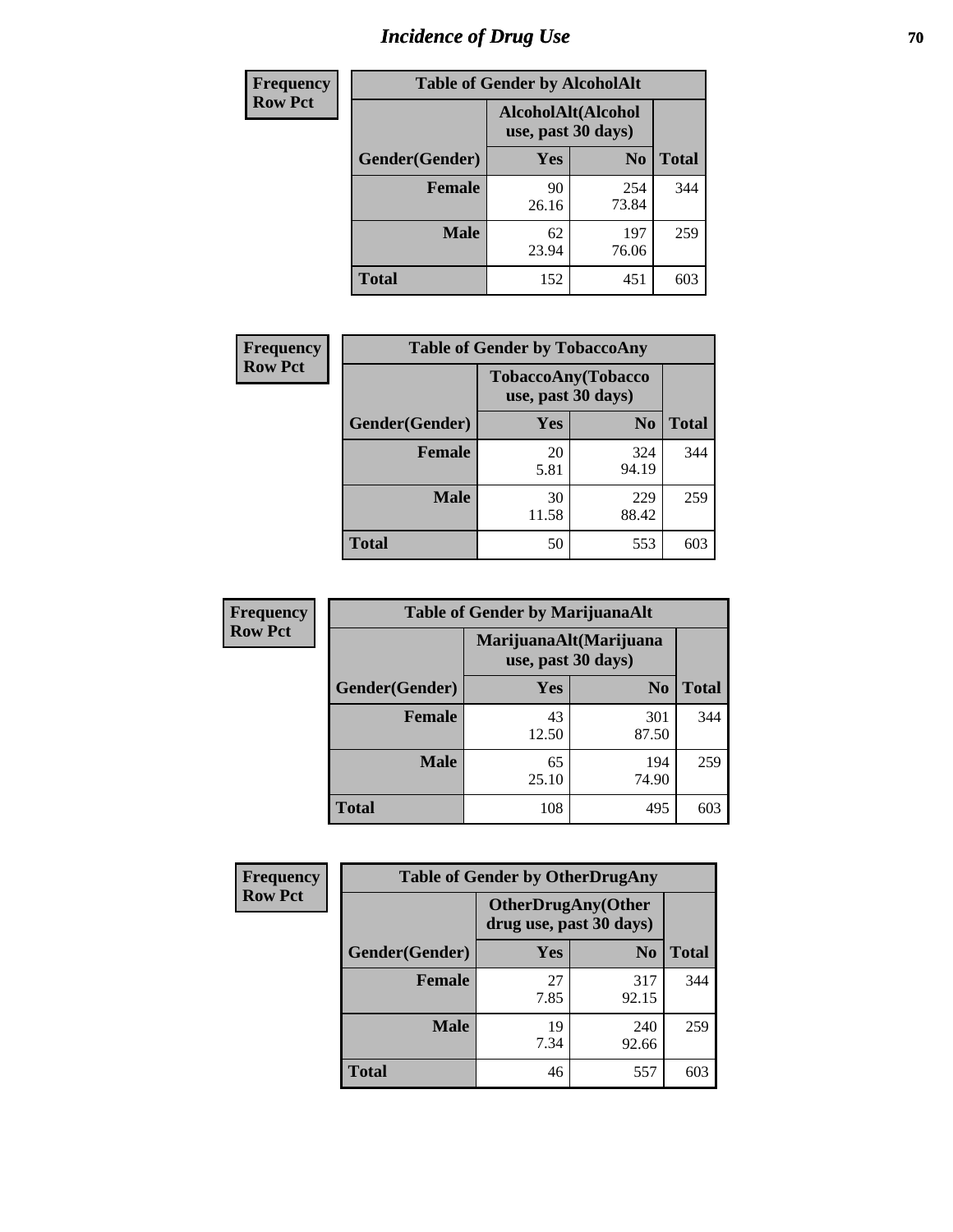#### *Average Age at Onset of Use* **71** *Results for "Average Age at Onset of Use" questions exclude students who said they did not use that substance*

#### **Gender=Female**

| <b>Variable</b>     | Label                                                              | <b>Mean</b> |
|---------------------|--------------------------------------------------------------------|-------------|
| Alcoholinit2        | I started using alcohol when I was                                 | 13.23       |
| Cigarettesinit2     | I started smoking tobacco when I was                               | 13.63       |
| Smokelessinit2      | I started chewing tobacco when I was                               | 13.29       |
| Marijuanainit2      | I started using marijuana when I was                               | 14.17       |
| Cocaineinit2        | I started using cocaine when I was                                 | 14.00       |
| Inhalantsinit2      | I started using inhalants when I was                               | 11.25       |
| Steroidsinit2       | I started using steroids when I was                                | 14.67       |
| Ecstasyinit2        | I started using ecstasy when I was                                 | 15.11       |
| Methinit2           | I started using methamphetamines when I was                        | 11.00       |
| Hallucinogensinit2  | I started using hallucinogens when I was                           | 14.00       |
| Prescription in it2 | I started using prescription drugs not prescribed to me when I was | 13.29       |

#### **Gender=Male**

| <b>Variable</b>                 | Label                                                              | <b>Mean</b> |
|---------------------------------|--------------------------------------------------------------------|-------------|
| Alcoholinit2                    | I started using alcohol when I was                                 | 12.54       |
| Cigarettesinit2                 | I started smoking tobacco when I was                               | 12.88       |
| Smokelessinit2                  | I started chewing tobacco when I was                               | 12.71       |
| Marijuanainit2                  | I started using marijuana when I was                               | 13.51       |
| Cocaineinit2                    | I started using cocaine when I was                                 | 13.11       |
| Inhalantsinit2                  | I started using inhalants when I was                               | 12.71       |
| Steroidsinit2                   | I started using steroids when I was                                | 12.33       |
| Ecstasyinit2                    | I started using ecstasy when I was                                 | 14.67       |
| Methinit <sub>2</sub>           | I started using methamphetamines when I was                        | 12.00       |
| Hallucinogensinit2              | I started using hallucinogens when I was                           | 13.33       |
| Prescription in it <sub>2</sub> | I started using prescription drugs not prescribed to me when I was | 12.00       |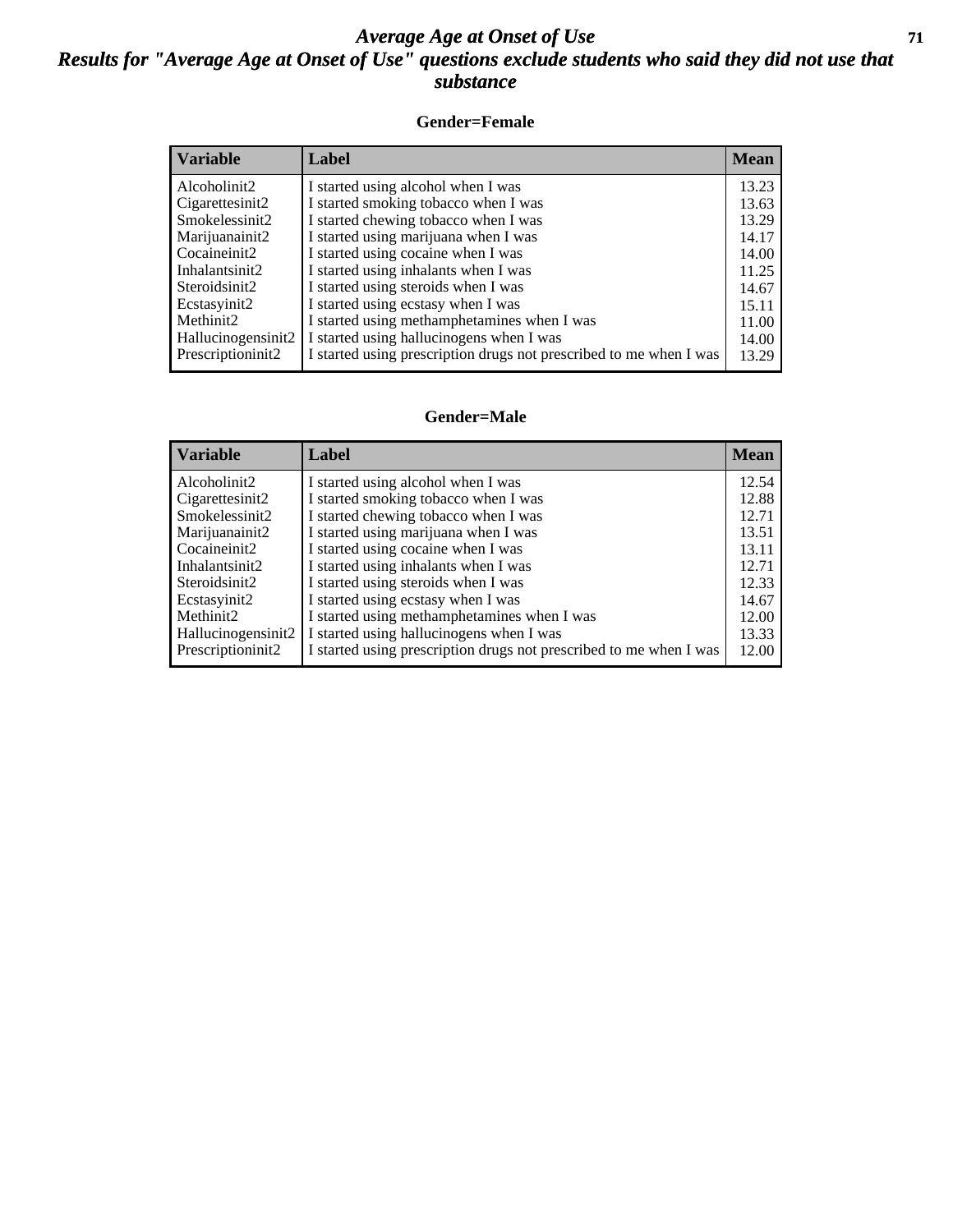# *I Think These Drugs are Harmful* **72**

| <b>Frequency</b> | <b>Table of Gender by Alcoholharmdich</b> |                                                   |                |              |
|------------------|-------------------------------------------|---------------------------------------------------|----------------|--------------|
| <b>Row Pct</b>   |                                           | Alcoholharmdich(I<br>think alcohol is<br>harmful) |                |              |
|                  | Gender(Gender)                            | <b>Yes</b>                                        | N <sub>0</sub> | <b>Total</b> |
|                  | <b>Female</b>                             | 278<br>80.81                                      | 66<br>19.19    | 344          |
|                  | <b>Male</b>                               | 218<br>84.17                                      | 41<br>15.83    | 259          |
|                  | <b>Total</b>                              | 496                                               | 107            | 603          |

| Frequency      | <b>Table of Gender by Tobaccoharmdich</b> |                              |                   |              |
|----------------|-------------------------------------------|------------------------------|-------------------|--------------|
| <b>Row Pct</b> |                                           | think tobacco is<br>harmful) | Tobaccoharmdich(I |              |
|                | Gender(Gender)                            | Yes                          | N <sub>0</sub>    | <b>Total</b> |
|                | <b>Female</b>                             | 320<br>93.02                 | 24<br>6.98        | 344          |
|                | <b>Male</b>                               | 242<br>93.44                 | 17<br>6.56        | 259          |
|                | <b>Total</b>                              | 562                          | 41                | 603          |

| Frequency      | <b>Table of Gender by Marijuanaharmdich</b> |                                                       |                |              |  |
|----------------|---------------------------------------------|-------------------------------------------------------|----------------|--------------|--|
| <b>Row Pct</b> |                                             | Marijuanaharmdich(I<br>think marijuana is<br>harmful) |                |              |  |
|                | Gender(Gender)                              | <b>Yes</b>                                            | N <sub>0</sub> | <b>Total</b> |  |
|                | <b>Female</b>                               | 242<br>70.35                                          | 102<br>29.65   | 344          |  |
|                | <b>Male</b>                                 | 174<br>67.18                                          | 85<br>32.82    | 259          |  |
|                | <b>Total</b>                                | 416                                                   | 187            | 603          |  |

| Frequency      | <b>Table of Gender by Otherdrugharmdich</b> |                                                                  |                |              |
|----------------|---------------------------------------------|------------------------------------------------------------------|----------------|--------------|
| <b>Row Pct</b> |                                             | <b>Otherdrugharmdich(I)</b><br>think other drugs are<br>harmful) |                |              |
|                | Gender(Gender)                              | Yes                                                              | N <sub>0</sub> | <b>Total</b> |
|                | <b>Female</b>                               | 322<br>93.60                                                     | 22<br>6.40     | 344          |
|                | <b>Male</b>                                 | 245<br>94.59                                                     | 14<br>5.41     | 259          |
|                | <b>Total</b>                                | 567                                                              | 36             | 603          |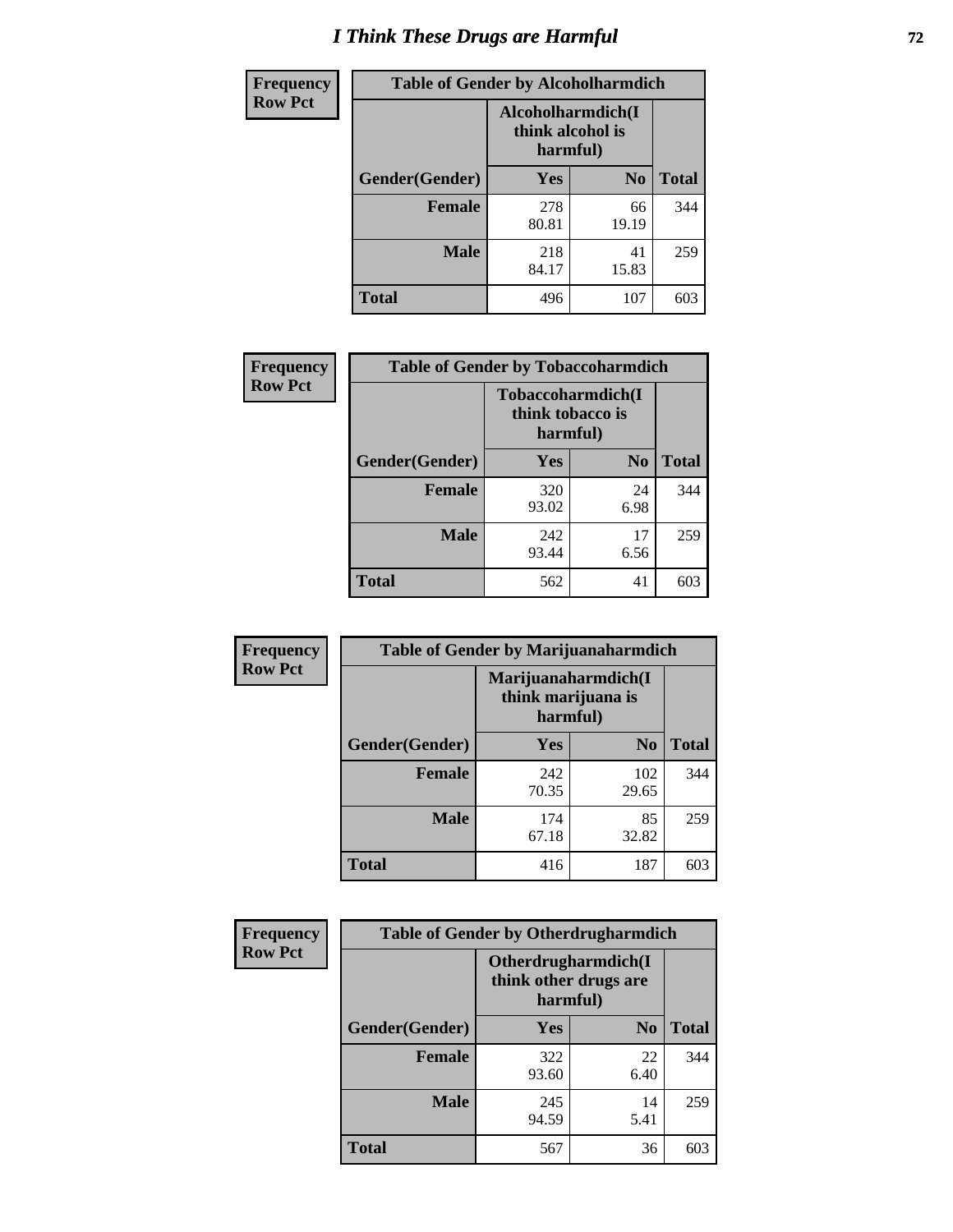| <b>Frequency</b> | <b>Table of Gender by Alcohollocation1</b> |                                                               |              |              |
|------------------|--------------------------------------------|---------------------------------------------------------------|--------------|--------------|
| <b>Row Pct</b>   |                                            | <b>Alcohollocation1(Places</b><br><b>Friends Use Alcohol)</b> |              |              |
|                  | Gender(Gender)                             |                                                               | Do Not Use   | <b>Total</b> |
|                  | <b>Female</b>                              | 224<br>65.12                                                  | 120<br>34.88 | 344          |
|                  | <b>Male</b>                                | 166<br>64.09                                                  | 93<br>35.91  | 259          |
|                  | <b>Total</b>                               | 390                                                           | 213          | 603          |

| <b>Frequency</b> | <b>Table of Gender by Alcohollocation2</b> |              |                                                               |              |
|------------------|--------------------------------------------|--------------|---------------------------------------------------------------|--------------|
| <b>Row Pct</b>   |                                            |              | <b>Alcohollocation2(Places</b><br><b>Friends Use Alcohol)</b> |              |
|                  | Gender(Gender)                             |              | Home                                                          | <b>Total</b> |
|                  | <b>Female</b>                              | 162<br>47.09 | 182<br>52.91                                                  | 344          |
|                  | <b>Male</b>                                | 132<br>50.97 | 127<br>49.03                                                  | 259          |
|                  | <b>Total</b>                               | 294          | 309                                                           | 603          |

| Frequency      | <b>Table of Gender by Alcohollocation3</b> |              |                                                               |              |
|----------------|--------------------------------------------|--------------|---------------------------------------------------------------|--------------|
| <b>Row Pct</b> |                                            |              | <b>Alcohollocation3(Places</b><br><b>Friends Use Alcohol)</b> |              |
|                | Gender(Gender)                             |              | <b>School</b>                                                 | <b>Total</b> |
|                | <b>Female</b>                              | 291<br>84.59 | 53<br>15.41                                                   | 344          |
|                | <b>Male</b>                                | 224<br>86.49 | 35<br>13.51                                                   | 259          |
|                | <b>Total</b>                               | 515          | 88                                                            | 603          |

| <b>Frequency</b> | <b>Table of Gender by Alcohollocation4</b> |                                                               |             |              |  |
|------------------|--------------------------------------------|---------------------------------------------------------------|-------------|--------------|--|
| <b>Row Pct</b>   |                                            | <b>Alcohollocation4(Places</b><br><b>Friends Use Alcohol)</b> |             |              |  |
|                  | Gender(Gender)                             |                                                               | Car         | <b>Total</b> |  |
|                  | <b>Female</b>                              | 281<br>81.69                                                  | 63<br>18.31 | 344          |  |
|                  | <b>Male</b>                                | 213<br>82.24                                                  | 46<br>17.76 | 259          |  |
|                  | <b>Total</b>                               | 494                                                           | 109         | 603          |  |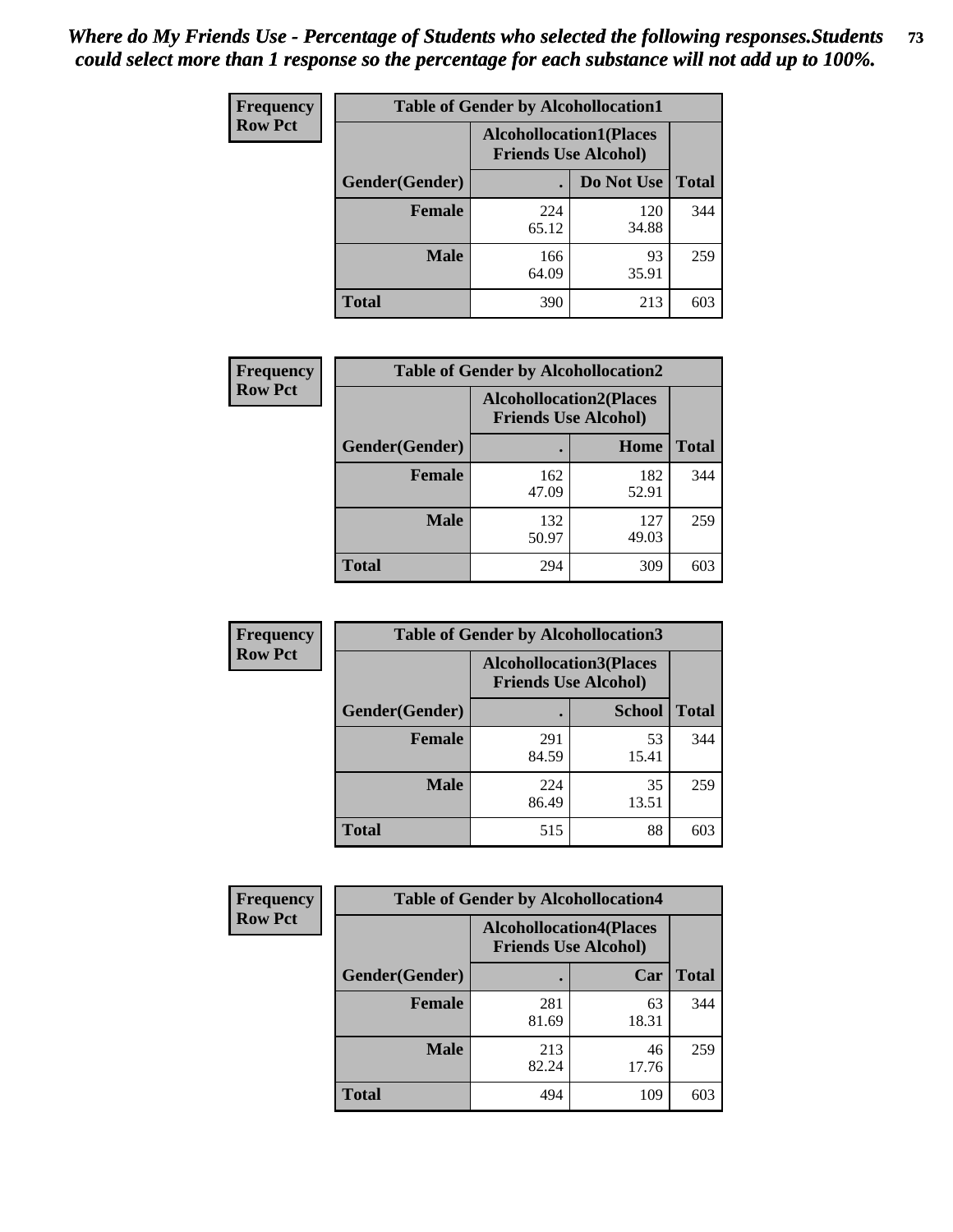| <b>Frequency</b> | <b>Table of Gender by Alcohollocation5</b> |                                                                |                          |              |
|------------------|--------------------------------------------|----------------------------------------------------------------|--------------------------|--------------|
| <b>Row Pct</b>   |                                            | <b>Alcohollocation5</b> (Places<br><b>Friends Use Alcohol)</b> |                          |              |
|                  | Gender(Gender)                             |                                                                | <b>Friend's</b><br>House | <b>Total</b> |
|                  | <b>Female</b>                              | 175<br>50.87                                                   | 169<br>49.13             | 344          |
|                  | <b>Male</b>                                | 156<br>60.23                                                   | 103<br>39.77             | 259          |
|                  | <b>Total</b>                               | 331                                                            | 272                      | 603          |

| Frequency      | <b>Table of Gender by Alcohollocation6</b> |                                                               |              |              |  |
|----------------|--------------------------------------------|---------------------------------------------------------------|--------------|--------------|--|
| <b>Row Pct</b> |                                            | <b>Alcohollocation6(Places</b><br><b>Friends Use Alcohol)</b> |              |              |  |
|                | <b>Gender</b> (Gender)                     |                                                               | <b>Other</b> | <b>Total</b> |  |
|                | <b>Female</b>                              | 232<br>67.44                                                  | 112<br>32.56 | 344          |  |
|                | <b>Male</b>                                | 176<br>67.95                                                  | 83<br>32.05  | 259          |  |
|                | <b>Total</b>                               | 408                                                           | 195          | 603          |  |

| Frequency      | <b>Table of Gender by Tobaccolocation1</b> |                                                               |              |              |  |
|----------------|--------------------------------------------|---------------------------------------------------------------|--------------|--------------|--|
| <b>Row Pct</b> |                                            | <b>Tobaccolocation1(Places</b><br><b>Friends Use Tobacco)</b> |              |              |  |
|                | Gender(Gender)                             |                                                               | Do Not Use   | <b>Total</b> |  |
|                | Female                                     | 102<br>29.65                                                  | 242<br>70.35 | 344          |  |
|                | <b>Male</b>                                | 102<br>39.38                                                  | 157<br>60.62 | 259          |  |
|                | <b>Total</b>                               | 204                                                           | 399          | 603          |  |

| Frequency      | <b>Table of Gender by Tobaccolocation2</b> |                                                               |             |              |
|----------------|--------------------------------------------|---------------------------------------------------------------|-------------|--------------|
| <b>Row Pct</b> |                                            | <b>Tobaccolocation2(Places</b><br><b>Friends Use Tobacco)</b> |             |              |
|                | Gender(Gender)                             |                                                               | Home        | <b>Total</b> |
|                | Female                                     | 260<br>75.58                                                  | 84<br>24.42 | 344          |
|                | <b>Male</b>                                | 186<br>71.81                                                  | 73<br>28.19 | 259          |
|                | <b>Total</b>                               | 446                                                           | 157         | 603          |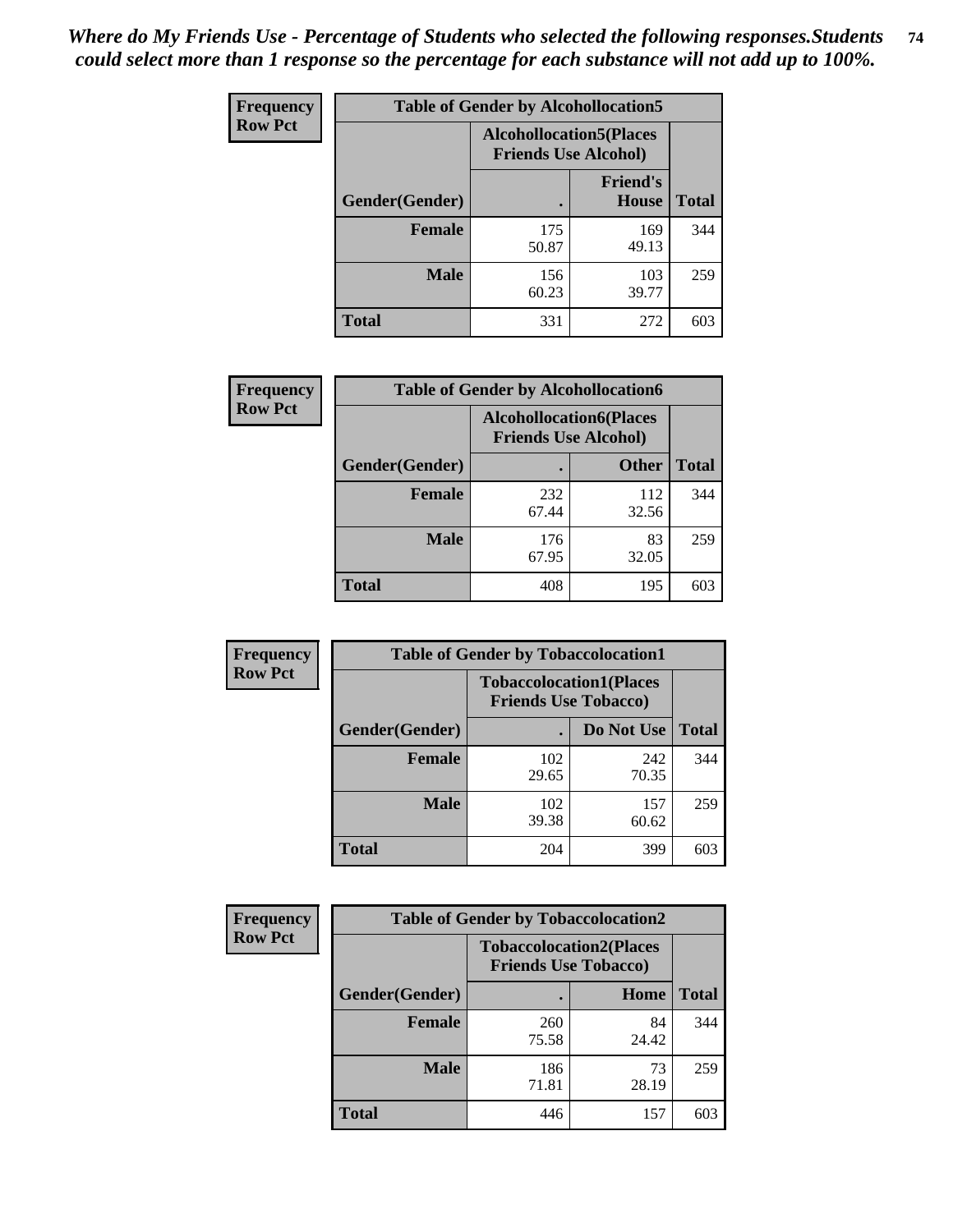| <b>Frequency</b> | <b>Table of Gender by Tobaccolocation3</b> |                                                               |               |              |
|------------------|--------------------------------------------|---------------------------------------------------------------|---------------|--------------|
| <b>Row Pct</b>   |                                            | <b>Tobaccolocation3(Places</b><br><b>Friends Use Tobacco)</b> |               |              |
|                  | Gender(Gender)                             |                                                               | <b>School</b> | <b>Total</b> |
|                  | <b>Female</b>                              | 304<br>88.37                                                  | 40<br>11.63   | 344          |
|                  | <b>Male</b>                                | 219<br>84.56                                                  | 40<br>15.44   | 259          |
|                  | Total                                      | 523                                                           | 80            | 603          |

| <b>Frequency</b> | <b>Table of Gender by Tobaccolocation4</b> |              |                                                               |              |
|------------------|--------------------------------------------|--------------|---------------------------------------------------------------|--------------|
| <b>Row Pct</b>   |                                            |              | <b>Tobaccolocation4(Places</b><br><b>Friends Use Tobacco)</b> |              |
|                  | Gender(Gender)                             |              | Car                                                           | <b>Total</b> |
|                  | <b>Female</b>                              | 293<br>85.17 | 51<br>14.83                                                   | 344          |
|                  | <b>Male</b>                                | 211<br>81.47 | 48<br>18.53                                                   | 259          |
|                  | <b>Total</b>                               | 504          | 99                                                            | 603          |

| <b>Frequency</b> | <b>Table of Gender by Tobaccolocation5</b> |                                                               |                                 |              |
|------------------|--------------------------------------------|---------------------------------------------------------------|---------------------------------|--------------|
| <b>Row Pct</b>   |                                            | <b>Tobaccolocation5(Places</b><br><b>Friends Use Tobacco)</b> |                                 |              |
|                  | Gender(Gender)                             |                                                               | <b>Friend's</b><br><b>House</b> | <b>Total</b> |
|                  | <b>Female</b>                              | 269<br>78.20                                                  | 75<br>21.80                     | 344          |
|                  | <b>Male</b>                                | 198<br>76.45                                                  | 61<br>23.55                     | 259          |
|                  | <b>Total</b>                               | 467                                                           | 136                             | 603          |

| <b>Frequency</b> | <b>Table of Gender by Tobaccolocation6</b> |                                                               |              |              |
|------------------|--------------------------------------------|---------------------------------------------------------------|--------------|--------------|
| <b>Row Pct</b>   |                                            | <b>Tobaccolocation6(Places</b><br><b>Friends Use Tobacco)</b> |              |              |
|                  | Gender(Gender)                             |                                                               | <b>Other</b> | <b>Total</b> |
|                  | Female                                     | 286<br>83.14                                                  | 58<br>16.86  | 344          |
|                  | <b>Male</b>                                | 199<br>76.83                                                  | 60<br>23.17  | 259          |
|                  | <b>Total</b>                               | 485                                                           | 118          | 603          |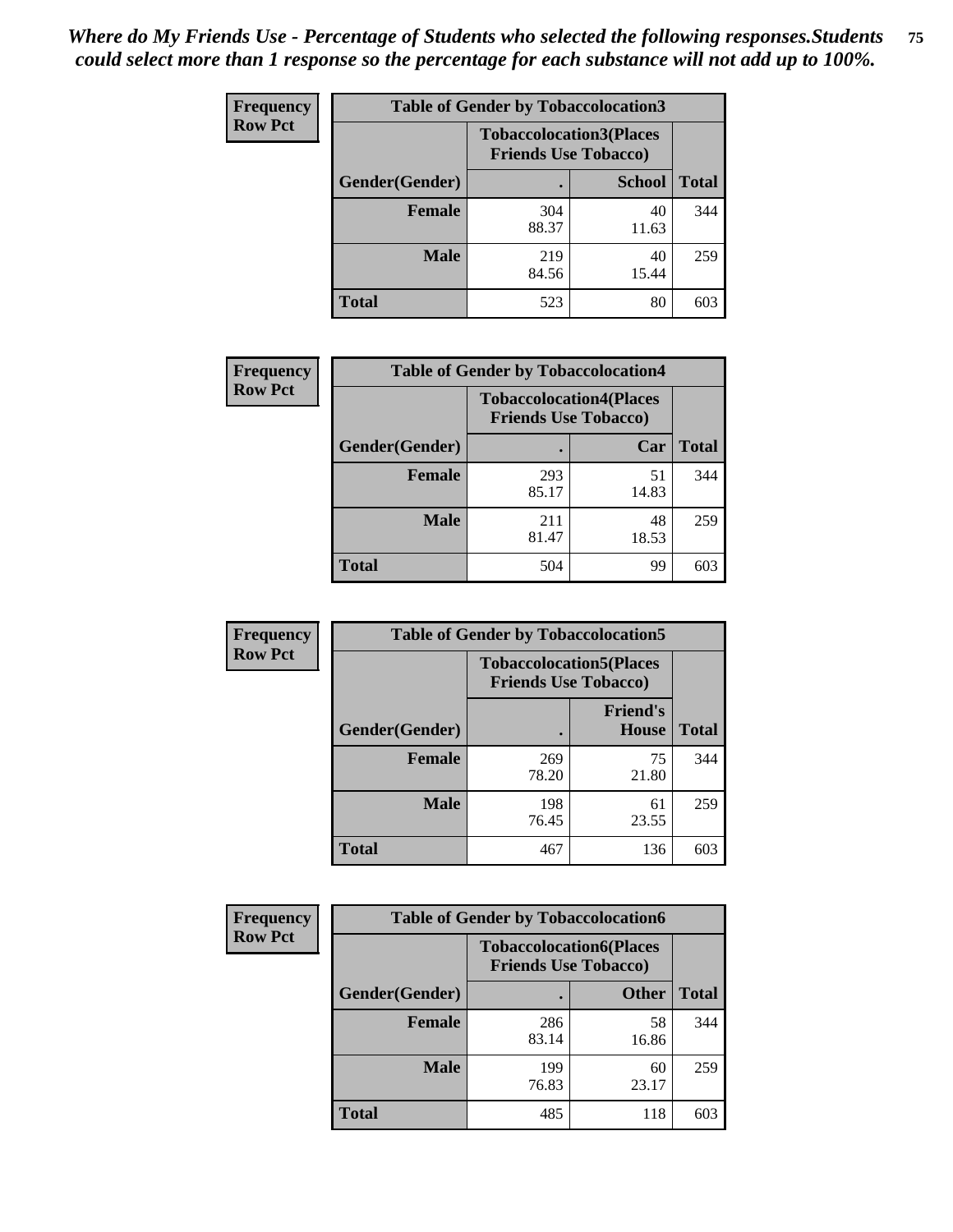| <b>Frequency</b> | <b>Table of Gender by Marijuanalocation1</b> |                                                                    |              |              |
|------------------|----------------------------------------------|--------------------------------------------------------------------|--------------|--------------|
| <b>Row Pct</b>   |                                              | <b>Marijuanalocation1(Places</b><br><b>Friends Use Marijuana</b> ) |              |              |
|                  | Gender(Gender)                               |                                                                    | Do Not Use   | <b>Total</b> |
|                  | <b>Female</b>                                | 214<br>62.21                                                       | 130<br>37.79 | 344          |
|                  | <b>Male</b>                                  | 177<br>68.34                                                       | 82<br>31.66  | 259          |
|                  | <b>Total</b>                                 | 391                                                                | 212          | 603          |

| <b>Frequency</b> | <b>Table of Gender by Marijuanalocation2</b> |                                                                    |              |              |  |
|------------------|----------------------------------------------|--------------------------------------------------------------------|--------------|--------------|--|
| <b>Row Pct</b>   |                                              | <b>Marijuanalocation2(Places</b><br><b>Friends Use Marijuana</b> ) |              |              |  |
|                  | Gender(Gender)                               |                                                                    | Home         | <b>Total</b> |  |
|                  | Female                                       | 170<br>49.42                                                       | 174<br>50.58 | 344          |  |
|                  | <b>Male</b>                                  | 119<br>45.95                                                       | 140<br>54.05 | 259          |  |
|                  | <b>Total</b>                                 | 289                                                                | 314          | 603          |  |

| Frequency      | <b>Table of Gender by Marijuanalocation3</b> |                                                                    |               |              |
|----------------|----------------------------------------------|--------------------------------------------------------------------|---------------|--------------|
| <b>Row Pct</b> |                                              | <b>Marijuanalocation3(Places</b><br><b>Friends Use Marijuana</b> ) |               |              |
|                | Gender(Gender)                               |                                                                    | <b>School</b> | <b>Total</b> |
|                | Female                                       | 238<br>69.19                                                       | 106<br>30.81  | 344          |
|                | <b>Male</b>                                  | 172<br>66.41                                                       | 87<br>33.59   | 259          |
|                | <b>Total</b>                                 | 410                                                                | 193           | 603          |

| <b>Frequency</b> |                | <b>Table of Gender by Marijuanalocation4</b>                       |              |              |  |  |
|------------------|----------------|--------------------------------------------------------------------|--------------|--------------|--|--|
| <b>Row Pct</b>   |                | <b>Marijuanalocation4(Places</b><br><b>Friends Use Marijuana</b> ) |              |              |  |  |
|                  | Gender(Gender) |                                                                    | Car          | <b>Total</b> |  |  |
|                  | <b>Female</b>  | 223<br>64.83                                                       | 121<br>35.17 | 344          |  |  |
|                  | <b>Male</b>    | 154<br>59.46                                                       | 105<br>40.54 | 259          |  |  |
|                  | <b>Total</b>   | 377                                                                | 226          | 603          |  |  |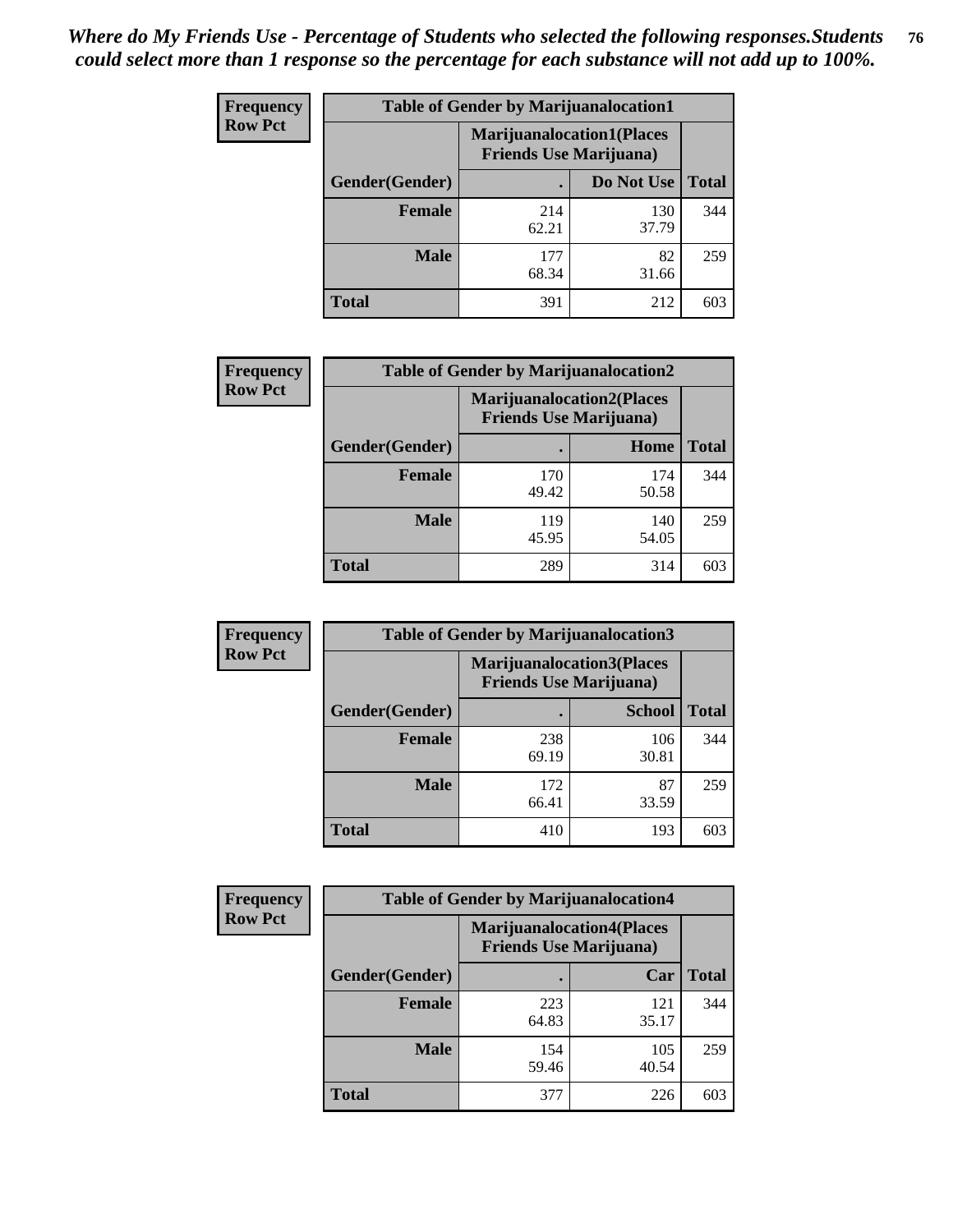| <b>Frequency</b> | <b>Table of Gender by Marijuanalocation5</b> |                                                                     |                          |              |
|------------------|----------------------------------------------|---------------------------------------------------------------------|--------------------------|--------------|
| <b>Row Pct</b>   |                                              | <b>Marijuanalocation5</b> (Places<br><b>Friends Use Marijuana</b> ) |                          |              |
|                  | Gender(Gender)                               |                                                                     | <b>Friend's</b><br>House | <b>Total</b> |
|                  | <b>Female</b>                                | 176<br>51.16                                                        | 168<br>48.84             | 344          |
|                  | <b>Male</b>                                  | 138<br>53.28                                                        | 121<br>46.72             | 259          |
|                  | <b>Total</b>                                 | 314                                                                 | 289                      | 603          |

| <b>Frequency</b> | <b>Table of Gender by Marijuanalocation6</b> |                                |                                  |              |
|------------------|----------------------------------------------|--------------------------------|----------------------------------|--------------|
| <b>Row Pct</b>   |                                              | <b>Friends Use Marijuana</b> ) | <b>Marijuanalocation6(Places</b> |              |
|                  | <b>Gender</b> (Gender)                       |                                | <b>Other</b>                     | <b>Total</b> |
|                  | <b>Female</b>                                | 224<br>65.12                   | 120<br>34.88                     | 344          |
|                  | <b>Male</b>                                  | 145<br>55.98                   | 114<br>44.02                     | 259          |
|                  | Total                                        | 369                            | 234                              | 603          |

| Frequency      | <b>Table of Gender by Otherdruglocation1</b> |             |                                                                                |              |
|----------------|----------------------------------------------|-------------|--------------------------------------------------------------------------------|--------------|
| <b>Row Pct</b> |                                              |             | <b>Otherdruglocation1(Places</b><br><b>Friends Use Other Illegal</b><br>Drugs) |              |
|                | Gender(Gender)                               |             | Do Not Use                                                                     | <b>Total</b> |
|                | <b>Female</b>                                | 88<br>25.58 | 256<br>74.42                                                                   | 344          |
|                | <b>Male</b>                                  | 69<br>26.64 | 190<br>73.36                                                                   | 259          |
|                | <b>Total</b>                                 | 157         | 446                                                                            | 603          |

| <b>Frequency</b> | <b>Table of Gender by Otherdruglocation2</b> |                                            |                                  |              |
|------------------|----------------------------------------------|--------------------------------------------|----------------------------------|--------------|
| <b>Row Pct</b>   |                                              | <b>Friends Use Other Illegal</b><br>Drugs) | <b>Otherdruglocation2(Places</b> |              |
|                  | Gender(Gender)                               |                                            | Home                             | <b>Total</b> |
|                  | <b>Female</b>                                | 281<br>81.69                               | 63<br>18.31                      | 344          |
|                  | <b>Male</b>                                  | 212<br>81.85                               | 47<br>18.15                      | 259          |
|                  | <b>Total</b>                                 | 493                                        | 110                              | 603          |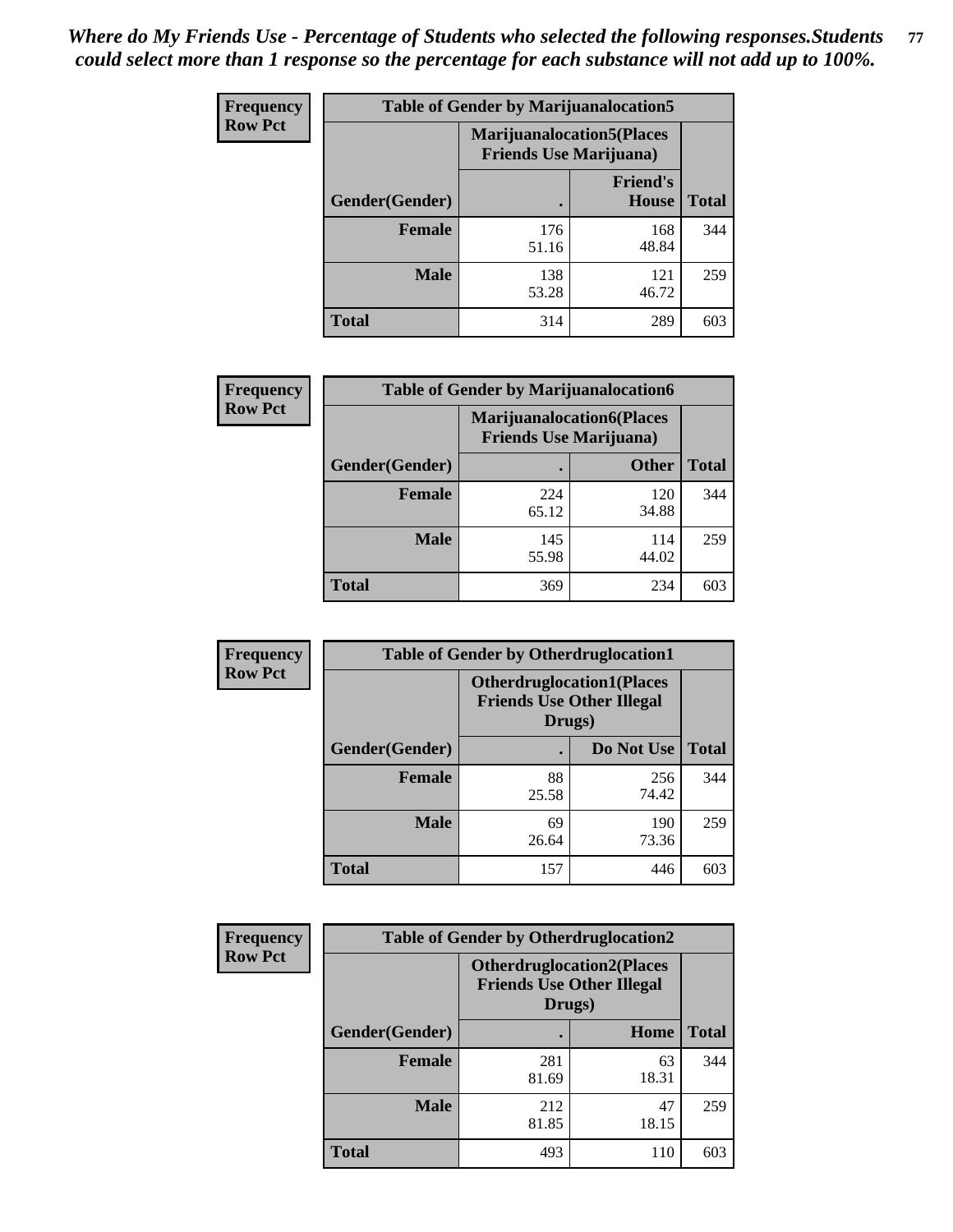| Frequency      | <b>Table of Gender by Otherdruglocation3</b> |                                                                                |               |              |
|----------------|----------------------------------------------|--------------------------------------------------------------------------------|---------------|--------------|
| <b>Row Pct</b> |                                              | <b>Otherdruglocation3(Places</b><br><b>Friends Use Other Illegal</b><br>Drugs) |               |              |
|                | Gender(Gender)                               |                                                                                | <b>School</b> | <b>Total</b> |
|                | <b>Female</b>                                | 304<br>88.37                                                                   | 40<br>11.63   | 344          |
|                | <b>Male</b>                                  | 229<br>88.42                                                                   | 30<br>11.58   | 259          |
|                | <b>Total</b>                                 | 533                                                                            | 70            | 603          |

| Frequency      | <b>Table of Gender by Otherdruglocation4</b> |                                                                                |             |              |
|----------------|----------------------------------------------|--------------------------------------------------------------------------------|-------------|--------------|
| <b>Row Pct</b> |                                              | <b>Otherdruglocation4(Places</b><br><b>Friends Use Other Illegal</b><br>Drugs) |             |              |
|                | Gender(Gender)                               |                                                                                | Car         | <b>Total</b> |
|                | <b>Female</b>                                | 311<br>90.41                                                                   | 33<br>9.59  | 344          |
|                | <b>Male</b>                                  | 223<br>86.10                                                                   | 36<br>13.90 | 259          |
|                | <b>Total</b>                                 | 534                                                                            | 69          | 603          |

| Frequency      | <b>Table of Gender by Otherdruglocation5</b>                                   |              |                                 |              |
|----------------|--------------------------------------------------------------------------------|--------------|---------------------------------|--------------|
| <b>Row Pct</b> | <b>Otherdruglocation5(Places</b><br><b>Friends Use Other Illegal</b><br>Drugs) |              |                                 |              |
|                | Gender(Gender)                                                                 |              | <b>Friend's</b><br><b>House</b> | <b>Total</b> |
|                | <b>Female</b>                                                                  | 288<br>83.72 | 56<br>16.28                     | 344          |
|                | <b>Male</b>                                                                    | 218<br>84.17 | 41<br>15.83                     | 259          |
|                | <b>Total</b>                                                                   | 506          | 97                              | 603          |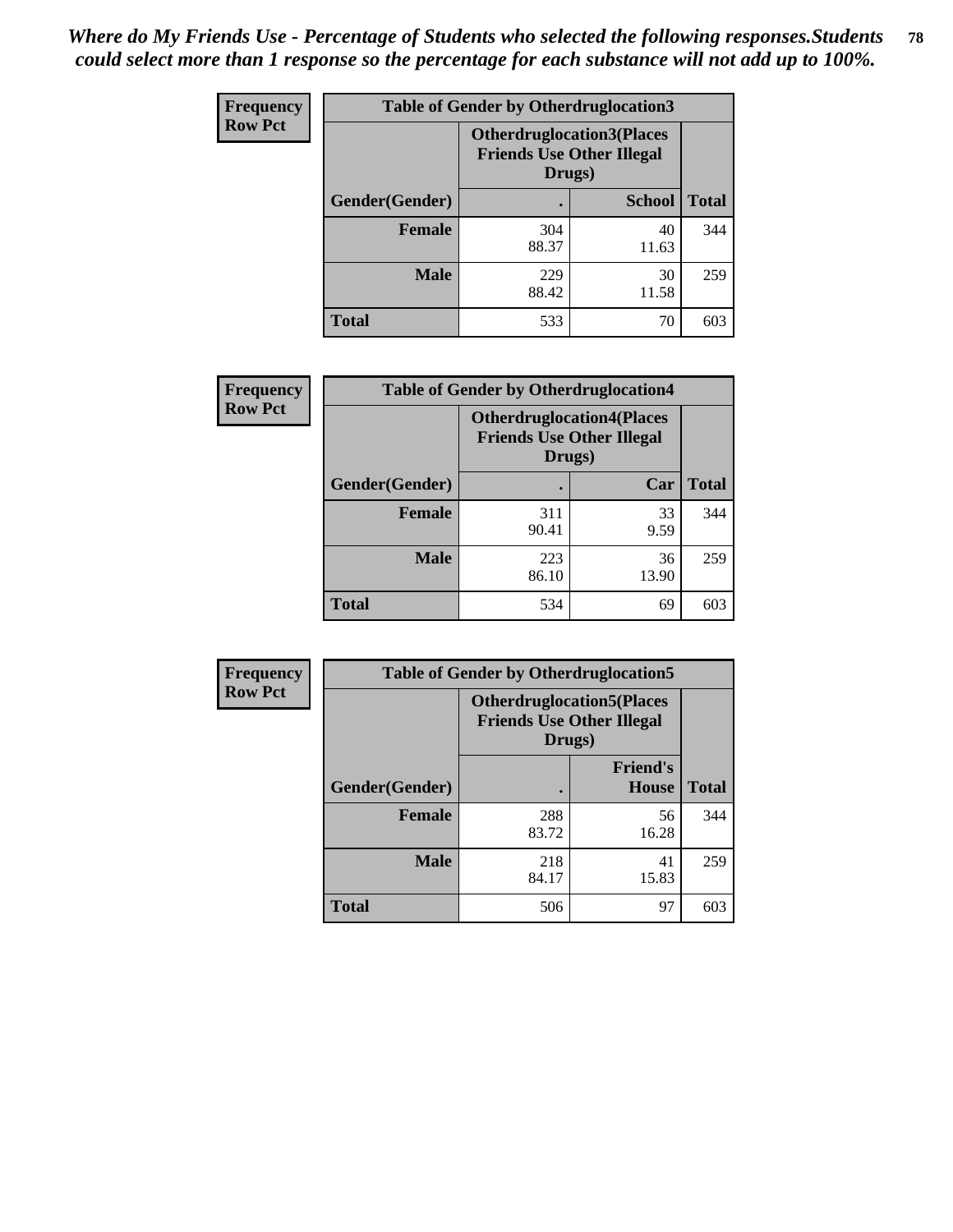| <b>Frequency</b> | <b>Table of Gender by Otherdruglocation6</b> |                                            |                                  |              |
|------------------|----------------------------------------------|--------------------------------------------|----------------------------------|--------------|
| <b>Row Pct</b>   |                                              | <b>Friends Use Other Illegal</b><br>Drugs) | <b>Otherdruglocation6(Places</b> |              |
|                  | Gender(Gender)                               |                                            | <b>Other</b>                     | <b>Total</b> |
|                  | Female                                       | 288<br>83.72                               | 56<br>16.28                      | 344          |
|                  | <b>Male</b>                                  | 212<br>81.85                               | 47<br>18.15                      | 259          |
|                  | <b>Total</b>                                 | 500                                        | 103                              | 603          |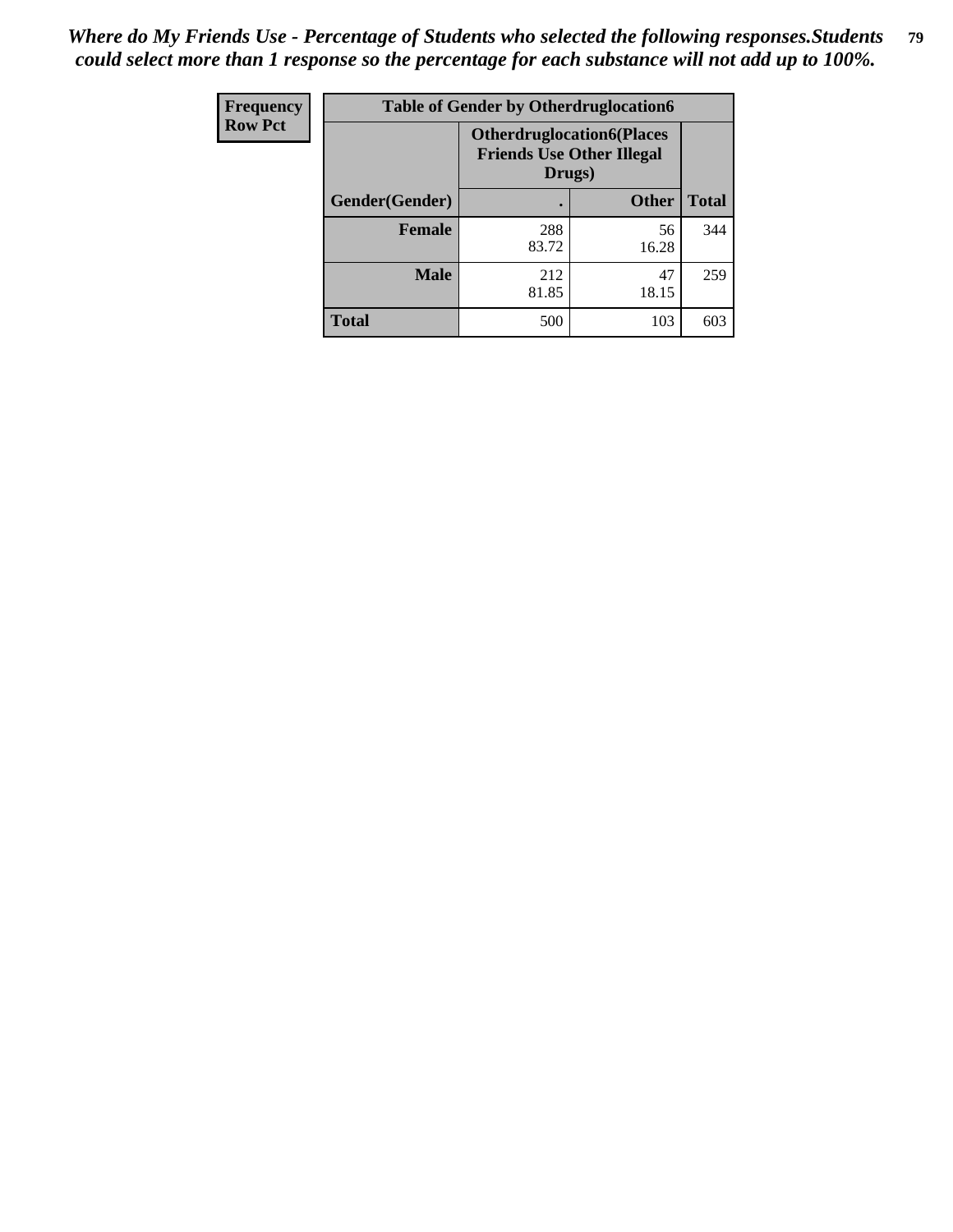| <b>Frequency</b> | <b>Table of Gender by Alcoholtime1</b> |                                                          |                      |              |
|------------------|----------------------------------------|----------------------------------------------------------|----------------------|--------------|
| <b>Row Pct</b>   |                                        | <b>Alcoholtime1(Times</b><br><b>Friends Use Alcohol)</b> |                      |              |
|                  | Gender(Gender)                         | $\bullet$                                                | Do Not<br><b>Use</b> | <b>Total</b> |
|                  | <b>Female</b>                          | 221<br>64.24                                             | 123<br>35.76         | 344          |
|                  | <b>Male</b>                            | 165<br>63.71                                             | 94<br>36.29          | 259          |
|                  | <b>Total</b>                           | 386                                                      | 217                  | 603          |

| Frequency      | <b>Table of Gender by Alcoholtime2</b> |                                                          |                            |              |
|----------------|----------------------------------------|----------------------------------------------------------|----------------------------|--------------|
| <b>Row Pct</b> |                                        | <b>Alcoholtime2(Times</b><br><b>Friends Use Alcohol)</b> |                            |              |
|                | Gender(Gender)                         |                                                          | <b>On Way</b><br>to School | <b>Total</b> |
|                | <b>Female</b>                          | 280<br>81.40                                             | 64<br>18.60                | 344          |
|                | <b>Male</b>                            | 214<br>82.63                                             | 45<br>17.37                | 259          |
|                | <b>Total</b>                           | 494                                                      | 109                        | 603          |

| Frequency      | <b>Table of Gender by Alcoholtime3</b> |                                                   |                                |              |
|----------------|----------------------------------------|---------------------------------------------------|--------------------------------|--------------|
| <b>Row Pct</b> |                                        | Alcoholtime3(Times<br><b>Friends Use Alcohol)</b> |                                |              |
|                | Gender(Gender)                         |                                                   | <b>During</b><br><b>School</b> | <b>Total</b> |
|                | Female                                 | 292<br>84.88                                      | 52<br>15.12                    | 344          |
|                | <b>Male</b>                            | 226<br>87.26                                      | 33<br>12.74                    | 259          |
|                | <b>Total</b>                           | 518                                               | 85                             | 603          |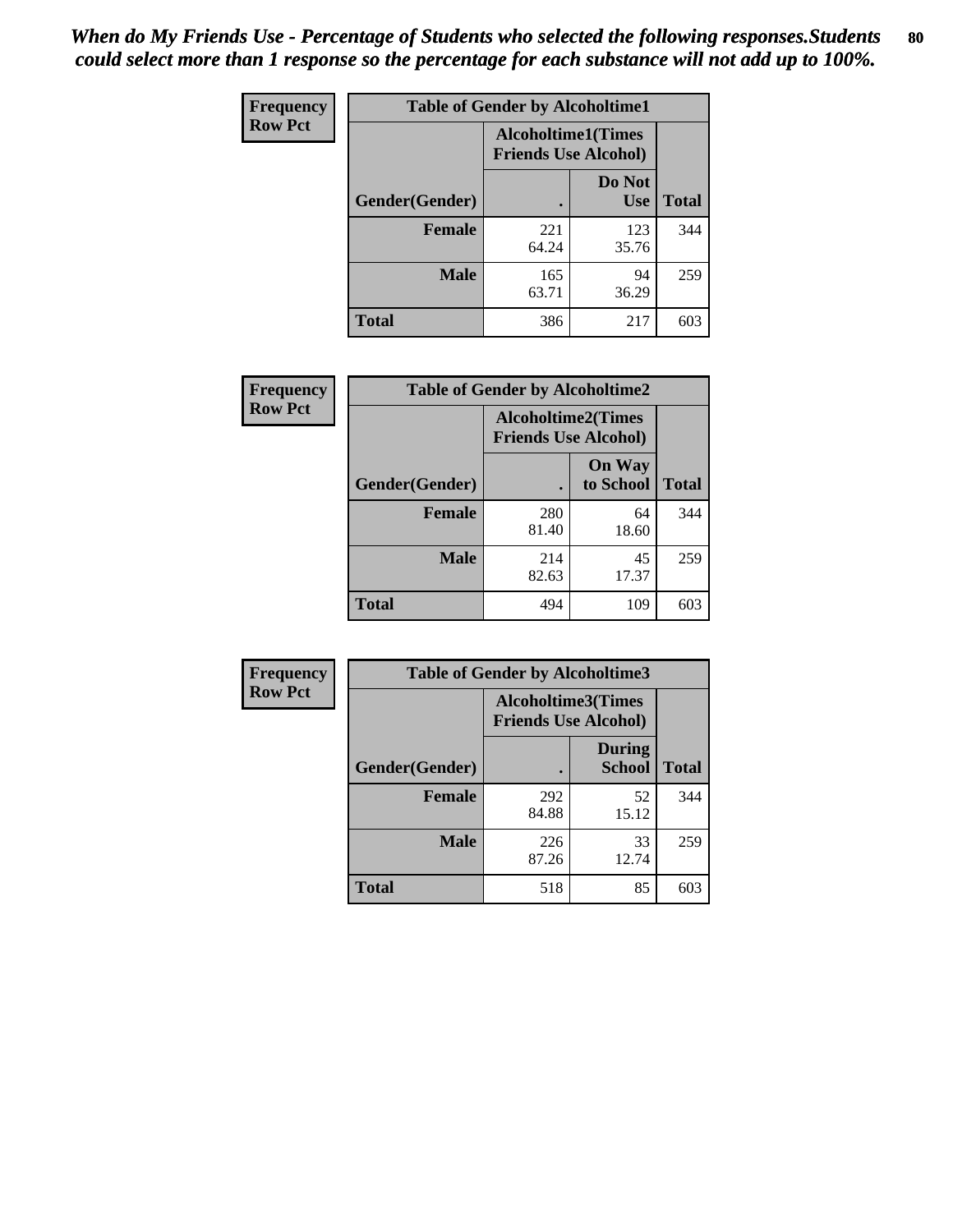*When do My Friends Use - Percentage of Students who selected the following responses.Students could select more than 1 response so the percentage for each substance will not add up to 100%.* **81**

| <b>Frequency</b> | <b>Table of Gender by Alcoholtime4</b> |                                                          |                                                       |              |
|------------------|----------------------------------------|----------------------------------------------------------|-------------------------------------------------------|--------------|
| <b>Row Pct</b>   |                                        | <b>Alcoholtime4(Times</b><br><b>Friends Use Alcohol)</b> |                                                       |              |
|                  | Gender(Gender)                         |                                                          | <b>On Way</b><br>Home<br><b>From</b><br><b>School</b> | <b>Total</b> |
|                  | <b>Female</b>                          | 278<br>80.81                                             | 66<br>19.19                                           | 344          |
|                  | <b>Male</b>                            | 216<br>83.40                                             | 43<br>16.60                                           | 259          |
|                  | <b>Total</b>                           | 494                                                      | 109                                                   | 603          |

| <b>Frequency</b> | <b>Table of Gender by Alcoholtime5</b> |                                                           |              |              |
|------------------|----------------------------------------|-----------------------------------------------------------|--------------|--------------|
| <b>Row Pct</b>   |                                        | <b>Alcoholtime5</b> (Times<br><b>Friends Use Alcohol)</b> |              |              |
|                  | Gender(Gender)                         |                                                           | Weeknights   | <b>Total</b> |
|                  | <b>Female</b>                          | 222<br>64.53                                              | 122<br>35.47 | 344          |
|                  | <b>Male</b>                            | 175<br>67.57                                              | 84<br>32.43  | 259          |
|                  | <b>Total</b>                           | 397                                                       | 206          | 603          |

| <b>Frequency</b> | <b>Table of Gender by Alcoholtime6</b> |              |                                                          |              |  |
|------------------|----------------------------------------|--------------|----------------------------------------------------------|--------------|--|
| <b>Row Pct</b>   |                                        |              | <b>Alcoholtime6(Times</b><br><b>Friends Use Alcohol)</b> |              |  |
|                  | Gender(Gender)                         |              | Weekends                                                 | <b>Total</b> |  |
|                  | Female                                 | 110<br>31.98 | 234<br>68.02                                             | 344          |  |
|                  | <b>Male</b>                            | 110<br>42.47 | 149<br>57.53                                             | 259          |  |
|                  | <b>Total</b>                           | 220          | 383                                                      | 603          |  |

| Frequency      | <b>Table of Gender by Tobaccotime1</b> |                                                          |                      |              |
|----------------|----------------------------------------|----------------------------------------------------------|----------------------|--------------|
| <b>Row Pct</b> |                                        | <b>Tobaccotime1(Times</b><br><b>Friends Use Tobacco)</b> |                      |              |
|                | Gender(Gender)                         |                                                          | Do Not<br><b>Use</b> | <b>Total</b> |
|                | <b>Female</b>                          | 104<br>30.23                                             | 240<br>69.77         | 344          |
|                | <b>Male</b>                            | 97<br>37.45                                              | 162<br>62.55         | 259          |
|                | <b>Total</b>                           | 201                                                      | 402                  | 603          |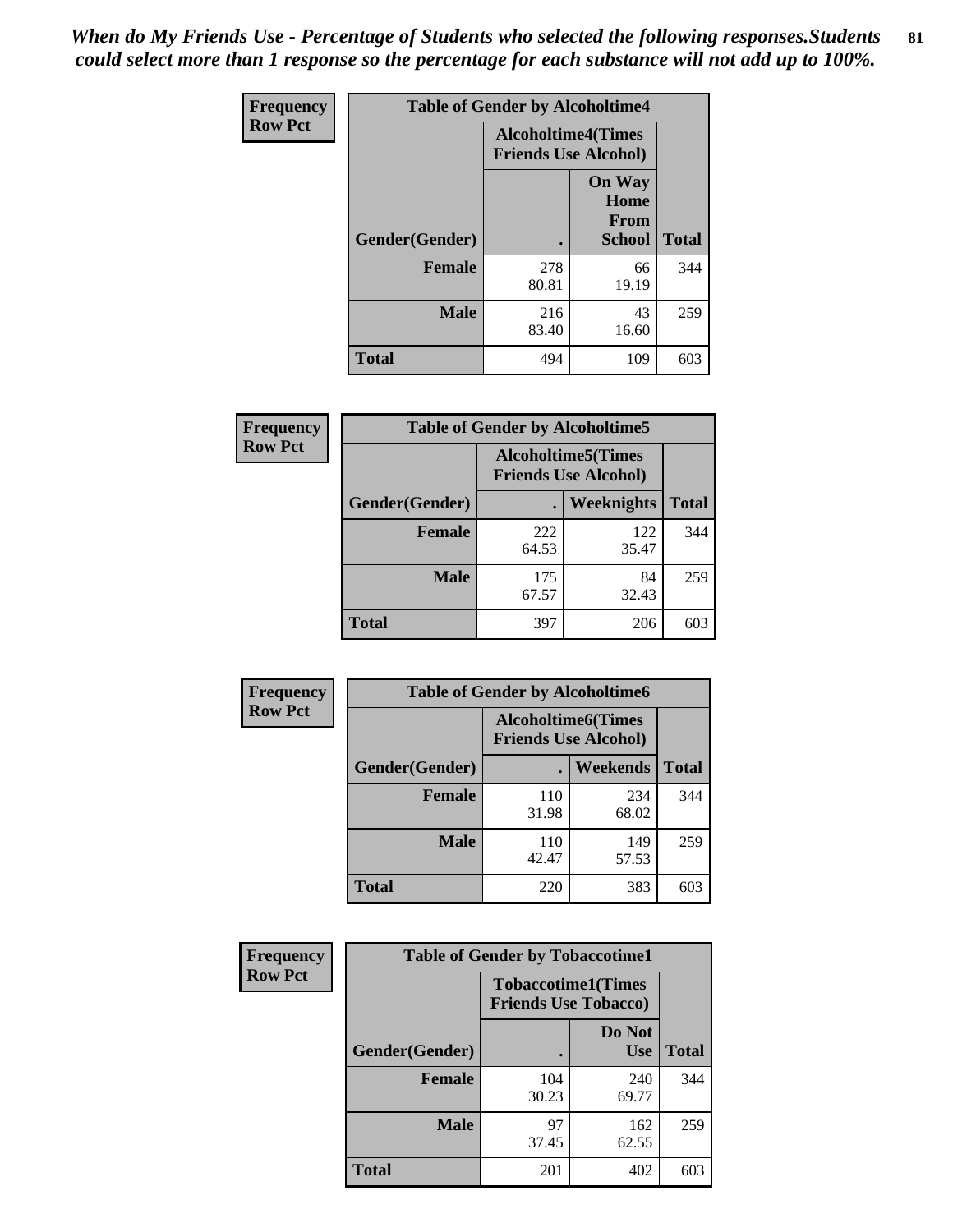*When do My Friends Use - Percentage of Students who selected the following responses.Students could select more than 1 response so the percentage for each substance will not add up to 100%.* **82**

| <b>Frequency</b> | <b>Table of Gender by Tobaccotime2</b> |                                                          |                            |              |
|------------------|----------------------------------------|----------------------------------------------------------|----------------------------|--------------|
| <b>Row Pct</b>   |                                        | <b>Tobaccotime2(Times</b><br><b>Friends Use Tobacco)</b> |                            |              |
|                  | Gender(Gender)                         | $\bullet$                                                | <b>On Way</b><br>to School | <b>Total</b> |
|                  | Female                                 | 285<br>82.85                                             | 59<br>17.15                | 344          |
|                  | <b>Male</b>                            | 212<br>81.85                                             | 47<br>18.15                | 259          |
|                  | <b>Total</b>                           | 497                                                      | 106                        | 603          |

| Frequency      | <b>Table of Gender by Tobaccotime3</b> |                                                          |                                |              |
|----------------|----------------------------------------|----------------------------------------------------------|--------------------------------|--------------|
| <b>Row Pct</b> |                                        | <b>Tobaccotime3(Times</b><br><b>Friends Use Tobacco)</b> |                                |              |
|                | Gender(Gender)                         |                                                          | <b>During</b><br><b>School</b> | <b>Total</b> |
|                | <b>Female</b>                          | 299<br>86.92                                             | 45<br>13.08                    | 344          |
|                | <b>Male</b>                            | 223<br>86.10                                             | 36<br>13.90                    | 259          |
|                | <b>Total</b>                           | 522                                                      | 81                             | 603          |

| <b>Frequency</b> | <b>Table of Gender by Tobaccotime4</b> |                                                          |                                                       |              |
|------------------|----------------------------------------|----------------------------------------------------------|-------------------------------------------------------|--------------|
| <b>Row Pct</b>   |                                        | <b>Tobaccotime4(Times</b><br><b>Friends Use Tobacco)</b> |                                                       |              |
|                  | Gender(Gender)                         |                                                          | <b>On Way</b><br>Home<br><b>From</b><br><b>School</b> | <b>Total</b> |
|                  | <b>Female</b>                          | 278<br>80.81                                             | 66<br>19.19                                           | 344          |
|                  | <b>Male</b>                            | 216<br>83.40                                             | 43<br>16.60                                           | 259          |
|                  | <b>Total</b>                           | 494                                                      | 109                                                   | 603          |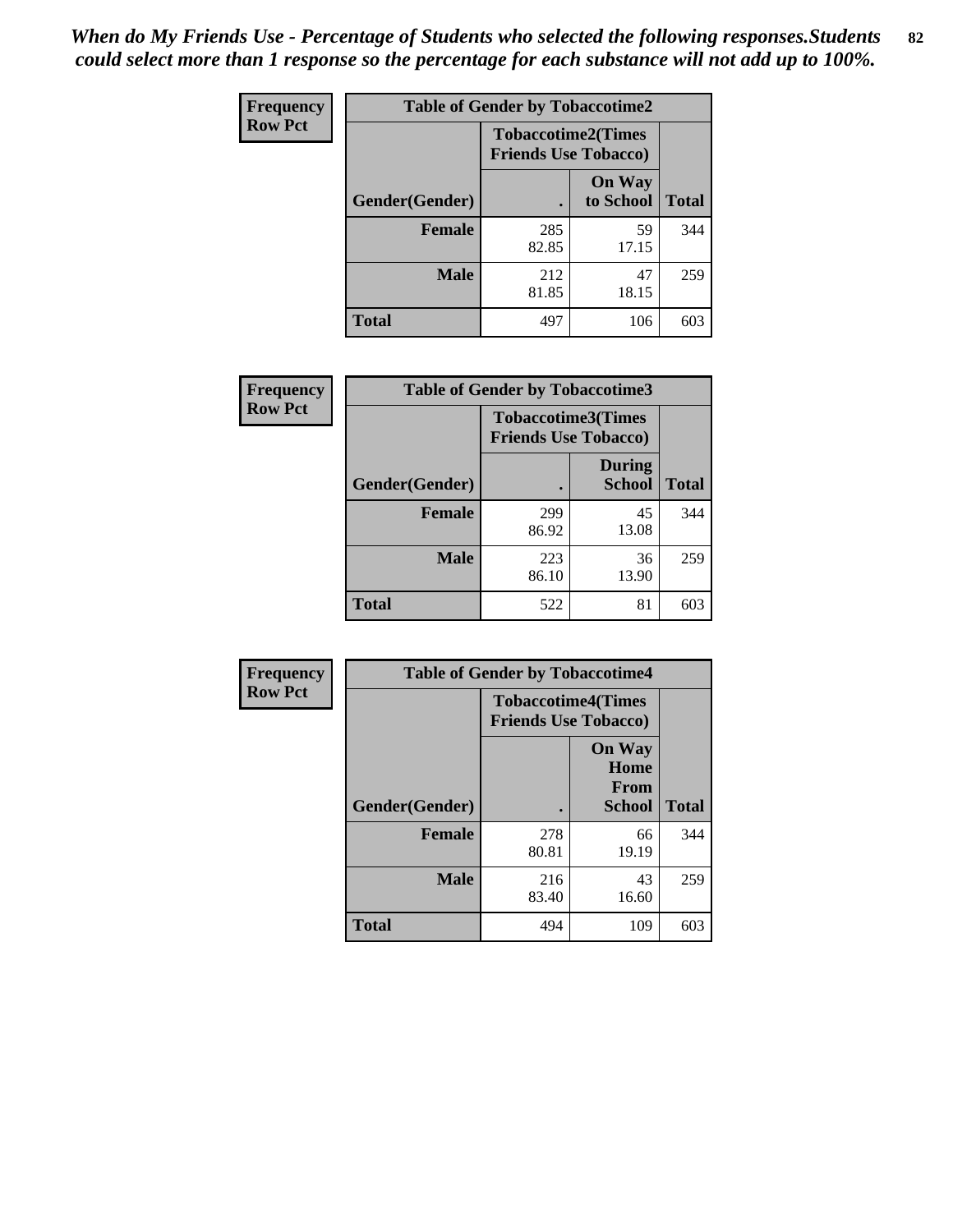| Frequency      | <b>Table of Gender by Tobaccotime5</b> |              |                                                          |              |  |
|----------------|----------------------------------------|--------------|----------------------------------------------------------|--------------|--|
| <b>Row Pct</b> |                                        |              | <b>Tobaccotime5(Times</b><br><b>Friends Use Tobacco)</b> |              |  |
|                | Gender(Gender)                         |              | Weeknights                                               | <b>Total</b> |  |
|                | <b>Female</b>                          | 257<br>74.71 | 87<br>25.29                                              | 344          |  |
|                | <b>Male</b>                            | 188<br>72.59 | 71<br>27.41                                              | 259          |  |
|                | <b>Total</b>                           | 445          | 158                                                      | 603          |  |

| Frequency      | <b>Table of Gender by Tobaccotime6</b> |                                                          |             |              |
|----------------|----------------------------------------|----------------------------------------------------------|-------------|--------------|
| <b>Row Pct</b> |                                        | <b>Tobaccotime6(Times</b><br><b>Friends Use Tobacco)</b> |             |              |
|                | Gender(Gender)                         |                                                          | Weekends    | <b>Total</b> |
|                | Female                                 | 247<br>71.80                                             | 97<br>28.20 | 344          |
|                | <b>Male</b>                            | 177<br>68.34                                             | 82<br>31.66 | 259          |
|                | <b>Total</b>                           | 424                                                      | 179         | 603          |

| Frequency      | <b>Table of Gender by Marijuanatime1</b> |                                                               |              |              |  |
|----------------|------------------------------------------|---------------------------------------------------------------|--------------|--------------|--|
| <b>Row Pct</b> |                                          | <b>Marijuanatime1(Times</b><br><b>Friends Use Marijuana</b> ) |              |              |  |
|                | Gender(Gender)                           |                                                               | Do Not Use   | <b>Total</b> |  |
|                | <b>Female</b>                            | 211<br>61.34                                                  | 133<br>38.66 | 344          |  |
|                | <b>Male</b>                              | 175<br>67.57                                                  | 84<br>32.43  | 259          |  |
|                | <b>Total</b>                             | 386                                                           | 217          | 603          |  |

| Frequency      | <b>Table of Gender by Marijuanatime2</b> |                                                               |                            |              |
|----------------|------------------------------------------|---------------------------------------------------------------|----------------------------|--------------|
| <b>Row Pct</b> |                                          | <b>Marijuanatime2(Times</b><br><b>Friends Use Marijuana</b> ) |                            |              |
|                | Gender(Gender)                           |                                                               | On Way to<br><b>School</b> | <b>Total</b> |
|                | <b>Female</b>                            | 206<br>59.88                                                  | 138<br>40.12               | 344          |
|                | <b>Male</b>                              | 159<br>61.39                                                  | 100<br>38.61               | 259          |
|                | <b>Total</b>                             | 365                                                           | 238                        | 603          |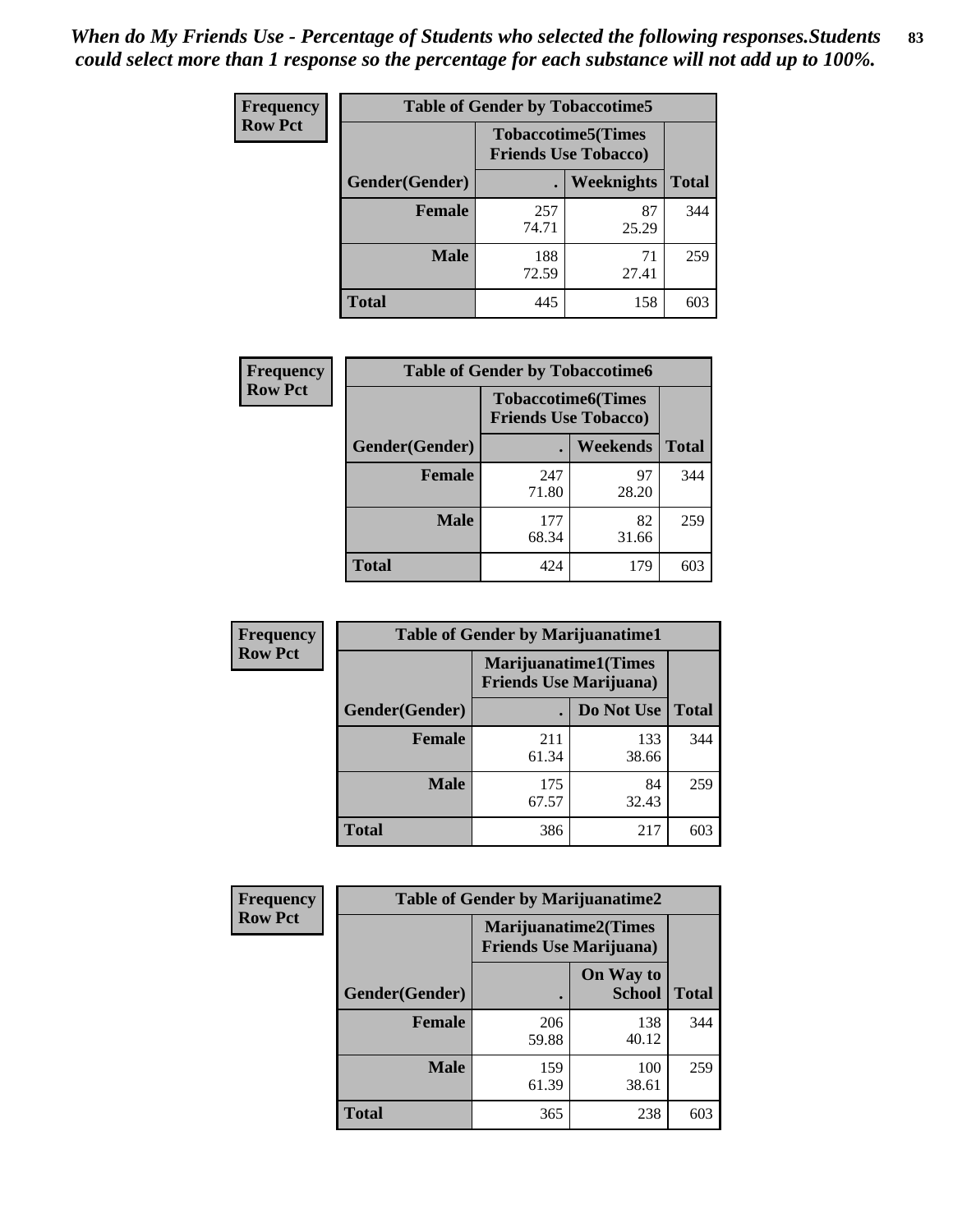| Frequency      | Table of Gender by Marijuanatime3 |                                                        |                                |              |
|----------------|-----------------------------------|--------------------------------------------------------|--------------------------------|--------------|
| <b>Row Pct</b> |                                   | Marijuanatime3(Times<br><b>Friends Use Marijuana</b> ) |                                |              |
|                | Gender(Gender)                    |                                                        | <b>During</b><br><b>School</b> | <b>Total</b> |
|                | <b>Female</b>                     | 227<br>65.99                                           | 117<br>34.01                   | 344          |
|                | <b>Male</b>                       | 171<br>66.02                                           | 88<br>33.98                    | 259          |
|                | <b>Total</b>                      | 398                                                    | 205                            | 603          |

| <b>Frequency</b> | <b>Table of Gender by Marijuanatime4</b> |              |                                                               |              |
|------------------|------------------------------------------|--------------|---------------------------------------------------------------|--------------|
| <b>Row Pct</b>   |                                          |              | <b>Marijuanatime4(Times</b><br><b>Friends Use Marijuana</b> ) |              |
|                  |                                          |              | <b>On Way</b><br>Home<br><b>From</b>                          |              |
|                  | Gender(Gender)                           |              | School                                                        | <b>Total</b> |
|                  | <b>Female</b>                            | 207<br>60.17 | 137<br>39.83                                                  | 344          |
|                  | <b>Male</b>                              | 163<br>62.93 | 96<br>37.07                                                   | 259          |
|                  | <b>Total</b>                             | 370          | 233                                                           | 603          |

| Frequency      | <b>Table of Gender by Marijuanatime5</b> |              |                                                                |              |  |
|----------------|------------------------------------------|--------------|----------------------------------------------------------------|--------------|--|
| <b>Row Pct</b> |                                          |              | <b>Marijuanatime5</b> (Times<br><b>Friends Use Marijuana</b> ) |              |  |
|                | Gender(Gender)                           |              | Weeknights                                                     | <b>Total</b> |  |
|                | <b>Female</b>                            | 177<br>51.45 | 167<br>48.55                                                   | 344          |  |
|                | <b>Male</b>                              | 127<br>49.03 | 132<br>50.97                                                   | 259          |  |
|                | <b>Total</b>                             | 304          | 299                                                            | 603          |  |

| Frequency      |                | <b>Table of Gender by Marijuanatime6</b>                      |                 |              |
|----------------|----------------|---------------------------------------------------------------|-----------------|--------------|
| <b>Row Pct</b> |                | <b>Marijuanatime6(Times</b><br><b>Friends Use Marijuana</b> ) |                 |              |
|                | Gender(Gender) |                                                               | <b>Weekends</b> | <b>Total</b> |
|                | <b>Female</b>  | 138<br>40.12                                                  | 206<br>59.88    | 344          |
|                | <b>Male</b>    | 105<br>40.54                                                  | 154<br>59.46    | 259          |
|                | <b>Total</b>   | 243                                                           | 360             | 603          |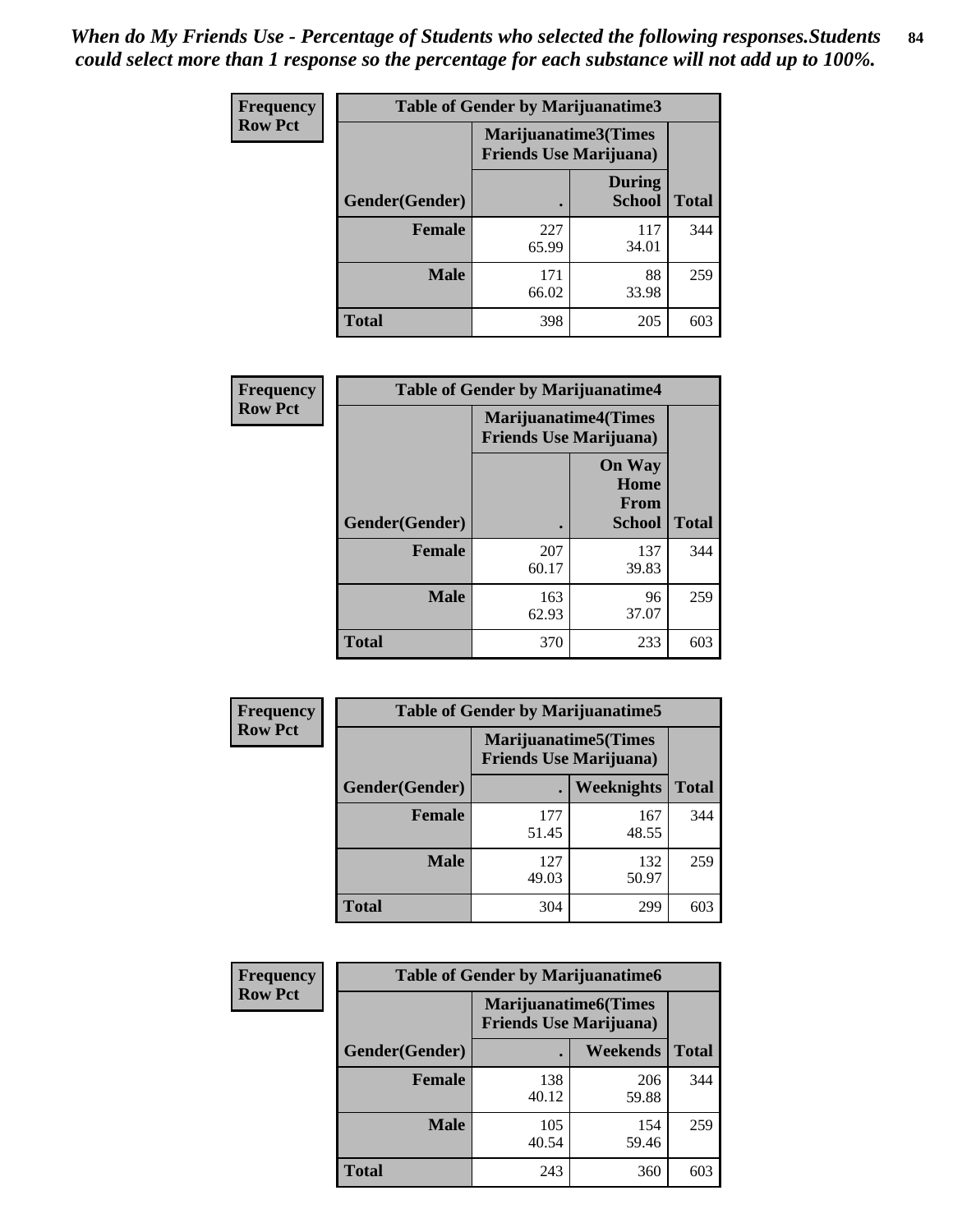*When do My Friends Use - Percentage of Students who selected the following responses.Students could select more than 1 response so the percentage for each substance will not add up to 100%.* **85**

| <b>Frequency</b> | <b>Table of Gender by Otherdrugtime1</b> |                                                    |                              |              |  |
|------------------|------------------------------------------|----------------------------------------------------|------------------------------|--------------|--|
| <b>Row Pct</b>   |                                          | <b>Friends Use Other</b><br><b>Illegal Drugs</b> ) | <b>Otherdrugtime1</b> (Times |              |  |
|                  | Gender(Gender)                           |                                                    | Do Not Use                   | <b>Total</b> |  |
|                  | <b>Female</b>                            | 82<br>23.84                                        | 262<br>76.16                 | 344          |  |
|                  | <b>Male</b>                              | 54<br>20.85                                        | 205<br>79.15                 | 259          |  |
|                  | <b>Total</b>                             | 136                                                | 467                          | 603          |  |

| <b>Frequency</b> | <b>Table of Gender by Otherdrugtime2</b> |                                                    |                             |              |  |
|------------------|------------------------------------------|----------------------------------------------------|-----------------------------|--------------|--|
| <b>Row Pct</b>   |                                          | <b>Friends Use Other</b><br><b>Illegal Drugs</b> ) | <b>Otherdrugtime2(Times</b> |              |  |
|                  | Gender(Gender)                           |                                                    | On Way to<br><b>School</b>  | <b>Total</b> |  |
|                  | <b>Female</b>                            | 297<br>86.34                                       | 47<br>13.66                 | 344          |  |
|                  | <b>Male</b>                              | 237<br>91.51                                       | 22<br>8.49                  | 259          |  |
|                  | <b>Total</b>                             | 534                                                | 69                          | 603          |  |

| Frequency      | <b>Table of Gender by Otherdrugtime3</b> |                        |                                                         |              |
|----------------|------------------------------------------|------------------------|---------------------------------------------------------|--------------|
| <b>Row Pct</b> |                                          | <b>Illegal Drugs</b> ) | <b>Otherdrugtime3(Times</b><br><b>Friends Use Other</b> |              |
|                | Gender(Gender)                           |                        | <b>During</b><br><b>School</b>                          | <b>Total</b> |
|                | <b>Female</b>                            | 300<br>87.21           | 44<br>12.79                                             | 344          |
|                | <b>Male</b>                              | 238<br>91.89           | 21<br>8.11                                              | 259          |
|                | <b>Total</b>                             | 538                    | 65                                                      | 603          |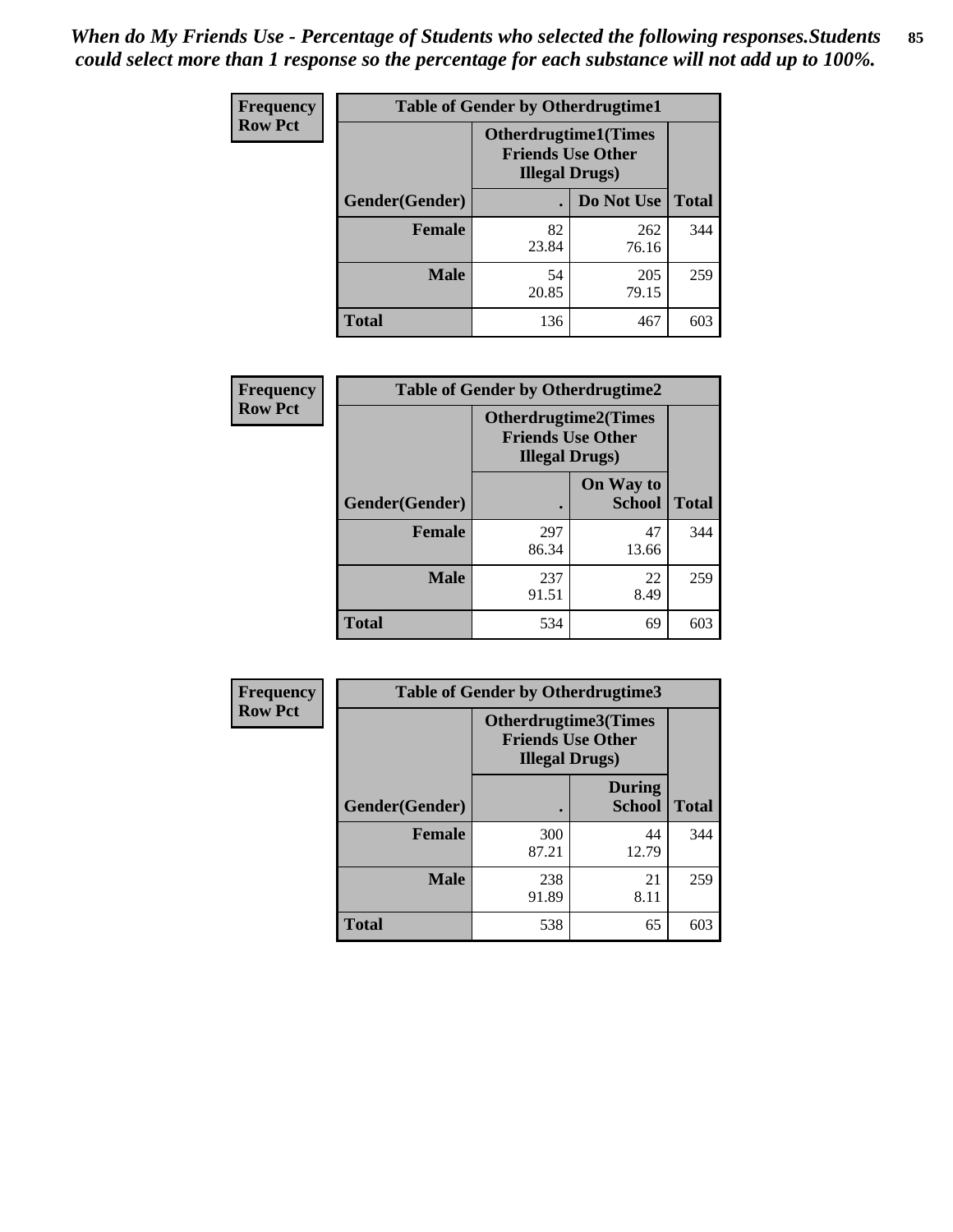*When do My Friends Use - Percentage of Students who selected the following responses.Students could select more than 1 response so the percentage for each substance will not add up to 100%.* **86**

| <b>Frequency</b> | <b>Table of Gender by Otherdrugtime4</b> |                        |                                                         |              |
|------------------|------------------------------------------|------------------------|---------------------------------------------------------|--------------|
| <b>Row Pct</b>   |                                          | <b>Illegal Drugs</b> ) | <b>Otherdrugtime4(Times</b><br><b>Friends Use Other</b> |              |
|                  | Gender(Gender)                           |                        | <b>On Way</b><br>Home<br><b>From</b><br><b>School</b>   | <b>Total</b> |
|                  | <b>Female</b>                            | 297<br>86.34           | 47<br>13.66                                             | 344          |
|                  | <b>Male</b>                              | 236<br>91.12           | 23<br>8.88                                              | 259          |
|                  | <b>Total</b>                             | 533                    | 70                                                      | 603          |

| <b>Frequency</b> | <b>Table of Gender by Otherdrugtime5</b> |              |                                                                                    |              |  |
|------------------|------------------------------------------|--------------|------------------------------------------------------------------------------------|--------------|--|
| <b>Row Pct</b>   |                                          |              | <b>Otherdrugtime5</b> (Times<br><b>Friends Use Other</b><br><b>Illegal Drugs</b> ) |              |  |
|                  | Gender(Gender)                           |              | Weeknights                                                                         | <b>Total</b> |  |
|                  | <b>Female</b>                            | 279<br>81.10 | 65<br>18.90                                                                        | 344          |  |
|                  | <b>Male</b>                              | 222<br>85.71 | 37<br>14.29                                                                        | 259          |  |
|                  | Total                                    | 501          | 102                                                                                | 603          |  |

| <b>Frequency</b> |                | <b>Table of Gender by Otherdrugtime6</b>                                          |             |              |  |
|------------------|----------------|-----------------------------------------------------------------------------------|-------------|--------------|--|
| <b>Row Pct</b>   |                | <b>Otherdrugtime6(Times</b><br><b>Friends Use Other</b><br><b>Illegal Drugs</b> ) |             |              |  |
|                  | Gender(Gender) |                                                                                   | Weekends    | <b>Total</b> |  |
|                  | Female         | 255<br>74.13                                                                      | 89<br>25.87 | 344          |  |
|                  | <b>Male</b>    | 210<br>81.08                                                                      | 49<br>18.92 | 259          |  |
|                  | <b>Total</b>   | 465                                                                               | 138         | 603          |  |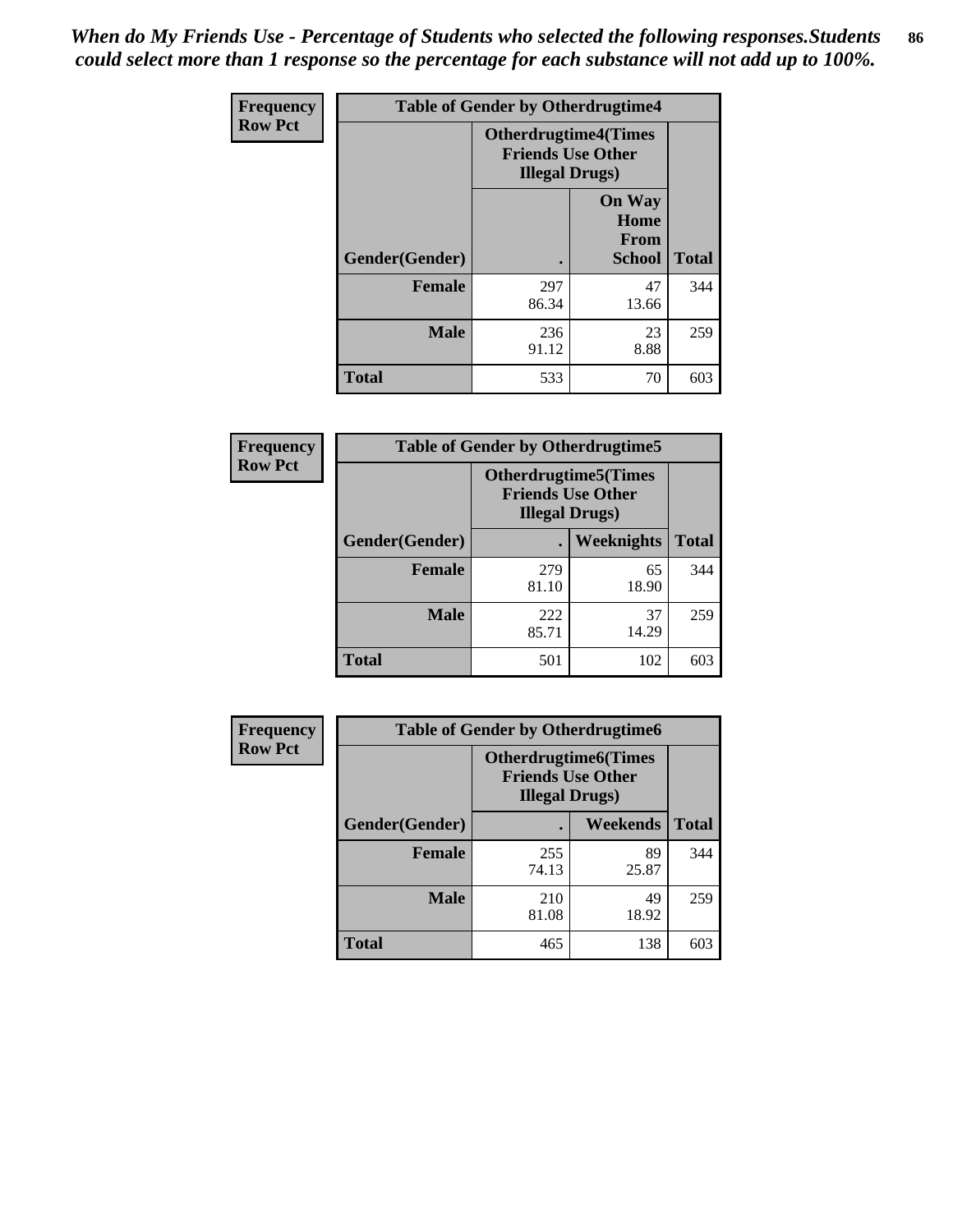# *Other Questions* **87**

| <b>Frequency</b> | <b>Table of Gender by Educationalcohol</b> |                                                                                                                                       |                |              |
|------------------|--------------------------------------------|---------------------------------------------------------------------------------------------------------------------------------------|----------------|--------------|
| <b>Row Pct</b>   |                                            | <b>Educationalcohol</b> (I<br>have been taught<br>about alcohol,<br>tobacco,<br>and other drugs<br>within the last year<br>at school) |                |              |
|                  | Gender(Gender)                             | <b>Yes</b>                                                                                                                            | N <sub>0</sub> | <b>Total</b> |
|                  | <b>Female</b>                              | 265<br>77.03                                                                                                                          | 79<br>22.97    | 344          |
|                  | <b>Male</b>                                | 192<br>74.13                                                                                                                          | 67<br>25.87    | 259          |
|                  | <b>Total</b>                               | 457                                                                                                                                   | 146            | 603          |

| Frequency      | <b>Table of Gender by Rodedrinking</b> |                                                                                                                     |              |              |  |
|----------------|----------------------------------------|---------------------------------------------------------------------------------------------------------------------|--------------|--------------|--|
| <b>Row Pct</b> |                                        | Rodedrinking(In<br>the past 30 days I<br>have ridden in a<br>car with a driver<br>who had been<br>drinking alcohol) |              |              |  |
|                | Gender(Gender)                         | Yes                                                                                                                 | $\bf N_0$    | <b>Total</b> |  |
|                | <b>Female</b>                          | 66<br>19.19                                                                                                         | 278<br>80.81 | 344          |  |
|                | <b>Male</b>                            | 48<br>18.53                                                                                                         | 211<br>81.47 | 259          |  |
|                | <b>Total</b>                           | 114                                                                                                                 | 489          | 603          |  |

| Frequency      | <b>Table of Gender by Drugsschool</b> |                                                                                                                                     |                |              |  |
|----------------|---------------------------------------|-------------------------------------------------------------------------------------------------------------------------------------|----------------|--------------|--|
| <b>Row Pct</b> |                                       | <b>Drugsschool</b> (During<br>the past 12 months,<br>I have been offered,<br>sold,<br>or given illegal drugs<br>on school property) |                |              |  |
|                | Gender(Gender)                        | Yes                                                                                                                                 | N <sub>0</sub> | <b>Total</b> |  |
|                | <b>Female</b>                         | 85<br>24.71                                                                                                                         | 259<br>75.29   | 344          |  |
|                | <b>Male</b>                           | 106<br>40.93                                                                                                                        | 153<br>59.07   | 259          |  |
|                | <b>Total</b>                          | 191                                                                                                                                 | 412            | 603          |  |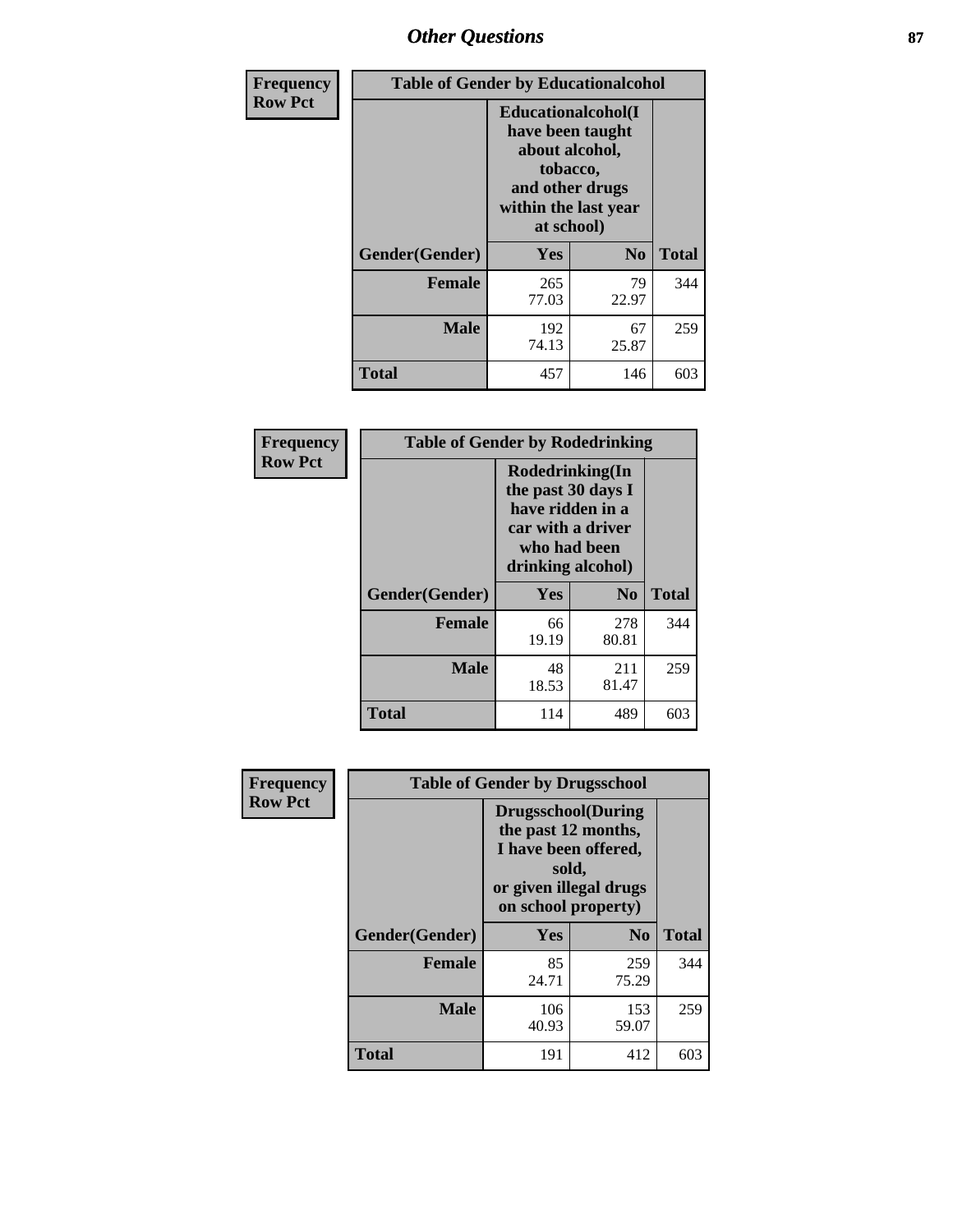# *Other Questions* **88**

**Frequency Row Pct**

| <b>Table of Gender by Bingedrinking</b> |                         |                                                                                                         |                        |                   |                        |                               |                   |              |
|-----------------------------------------|-------------------------|---------------------------------------------------------------------------------------------------------|------------------------|-------------------|------------------------|-------------------------------|-------------------|--------------|
|                                         |                         | Bingedrinking(I have drunk five or more<br>drinks of alcohol at one sitting during the<br>last 30 days) |                        |                   |                        |                               |                   |              |
| <b>Gender</b> (Gender)                  | $\bf{0}$<br><b>Days</b> | 1 or<br>days                                                                                            | 3 to<br>5<br>days      | 6 to<br>9<br>days | 10<br>to<br>19<br>days | <b>20</b><br>to<br>29<br>days | All<br>30<br>days | <b>Total</b> |
| <b>Female</b>                           | 311<br>90.41            | 2.03                                                                                                    | 5<br>1.45              | 6<br>1.74         | 4<br>1.16              | 6<br>1.74                     | 5<br>1.45         | 344          |
| <b>Male</b>                             | 236<br>91.12            | 5<br>1.93                                                                                               | $\overline{2}$<br>0.77 | 4<br>1.54         | 5<br>1.93              | 4<br>1.54                     | 3<br>1.16         | 259          |
| <b>Total</b>                            | 547                     | 12                                                                                                      | 7                      | 10                | 9                      | 10                            | 8                 | 603          |

| Frequency      | <b>Table of Gender by Educationaids</b> |                                                                                                 |                |              |
|----------------|-----------------------------------------|-------------------------------------------------------------------------------------------------|----------------|--------------|
| <b>Row Pct</b> |                                         | <b>Educationaids</b> (I<br>have been taught<br>about HIV/AIDS<br>at school in the<br>past year) |                |              |
|                | Gender(Gender)                          | Yes                                                                                             | N <sub>0</sub> | <b>Total</b> |
|                | <b>Female</b>                           | 286<br>83.14                                                                                    | 58<br>16.86    | 344          |
|                | <b>Male</b>                             | 213<br>82.24                                                                                    | 46<br>17.76    | 259          |
|                | <b>Total</b>                            | 499                                                                                             | 104            | 603          |

| <b>Frequency</b> | <b>Table of Gender by Suicideconsider</b> |                 |                |              |  |
|------------------|-------------------------------------------|-----------------|----------------|--------------|--|
| <b>Row Pct</b>   |                                           | Suicideconsider |                |              |  |
|                  | Gender(Gender)                            | Yes             | N <sub>0</sub> | <b>Total</b> |  |
|                  | <b>Female</b>                             | 35<br>10.17     | 309<br>89.83   | 344          |  |
|                  | <b>Male</b>                               | 19<br>7.34      | 240<br>92.66   | 259          |  |
|                  | <b>Total</b>                              | 54              | 549            | 603          |  |